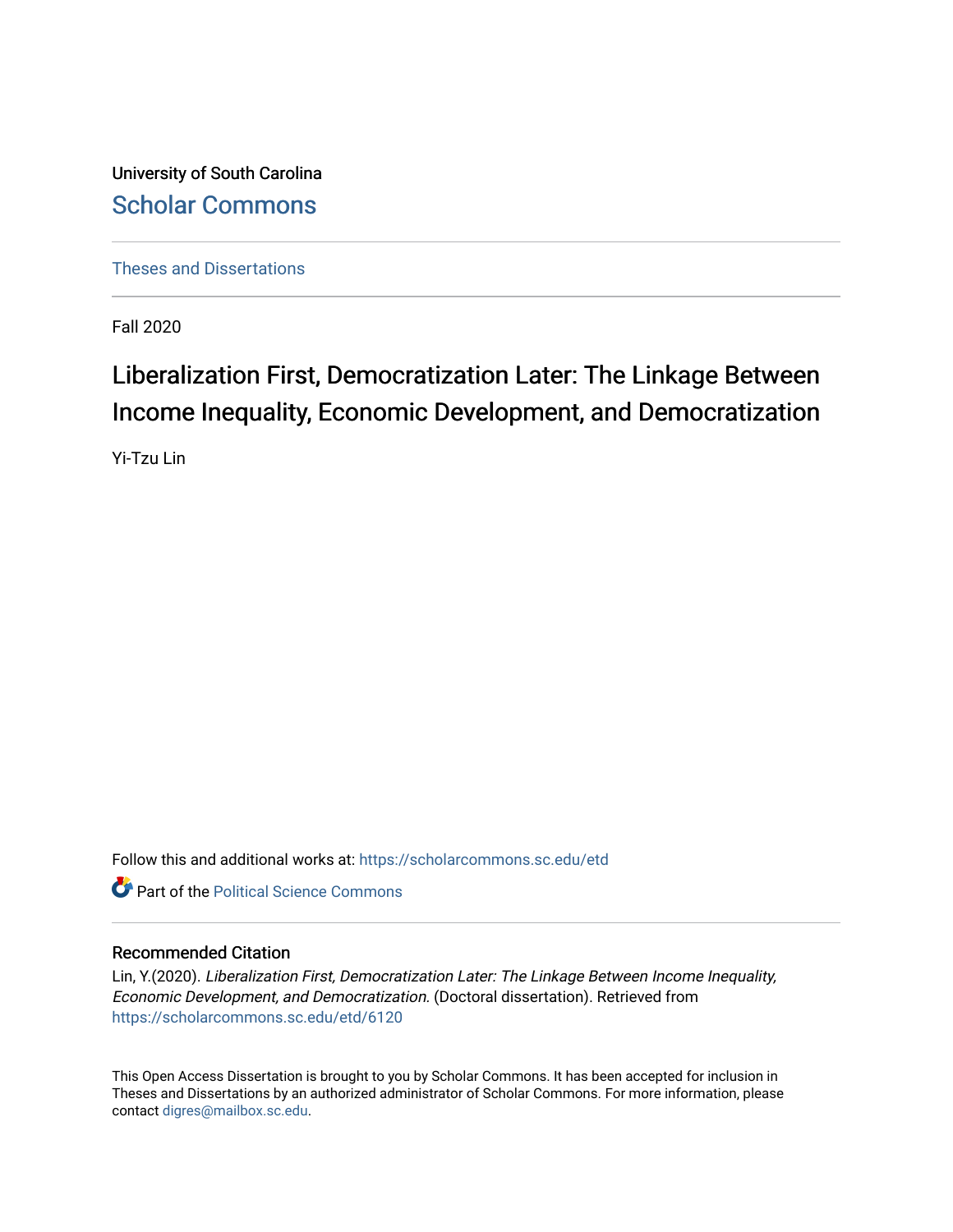### Liberalization First, Democratization Later: The Linkage Between Income Inequality, Economic Development, and Democratization

by

Yi-Tzu Lin

Bachelor of Arts Soochow University, Taiwan 2006

Master of Arts Soochow University, Taiwan 2010

Master of Arts University of South Carolina 2016

Submitted in Partial Fulfillment of the Requirements

for the Degree of Doctor of Philosophy in

Political Science

College of Arts and Sciences

University of South Carolina

2020

Accepted by:

John Fuh-sheng Hsieh, Major Professor

Anuhadra Chakravarty, Committee Member

Tun-Jeng Cheng, Committee Member

Robert Cox, Committee Member

David Darmofal, Committee Member

Cheryl L. Addy, Vice Provost and Dean of the Graduate School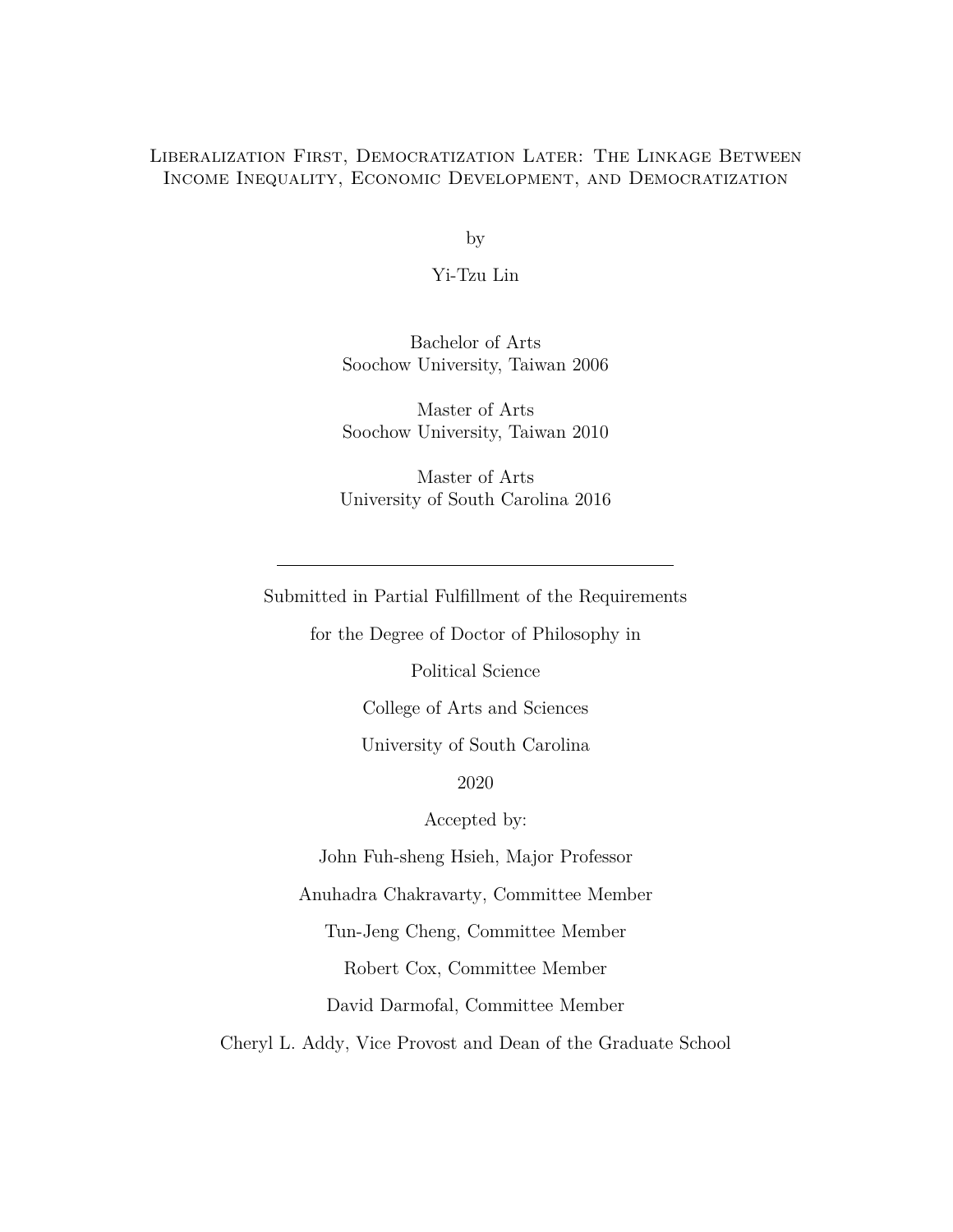$\copyright$  Copyright by Yi-Tzu Lin, 2020 All Rights Reserved.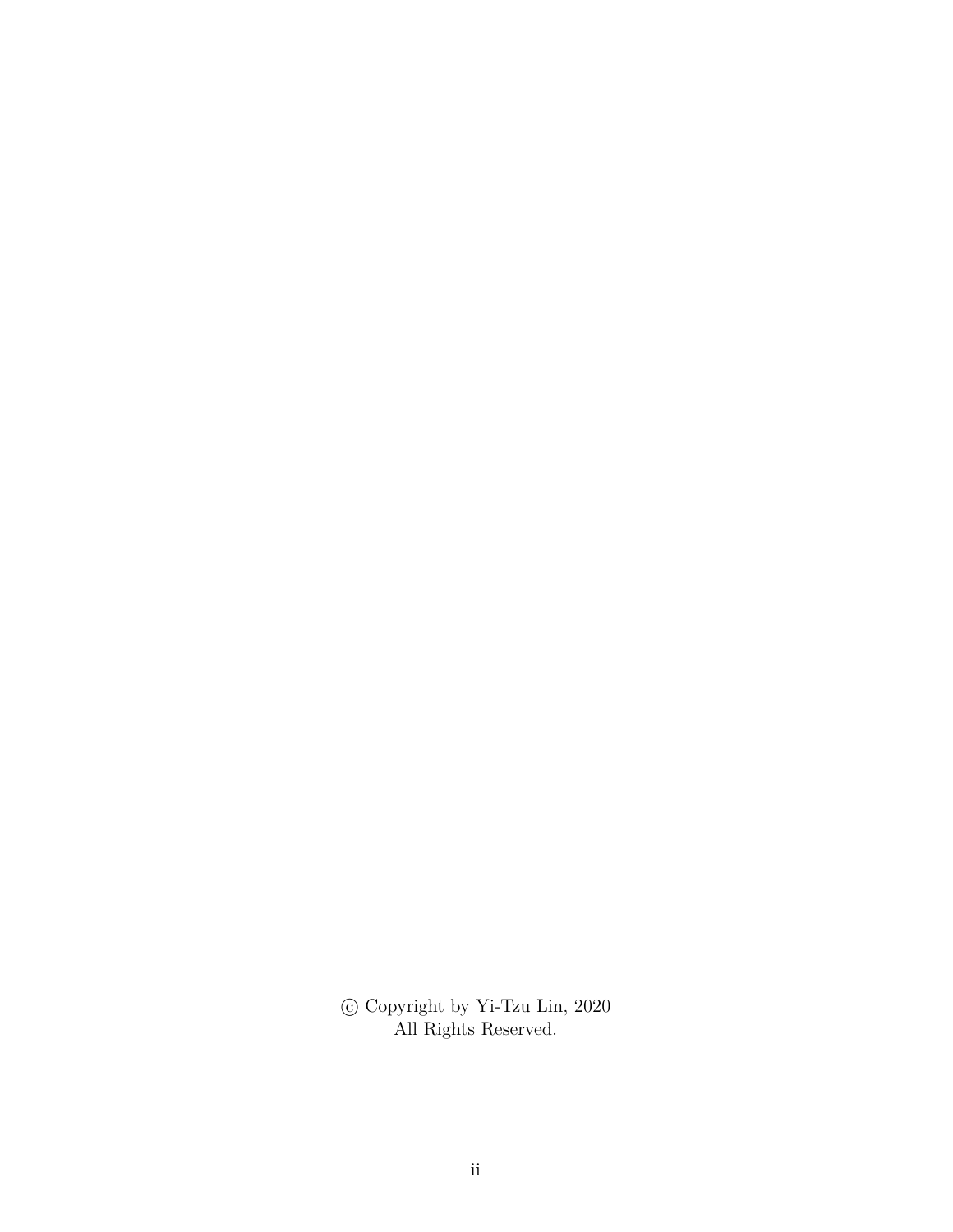# **DEDICATION**

To my parents, my wife, and my daughters.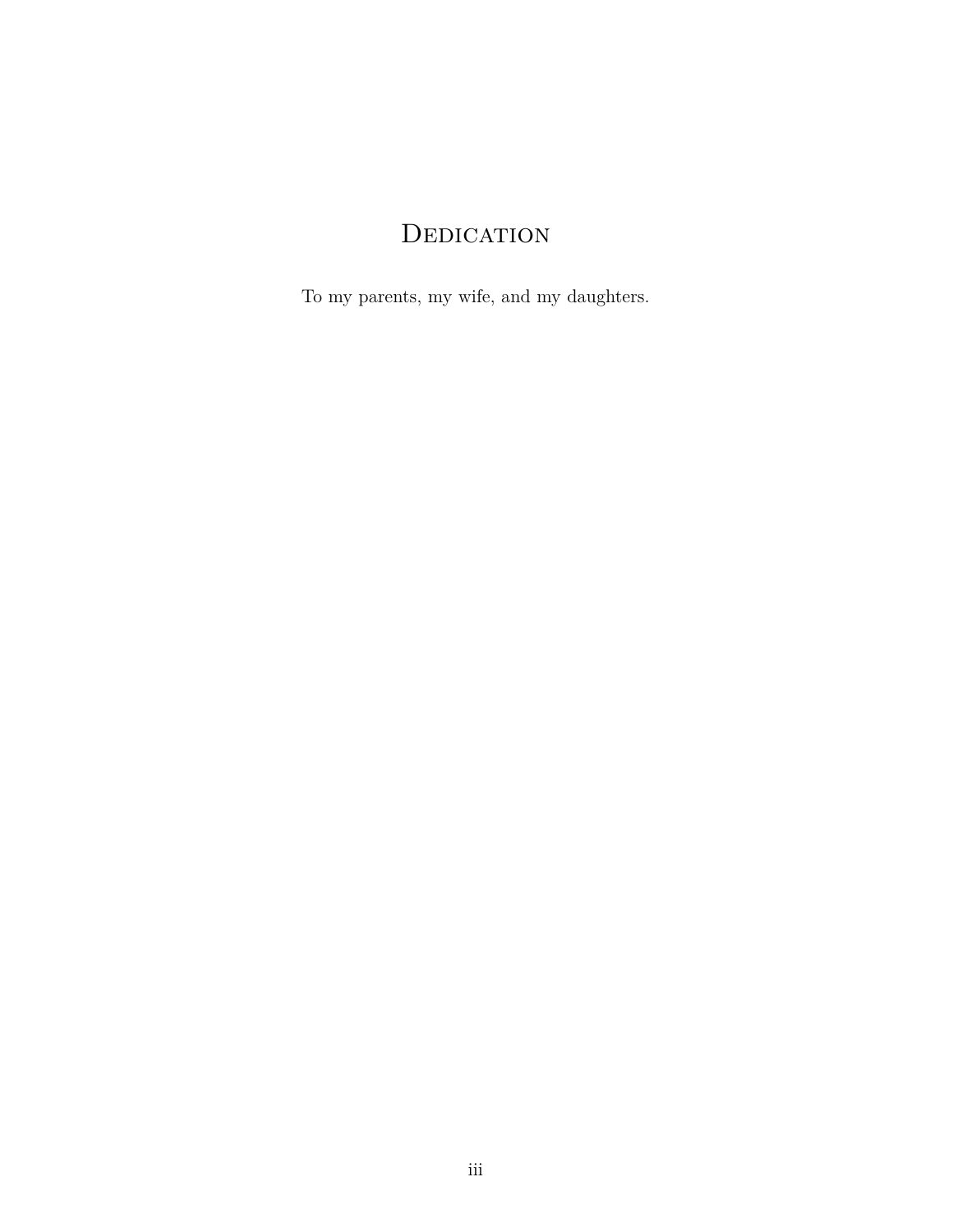### Acknowledgments

I would like to thank Dr. John Hsieh for his continuing support and advisement. There were lots of difficulties and obstacles during the study for a P.h.D degree. This dissertation is not possible without Dr. Hsieh's encouragement and countless critique. I am particularly thankful to learn from his work ethic and academic openmindedness.

I am also deeply thank Dr. Robert Cox, the director of the Walker Institute. He never refused to read my work and always gives me solid suggestions. Dr. Cox provides me a safe working space and stable position. It was extremely important for me to focus on my research.

I also would like to thank Dr. David Darmofal, he taught me statistical models. Dr. Anu Chakravarty always provides critical suggestions for me to revise my work. The little chats with her always refreshed my mind. Dr. T.J. Cheng's research inspired me to focus on political economy theory on democratization. Dr. Kelan Lu provides me countless feedback on my works.

I am especially thankful for Dr. Brad Epperly's help when I was his teaching assistant. His quick accommodation helped me to focus on dealing with the unexpected difficulties in my life. My research is also inspired by his political institutions class and writing class.

Lastly, I would like to thank the Donald Puchala Graduate Fellowship in International Affairs and the donors for the generous support.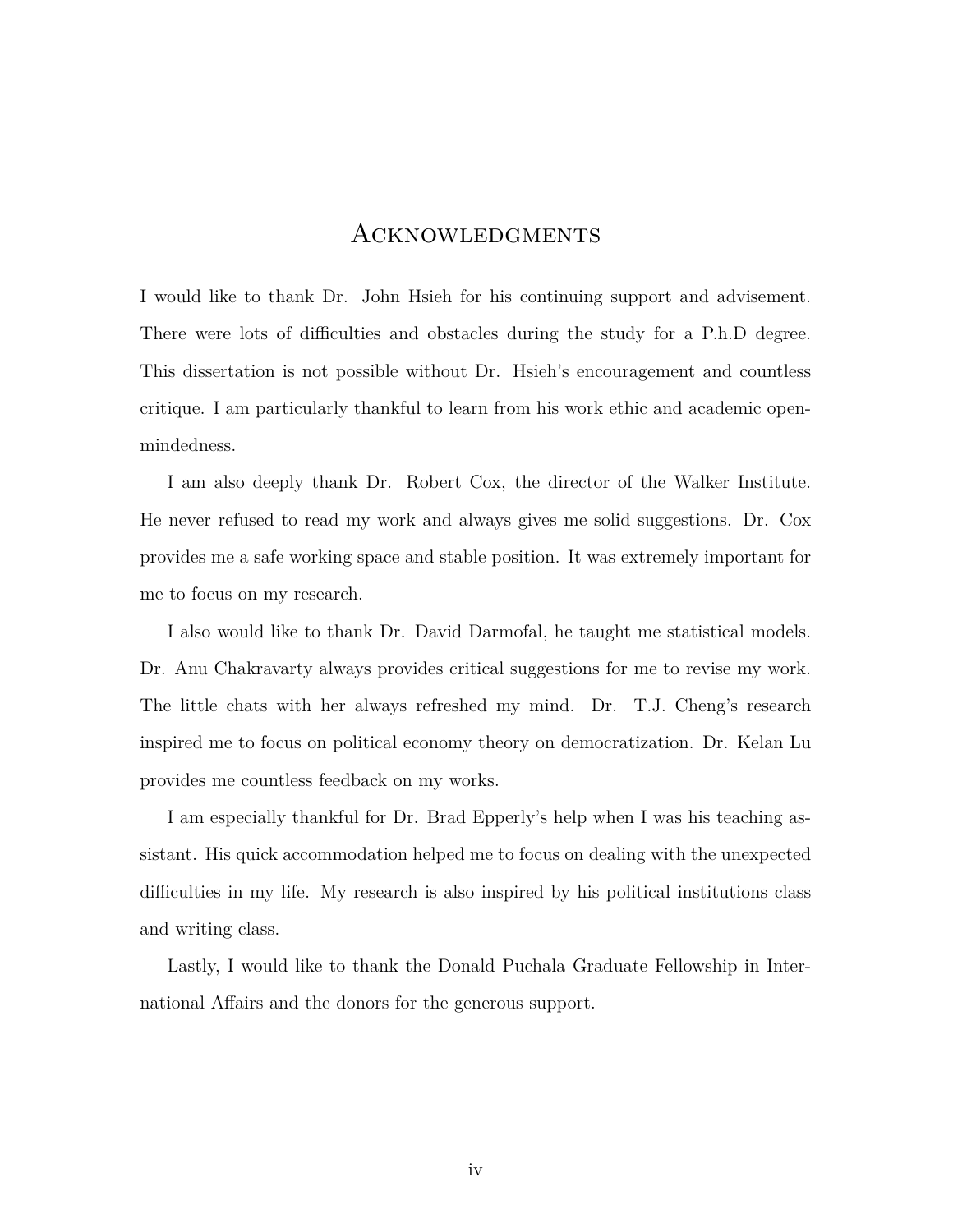### **ABSTRACT**

This dissertation proposes a model of two-stage process of democratization. In the first stage, income inequality is associated with political liberalization, but this association is conditional on economic development. In the second stage, political liberalization is associated with democratization. By looking at 125 authoritarian regimes from 1960 to 2010, I find that in rich countries, high income inequality is associated with low political liberalization, which may stabilize autocratic regimes; while low income inequality is associated with high political liberalization. In poor countries, high income inequality is associated with political liberalization, while low inequality has no effect.

In the second stage, I find that political liberalization, such as electoral component, liberal component, and participatory component of democracy are associated with democratization. These components of democracy may help citizens to develop prodemocracy attitude. This research attempts to extend the understanding of the relationship between income inequality, economic development, and democratization by including political liberalization.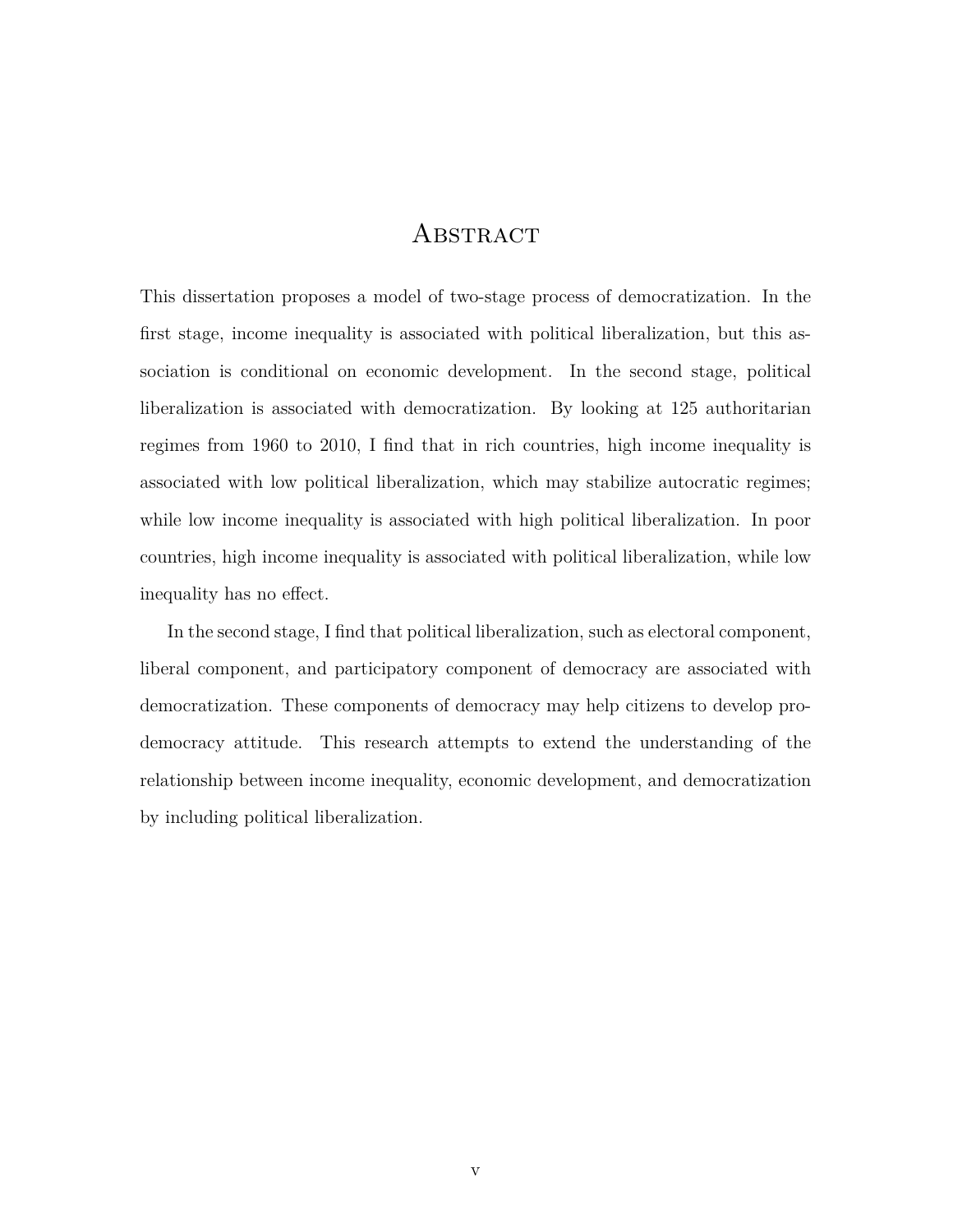# TABLE OF CONTENTS

|                                                                                         | iii            |
|-----------------------------------------------------------------------------------------|----------------|
|                                                                                         | iv             |
|                                                                                         | $\mathbf V$    |
|                                                                                         | $\mathbf x$    |
|                                                                                         | хi             |
| CHAPTER 1 INTRODUCTION: THE MYTH OF DEMOCRATIZATION                                     | 1              |
| Democratization in the World $\ldots \ldots \ldots \ldots \ldots \ldots \ldots$<br>1.1  | 3              |
| 1.2                                                                                     | 6              |
| 1.3                                                                                     | $\overline{7}$ |
| Two-Stage Process to Democracy $\dots \dots \dots \dots \dots \dots \dots \dots$<br>1.4 | 9              |
| Second Stage: Democratization with Political Liberalizations<br>1.5                     | 13             |
| 1.6                                                                                     | 14             |
| CHAPTER 2 FACTORS OF DEMOCRATIC TRANSITION                                              | 17             |
| 2.1                                                                                     | 17             |
| 2.2<br>Political Economy and Democratization: Economic Development                      | 18             |
| Economic Development and Democratization<br>2.3                                         | 19             |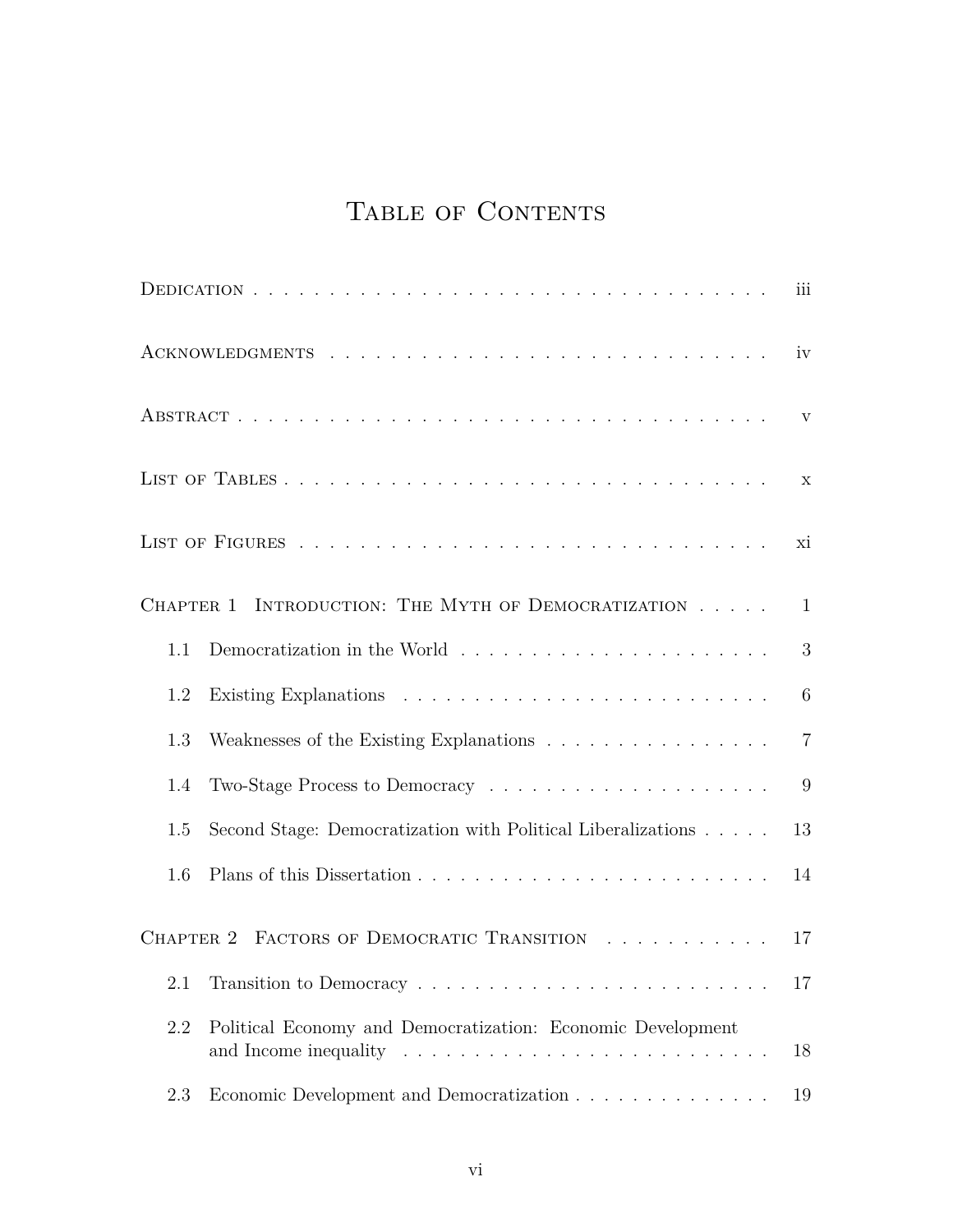| 2.4       | 23<br>Income Inequality and Democratization                                                     |        |  |  |  |  |
|-----------|-------------------------------------------------------------------------------------------------|--------|--|--|--|--|
| 2.5       | More about Autocratic Regime Stability or Instability in Political<br>27                        |        |  |  |  |  |
| 2.6       | Political Institutions and Democratization                                                      | 28     |  |  |  |  |
| 2.7       | Other Factors that May Resist Democracy: Culture, Natural Re-                                   | 30     |  |  |  |  |
| 2.8       |                                                                                                 | 31     |  |  |  |  |
| CHAPTER 3 | AN ALTERNATIVE WAY TO EXPLAIN THE PATH TOWARD                                                   | 33     |  |  |  |  |
| 3.1       | First Issue: The meaning of income inequality $\dots \dots \dots \dots$                         | 34     |  |  |  |  |
| 3.2       | Second Issue: The Meaning of Democracy and Democratization $\phantom{1} \ldots$                 | 39     |  |  |  |  |
| 3.3       | Why Political Liberalization is important to democratization $\ldots$ .                         | 43     |  |  |  |  |
| 3.4       |                                                                                                 | 45     |  |  |  |  |
|           | CHAPTER 4 POLITICAL LIBERALIZATION MATTERS                                                      | 47     |  |  |  |  |
| 4.1       | Democratization is not (always) an urgent demand $\ldots \ldots \ldots$                         | 47     |  |  |  |  |
| 4.2       | The two-stage model of democratization $\hfill\ldots\ldots\ldots\ldots\ldots\ldots\ldots\ldots$ | 49     |  |  |  |  |
|           | 4.3 Who will become more liberalized and democratized?                                          | $52\,$ |  |  |  |  |
| 4.4       | High Political Liberalization is Associated with Democratization                                | 56     |  |  |  |  |
| CHAPTER 5 |                                                                                                 | 60     |  |  |  |  |
| 5.1       |                                                                                                 | 60     |  |  |  |  |
| 5.2       | Dependent Variable $(1)$ : Democracy and Dictatorship                                           | 60     |  |  |  |  |
| 5.3       | Dependent Variable (2) and Explanatory Variable: Political Liber-                               | 63     |  |  |  |  |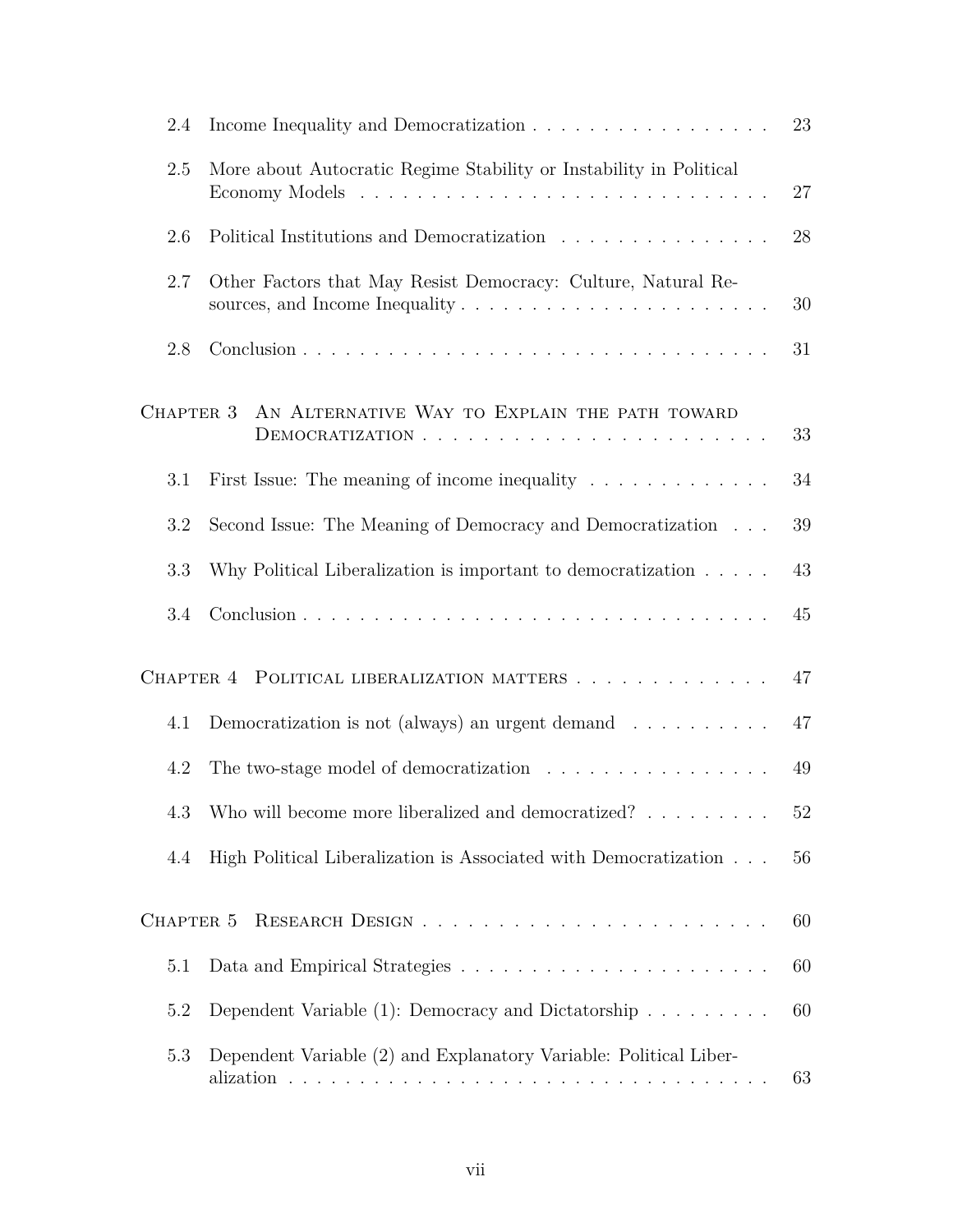| 5.4       | Explanatory Variable: Income Inequality<br>66                                                                                                                                               |     |  |  |  |  |
|-----------|---------------------------------------------------------------------------------------------------------------------------------------------------------------------------------------------|-----|--|--|--|--|
| 5.5       | 69<br>Explanatory Variable: Economic Development                                                                                                                                            |     |  |  |  |  |
| 5.6       |                                                                                                                                                                                             | 70  |  |  |  |  |
| 5.7       |                                                                                                                                                                                             | 72  |  |  |  |  |
| CHAPTER 6 | THE FIRST STAGE: THE INCREASE OF POLITICAL LIBER-                                                                                                                                           | 73  |  |  |  |  |
| 6.1       | Is there a Direct connection between Income Inequality, Economic                                                                                                                            | 73  |  |  |  |  |
| 6.2       |                                                                                                                                                                                             | 74  |  |  |  |  |
| 6.3       | The increase of the Electoral component                                                                                                                                                     | 75  |  |  |  |  |
| 6.4       |                                                                                                                                                                                             | 79  |  |  |  |  |
| 6.5       |                                                                                                                                                                                             | 83  |  |  |  |  |
| 6.6       |                                                                                                                                                                                             | 86  |  |  |  |  |
| CHAPTER 7 | THE SECOND STAGE: POLITICAL LIBERALIZATION AND DE-<br>.<br>The contract of the contract of the contract of the contract of the contract of the contract of the contract of<br>MOCRATIZATION | 88  |  |  |  |  |
| 7.1       |                                                                                                                                                                                             | 88  |  |  |  |  |
|           |                                                                                                                                                                                             | 89  |  |  |  |  |
| 7.3       |                                                                                                                                                                                             | 95  |  |  |  |  |
| 7.4       |                                                                                                                                                                                             | 99  |  |  |  |  |
|           |                                                                                                                                                                                             | 100 |  |  |  |  |
| 8.1       |                                                                                                                                                                                             | 100 |  |  |  |  |
| 8.2       |                                                                                                                                                                                             | 101 |  |  |  |  |
| 8.3       | Political Implications and Future Research                                                                                                                                                  | 104 |  |  |  |  |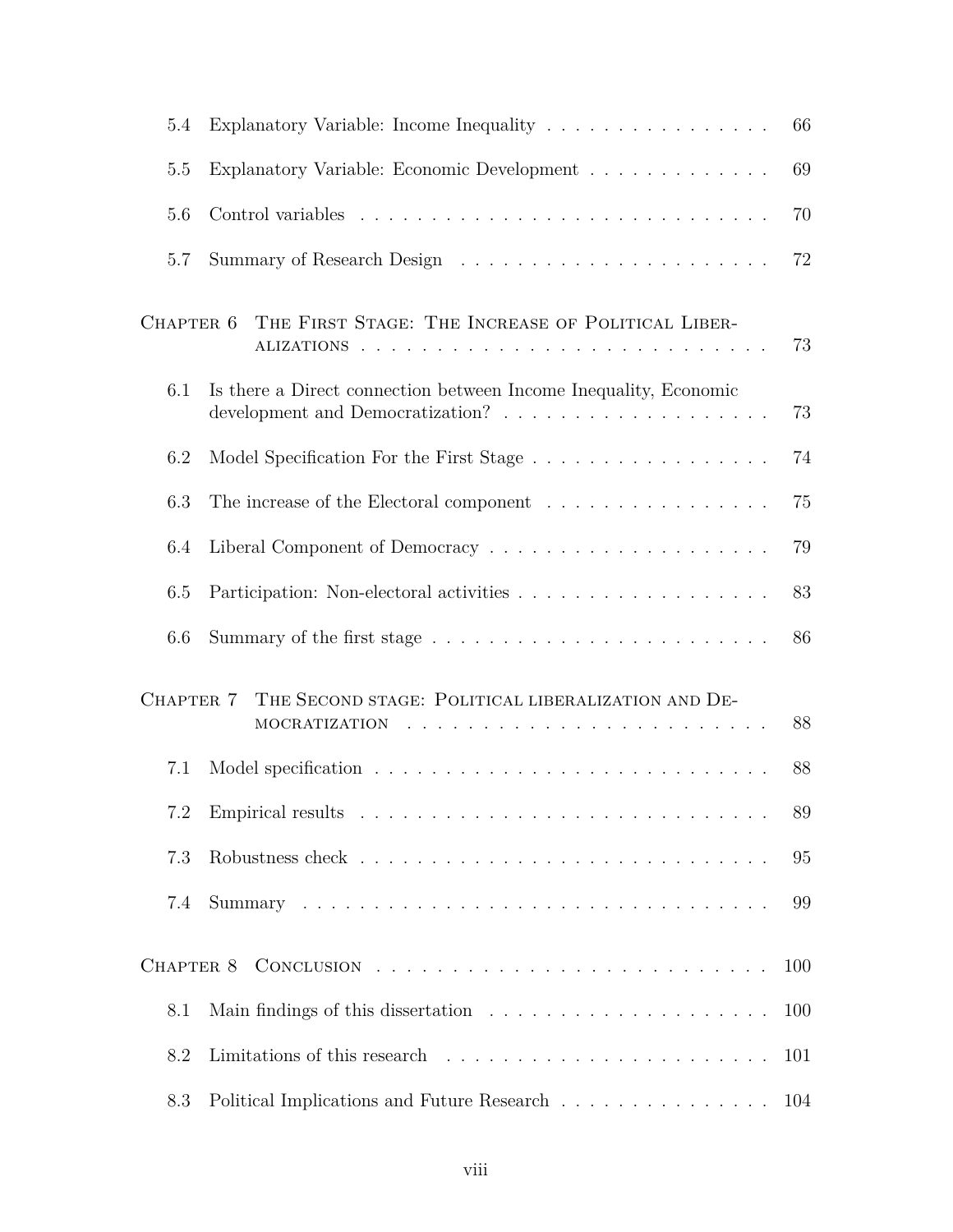| APPENDIX A APPENDIX FOR CHAPTER 5 117                               |  |
|---------------------------------------------------------------------|--|
| APPENDIX B APPENDIX FOR CHAPTER 7, PART I 118                       |  |
| B.1 Tables for Lagged Liberal and Lagged Participatory component of |  |
| APPENDIX C APPENDIX FOR CHAPTER 7, PART II 120                      |  |
| C.1 Polity IV Score as the Dependent Variable 120                   |  |
|                                                                     |  |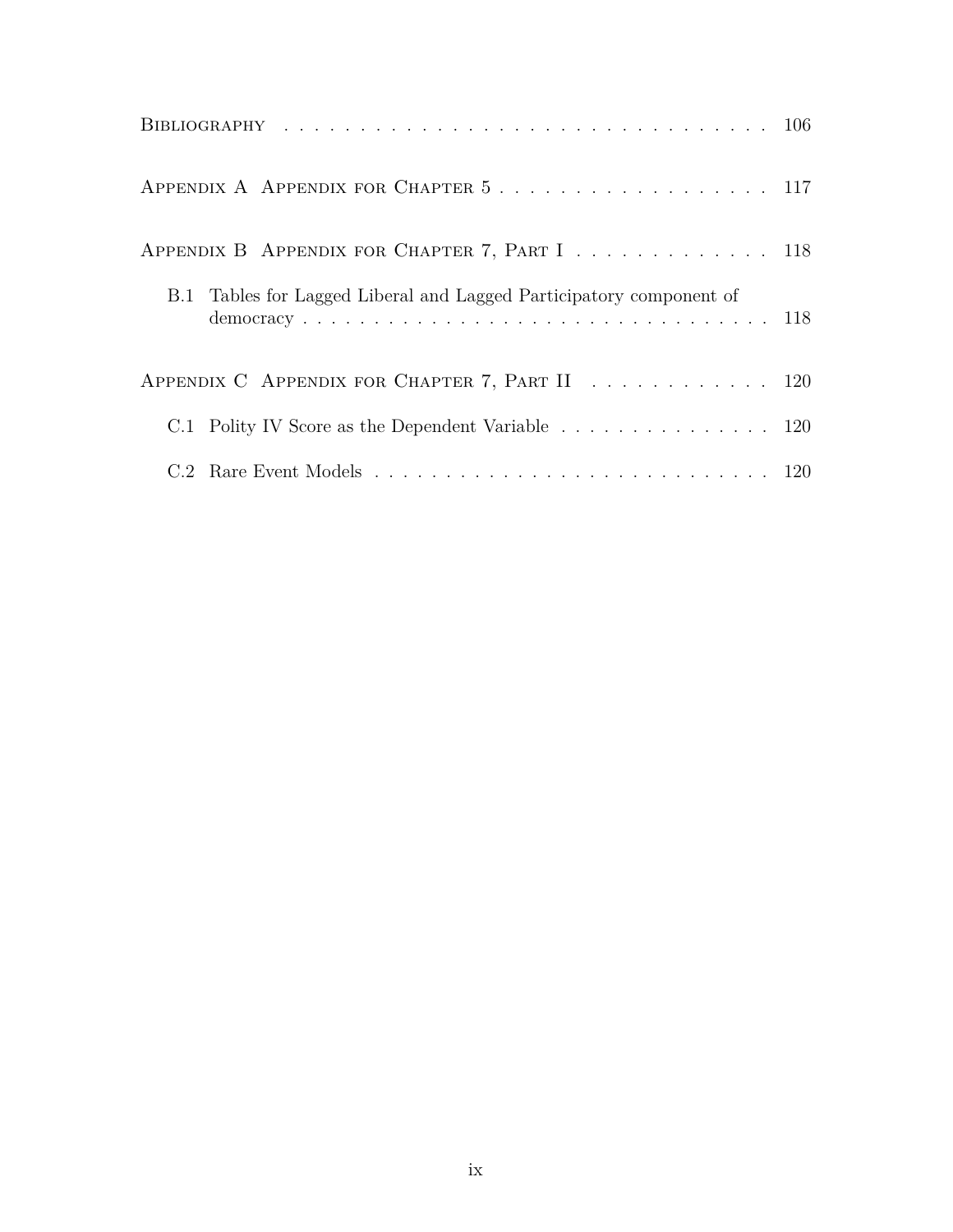# LIST OF TABLES

|           | Table 1.1 Classifying Countries Based on Income Inequality and Economic      | 11  |
|-----------|------------------------------------------------------------------------------|-----|
| Table 3.1 | $2X2$ Table of income inequality and economic development $\dots$            | 36  |
| Table 5.1 | List of the Former Communist Countries                                       | 71  |
| Table 6.1 | Preliminary Results of Models of Democratization                             | 74  |
| Table 6.2 | Estimates of electoral component of democracy                                | 76  |
| Table 6.3 | Estimates of liberal component of democracy                                  | 80  |
| Table 6.4 | Estimates of participatory component of democracy                            | 84  |
| Table 7.1 | Models of Political liberalization and Democratization $(I) \dots$ .         | 90  |
| Table 7.2 | Models Political liberalization and Democratization $(II) \dots \dots$       | 92  |
| Table 7.3 | Lagged Electoral Component of Democracy on Democratization                   | 97  |
|           |                                                                              | 117 |
|           |                                                                              | 117 |
|           | Table B.1 Lagged Liberal Component of Democracy on Democratization 118       |     |
|           | Table B.2 Lagged Participatory Component of Democracy on Democratization 119 |     |
|           | Table C.1 Polity IV as the Dependent Variable                                | 121 |
|           |                                                                              | 122 |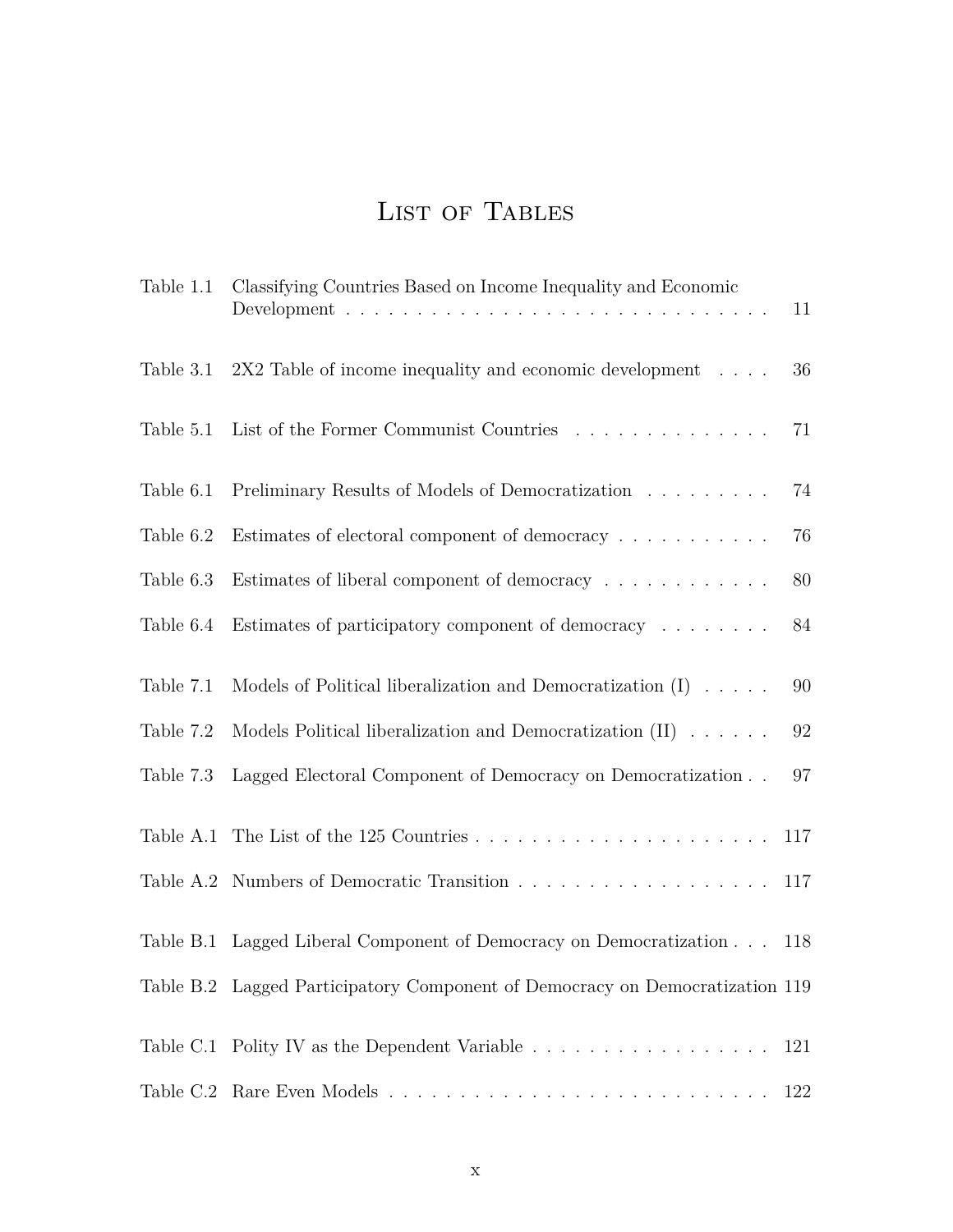## LIST OF FIGURES

| Figure 1.1 | Total Number of Democracy and Autocracy: 1950-2010. Source:<br>Democracy and Dictatorship dataset                                                                                                                                                                                                                      | $\overline{4}$ |  |  |  |  |
|------------|------------------------------------------------------------------------------------------------------------------------------------------------------------------------------------------------------------------------------------------------------------------------------------------------------------------------|----------------|--|--|--|--|
| Figure 3.1 | Gini Coefficient for Each Country between 1960 and 2010                                                                                                                                                                                                                                                                | 35             |  |  |  |  |
| Figure 3.2 | Levels of income inequality and economic development $\ldots \ldots$                                                                                                                                                                                                                                                   | 37             |  |  |  |  |
| Figure 3.3 | Levels of income inequality and economic development for au-<br>tocracies in 2010<br>$\mathbf{r}$ . The set of the set of the set of the set of the set of the set of the set of the set of the set of the set of the set of the set of the set of the set of the set of the set of the set of the set of the set of t | 38             |  |  |  |  |
| Figure 3.4 | Electoral component and participatory component for Taiwan<br>and South Korea before democratization, source: V-dem dataset.                                                                                                                                                                                           | 43             |  |  |  |  |
| Figure 5.1 | Components of Democracy for Myanmar, South Africa and Taiwan                                                                                                                                                                                                                                                           | 65             |  |  |  |  |
| Figure 5.2 | Gini Coefficient for Each Country, source: SWIID dataset                                                                                                                                                                                                                                                               | 67             |  |  |  |  |
| Figure 5.3 | Imputation for Gini coefficient of Income Inequality $\dots \dots$                                                                                                                                                                                                                                                     | 69             |  |  |  |  |
| Figure 6.1 | Conditional Effect of Economic Development on the associa-<br>tion between Income Inequality and Electoral Component of<br>Democracy, (with $90\%$ CI)                                                                                                                                                                 | 77             |  |  |  |  |
| Figure 6.2 | Conditional effect of economic development on the association<br>between income inequality and liberal component of democracy                                                                                                                                                                                          | 81             |  |  |  |  |
| Figure 6.3 | The association between electoral component of democracy and<br>liberal component of democracy                                                                                                                                                                                                                         | 83             |  |  |  |  |
| Figure 6.4 | Conditional Effect of Economic Development on the association<br>between Income Inequality and the Participatory Component<br>86                                                                                                                                                                                       |                |  |  |  |  |
| Figure 6.5 | The association between the electoral component of democracy                                                                                                                                                                                                                                                           | 87             |  |  |  |  |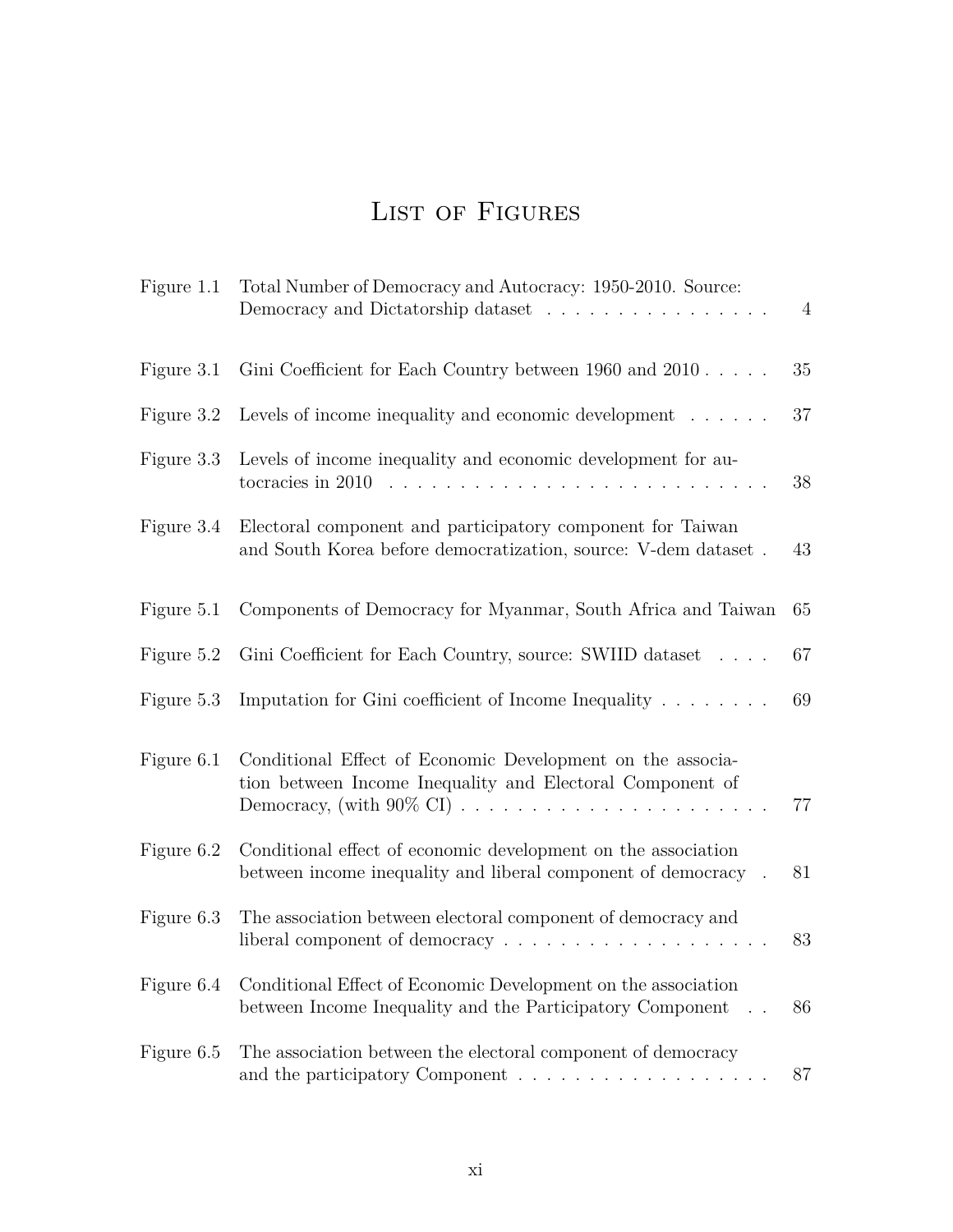| Figure 7.1 Political liberalization on Democratization (with $90\%$ CI) 91                                                                   |  |
|----------------------------------------------------------------------------------------------------------------------------------------------|--|
| Figure 7.2 The Effect of the Participatory Component of Democracy on                                                                         |  |
| Figure 7.3 Electoral Component and Participatory Component of democ-<br>racy in Singapore and Malaysia (2000-2019, source: V-Dem dataset) 94 |  |
| Figure 7.4 Effects of Electoral Component on Democratization (1960-2010,                                                                     |  |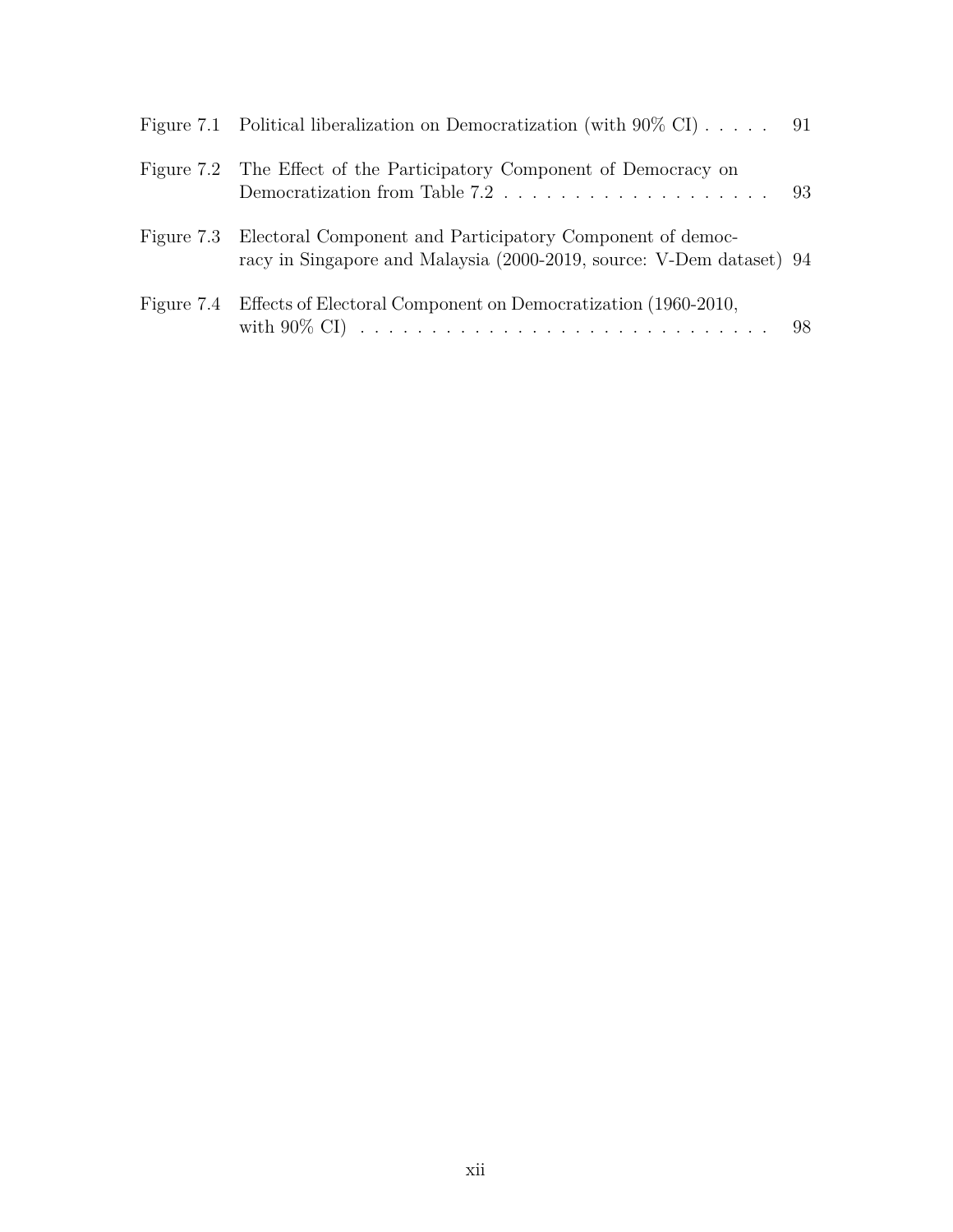## CHAPTER 1

## Introduction: The Myth of Democratization

In this dissertation, I suggest that we may think democratization as a gradual changing process from autocracy to democracy. That is, an autocratic regime may become more politically liberalized in the first place, and later becomes democracy. In this democratizing process, I propose that income inequality is associated with political liberalization, however, this association is conditional on levels of economic development. For citizens, their demands of property right protection and income redistribution are based on the interaction between income inequality and economic development. In order to achieve these demands, citizens may need more political powers to complete these tasks. Therefore, this dissertation proposes a two-stage process of democratization. In the first stage of the process, income inequality is associated with political liberalization, but the effect is conditional on economic development. In the second stage of the process, political liberalization is associated with democratization.

Take Taiwan: During the Martial Law period (1948−1987), the KMT government prohibited the formation of new political parties and also suspended national elections, including Legislative Yuan Elections and National Assembly Elections. However, the KMT government maintained local elections since 1950, such as city and township mayor and council elections, which were introduced during the Japanese colonial period.<sup>1</sup> Citizens on Taiwan also voted directly for the representatives of the

<sup>&</sup>lt;sup>1</sup>However, some of the higher levels of local elections where are suspended, such as Taipei Mayor Election, Taiwan Province Governor Election.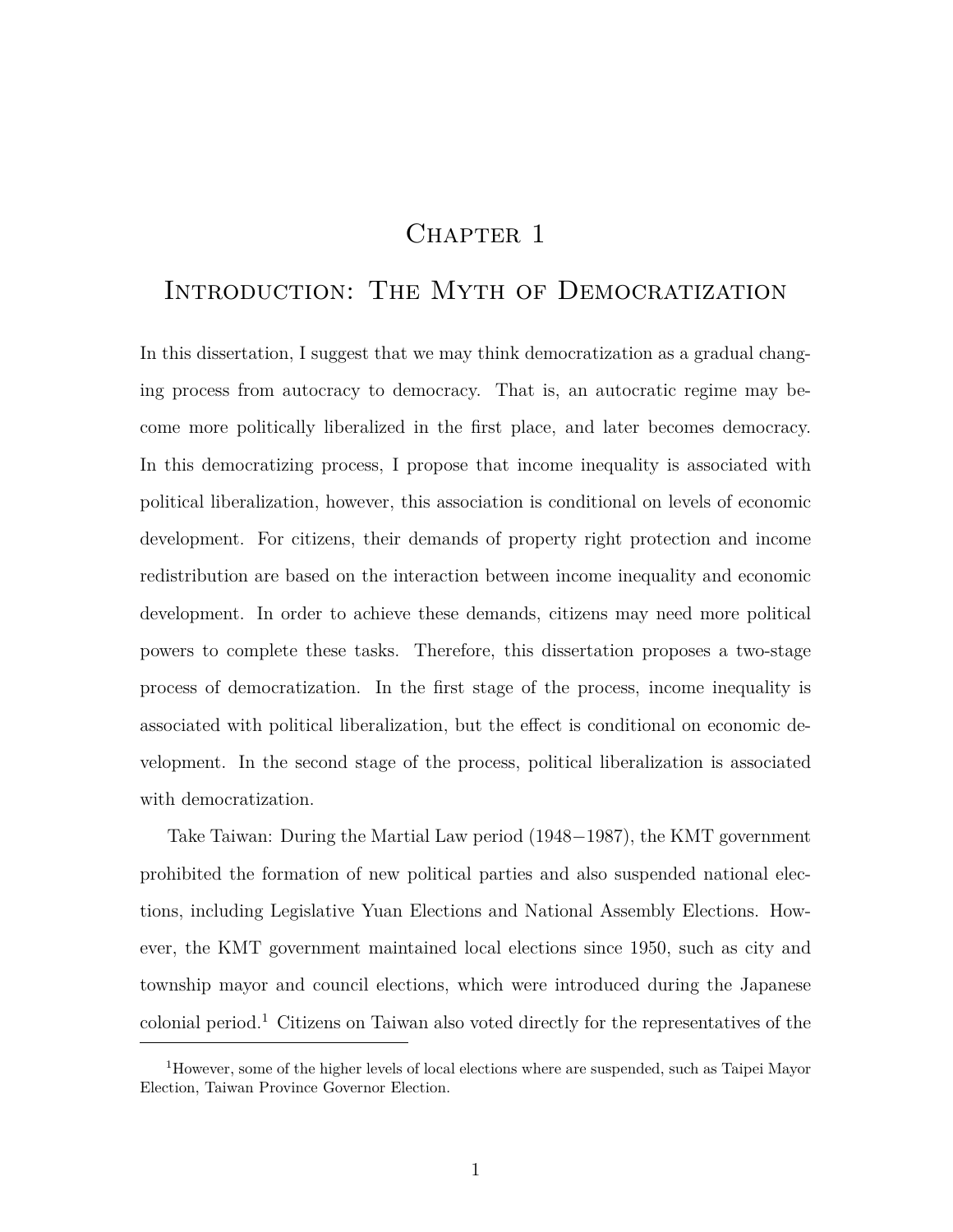Legislative Council for the Taiwan province. We can see that even under autocratic rule, the KMT government still allowed some forms of democratic institutions.

In 1969, the KMT government announced the first "supplementary" legislative election to fill in vacant seats in the Legislative Yuan, but this election was still far from free and fair. The KMT government continued to hold supplementary elections every three years until 1989 after the end of the Martial Law. Before ending the Martial Law, the independent candidates already formed an informal party organization called "Dangwai", meaning outside of the KMT party, to participate in the political process, especially in elections. In 1986, the Dangwai politicians announced the formation of the Democratic Progressive Party (DPP) in Taipei. In the end, the KMT government did not take any actions to crack down the DPP. Instead, in the next year, the KMT government officially ended the Martial Law.

After lifting the Martial Law, Taiwan launched series of political reform, but these reforms took awhile to be achieved. That is, Taiwan gradually liberalized the politics before Taiwan became a democracy. From an electoral perspective on democracy, political reforms in autocracies promote a more free and fair election. Taiwan held the first multi-party national election for the National Assembly in 1991 and the first multi-party national legislative election in 1992. In 1994, Taiwan also had elections for Taipei City Mayor, Kaohsiung City Mayor, and the Governor of Taiwan Province. Eventually, Taiwan held its first free and fair presidential election in 1996, which is the year of democratic transition for Taiwan that identified by many scholars (Cheibub, Gandhi and Vreeland, 2010). Also from a civil liberty perspective, many civil liberties became protected by laws during this period, such as freedom of speech and freedom of press. At the meantime, the KMT government became more constrained by The Additional Articles of the Constitution, which were constitutional amendments to the original constitution. Lastly, from a participatory perspective, citizens are free to form civil organizations and more social and political groups.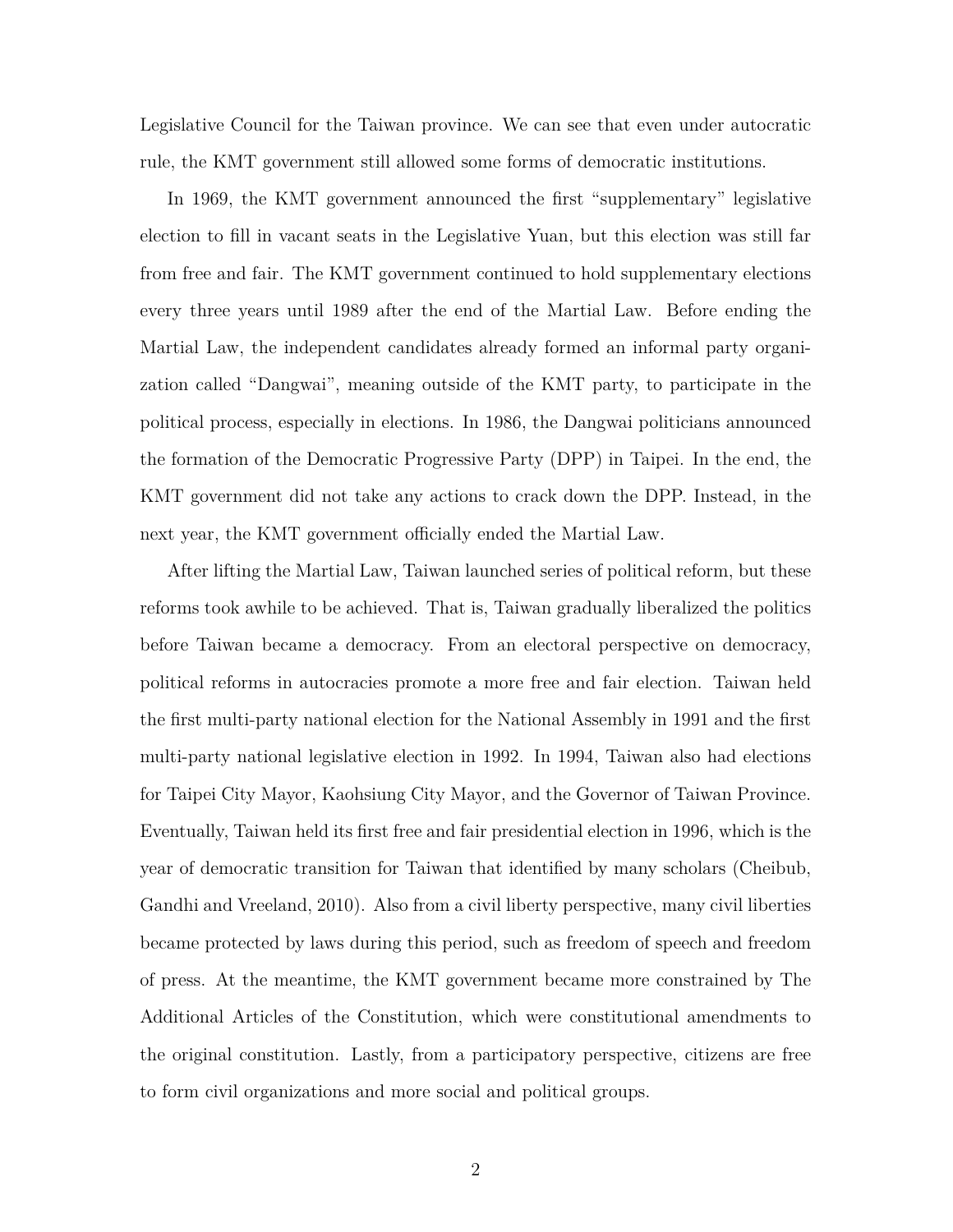Taiwan gained a notable economic growth during its political transition period from the 1970s and the 1990s. Most scholars attribute the success of the democratic transition in Taiwan to economic prosperity (e.g. Cheng, 1989; Huntington, 1991). They argue that economic development brought the fast growing of civil society organizations, higher education, middle class, and so on, which are central elements to democratization. However, many of them downplay the effect of income inequality and may overestimate the effect of economic development. Economic development is certainly very important, but income inequality is also important in shaping the meaning of economic development. For example, an equal and rich society means citizens are equally rich. But an equal society can also mean citizens are equally poor when the economy is bad.

In sum, I observe two important perspectives of democratization from Taiwan's democratic transition, and this may be generalizable to other democratization cases. First, democratization involves the increase of levels of political liberalization. This means that democratization can also be a slow and progressing movement, which starts from low levels of political liberalization to high levels political liberalization. Second, the effects of income inequality and economic development are associated with political liberalization. However, both effects do not work independently, their interactions may associate with different levels of political liberalization. Therefore, in this dissertation, I propose that the process of democratization is a two-stage process, that countries accrue political liberalization in the first stage, and they become democracy in the second stage.

#### 1.1 DEMOCRATIZATION IN THE WORLD

In the last half century, democracy has gone up from a relatively rare form of government to a major political institution which has been adopted by most countries in the world. The change began in Southern European countries in the late 1970 and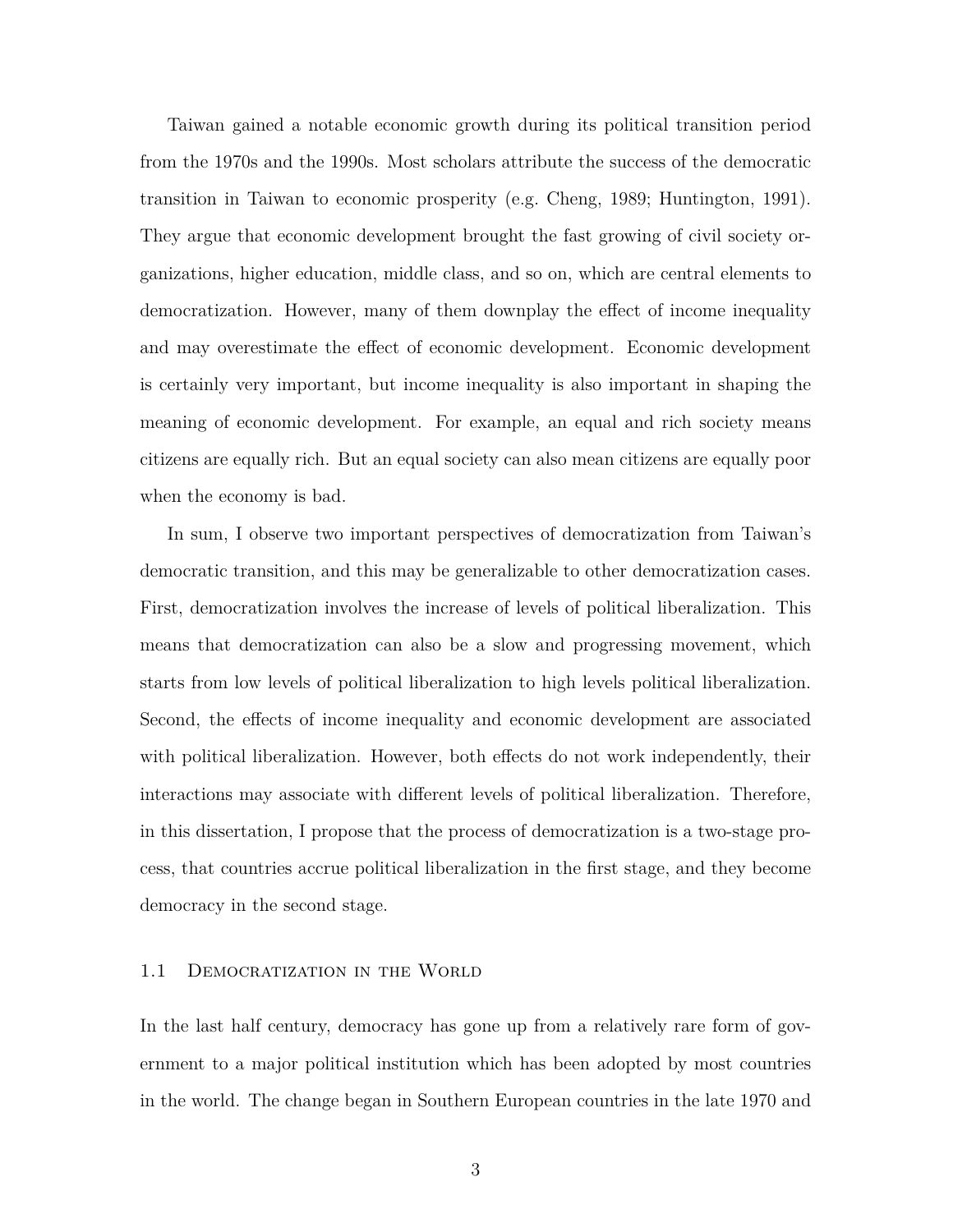

**Figure 1.1:** Total Number of Democracy and Autocracy: 1950-2010. Source: Democracy and Dictatorship dataset

this trend spread to Latin American, Asia, and the rest of the world. As described by Huntington (1991), he optimistically assumes that this wave of democratization will become an unstoppable global trend. Samuel Huntington might be correct. Figure 1.1 depicts the number of democracies and the number of autocracies from 1950 and 2010, using a dataset from Cheibub, Gandhi and Vreeland (2010). There is a clear trend to show that the total number of independent countries and the total number of democracies have increased significantly since 1960s. This third wave of democratization means more citizens across the globe are now able to speak freely and elect their own government.

After World War II, many countries gained its independence. Even though not every newly independent country was democracy once they gained independence, the increased number of the independent countries still gives us chances to witness the increased number of examples of the transition from autocracy to democracy. There were two major historical events that may explain why there were increased number of independent countries. The first major event is decolonization from formal European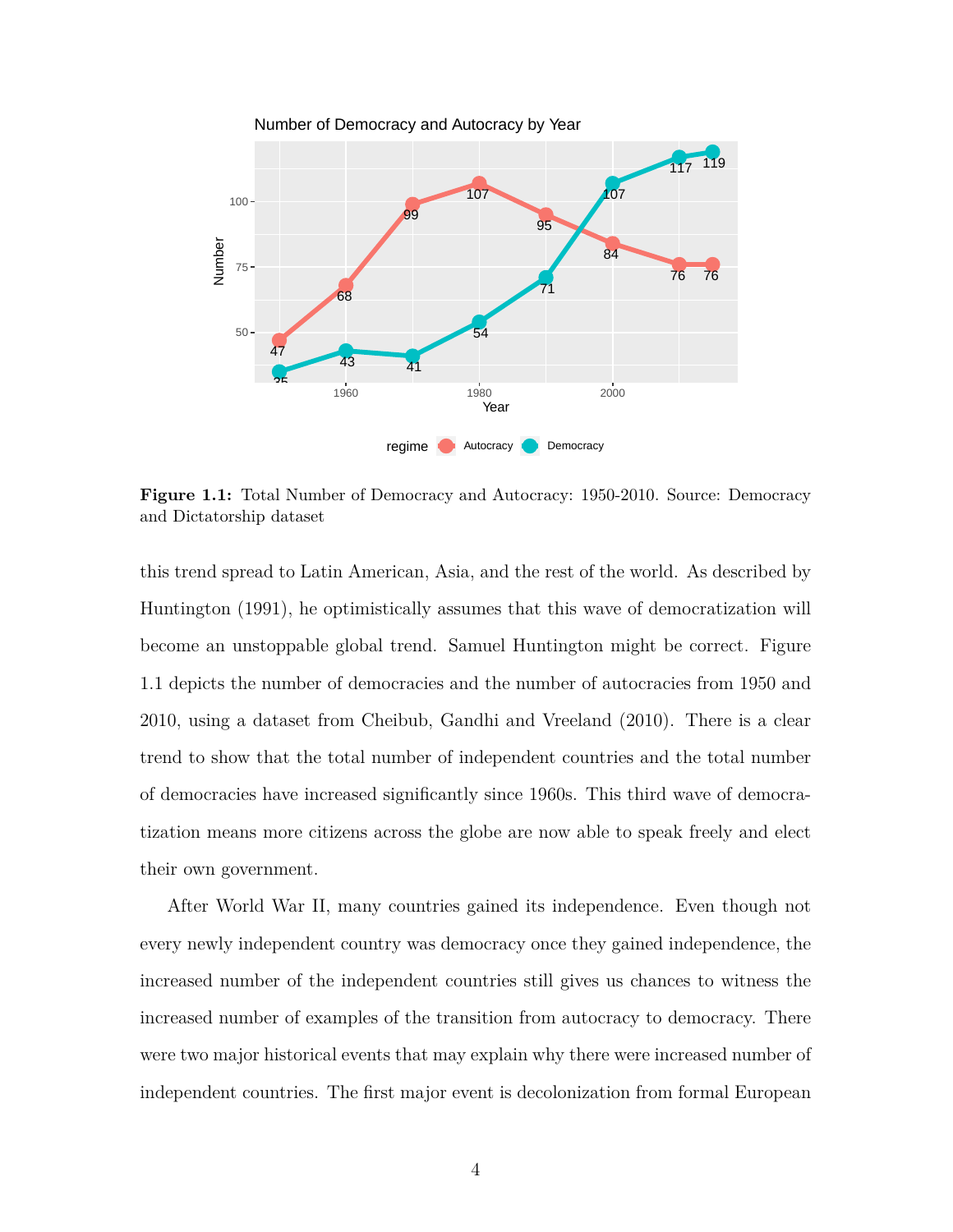colonizers. Decolonization is a fundamental right to self-determination proposed by the League of Nations and the United Nations, which gives former colonies a new path to become independent countries (McWhinney, 2007). In the 1960s and the 1970s, the former European colonizers, such as the Uniter Kingdom, France, Spain, Portugal, and Belgium, recognized the independence of most of their colonies in Africa. In other parts of the world, those former empires also gradually recognized their colonies' independence. According to the United Nations, this self-determination policy encouraged many countries to gain independence, therefore, the number the independent countries increased from eighty-two in 1958 to one hundred and twentyseven in 1970.

The second major event that contributed to the increase of the independent countries was the collapse of the Soviet Union after 1989. Many of the former Soviet Union Republics in Eurasia and Eastern/Central Europe gained independence, such as Lithuania, Belarus, Kazakhstan, and so on. The number of the independent countries thus increased from 159 in 1990 to 185 in 1994.<sup>2</sup> These two major events provide a good explanation for why there were more and more independent countries. They also gives us the opportunity to observe more and more democracies in the world.

Even though Samuel Huntington made a prediction that more and more countries will become democratic, but Haggard and Kaufman (2016*a*) suggest that democratization is a relatively rare event (129). In 2010, approximately forty percent of the country in the world still remained un-democratic.<sup>3</sup> Moreover, according to the dataset constructed by Cheibub, Gandhi and Vreeland (2010), from 1960 to 2010, only 110 autocracies experienced a transition to democracy in an dataset of over 4000 observations.<sup>4</sup> It seems to us that even though the number of democracies had

<sup>2</sup>Other non-former Soviet Union countries also contributed to the increased number of independent country in the 1990s. For example, former Yugoslavia states, Namibia in 1991, etc.

<sup>3</sup>This number is consistent across different datasets, such as PolityIV and Freedom House.

<sup>4</sup>Some countries experienced multiple transitions. For example, Thailand in 2001, 2006.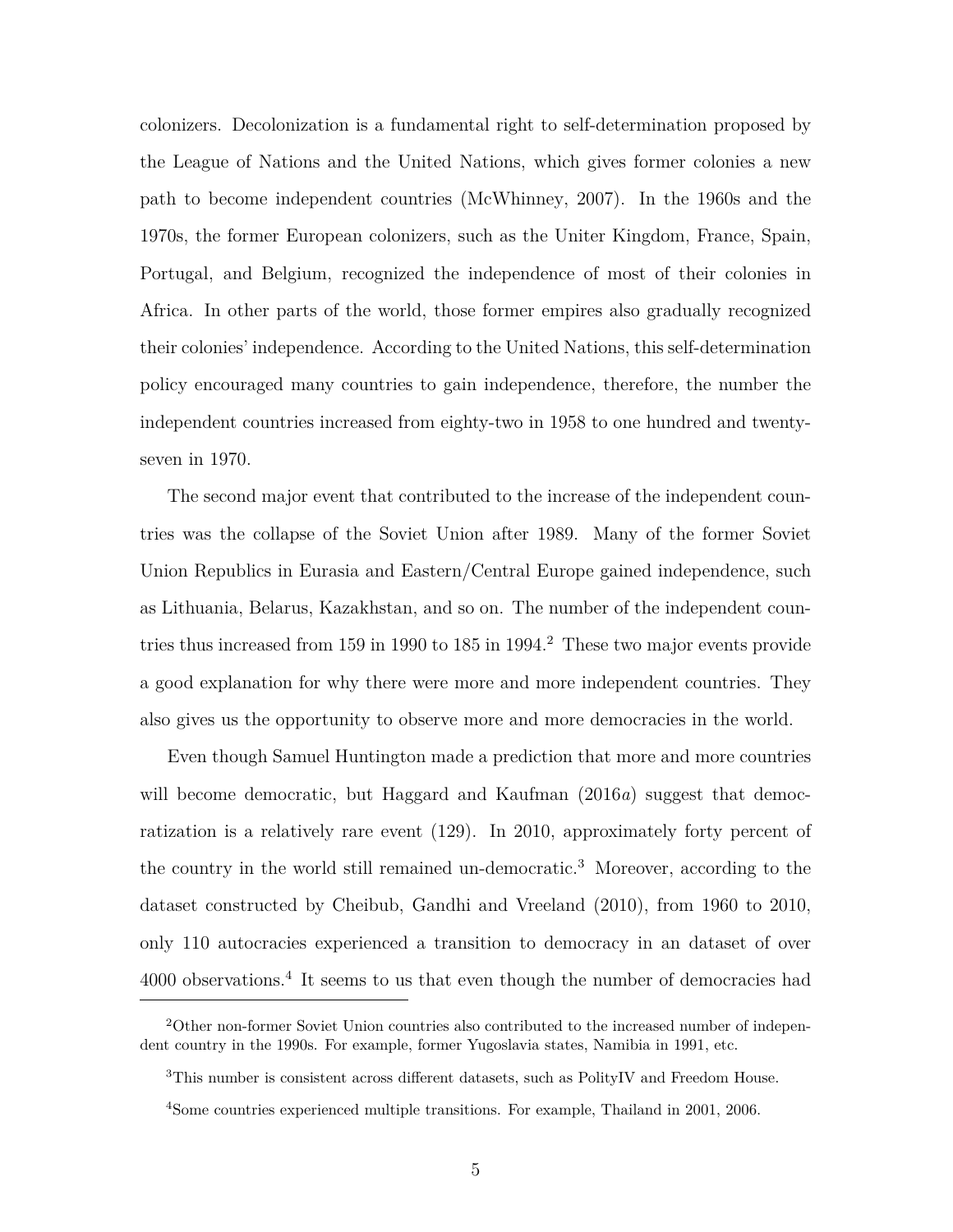increased, the substantial number of autocracies suggests that democratization is not easy to achieve. Given the optimistic view on the future of democracy by scholars, why and how is the transition to democracy a difficult and a rare event? What type of country is more likely to become a democracy and what type of country is less likely to become a democracy? Based on many of the democratization theories, we would expect to see some countries become democracies when they fit into categories such as high income inequality or high economic development, instead of letting the autocrats continue to rule. But these theories still remain controversial in explaining democratization, so what has been missed in these theories? In other words, why have some countries transitioned to democracy, while others never have, even though a lot of them have met the expectations that scholars suggested?

#### 1.2 Existing Explanations

Where does democratization comes from? From a theoretical perspective, scholars have pointed out several key explanations that would contribute to democratic transition. These key variables elaborate the interactions between different actors in the society, and construct different theoretical frameworks to explain democratic transition.

There are two major democratization theories, modernization theory and redistributive conflict theory, that both have provided insightful and reasonable theoretical framework to explain why and how autocracy transitions to democracy. Modernization theory mainly focuses on the relationship between the economy and democratization (e.g. Boix and Stokes, 2003; Lipset, 1959), while redistributive conflict theory proposes that democratization is correlated with income inequality (e.g. Acemoglu and Robinson, 2005; Boix, 2003). Modernization theory explains why citizens favor democracy when their country becomes wealthier. Scholars argue that a wealthier society means more urbanized and educated nations, which are highly correlated with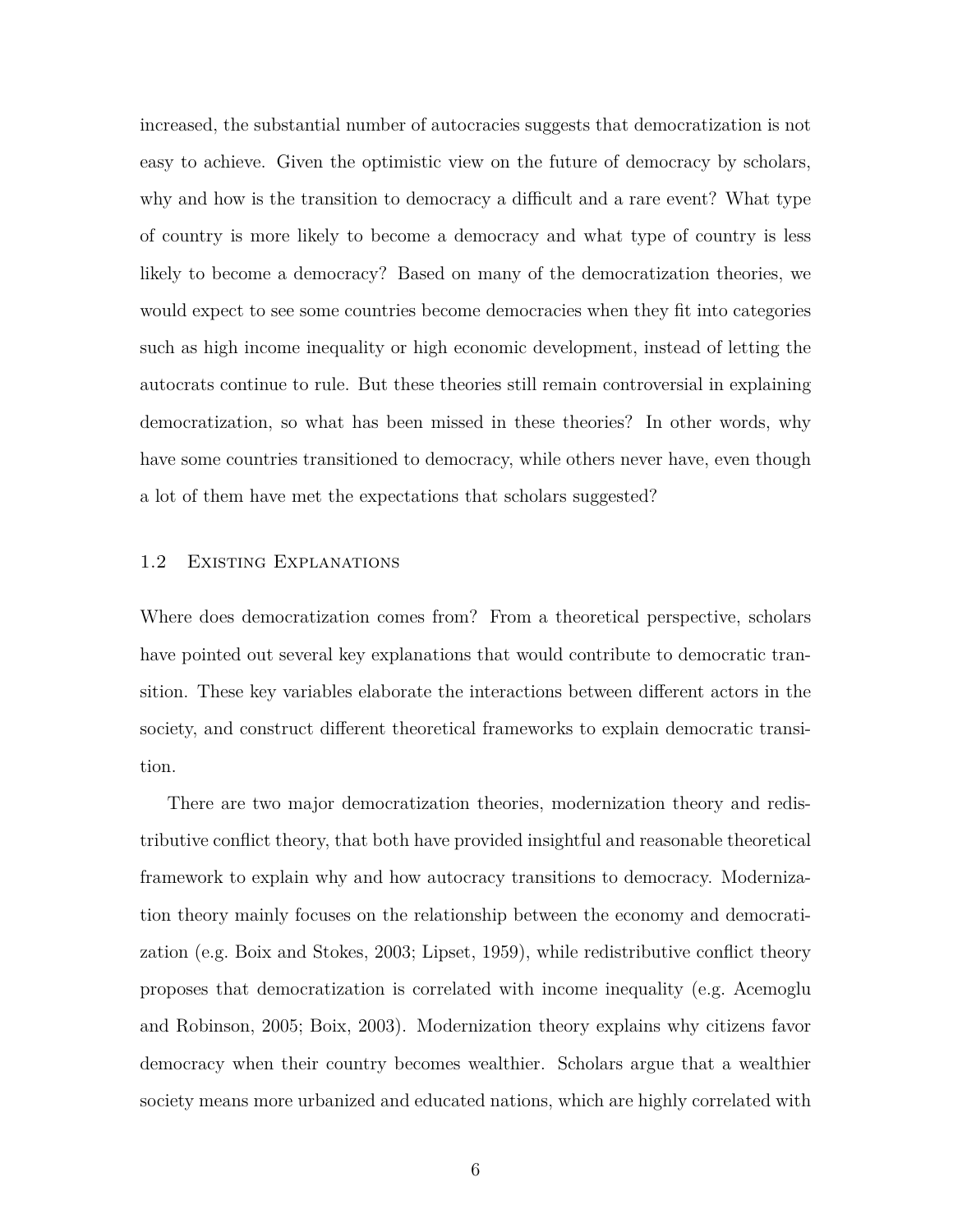the transition to democracy. However, empirical evidence that tests modernization theory has been mixed (Przeworski et al., 2000). In some rich countries, there is no sign of the transition to democracy, such as Singapore. Moreover, democratic transitions have happened in many poor countries, including the Philippines, Mongolia, Ghana, and some Eastern European countries after the collapse of the Soviet Union. In sum, from empirical evidence, there is no consistent and strong evidence to support modernization theory.

Redistributive conflict theory provides an alternative framework to explain democratization. Acemoglu and Robinson (2005) propose that society can be divided into two groups based on their income, which shapes their preferences for the institutional form of the government. For poor citizens, they prefer democracy because of its credibility of redistributing income in the future, while the elites prefer to remain with autocratic rule since that would enable them to maintain their power. Inequality increases demand for democracy by the poor, which forces the rich to choose democratization whenever the poor pose a credible revolutionary threat. However, the evidence for the relationship between income inequality and democratization is also mixed (Houle, 2009; Albertus and Menaldo, 2012).

#### 1.3 Weaknesses of the Existing Explanations

As I mentioned above, there is only weak empirical evidences to support for modernization theory and redistributive conflict theory. Also, most empirical studies on both theories did not suggest other alternatives to explain the causes of democratization (Houle, 2009; Albertus and Menaldo, 2012). Therefore, I will identify what existing scholarship missed and the weakness in their theories, and then I will provide some solutions to improve the theories. In addition to modernization theory and redistributive theory, this new model may be one of the paths toward democratization.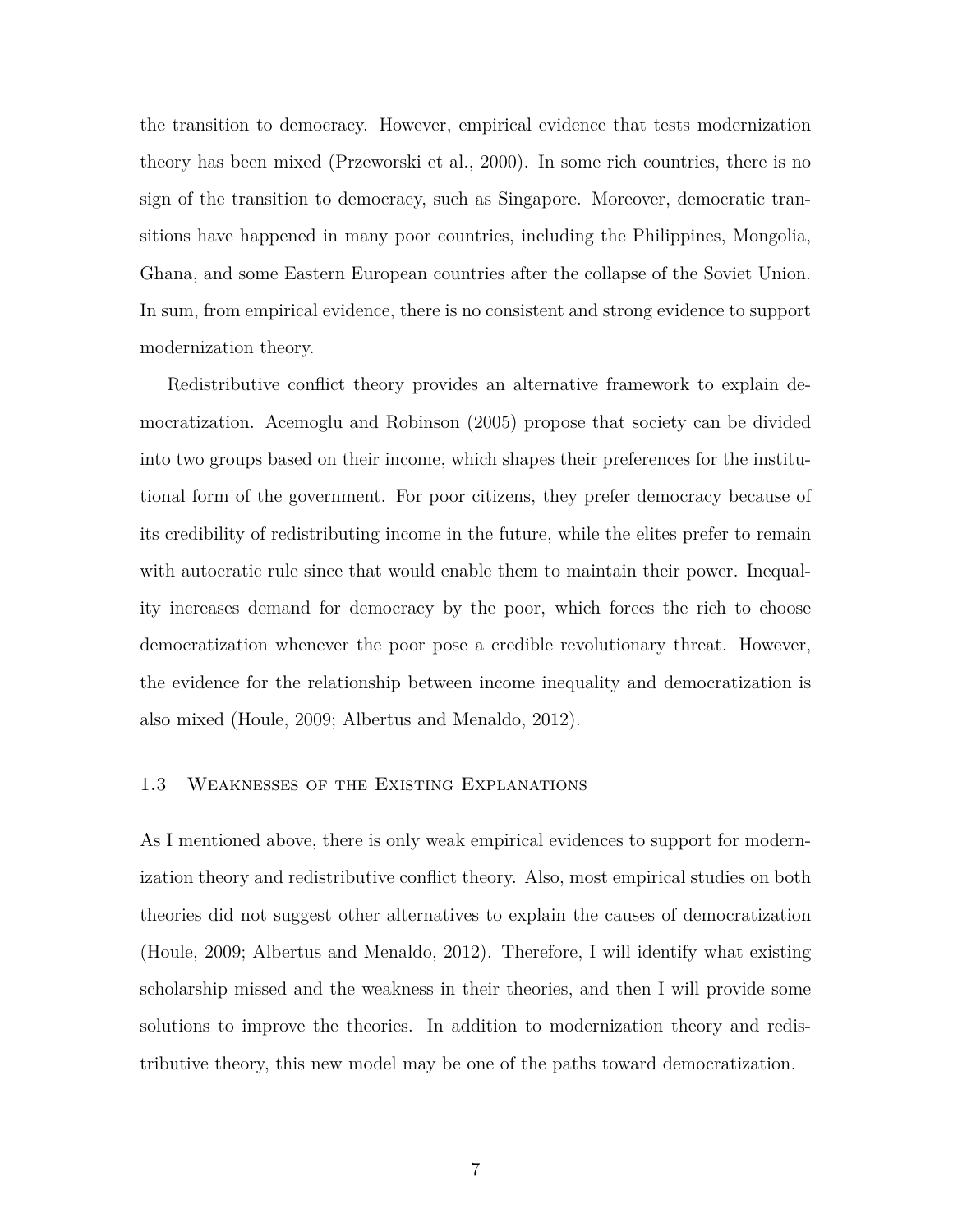#### 1.3.1 THE MEANING OF INCOME INEQUALITY

For the existing findings, they could be grouped into two problems. The first problem is that scholars assume all levels of income inequality and all levels of economic development are the same. In reality, income inequality means different things at different levels of economic development. For example, Nepal and Sweden both have relatively low income inequality, meaning that the wealth is distributed fairly. But Sweden was a rich country and Nepal was a poor country, this means that citizens in Sweden were equally rich and citizens in Nepal were equally poor.

The combination of the both economic indicators makes these two economic indicators different from what they were originally assumed. This combination implies that income inequality may bring different political implication at different levels of economic development. Many studies ignored the importance of this joint effect of income inequality and economic development on democratization, except Houle (2016). Thus, my solution to the first weakness is to combine redistributive theory and modernization theory, this will discuss the joint effect of income inequality and economic development on the process to transitioning to democracy.

#### 1.3.2 Political Liberalization before Democratization

The second problem of the existing research is the conceptualization of the progress of democratization. I find that some studies treat democratization as a rapid regime change when testing the relationship between their variable of interests and democratization, especially for the cases of third wave of democratization. However, the transition to a democracy may sometimes require multiple political reforms in order to become a democracy.

Therefore, I theorize that countries after the 1960s may experience the increased of political liberalization before becoming democracy. Political liberalization is central to the relationship between income inequality, economic development, and democra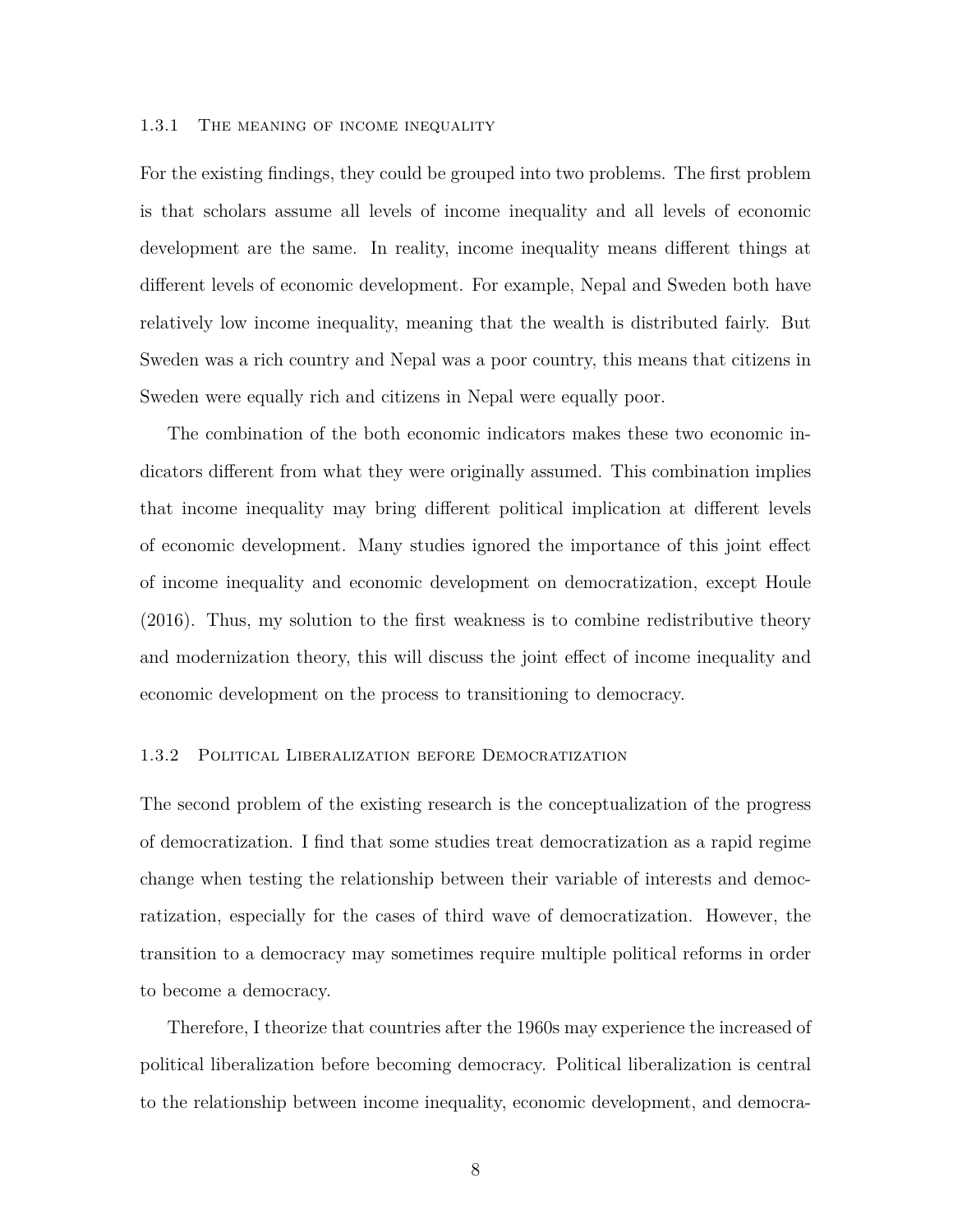tization, meaning that political liberalization helps countries to move to democracy. What is new in my theory is that democratization in the third wave may not happen within a short period because it relies on a constant interaction between different actors, such as mass public and the autocratic government. Without increasing the levels of liberalization at the first stage, it may not be easy for the opposition to pressure the autocracy to become a democracy. In sum, the conditional effect of income inequality and economic development does not always directly lead to democracy.

#### 1.4 Two-Stage Process to Democracy

In order to provide an alternative theoretical framework to explain democratic transition, this dissertation proposes a model of two-stage process of democratization to connect income inequality, economic development, political liberalization and democratization. In this model, countries may have experienced the increase of political liberalization, with such important power in hand by the opposition, the likelihood of becoming a democracy thus may increase significantly in the second stage.

## 1.4.1 First Stage: Income Inequality, Economic Development, and POLITICAL LIBERALIZATIONS

When and how does an autocratic country become more politically liberalized, such as more free and fair elections and more civil rights? In this dissertation, I propose that both income inequality and economic development are associated with a greater political liberalization in the first stage. Most importantly, the effect of income inequality on political liberalization is conditional on levels of economic development. Even though Miller (2012) points out that rich autocracies are less likely to democratize because rich autocracies have the ability to build and maintain a hierarchical society, but not all rich autocracies are the same. For example, some rich autocracies redistribute income relatively fairly, such as South Korea in the 1980s, while other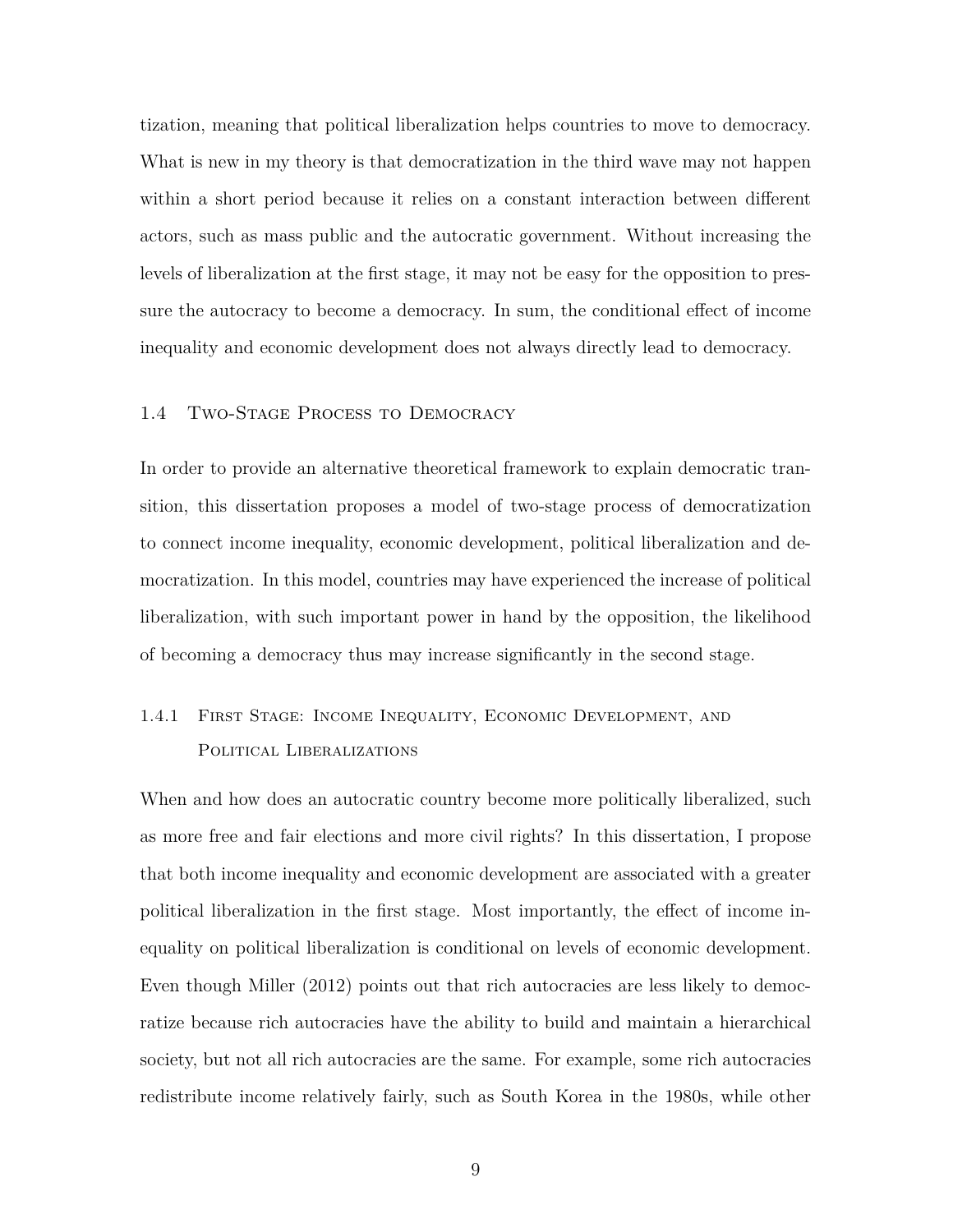rich autocracies may not do the same, such as current Singapore and Mexico in 1999. It is not only rich autocracies that can develop hierarchical society, poor autocracies can also develop hierarchical societies using their limited resources when income inequality is high. These differences, rich and poor, and low and high income inequality, may bring about different consequences of democratization because income inequality and economic development are associated with political liberalization.

For citizens, the primary goals or demands may include property right protection, more economic opportunities, and income redistribution. However, citizens' demands may not all be the same in different autocratic regimes at different levels of income inequality and economic development. That is, the interaction of income inequality and economic development may influence the formation of the demands.

In the first stage of my model, citizens generally do not ask for immediate regime transition, instead, they ask for more political powers and civil rights, such as more voting rights, freedom of speech, freedom of assembly, and more, which could temporarily meet their demands. An immediate regime transition means removing the autocracy from the government immediately, which is an unacceptable option for the autocracy. Once citizens achieved their primary goals, they may choose to slow down their actions or temporarily suspend the demand for more political liberalization. But it does not mean they will always stop after achieving the initial goals.

Once the initial demands had been fulfilled, the incentive and motivation to protest may decrease. Citizens also acknowledge that more actions will put them in danger. If they continue to ask for more political liberalization, then they may face serious of punishment from the autocratic government. For the autocratic government, if they concede to grant more political powers to citizens after the country became more politically liberalized, it will post higher risks of removing the autocracy from the government. Therefore, they are less likely to choose to compromise with the opposition again.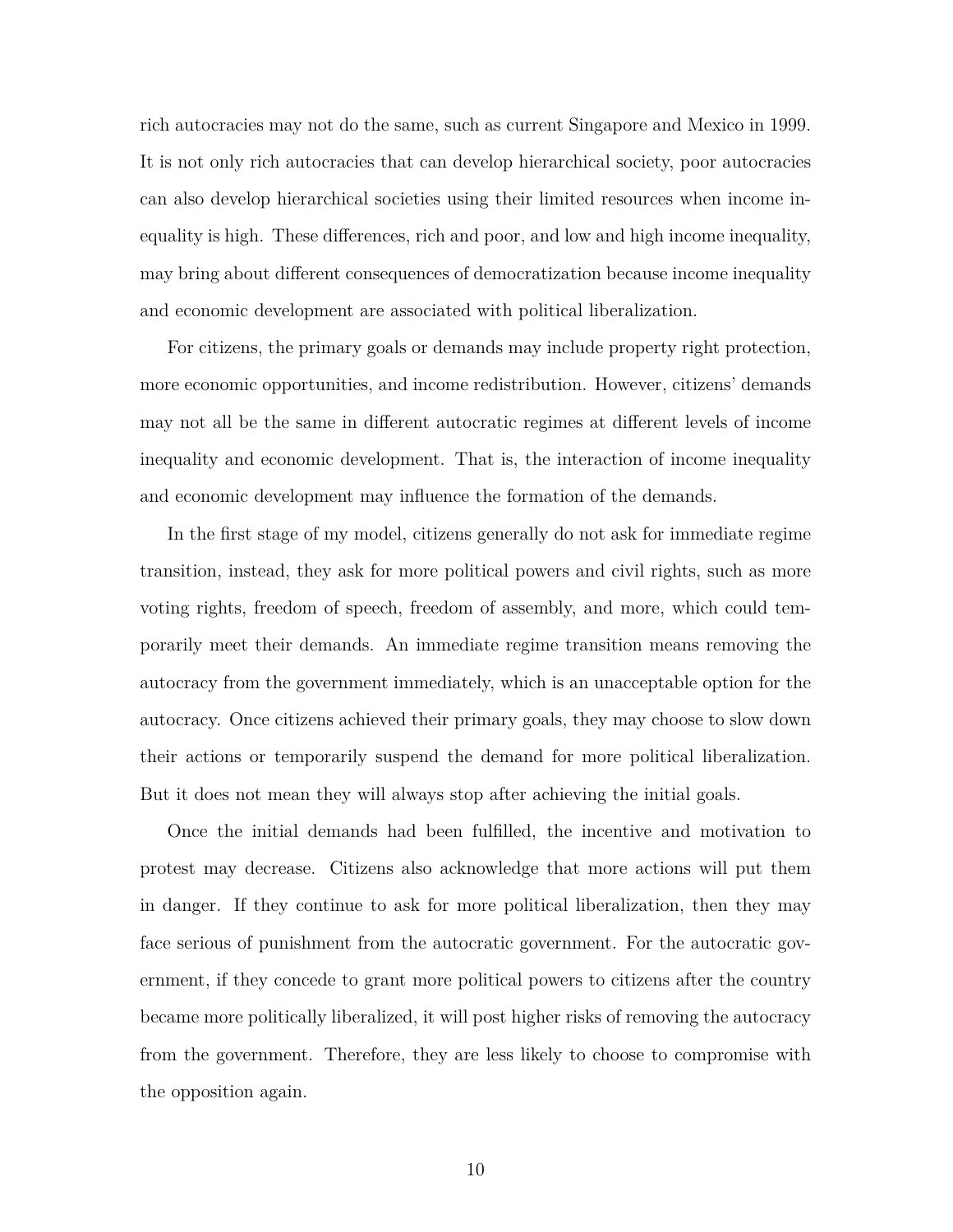## 1.4.2 The Motivation of rebelling based on income inequality and economic development

As mentioned above, citizens may look for property rights protection, more economic opportunities, and income redistribution by having more political powers. So under what conditions do citizens become more motivated to ask for opening up politics and more civil liberties? Under what conditions does an autocracy agree to grant those rights to citizens? Based on income inequality and economic development, I categorize each of them into high and low levels, which creates a two by two combination as shown in Table 1.1.

#### In rich autocracies

First of all, in a relatively rich autocracy, equal society is associated with higher political liberalization. In this type of country, the wealth is distributed relatively fairly, implying that citizens are equally rich. In general, economic development comes with property rights protection. However, the autocratic government's promise is not always credible because they might still take away citizens' property. Therefore, citizens may prefer to have more access to the decision making process in order to protect their property right from the confiscation from the autocratic government Also, citizens in this type of country have more resources to fight against the autocracy due to low income inequality and high income, which may give them more chances to successfully ask for more political and civil rights and potential solve the collective action problems.

|  | <b>Table 1.1:</b> Classifying Countries Based on Income Inequality and Economic Development |  |  |  |  |  |  |  |  |
|--|---------------------------------------------------------------------------------------------|--|--|--|--|--|--|--|--|
|--|---------------------------------------------------------------------------------------------|--|--|--|--|--|--|--|--|

|           | Equal society                      | Unequal society                    |
|-----------|------------------------------------|------------------------------------|
| Poor      | Low hierarchical society           | Low hierarchical society           |
| Autocracy | No changed                         | Increased political liberalization |
| Rich      | Intermediate hierarchical society  | High hierarchical society          |
| Autocracy | Increased political liberalization | decreased political liberalization |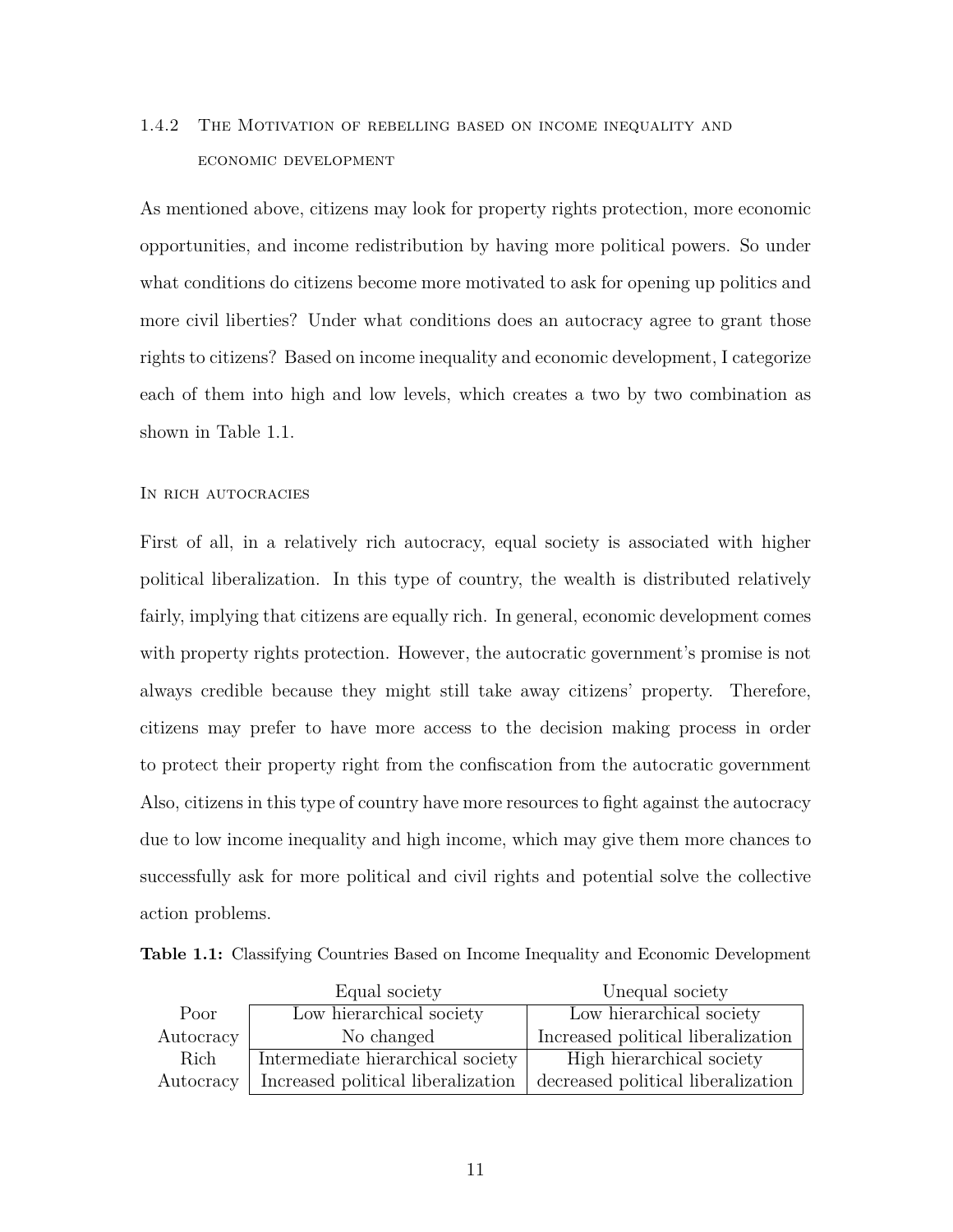On the other hand, when inequality is high in rich autocracies, citizens expect property right protection for the limited wealth they have and income redistribution from the rich. Due to high income inequality, citizens are facing a strong autocratic government that most of the resources are controlled by this rich autocracy. Even though citizens are also looking for being part of the decision making process, but a strong autocratic government deters citizens from forming a strong opposition. The autocratic government could choose to liberalize politics first, such as some nonfree-and-fair elections, to eliminate the intention of revolting if liberalization is less costly. However, giving too much political rights increases the cost of repression, the autocracy will stop liberalizing after the first few concessions to prevent the formulation of stronger opposition. In this type of autocracy, government's capacity of repression always outweighs citizens' capacity to revolt (Houle, 2016). For example, the autocracy has the ability to build a hierarchical society to maintain their ruling because citizens are more inclined to obey the hierarchy in order to receive more economic opportunities (Miller, 2012; Solt, 2008).

#### In poor autocracies

In poor autocratic regimes, unequal society is associated with high political liberalization. The society has only "limited" economic resources to be shared and they are concentrated in the hands of the rich. Compared to rich autocracies, poor autocracies are relatively difficult to build a hierarchical society to maintain their ruling because the rich do not have enough resources to do it. For citizens in such poor and unequal society, they acknowledge that high inequality put them into the worst situation. Thus, they may ask the autocracy for income redistribution and more development, which may be potentially helpful for them to change the current situation.

Lastly, poor and equal autocracies are associated with political liberalization. The wealth is scarce and has already distributed fairly to citizens. There are no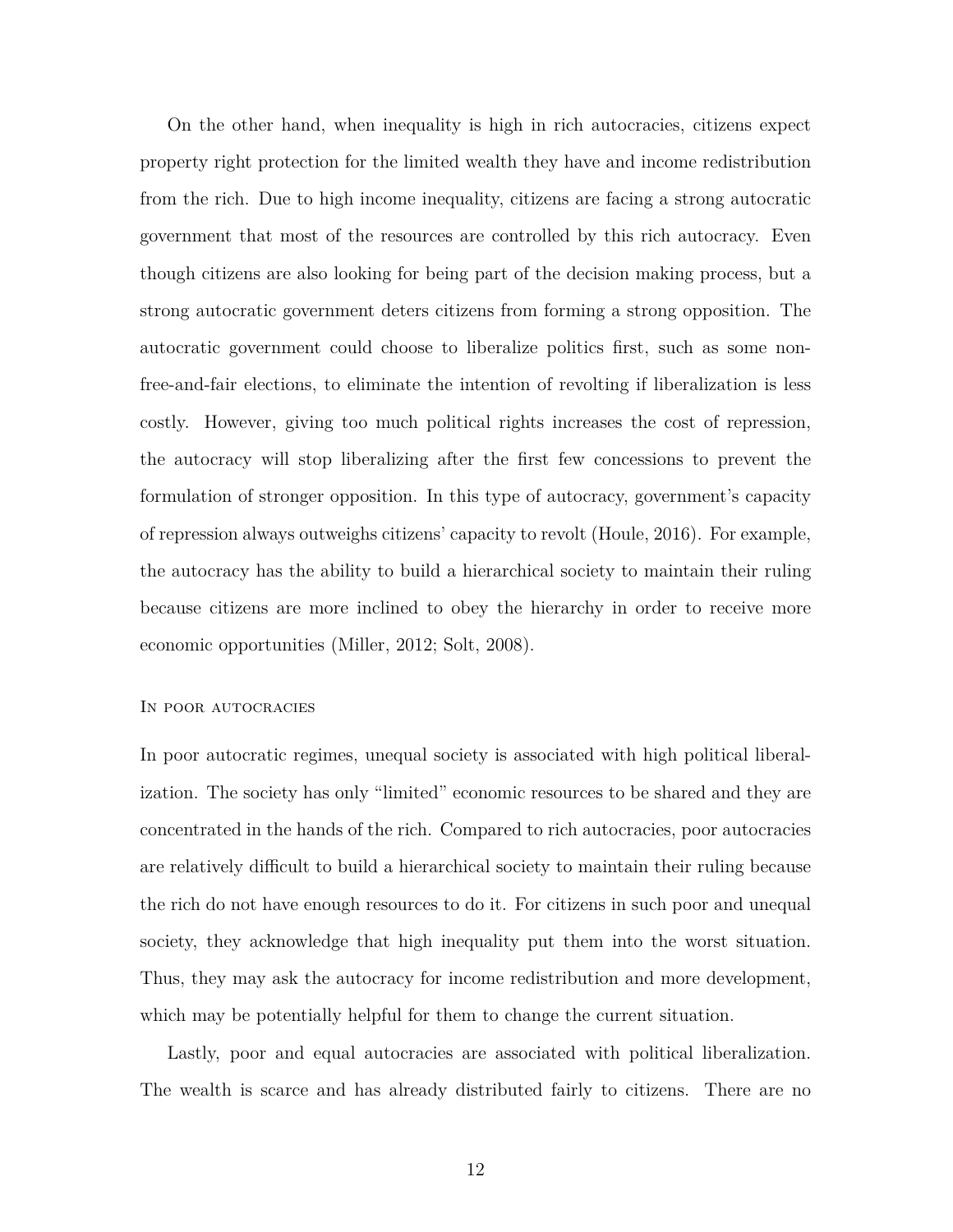more resources to be redistributed from the rich. In this type of country, there is no relationship between income inequality, economic development, and political liberalization. Table 1.1 lays out the predictions of political liberalization and the level of the hierarchy based on levels of income inequality and wealth. However, a gap is still standing between political liberalization and democratization in the first stage. In order to bridge this gap, I propose that autocracy's ability to resist democratization and mass public's ability to organize are critical to this final step, meaning that different types of political liberalization are associated with democratization.

#### 1.5 Second Stage: Democratization with Political Liberalizations

After countries experienced more political liberalization at the first stage, the effect of income inequality and economic development may continue to contribute to more political liberalization, while political liberalization may also affect democratization. Since democratization is a dynamic movement, countries with increasing high levels of political liberalization are still moving toward democratization. At the second stage, political liberalization becomes critical in associating with democratization.

This dissertation uses minimalist dichotomous measure of political regime to define democratization. Both the executive and the legislature are popularly elected and there must be more than one party competing in the elections (Cheibub, Gandhi and Vreeland, 2010), which is closed to the assumptions of polyarchy that were proposed by Dahl (1973). There are three aspects of political liberalization that may associate with democratization, which include electoral, liberal, and participatory component of democracy (Coppedge et al., 2019). All three components of democracy may help citizens to better coordinate opposition movements and weaken the autocratic government. Eventually, democratization becomes more likely.

When and why do citizens prefer democracy in the second stage when they have more political and civil rights? First, with the experiences of living under semi-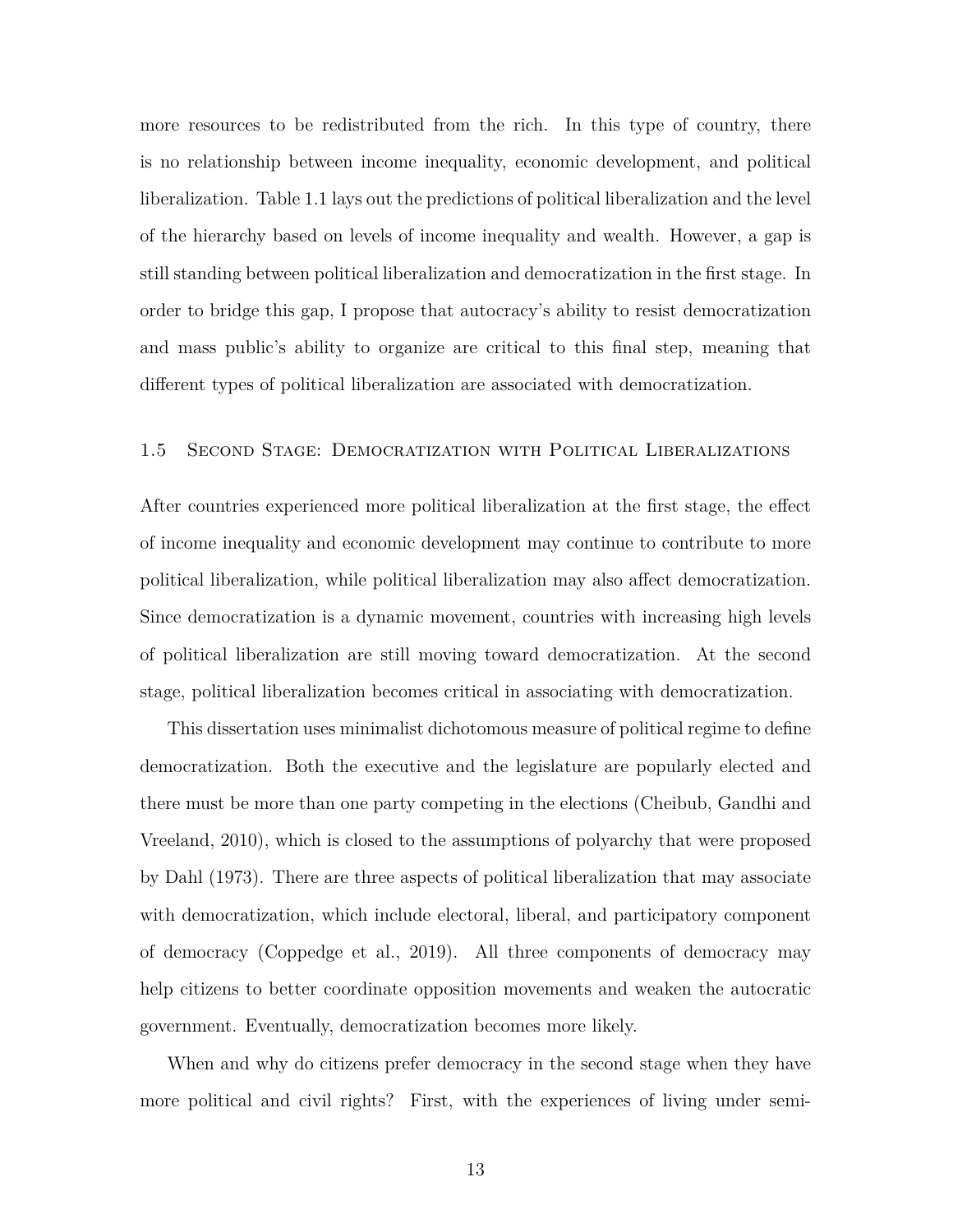democratic rule, political liberalization may help citizens to develop a pro-democracy attitude (Miller, 2012), which may breakdown the hierarchical society that was build by autocracy when income inequality was high. It may essentially shift citizens' support from an autocratic rule to a democratic rule. Second, high political liberalization implies higher capacity for citizens to coordinate collective actions. It also implies that repression becomes more costly for the autocratic government, at the mean time, the cost of toleration goes down. Hence, citizens may have more incentive to revolt and they have more ability to coordinate the movement. However, not every authoritarian regime with high political liberalization can successfully become democracy. For example, elections in autocratic regimes may also stabilize its rule (Lindberg, 2009), especially when income inequality is high.

This dissertation elaborates democratization theory by arguing that political liberalization may increase at different levels of income inequality and economic development. These conditions may help citizens to develop and shape pro-democracy attitudes under autocratic rule through socialization, which may empower them to organize. For the autocratic government, some of these conditions may raise the cost of repression and weaken their ability to repress.

#### 1.6 Plans of this Dissertation

Chapter 2 reviews existing work on the relationship between income inequality and democratization, the relationship between economic development and democratization, and other sources that may contribute to or inhibit democratization. I then outline the theoretical mechanisms behind theories on democratization.

Chapter 3 and Chapter 4 provide the theoretical framework of the two-stage process of democratization. It is a modified theory to explain democratization based by incorporating redistributive conflict theory and modernization theory. It proposes that political liberalization comes first and democratization may happen later. I out-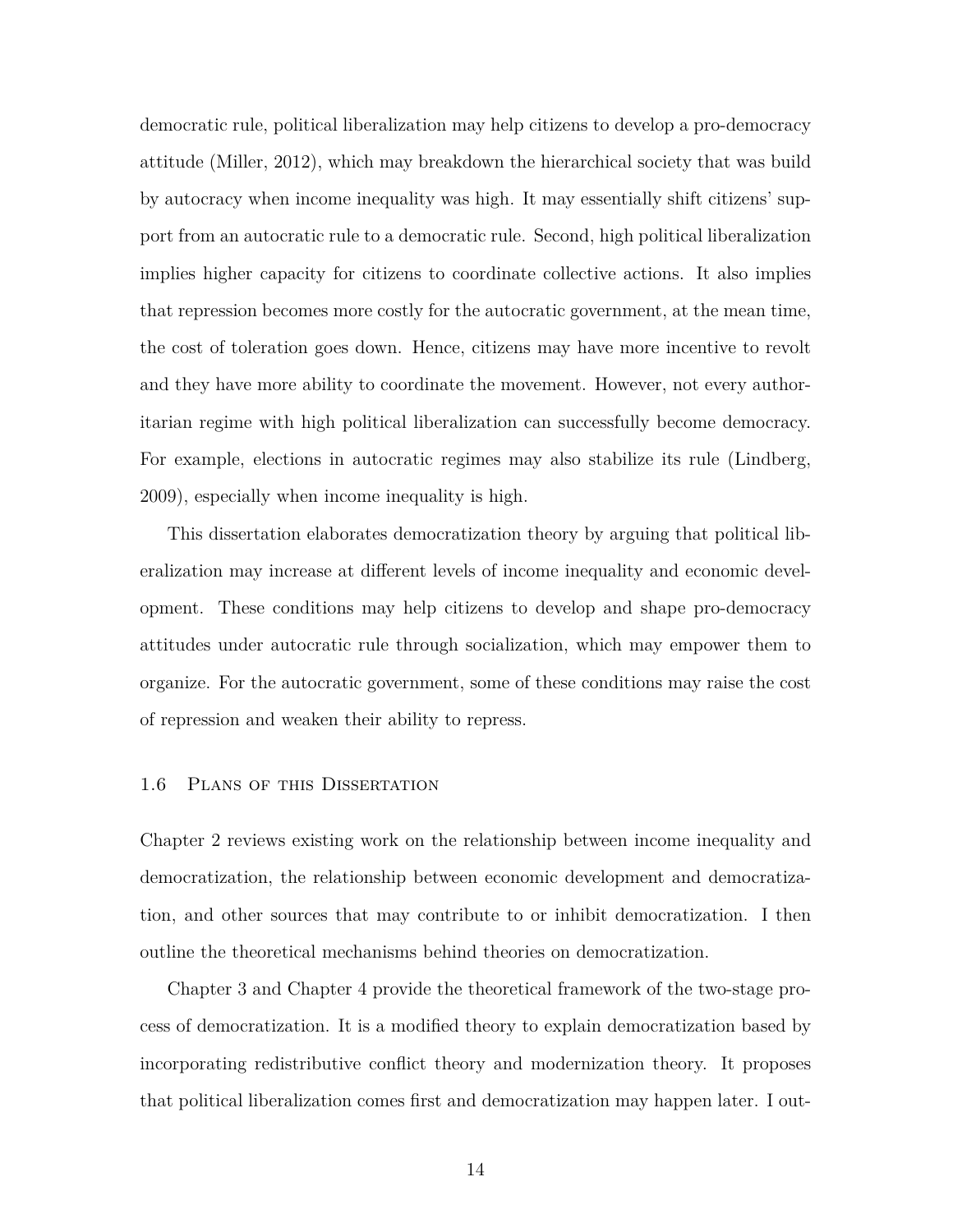line why both economic development and income inequality under autocracies may change citizens' preferences from status quo to a more politically liberalized government. I then detail the circumstances under which they may effectively increase political liberalization and eventually exit dictatorship. Chapter 3 and 4 also outlines how autocracies response to citizens' demands and how they utilize semi-democratic institutions to prevent democratization.

Chapter 5 discusses and justifies the strategy employed to analyze the relation between income inequality, economic development, political liberalization and democratization. In particular, this chapter outlines the sources of the datasets because my variables come from different research projects. I will also provide details of how and why I use those variables.

Both Chapter 6 and Chapter 7 test many of my theory's main empirical implications. I empirically model the democratic transition process by unpacking democratization into two stages: the increase of political liberalization in the first stage by looking at the effect of income inequality and economic development, and democratization in the second stage by examining the effect of political liberalization.

Chapter 6 mainly presents the results of how the joint effect of income inequality and economic development contribute to greater political liberalization. I find that high income inequality is associated with high levels of political liberalization. Economic development, which is measured by GDP per capita, is also associated with high levels of political liberalization. However, the interaction of economic development and income inequality has a negative effect on political liberalization, suggesting that a rich and unequal autocracy does not increase political liberalization.

Chapter 7 tests how different types of political liberalization is associated with democratization. There is an association between political liberalization and democratization but I demonstrate that not every type of political liberalization contributes to a higher likelihood of democratization.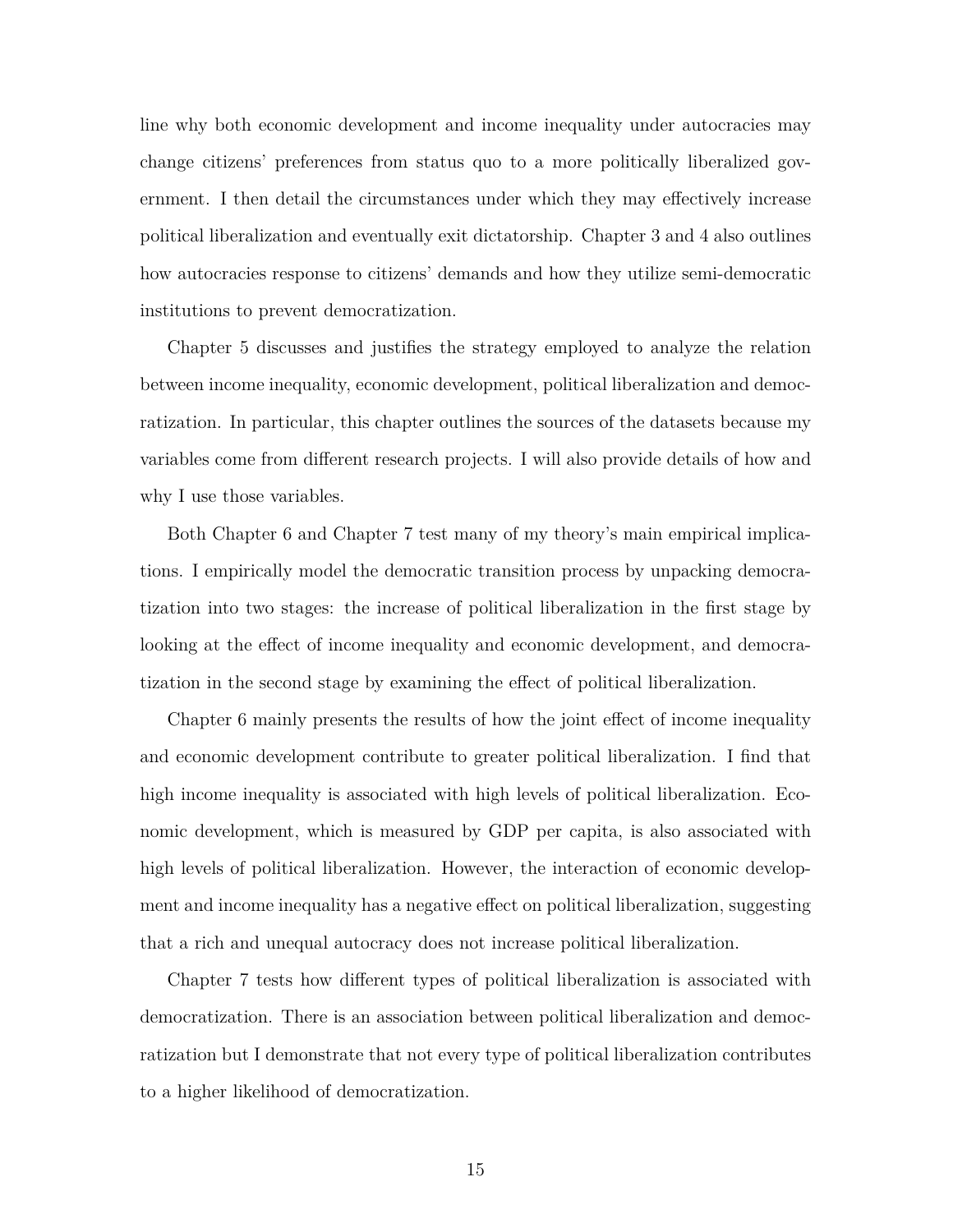Chapter 8 briefly summarizes findings of this dissertation and then outlines any implication by the two-stage process of democratization. This chapter also discusses reflections on democratization theory and the contribution of this dissertation on democratization.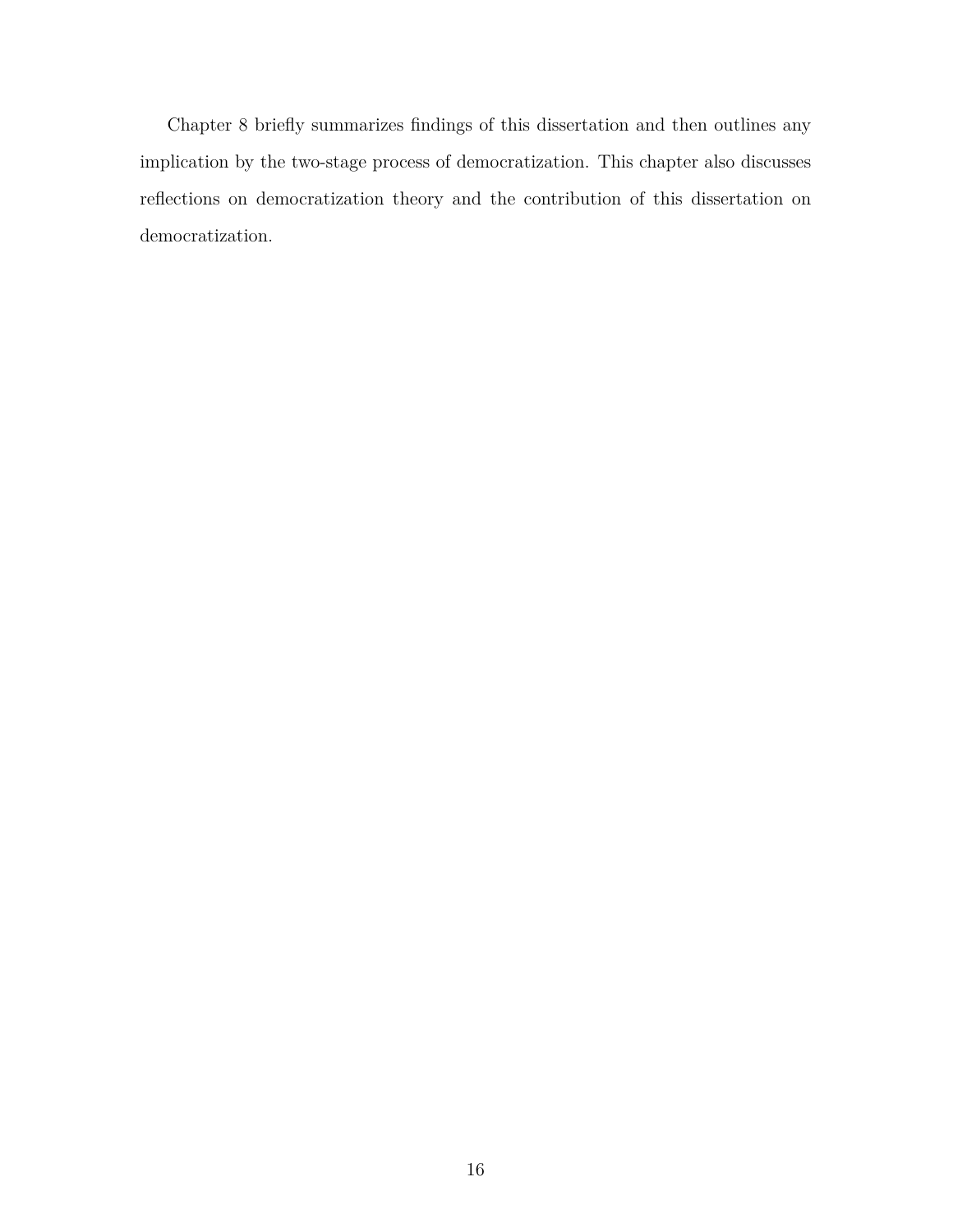## CHAPTER<sub>2</sub>

### FACTORS OF DEMOCRATIC TRANSITION

This chapter discusses the literature of democratic transition. The first part of this chapter focuses on the political economy approach, which discusses how economic factors, such as economic development and income inequality, are associated with democratization. Meanwhile, I will also discuss how scholars test these theories to see if the evidences support them. The second part of this chapter discusses other important factors that may contribute to democratization along with factors that inhibit democracy. These theories includes political institutions and democratization, cultural factors and democratization, and others.

#### 2.1 TRANSITION TO DEMOCRACY

In the modern world, under what conditions, does democratic advancement becomes more likely to happen? Why are some autocratic regimes established with characteristics conducive to democratization while other autocratic regimes remain authoritarian rules? The questions of the basic preconditions of democracy have been debated for several decades. Regardless of the controversial debates, in the last few decades, scholars of comparative democratization have gained fruitful findings by utilizing different research methods: from large-N statistical investigations to in-depth case studies, which had widened our knowledges on democratic transition.

Many scholars of comparative democratization examine how political economy factors, such as economic development and income inequality, are associated with democratization. Take modernization theory. Modernization theorists have asserted the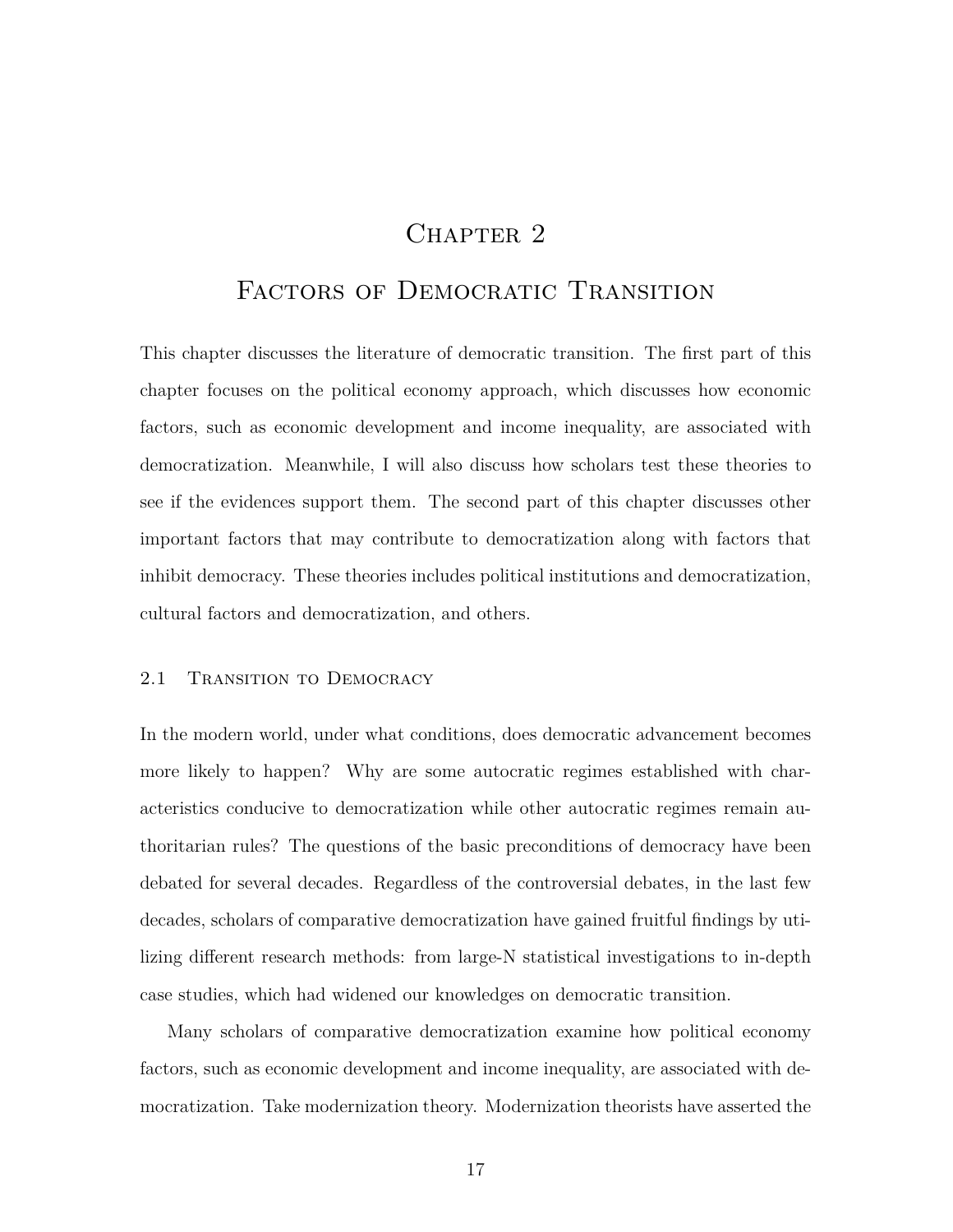primacy or even the supremacy of socio-economic development on democratization. Basically, they assert that the development of the economy transforms the structure of the society, which will change citizens' preference from autocratic rule to democracy. While redistributive conflict theorists assume that the distribution of wealth in the society is critical to citizens preferences on regime choices. Other than these two economy related approaches, some scholars focus on political institutions, international relations, culture, religion, ethnic diversity, and natural resources, to examine whether these factors advance or hinder the prospects of democratic transition.

For democratization theories, many scholars have identified that some factors hinder democratic transition, but we still have limited knowledges to figure out the reason why democratization emerges, especially when we are trying to explain it by using political economy approach. As of today, our understanding of democratization is, however, far from completed. That is, the empirical studies have not yet to provide solid evidences to support modernization theory and redistributive conflict theory.

## 2.2 Political Economy and Democratization: Economic Development and Income inequality

Modernization theory and redistributive conflict theory are the two major democratization theories that mainly focus on how economic related factors are associated with democratization, where modernization theory focuses on the relationship between economic development and democratization, and redistributive conflict theory discusses the relationship between income inequality and regime transition. Both democratization theories provide clear theoretical frameworks, that they condensed the path from authoritarian regime to democratic regime in order provide a better picture to explain democratization. These two major theories have made contributions to the field of democratic transition. They continue to help scholars and policy makers to understand how and why democracies emerged. However, the path from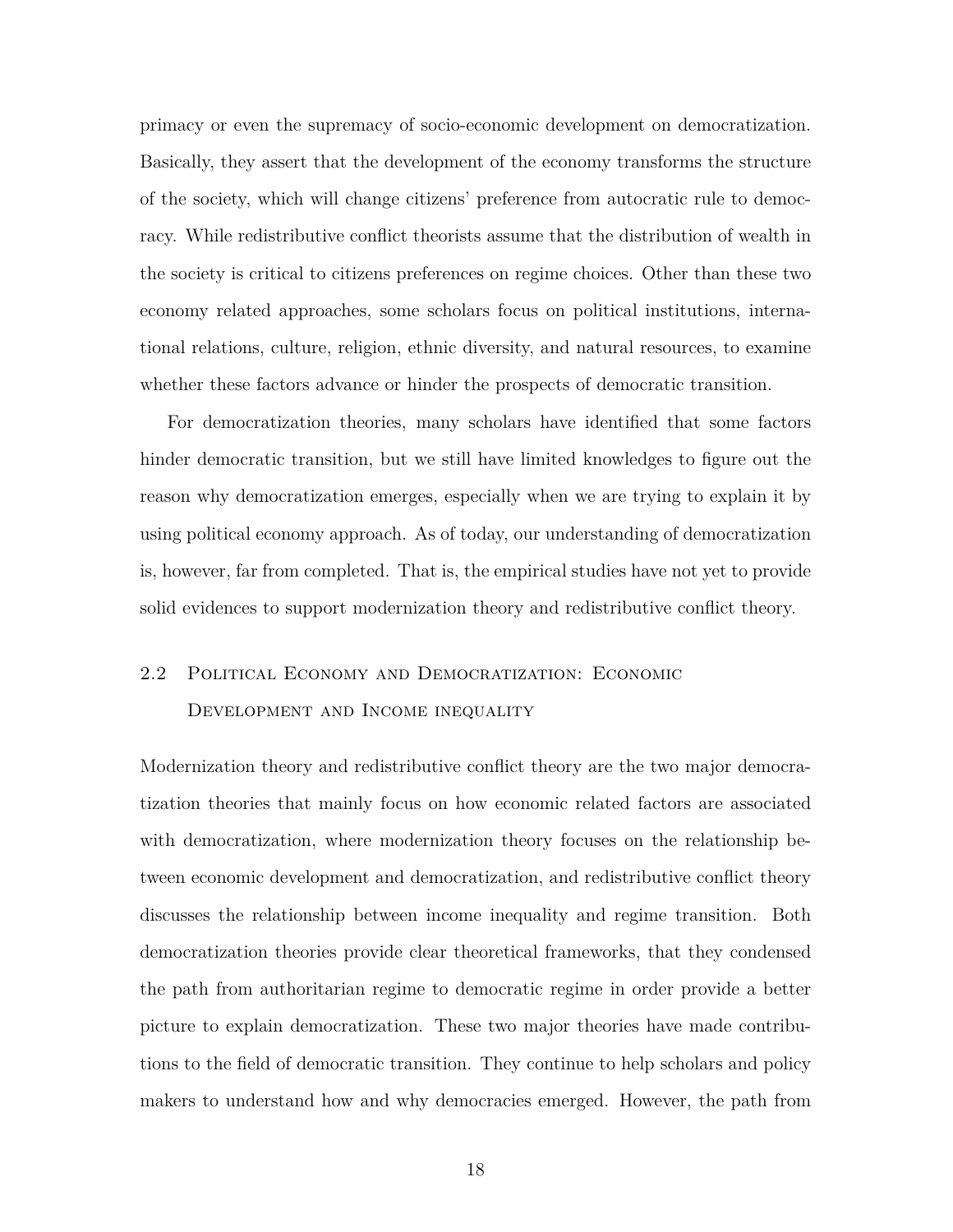autocratic regimes toward democratic transition is far more complicated than the theories scholars constructed.

The efforts of trying to find evidence to identify the relationship between economic development/income inequality and democratization is great, but the inconsistent empirical findings lead us to think about what factors are missing in both theories. For example, the foundational works by Boix and Stokes (2003) and Przeworski et al. (2000) argued that economic development has little to no effect on democratic transition for countries in the period of the post World War II. On the other hand, more and more redistributive conflict scholars discussed the effect of income inequality on democratization by using both large-N and case studies. Their results are also inconsistent, some of them found no relationship, or only a weak relationship, between income inequality and democratization (Barro, 1999; Houle, 2009; Teorell, 2012), while some of them found negative (or positive) relations when interacting with other factors (Ansell and Samuels, 2014; Boix, 2003; Freeman and Quinn, 2012). Haggard and Kaufman (2012) have mixed finding, which shows that some countries transitioned to democracy due to redistributive conflict, and some were led by elites.

#### 2.3 Economic Development and Democratization

Recent research on the economic models of democratization has become more sophisticated than decades ago due to the use of new datasets and new developed statistical models. These empirical findings may all build on a primary research by Lipset (1959), who observed a strong correlation between democracy and levels of economic development. His foundational research started a debate over the relationship between economic development and democratization. Before Lipset, most scholars used more philosophical fashioned methods to study it, that is, Lipset's research is perhaps the first research that systematically investigate the relationship between economic development and democracy. Since Lipset published his seminal work, more and more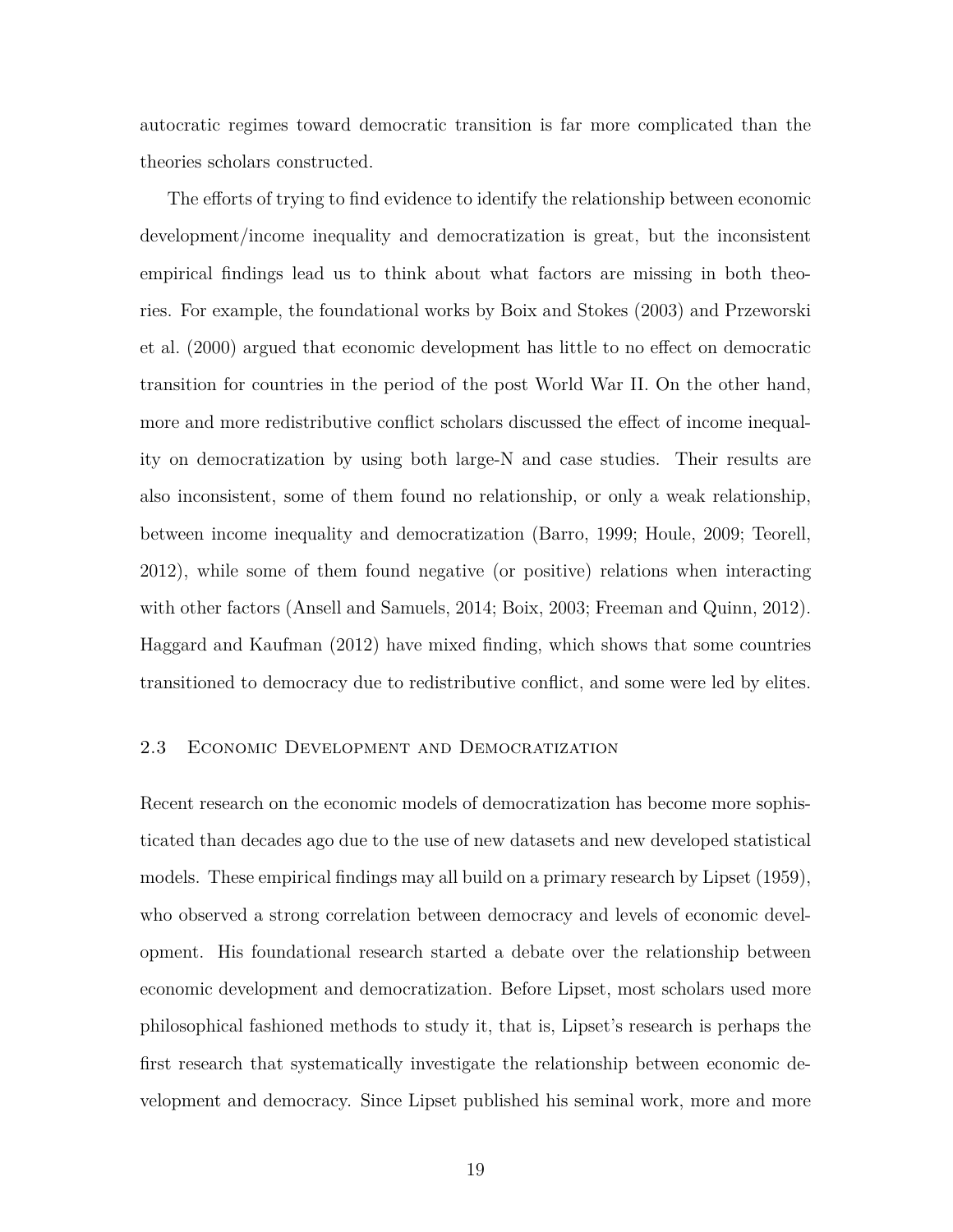scholars started to conduct large-N studies, which have suggested various processes of democratization through economic development related channels, such as education and urbanization. Since citizens have acquired some knowledges and techniques, therefore, these various channels will lead citizens to demand for democracy (e.g., Barro, 1999).

Recent research also confirmed what we thought we knew several decades ago: richer countries are more likely to be democratic (Barro, 1999; Burkhart and Lewis-Beck, 1994). The economic development explanation has been accepted to explaining those newly democratized countries from 1970s to 1990s, which is marked as the third wave of democratization (Huntington, 1991). Huntington (1991) agreed with the argument that economic development is not a determinative factor for democratization. Instead, he proposed that middle income countries are more likely to become democracy, such as South Korea and Taiwan. However, economic development still plays an important mediating role that economic development provides a fertile land to facilitate democratization and to destabilize autocratic rule.

In other words, much of this research assumes that citizens want democracy and they can achieve democracy as they gained more power from economic development. Based on modernization theory, Diamond (2012) even projected that most Asian countries, including China, are more likely to become more liberalized or even a democracy in a few decades. Asian countries, such as Singapore, Malaysia, and China, are all have high chances to become more democratic in the next generation (Diamond,  $2012$ ).<sup>1</sup>

<sup>1</sup>However, Larry Diamond overestimated the likelihood of democratization in these countries when he referred to only one or two critical events. For example, he showed that the seats that the oppositions had won in the 2011 election signaled a critical change for Singaporean government. Actually, the incumbent party, the People's Action Party, won over 94% of the seat and the opposition parties only gained less than 15% of the vote, which does not consider as a real victory for the opposition. This is not enough to claim a bright future of democratization in Singapore. That is, even though modernization theory assumes that citizens may want democracy when they are rich, but we cannot forget that some people, such as the government, are reluctantly to give up their powers.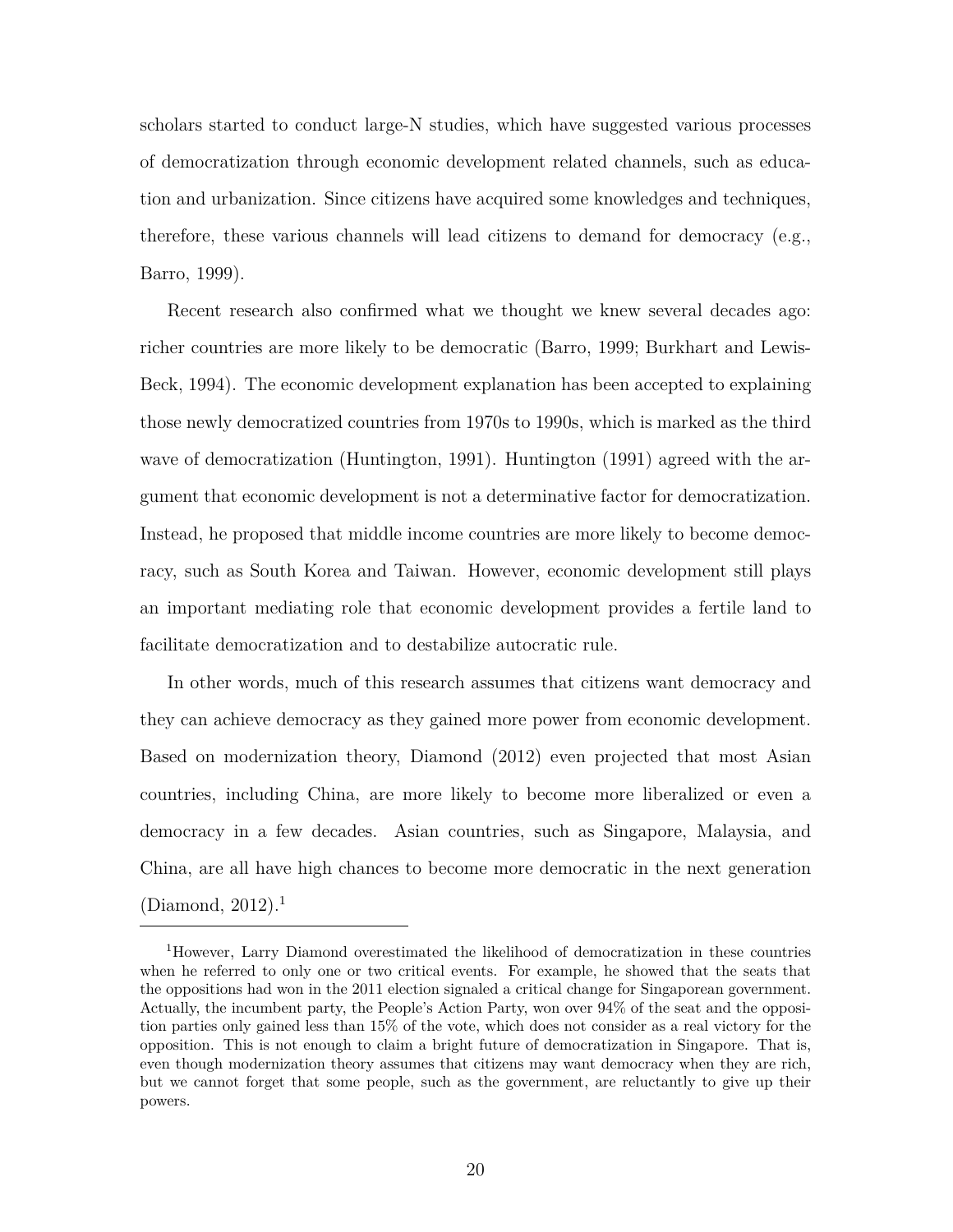Controversy continues about whether economic development increases the likelihood of transitions to democracy. The third wave of democratization provided more cases for scholars to study democratic transition. But we still have little to understand the relationship between economic development and democratization when we are looking at empirical evidence. For example, Przeworski and Limongi (1997) and Przeworski et al. (2000) argue that there is no causal relationship between economic development and democratization, that democratic transition can emerge for many reasons. Przeworski et al. (2000)'s findings is a milestone for democratization theory that pointed out that there are no systematic explanations to understand democratic transition. When is economic development associated with democracy? Przeworski et al. (2000) found that economic development is correlated with democratic consolidation. Rich democracies never returned to authoritarian regimes, which suggests that economic development may stabilize a democratic regime. Przeworski et al. (2000) also showed that no democracy has ever collapsed above a GDP per capita of \$6,055, Argentina's level in 1975.

Scholars have a consensus that economic development does not "cause" democratization. Therefore, what we know about the relationship between economic development and democratization is now more clear. However, other scholars started to challenge Przeworski et al. (2000)'s argument. Boix and Stokes (2003) expanded the dataset, which included countries between 1850 and 1950, and the results showed that economic development is an important factor that contributes to democratization prior to 1950. For countries in post-1950 period, however, economic development still has only little effect on democratization, which is consistent with Przeworski et al. (2000)'s findings. Other scholars like Epstein et al. (2006), found that development is associate with democratization. This association happens especially when countries transition from "partial democracy" to "full democracy," but economic development has less effects on transitions from "full autocracy" to "full democracy."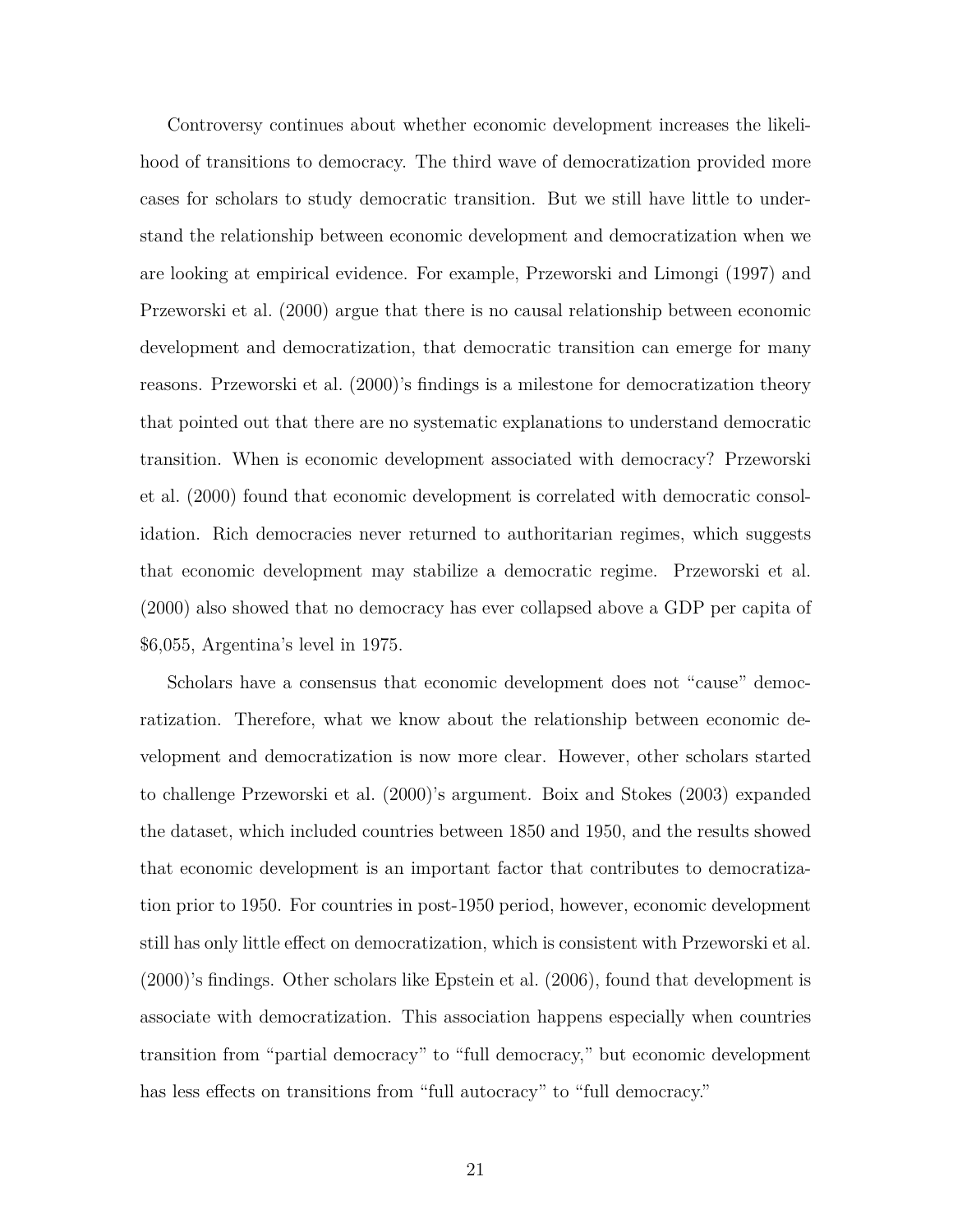More and more scholars put efforts on investigating the relationship between economic development and democratization, despite the widely accepted consensus that development does not cause democracy. Most of them examined this relationship by using a higher quality of datasets and new statistical models. Specifically, both Miller (2012) and Treisman (2015) found that economic development has effect on democratization when there is a regime instability or government weakness. When there was a violent leader turnover, it helps citizens to perceive a message that the the government can be weak and unstable to resist democratization(Londregan and Poole, 1996; Miller, 2012).

Moreover, economic development can serve as a coordination signal for regime opponents, meaning that this coordination signal helps opponents to solve collective action problems (Miller, 2012). Treisman (2015) further suggests that economic development is associated with more democratic politics in the medium run and only after an incumbent autocrat leaves office. In the short run, since the government benefits from economic growth, a rapid economic growth may increase autocrats' chance of survival. Later in Treisman (2019)'s article, he proposed a conditional modernization theory to identify some certain conditions along with development that may promote democracy. He showed that economic crises, military defeats, or leader change are associated with democratization.

Based on what scholars have done, we may conclude that economic development is still correlated with democratization, but the relationship continues to remain vague. This also leads scholars to optimistically assume that some developing countries have the potential to become democracy. As I have discussed above, based on modernization theory, Diamond (2012) claims that a wave of democratization will likely turn most East Asian countries to democracies within a generation. However, as of today, we still can see the importance of economic development on democratization under different circumstances.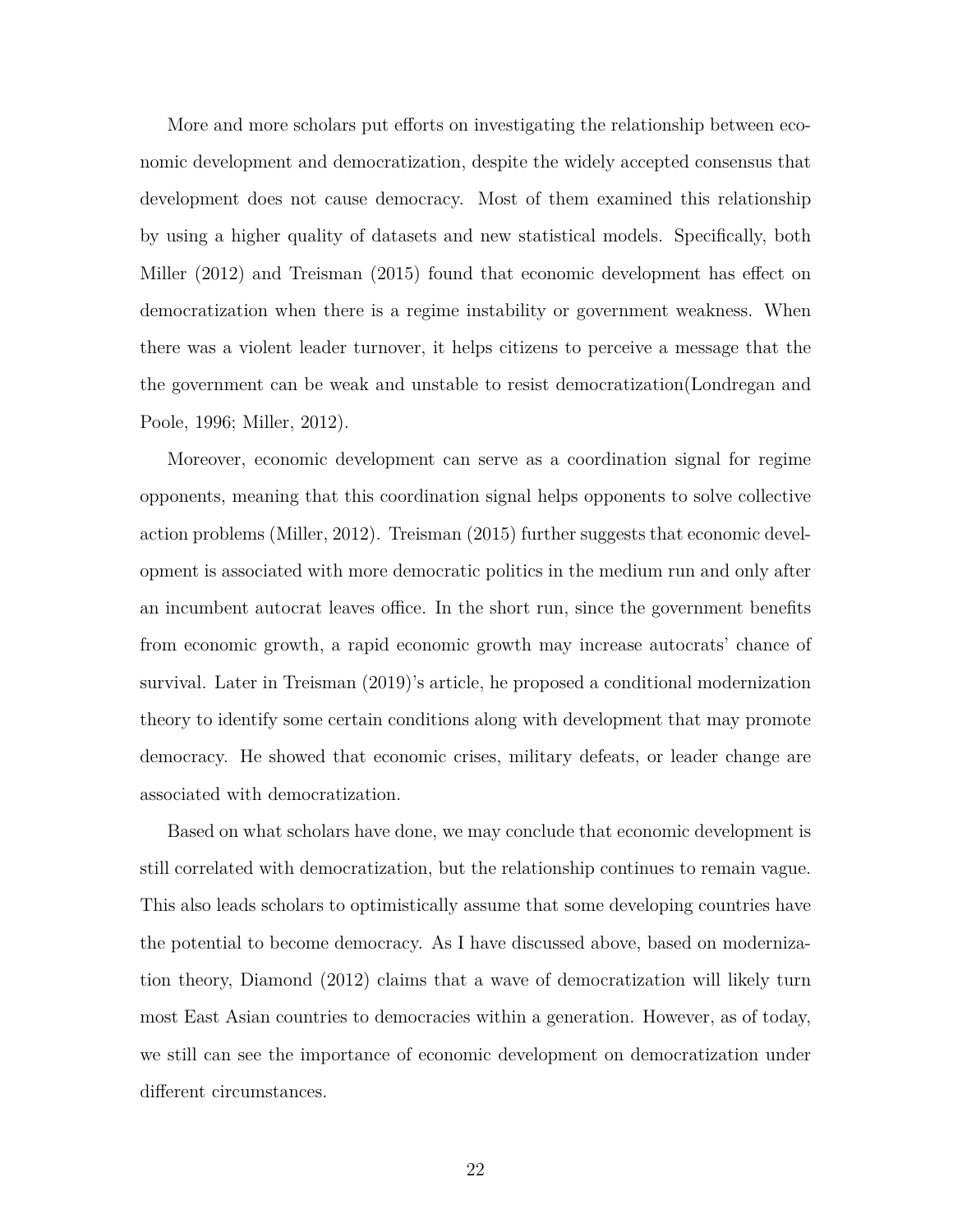#### 2.4 Income Inequality and Democratization

Redistributive conflict theory moves away from focusing on how rich the society is to the fairness of the distribution of wealth in society. Specifically, this school of theory also considers elites' incentives to deny democratization and models democratization as a strategic interaction between rich elites and poor citizens (Acemoglu and Robinson, 2005; Boix, 2003; Haggard and Kaufman, 2012). Specifically, they see authoritarian rule as a means of sustaining income inequality between classes.

For poor citizens in an unequal society, they become the median voter and they prefer high taxes in order to redistribute wealth from the rich. The more unequal the wealth distribution, the more confiscatory the tax rate can be expected. However, the rich have strong incentive to defend their property and political rights by using repression when income is highly concentrated. Hence, the rich do not always agree with new tax rate, unless there is a "credible" violence or revolution. The reason for poor citizens to get together and ask for political reform is because democracy, as an institution, ensures more income redistribution and more assets protection, which is available to every citizen (Acemoglu and Robinson, 2005). For redistributive conflict theory, Boix (2003) and Acemoglu and Robinson (2005) both made great contributions to explaining the relationship between income inequality and democratic transition. They both argue that elites' fear for redistribution is critical to democratization, they both theorized that rich elites fear less when the wealth is distributed relatively fairly because median voter's preference with regard to taxes will then be less confiscatory.

Boix (2003) expects a linear relationship between income inequality and the likelihood of democratization. This means that society with low income inequality is more likely to democratize because it reduces the expected redistribution under democratic government. With lower levels of income inequality, elites have fewer incentives to resist democracy as the costs of redistribution are lower.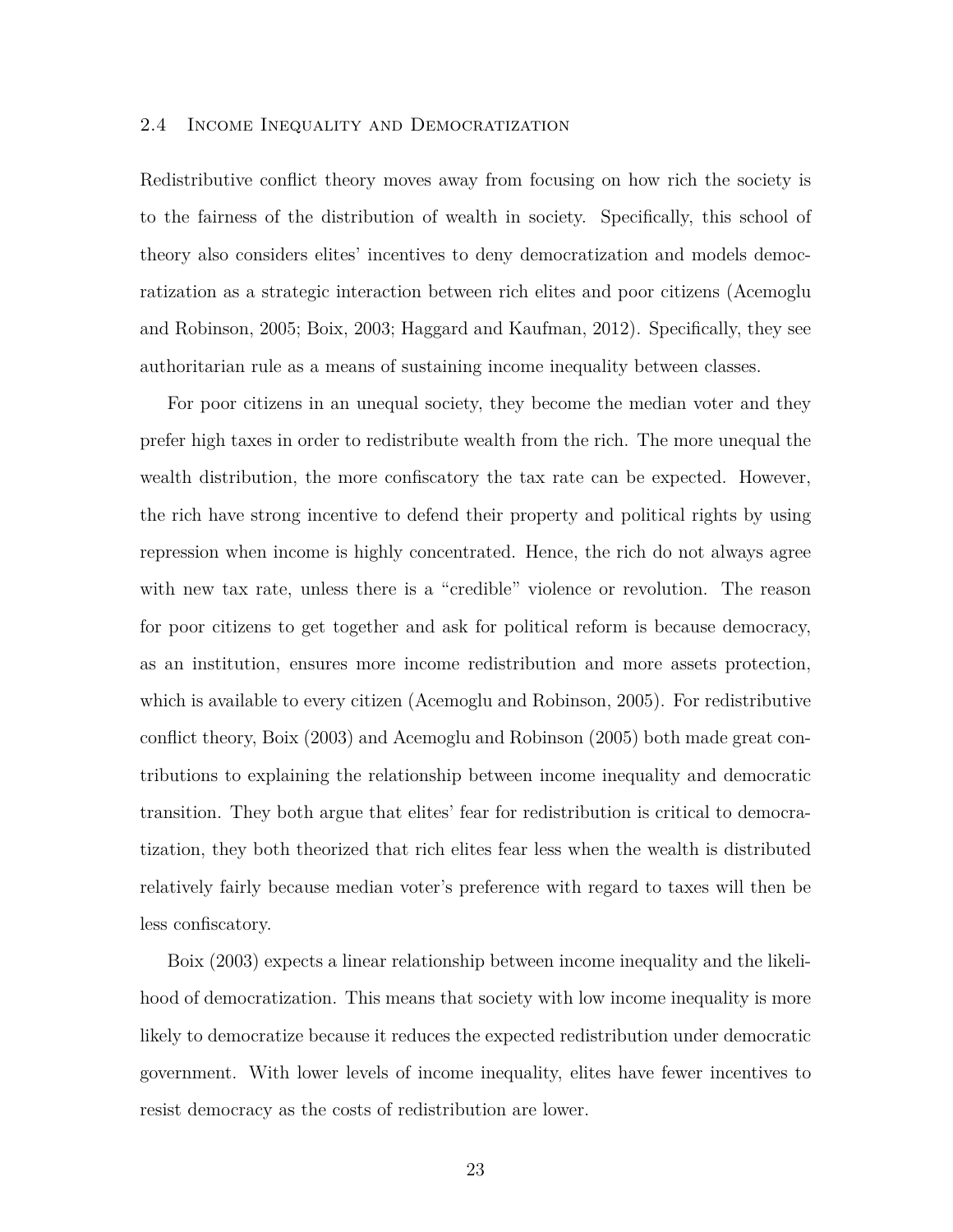Besides income inequality, Boix (2003) also argued that high levels of capital mobility, as well as "asset specificity," are associated with democratization. "Asset specificity" is a concept to describe the degree of the mobility of moving out wealth to other countries. In autocracies with high levels of capital mobility, rich elites have an exit option to move their capital to other places in order to avoid confiscatory tax rate. Since rich elites can move their assets more freely, they tend to fear democracy less. Instead of setting a high confiscatory tax rate, the poor citizens, who is the median voter, will set a rather moderate tax rate in order to benefit from wealth redistribution after the rich moved out. Therefore, this type of authoritarian regime has high chances to become democracy.

For Acemoglu and Robinson (2005), their model's basic assumption is similar to Boix (2003)'s, that the society is divided into rich and poor, but their prediction for democratization is different. In theory, democratic transition becomes less likely in authoritarian regimes when income inequality is too high. This is because the rich fear high cost of new tax rate that will confiscate their property after the transition, so they will choose to suppress democracy movement. When income inequality is high, it means more redistribution will occur when the rich consent, but do not want to lose all of their interests after democratization. In low income inequality countries, democratization is less likely to occur because there is no demand from citizens. Without the demand of redistribution from the poor, the rich can continue to stay in power without facing serious challenges from the poor.

For countries with intermediate levels of income inequality, poor citizens are more likely to rebel and ask for more redistribution. From rich elites' point of view, they tend not to use repression because it is relatively costly. Thus, at intermediate levels of inequality, the masses are willing to protest and the elites are unwilling to repress, which means democracy is more likely to happen. Acemoglu and Robinson (2005) say: "[the masses can] challenge the system, create significant social unrest and tur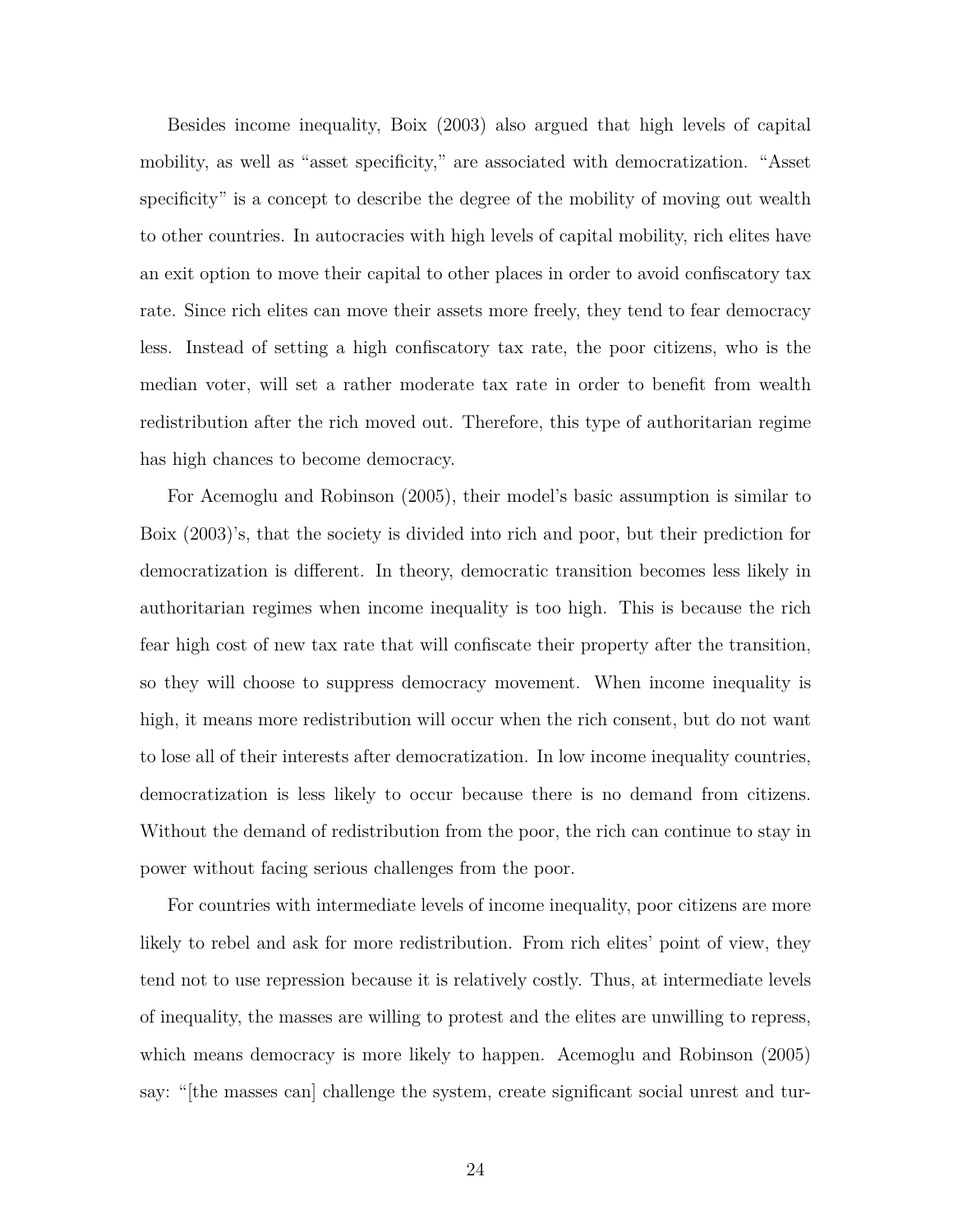bulence, or even pose a serious revolutionary threat (25)." Rich elites can certainly offer temporal income redistribution, but redistribution is not credible to the poor under autocracy. To the poor, democracy is a credible political institution that offers redistribution not only in the present but also in the future. If the rich refuse to grant democracy, the poor can continue to threaten with revolution. The elites certainly do not want revolution, they will lose their economic interests a lot in democracy after revolution. Under this circumstance, the elites will also provide democratic institution as a credible commitment to promise more equal redistribution not only in the present but in the future as well.

Acemoglu and Robinson (2005) also introduce recessions to their model, which conditions the effect of income inequality on democratization. Recessions can be divided in to intensity recessions and frequent recessions. If a country is encoutering frequent recessions, the poor has to threaten the rich by revolution more often. This gives the autocracy an opportunity to offer credible redistribution without having democracy, which will eventually stabilize authoritarian rule. Hence, Acemoglu and Robinson (2005)'s model suggests an inverted-U relationship of democratization: at low levels of income inequality, an increase can promote democracy by increasing the threat of revolution, but at higher levels of income inequality, rich elites will choose repression rather than offering concessions. Rich elites fear of redistribution after democratization when income inequality is high.

In sum, according to Boix (2003), democratization happens at low levels of inequality and high levels of capital mobility because rich elite's do not fear redistribution. On the other hand, Acemoglu and Robinson (2005) argued that democracy only occurs at an intermediate level of inequality, rich elites are afraid of high tax rate after revolution. Both researches used a similar assumption to lay out the conflicts between poor citizens and rich elites, even though the expectations on the likelihood of democratization are different, but their theories help us understand how democratization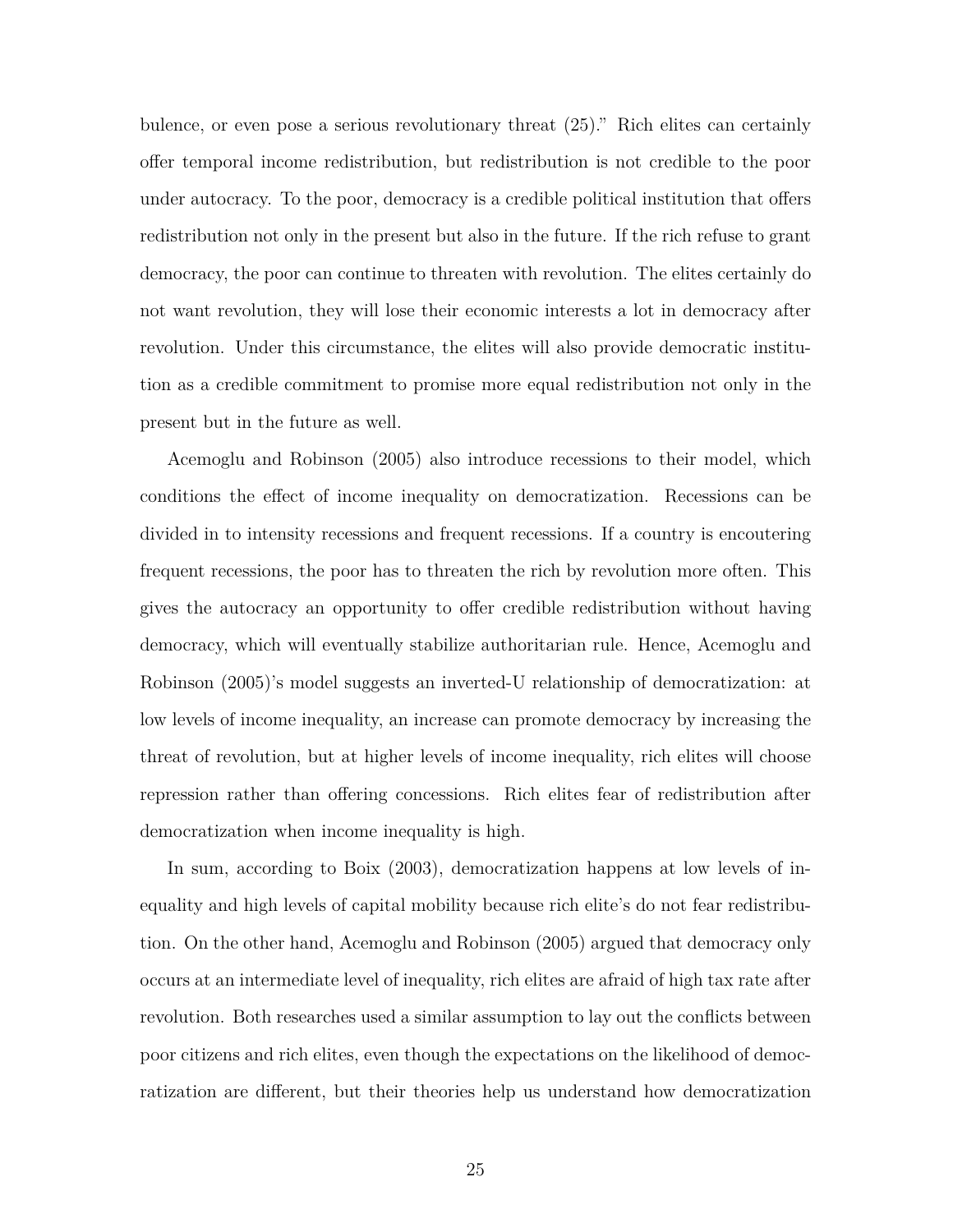emerged. Boix (2003)'s showed empirical evidences for the effect of income inequality, but Acemoglu and Robinson (2005) did not present such empirical findings.

However, other empirical evidences on the relationship between income inequality, distributive conflict and democratization are always inconclusive (Ahlquist and Wibbels, 2012; Bollen and Jackman, 1985; Haggard and Kaufman, 2016*a*). (Houle, 2009) found that democratic consolidation is associated with income inequality, but his evidence did not show association between income inequality and democratization. Does income inequality and economic development really have no effect at all? Previous empirical studies show a pessimistic view on their effects on the future of democracy. In society with high income inequality, citizens learn to respect the authority and makes the society more hierarchical (Solt, 2012). Citizens also have less interests to be engaged in political affairs because they heavily rely on the rich for economic opportunity, such as jobs, when income inequality is high (Solt, 2008). These studies imply that income inequality may harm democracy.

Some studies try to investigate if there is a conditional effect on the effect of inequality on democratization, which provides a more in-depth discussion on how income inequality promotes democratization . For example, Ansell and Samuels (2014) focused on conflicts between agricultural elites and rising commercial classes. They found that the effect of income inequality on democratization is negatively associated with concentration of ownership in land. This means that autocracies with unequal land distribution are less likely to democratize. But if the inequality came from the rise of new social classes due to commercialization, then autocracies are more likely to democratize. More specifically, highly unequal countries with more industry sectors are more likely to become democracy. Meanwhile, Freeman and Quinn (2012) also find that financial integration autocracies, especially those with high levels of inequality, are more likely to democratize than unequal financially closed autocracies.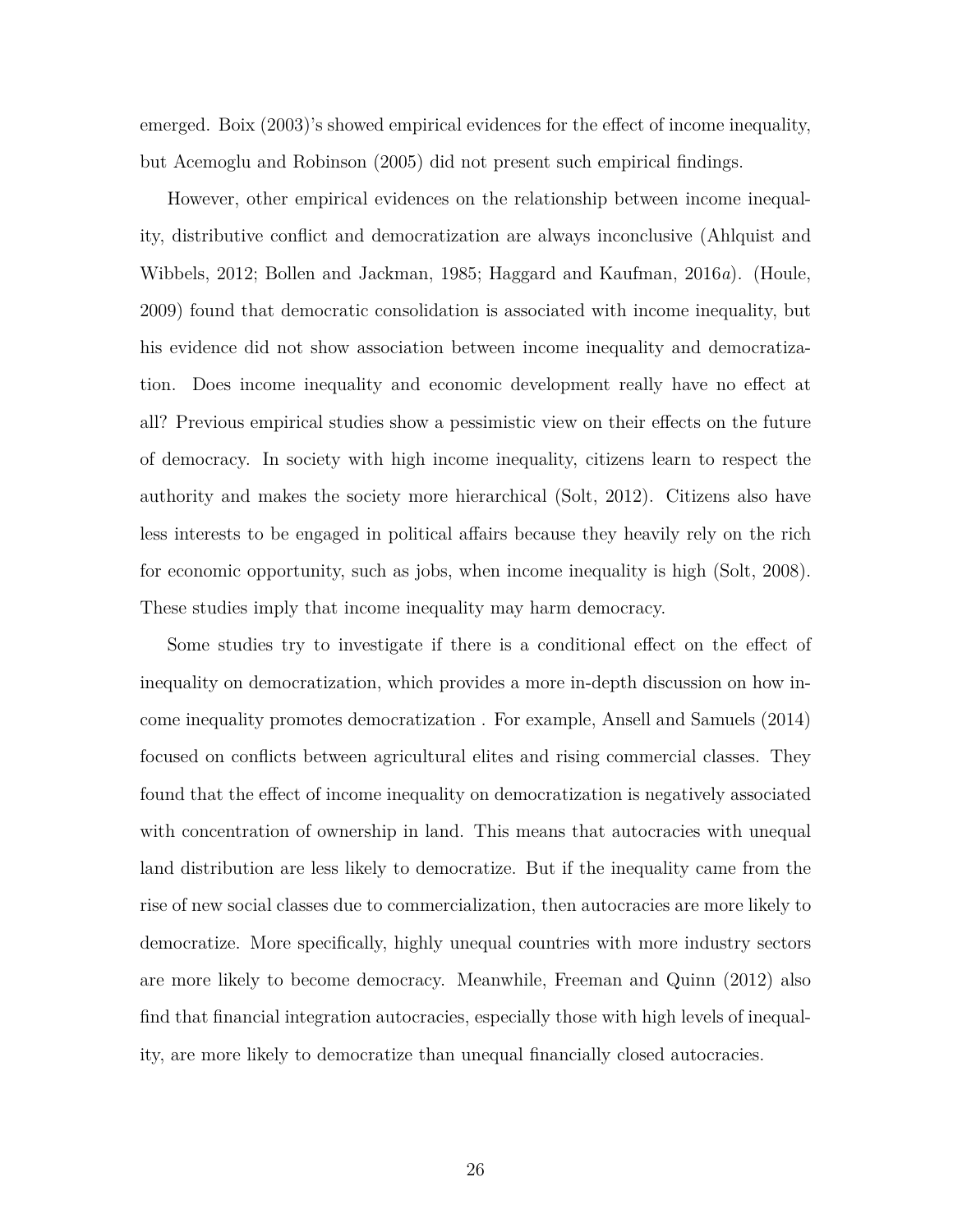# 2.5 More about Autocratic Regime Stability or Instability in POLITICAL ECONOMY MODELS

As noted above, empirical studies show no consistent result for modernization theory and redistributive conflict theory. Instead, many studies have the consensus that both income inequality and economic development are regime-strengthening forces. If economic development could be a factor to promote democratization (Kennedy, 2010), it could also be an impediment to democratization. Many scholars suggest that economic development can stabilize both democratic regimes and authoritarian regimes (Haggard and Kaufman, 2016*b*; Przeworski and Limongi, 1997). For example, in democracy, citizens reward the incumbent for good economic performance of the country by voting for the incumbent in the following election (Fiorina, 1978; Kiewiet, 2000; Lewis-Beck and Stegmaier, 2000).

In authoritarian regimes, economic development may have a positive effect on regime stability because it helps building the state's repressive capacity (Fearon and Laitin, 2003; Houle, 2016). Economic development also raises the opportunity cost for political instability, meaning that the cost to oppose the government is much higher in rich authoritarian regimes for citizens (Przeworski, 2005). Thus, citizens become less inclined to use violence and they have less ability to organize mass mobilizations (Feng, 1997; Inglehart and Welzel, 2005).

On the other hand, high income inequality is also a regime-strengthening force for autocratic regimes. Both Acemoglu and Robinson (2005) and Boix (2003) suggest that high income inequality hurts democratization, which is supported by Houle (2016)'s empirical finding. Solt (2012) suggests that greater income inequality stabilizes autocratic rule because it shapes citizens' feelings toward the authority. Specifically, income inequality helps the society to develop a hierarchical structure, which leads the poor to obey the authority more. Hence, democratization becomes less likely when income inequality is high.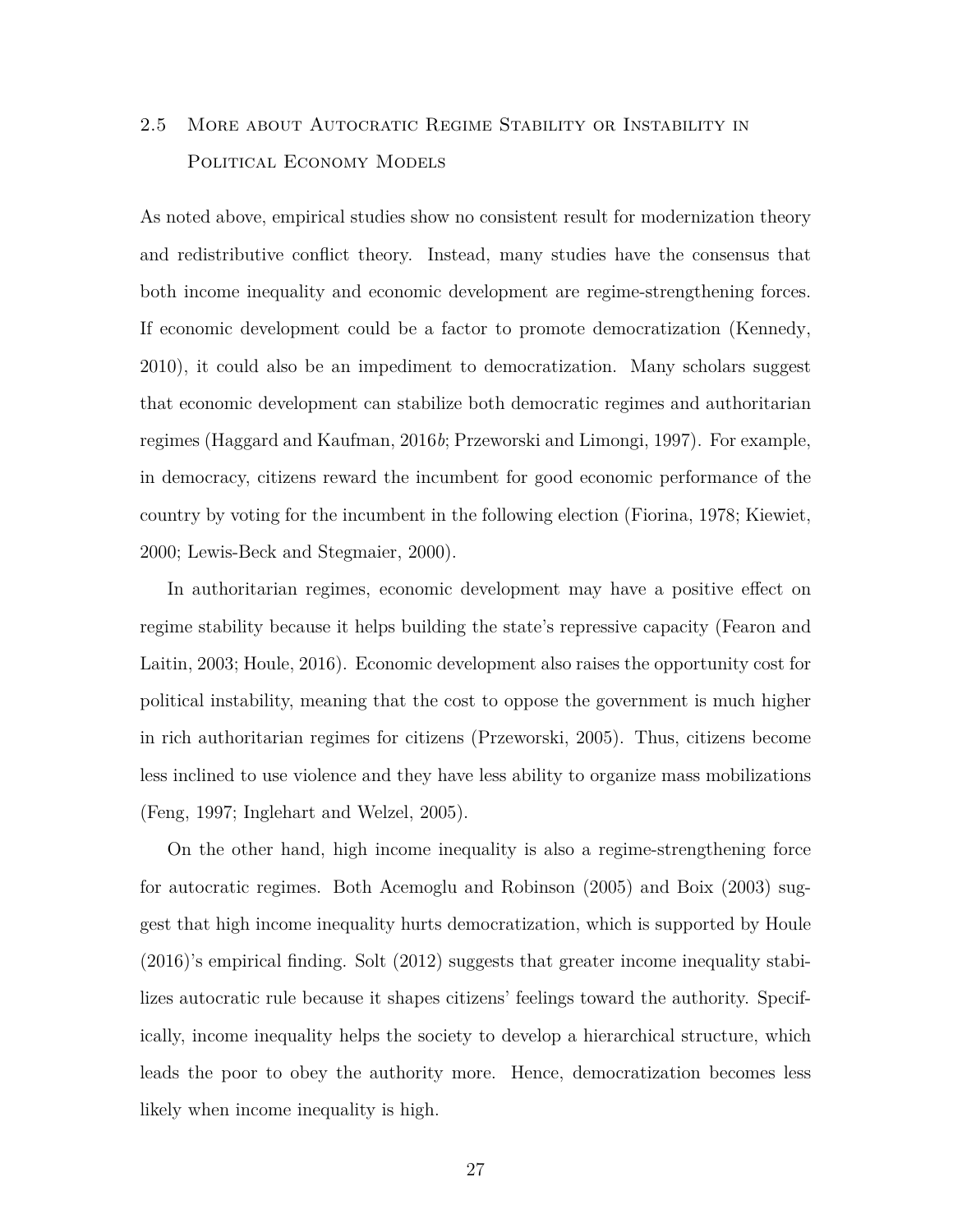### 2.6 Political Institutions and Democratization

Besides political economy explanations, Geddes (1999) focused on how different types of authoritarian regimes are associated with democratization. For the authoritarian regimes after World War II, the leaderships, institutional designs, the relationship with supporters and oppositions may lead them to breakdown differently (Geddes, 1999). This helps us to explain why the post-1950 democratizations have such different forms from those before 1950 (Boix and Stokes, 2003).

In Geddes (1999)'s seminal work, authoritarian regimes can be classified into three different types based on different leaderships: professionalized military regime, hegemonic party regime, and personalistic regime. This argument is built on the suggestions by Przeworski (1991*a*)'s that military regimes are more likely to fail than other types of authoritarian regimes. Geddes (1999) goes further to theorize that military regimes are more easily to fail during economic crisis, which leads to doubt of efficacy of military rule. O'Donnell, Schmitter and Whitehead (1986) also suggest that military rulers usually started with negotiation before returning to military, which leads democracy to become more likely than overthrowing the government violently. Thus the collapse of a military regime is usually more likely to result in a democracy.

On the contrary, hegemonic party regimes have higher survival rate than professionalized military regimes Geddes (1999, 2003). For hegemonic party regimes, they are more flexible in dealing with crises and challenges. For the members of the party, they will prefer to be replaced by democracy if they cannot maintain their power. Democracy gives those members an opportunity to continue their political careers in the competitive elections. Eventually, these elections result in the exit of the hegemonic party regime.

For regimes that controlled by one powerful leader, they are more likely to be replaced by another dictatorship than democracy (Geddes, 1999). Compared to hege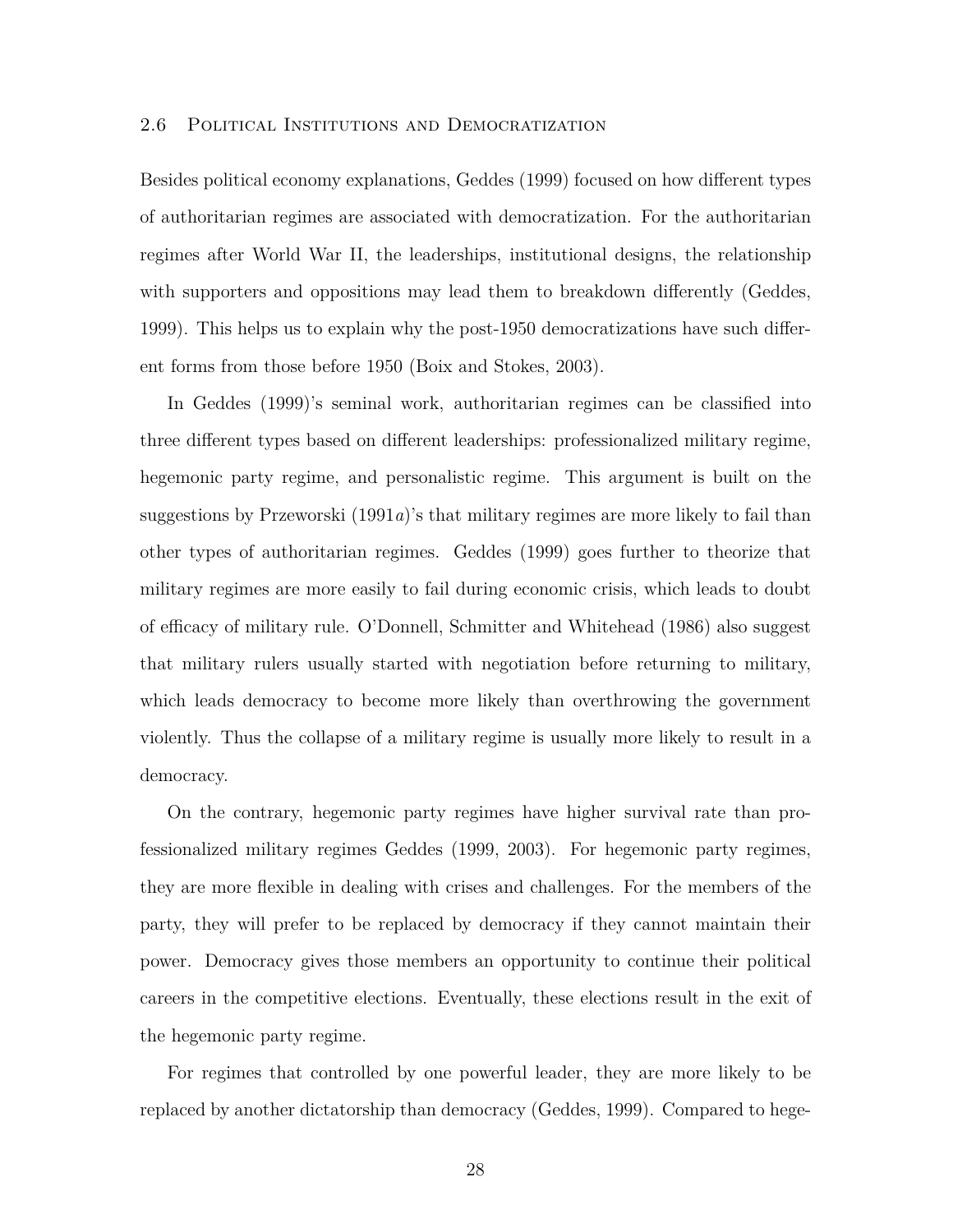monic party regime and professionalized military regime, leader of personalist regime is less wiling to negotiate their exit from office with the oppositions because the threats they are facing are mostly unfavorable, such as assassinations, confiscation, or exile. Therefore, popular protests and demonstrations that initiated by outside opposition groups may lead the regime to consider implementing multiparty elections, which can be found in African countries (Bratton and Van de Walle, 1997; Mattes and Bratton, 2007). Also, they are more likely to be overthrown in revolution and civil wars (Geddes, 2003).

Geddes (1999) discusses regime transition based on different types of authoritarian regimes, which provides different aspects to think about democratization. Knutsen, Nygård and Wig (2017) and Lindberg (2009) address the importance of the elections in authoritarian regimes. Several studies have pointed out that elections and electoral institutions could eliminate the threat from the oppositions to the regime (Gandhi, 2008), by splitting the opposition, enhancing legitimacy, strengthening party organization, and buying time for later exit (Knutsen, Nygård and Wig, 2017). But Knutsen, Nygård and Wig (2017) propose that elections could produce short-term instability in autocratic regime, therefore, in the long run, elections stabilize autocratic regimes.

It seems to us that democratic institutions, such as electoral institution, in authoritarian regimes are harmful to the likelihood of democratic transition. Lindberg (2009) proposes that even though elections in authoritarian regimes may not be free and fair, but it at least is the key of democratization in the early stage. Elections in authoritarian regimes raise the cost of repression and decrease the cost of toleration, especially when the general public and the opposition expect to see a more democratic freedom. That is, democratization becomes more likely. Therefore, Lindberg (2009) sees democratization as a gradual process that a regime becomes increasingly democratic.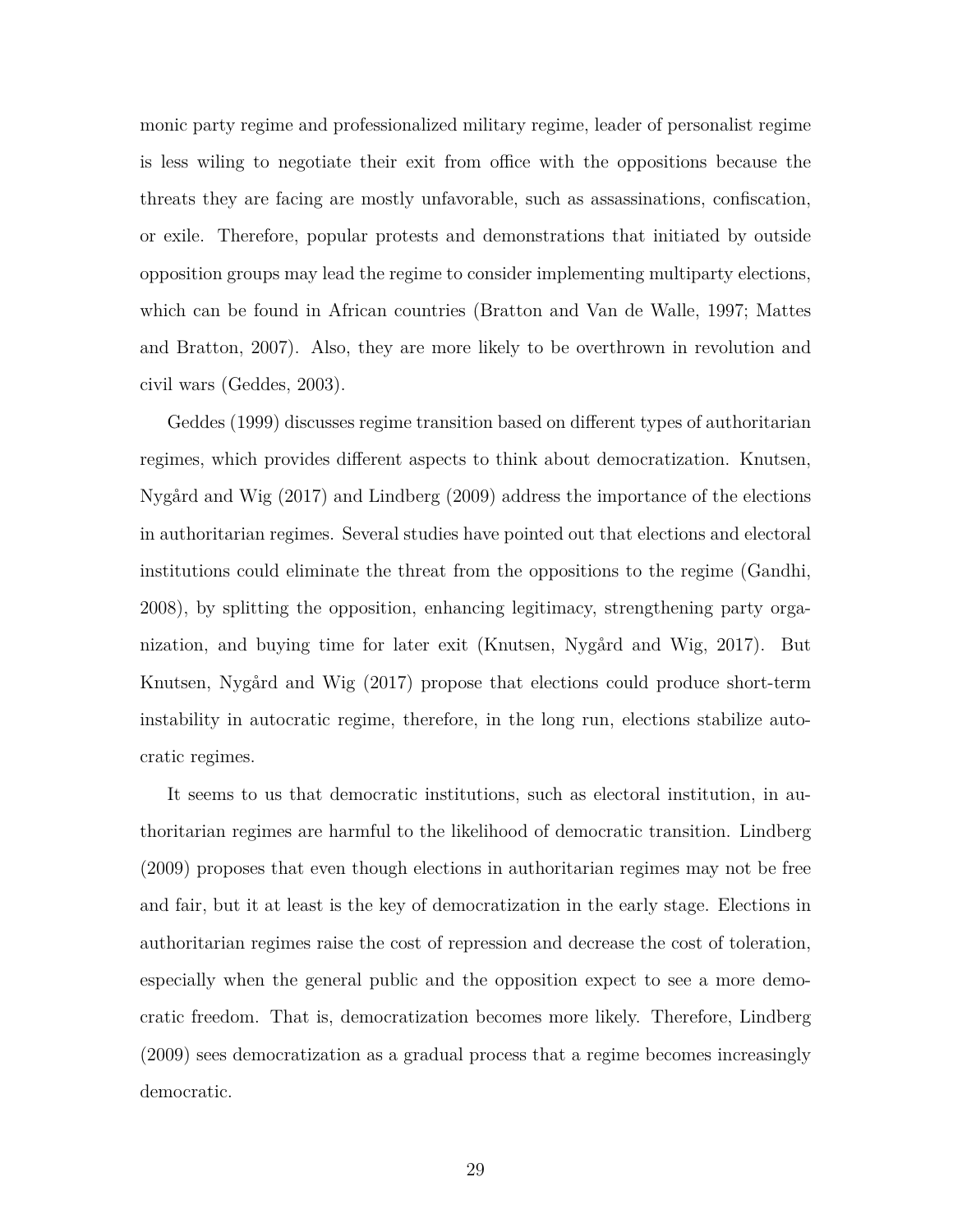# 2.7 Other Factors that May Resist Democracy: Culture, Natural Resources, and Income Inequality

The above discussed factors that are associated with democratization, but some other factors may explain why democratization does not happen. From the cultural perspectives, Confucian society is considered as an impediment to democratization. In a Confucian society, people developed a more hierarchical attitude toward the authority. People learn a greater respect for authority from their hierarchical social context. Therefore, the authoritarianism is more widespread and the living experiences in a Confucian society make democratization harder to be achieved (Hsieh, 2003).

In Karatnycky (2002)'s work, he concluded that Islam culture's traditional values contribute to a strong association between Islam society and authoritarianism. (Fish, 2002) disagrees this claim by saying that the suppression of women's rights in these countries is critical to democratization. That is, the treatment of women in muslim societies hinders democratization. Later in Ross (2008)'s seminal work, he provides a different view to explain why women's right in Islamic society has always been violated, which is correlated with the impediment to democratization. Many scholars claim that a bad treatment of women always happens in muslim society, but Ross (2008) found that oil production explains why women's status is low in Muslim society, it is because oil production reduces the number of women in the work force, which declines women's influences in every perspective.

Some scholars focus on the relationship between oil production and democratization, such as Crystal (1995). They always find that oil wealth does not contribute to democracy, instead, it stabilizes dictatorship (Ross, 2001). The so-called resource curse happens in countries with wealth in oil and other minerals. For this type of country, the autocratic government usually used the sale of natural resources to distribute subsidies to citizens, which maintain a strong popular support for the regime (Anderson, 1987).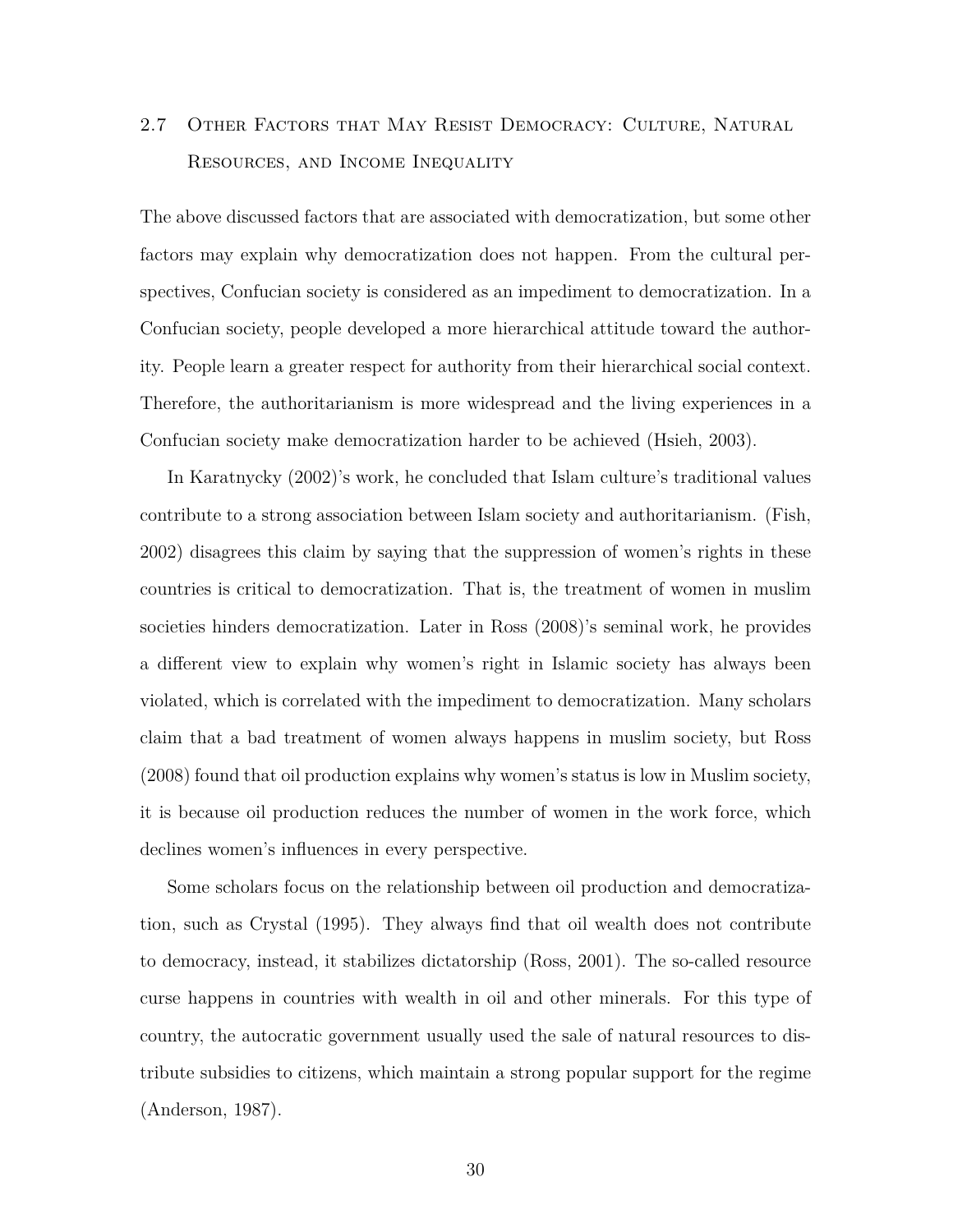However, not all oil rich countries are the same. Herb (2005) also showed that if oil productions and sales are not the main contribution to the economy, there is a positive correlation between economic development and the changes of democracy scores. Kurtz and Brooks (2011) also found some resource-rich countries that have successfully diversified the economy, this resource curse pose no threat on democracy. Moreover, Dunning (2008) argued that oil rents can sustain democracy when the wealth is distributed. Therefore, oil production may be a curse to democracy, but it only happens to countries that only rely on oil as the main economic activity.

Above all in this subsection, scholars have identified some factors that are negatively associated with democracy. However, we always can find some specific conditions that countries with such factors still transitioned to democracy. For example, South Korea and Taiwan are both Confucian societies and both have transitioned to democracies. Indonesia and Turkey both have large Muslim populations, both countries have experienced democratization as well. As previous empirical studies signaled, there are some specific conditions to connect income inequality and democratization and economic development and democratization, which provides more information about when democratization is more likely to occur. However, most of these studies discuss the effect of income inequality and the effect of the economic development separately. This largely ignores that income inequality actually means differently in countries with different levels of economic development (Houle, 2016).

### 2.8 CONCLUSION

Despite the findings of no causal relationship between economic development and democratization by Przeworski et al. (2000), recent empirical studies on democratization have confirmed the relationship between economic development and democracy when some specific conditions occur. Moreover, there are lots of disagreements on how democracy emerges, which I have discussed in the previous sections. It seems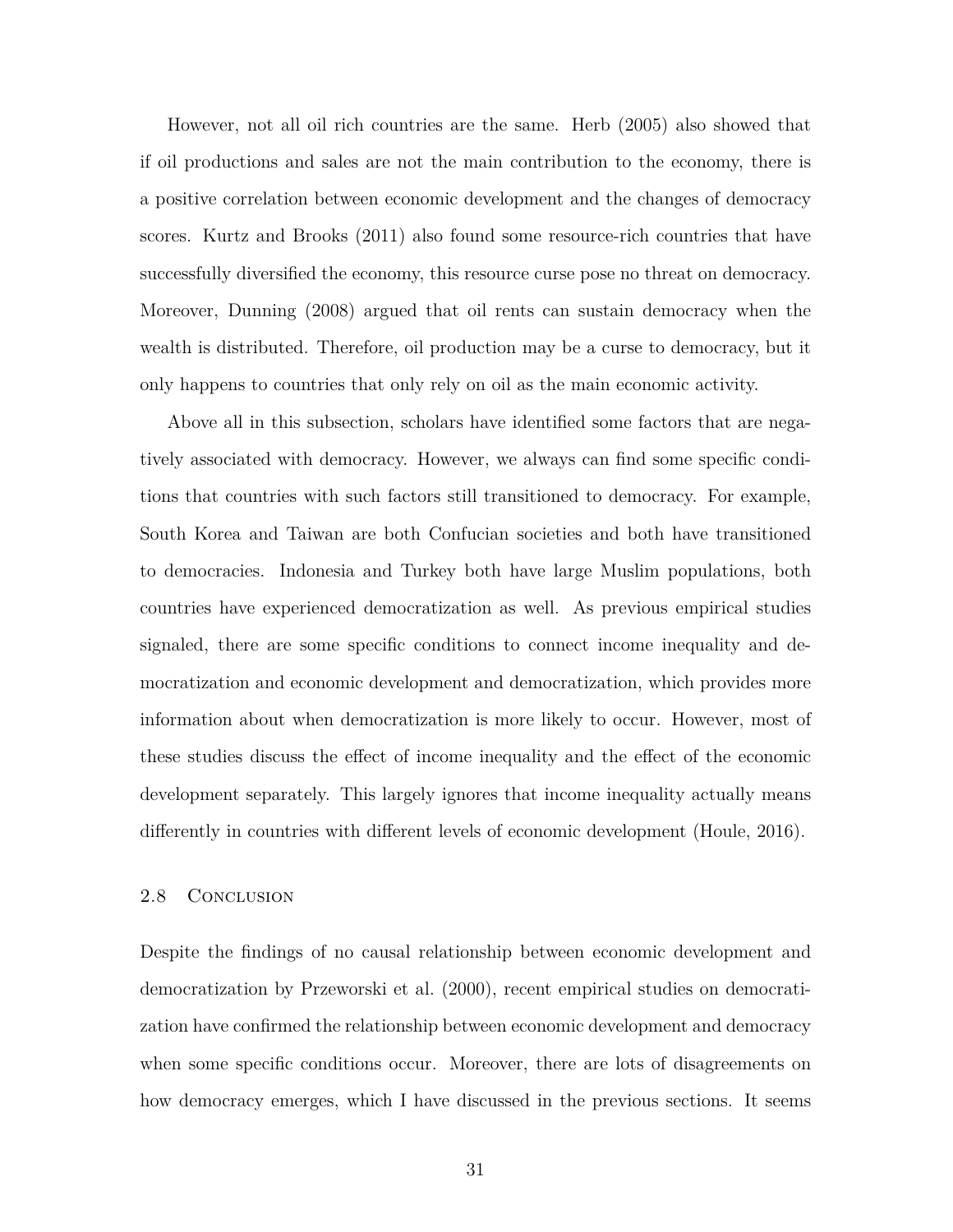to us that the emergence of democracy does not always only rely on just one path (Haggard and Kaufman, 2016*a*,*b*), most of the theories on democratization seem to be plausible in explaining democratic transition, even though these explanations for these correlations remain contested.

In the next chapter, I scrutiny discussed the weakness, problems and unanswered questions of the literature I reviewed in this chapter. Based on my criticisms, I construct my theory to explain democratization in the third wave democratization period. Specifically, in my dissertation, I bring economic development back to the discussion on democratization along with the effect of income inequality. I then propose that levels of political liberalization increased by liberalizing politics when income inequality and economic development meet at different conditions. Later, countries that with the help of the increased of levels of political liberalization, autocracies thus become more likely to transition to democracies. This path to democracy can be one of the explanations to understand democratization.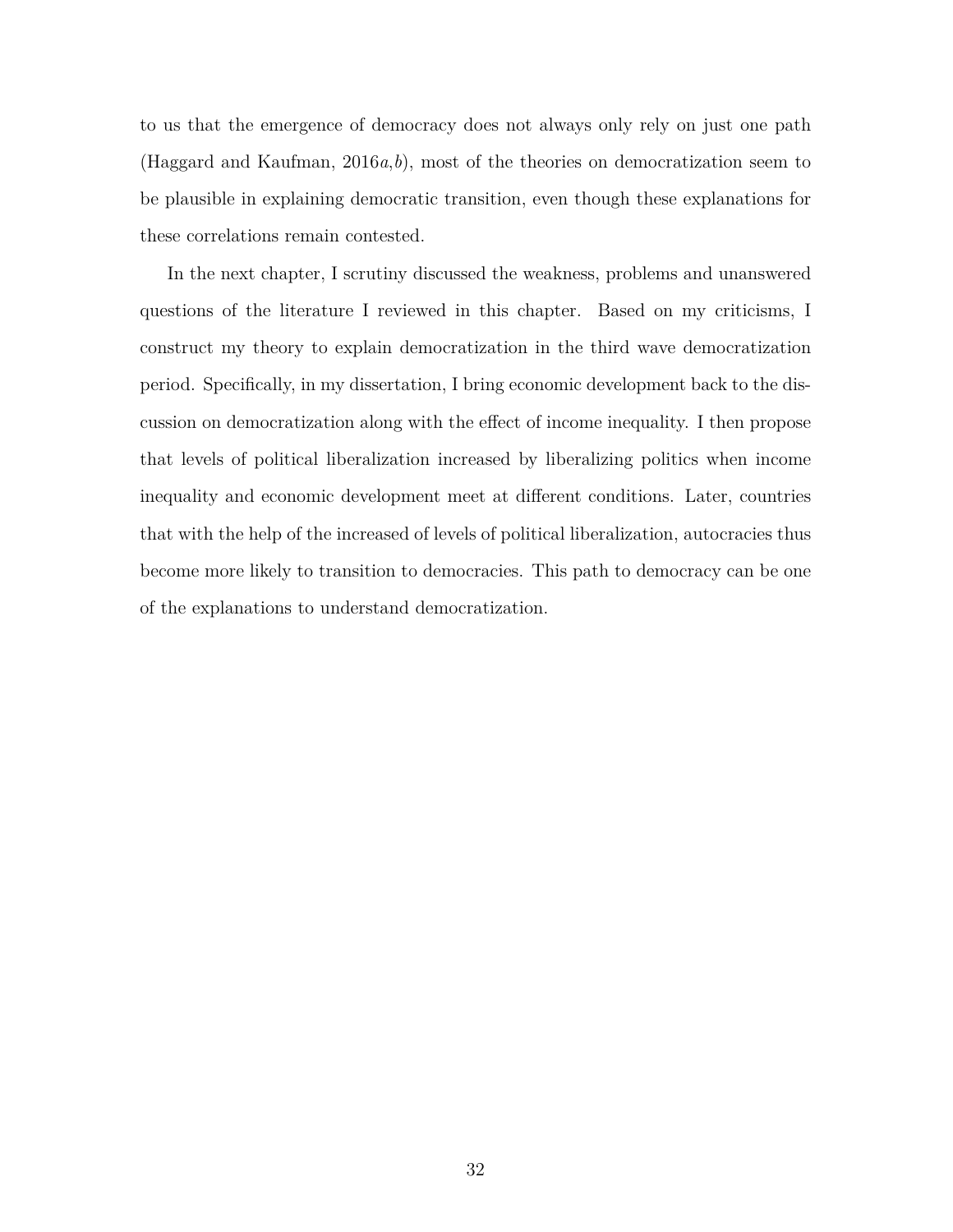### CHAPTER 3

# AN ALTERNATIVE WAY TO EXPLAIN THE PATH toward Democratization

Democratization is a rare event, many scholars are striving to discover the main causes of democratization as it is a major change to political institutions and political regimes. This change will bring significant differences to citizens who are living in transitional regimes (Huntington, 1991; Diamond, 1999). On one hand, many studies identified the impediment to democratization, such as natural resources and Islamic culture; On the other hand, the effect of political economy on democratization still remains ambiguous.

As I discussed in the last chapter, the empirical evidence on relationships between income inequality and democratization, as well as the relationship between economic development and democratization, are not as clear as redistributive conflict theory and modernization theory suggested. However, under some certain circumstances, income inequality and economic development may associated with democratization, which implies that both theories may contribute to democratization.

In this chapter, I will discuss how I speculate my theory to explain the progress of democratization and point out the weaknesses of political economy theory on democratization. After reviewing most of the literature on democratization, I found only a few of them discussed the conditional effect of economic development on the relationship between income inequality and democratization (e.g. Houle, 2016). I expect to observe different outcomes of regime transition when effect of economic develop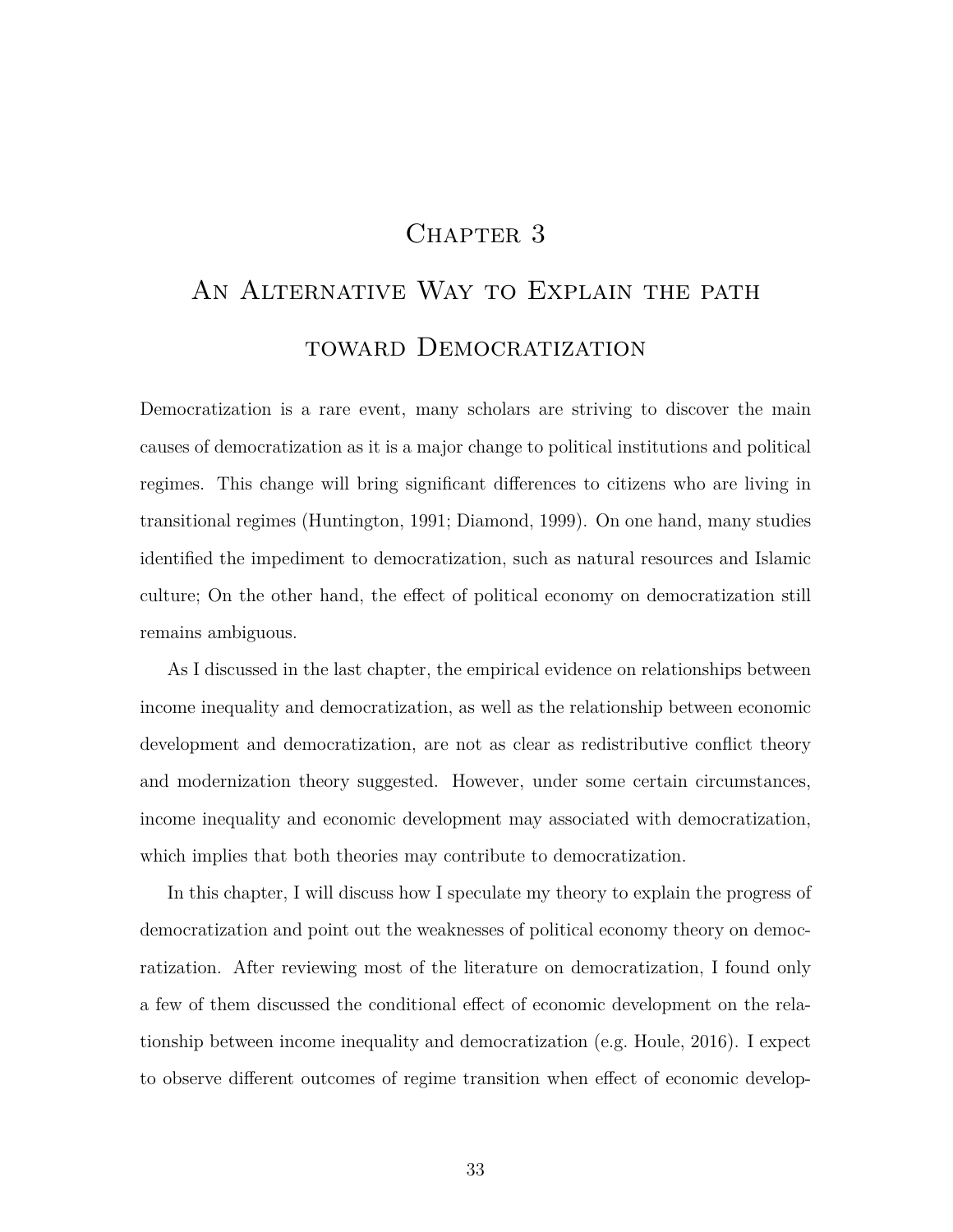ment comes into play. Meanwhile, most literature treated democratization as a fast developing movement when testing the effects of different factors on democratization, which may be the reason why scholars find inconclusive findings for its effect. In most cases, democratization should not always be a movement that happened in a short period, instead, it is a slow progressing movement.

### 3.1 First Issue: The meaning of income inequality

What does income inequality look like for countries that experienced democratization between 1960 and 2010? Did most of these countries transitioned to democracy when income inequality was high? In Figure 3.1, I plot the Gini index for each country that had experienced democratic transition between 1960 and 2010. In this figure, the y-axis is the value of the Gini index, this Gini index comes from Standardized World Income Inequality Dataset (SWIID) (Solt, 2016). While the x-axis is each country that has democratization, this information is provided by "Democracy and Dictatorship" (Cheibub, Gandhi and Vreeland, 2010).

Figure 3.1 shows that some countries with low income inequality democratized and some countries with high income inequality also democratized. Haggard and Kaufman (2012) may be correct that not every country transitioned to democracy based on the conflict between the rich and the poor. However, it does not necessarily mean that income inequality was completely unrelated with democratization in these countries. Based on Figure 3.1, I do not have sufficient information to identify the relationship between income inequality and democratization, but this figure motivates me to discuss why both high and low income inequality countries can become democracies.

What have previous studies missed? I propose that most of the literature may misconceptualize the meaning of income inequality, which may lead to mis-interpretations on how income inequality is associated with democratization. In general, when we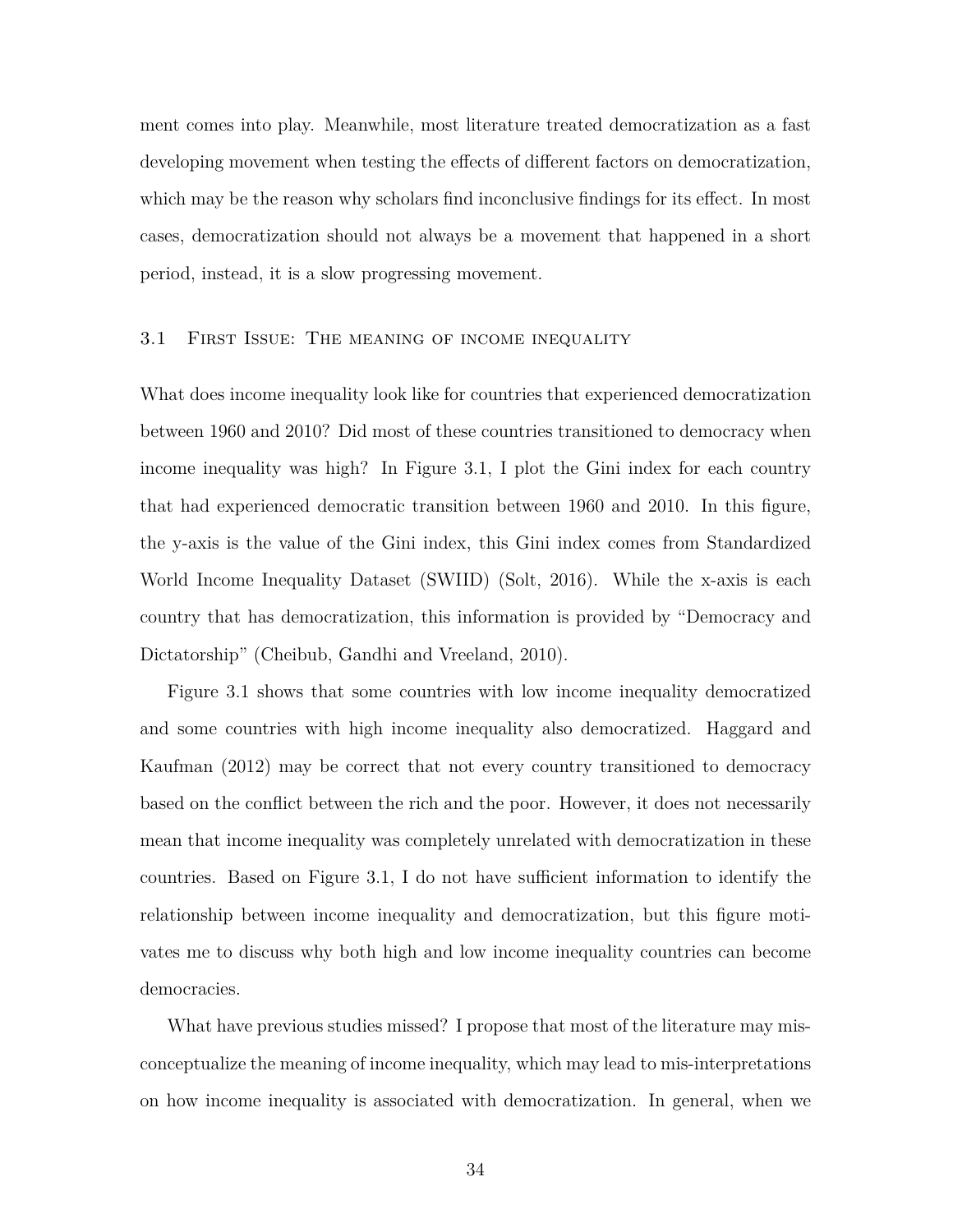

**Figure 3.1:** Gini Coefficient for Each Country between 1960 and 2010

look at income inequality indicators, such as the Gini index of income inequality, scholars usually classify income inequality indicators into high income inequality, medium income inequality, and low income inequality (e.g. Houle, 2016). There is no problem with classifying income inequality like this, however, many scholars do not notice that income inequality means different things at different levels of economic development, which may lead to different results of democratization.

But why is economic development important to help us to understand the relationship between income inequality and democratization? As mentioned, income inequality means different things at different levels of economic development, therefore, the resources that are expected to be redistributed may be different at different levels of economic development (Houle, 2016; Miller, 2012; Slater, Smith and Nair, 2014). Table 3.1 lays out four types of countries based on different levels of income inequality and different levels of economic development. It helps us to identify why income inequality means different things under different levels of economic development. For example, low income inequality in poor country means citizens are, not completely, equally poor, such as Pakistan in 2013 and Nepal in 2010. On the other hand, low income inequality in rich country means citizens are equally rich, such as Sweden in 2010.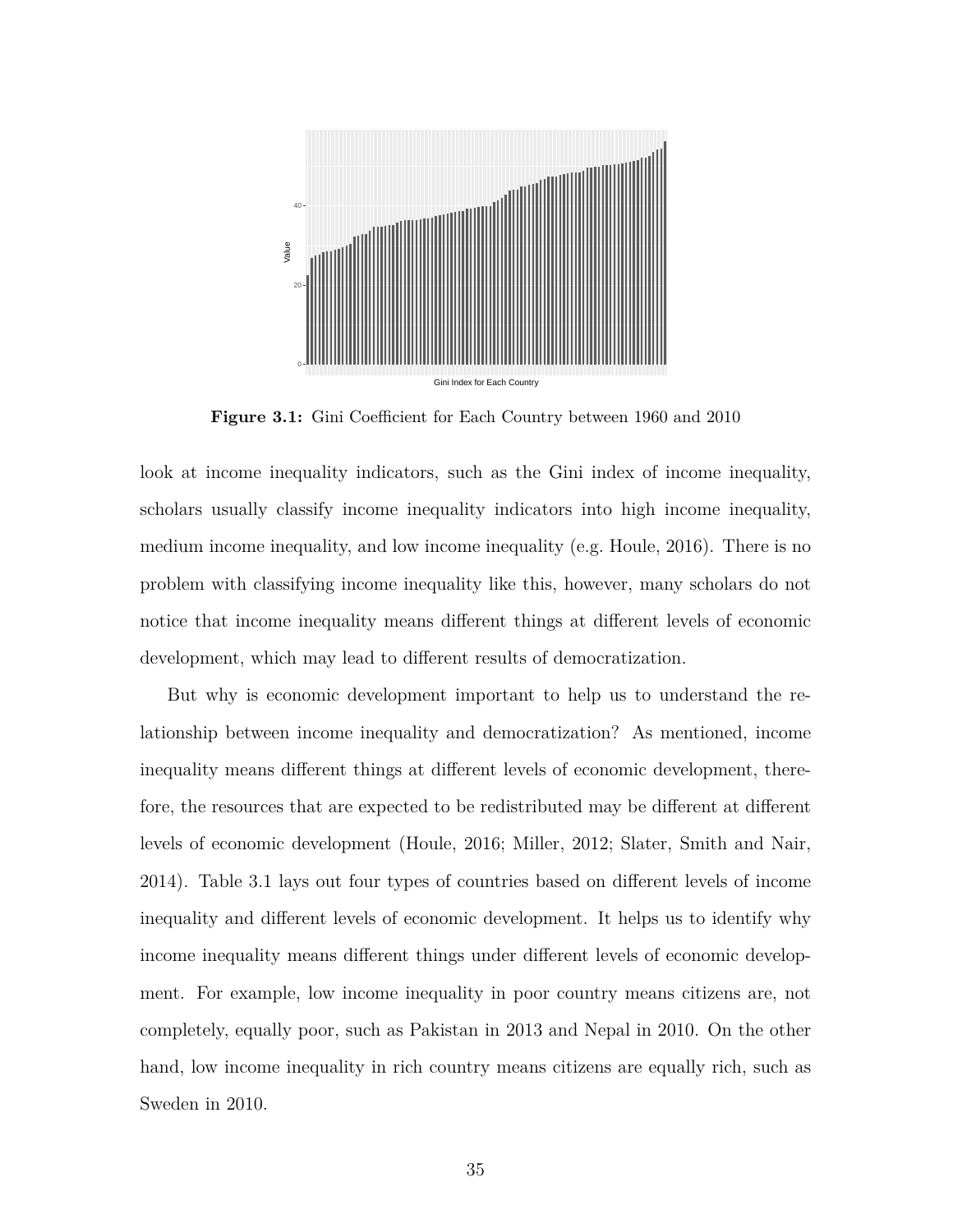|      | Equal        | Unequal          |
|------|--------------|------------------|
| Poor | Equally Poor | Poor but Unequal |
|      | Nepal        | Uganda           |
| Rich | Equally Rich | Rich but Unequal |
|      | Sweden       | Singapore        |

**Table 3.1:** 2X2 Table of income inequality and economic development

Unequal society can also mean different things in rich and poor countries. Since levels of economic development imply how much the society owns, this may condition the incentive for the disenfranchised citizens to ask for redistributions and the incentive for the autocracy to make changes. When citizens ask for more political and civil rights, the leaders of the autocratic government may use several strategies, such as repression or cooptation, to respond to the discontents. However, different autocracies have different capabilities to deal with it.

Scholars always assume the leaders of autocracy are the same, indeed, they actually tend to have different institutional structures and different relationships with their supporters and ordinary citizens (Geddes, 1999; Geddes, Wright and Frantz, 2014; Bechtel, Hangartner and Schmid, 2016). For example, Geddes, Wright and Frantz (2014) classified autocratic regimes into personalist, military, and party. Autocratic regimes can also have different levels of political liberalization. For example, Polity IV dataset classified autocratic regimes into different subtypes based on the levels of democracy for each autocracy. Therefore, different types of autocracy under different economic development may respond to mass protest due to income inequality.

If we attempt to discuss the relationship between income inequality and democratization, therefore, adding economic development as the conditional effect on income inequality could provide a better picture to understand democratization. The effect of income inequality on democratization may vary due to the heterogeneity of economic development across autocracies.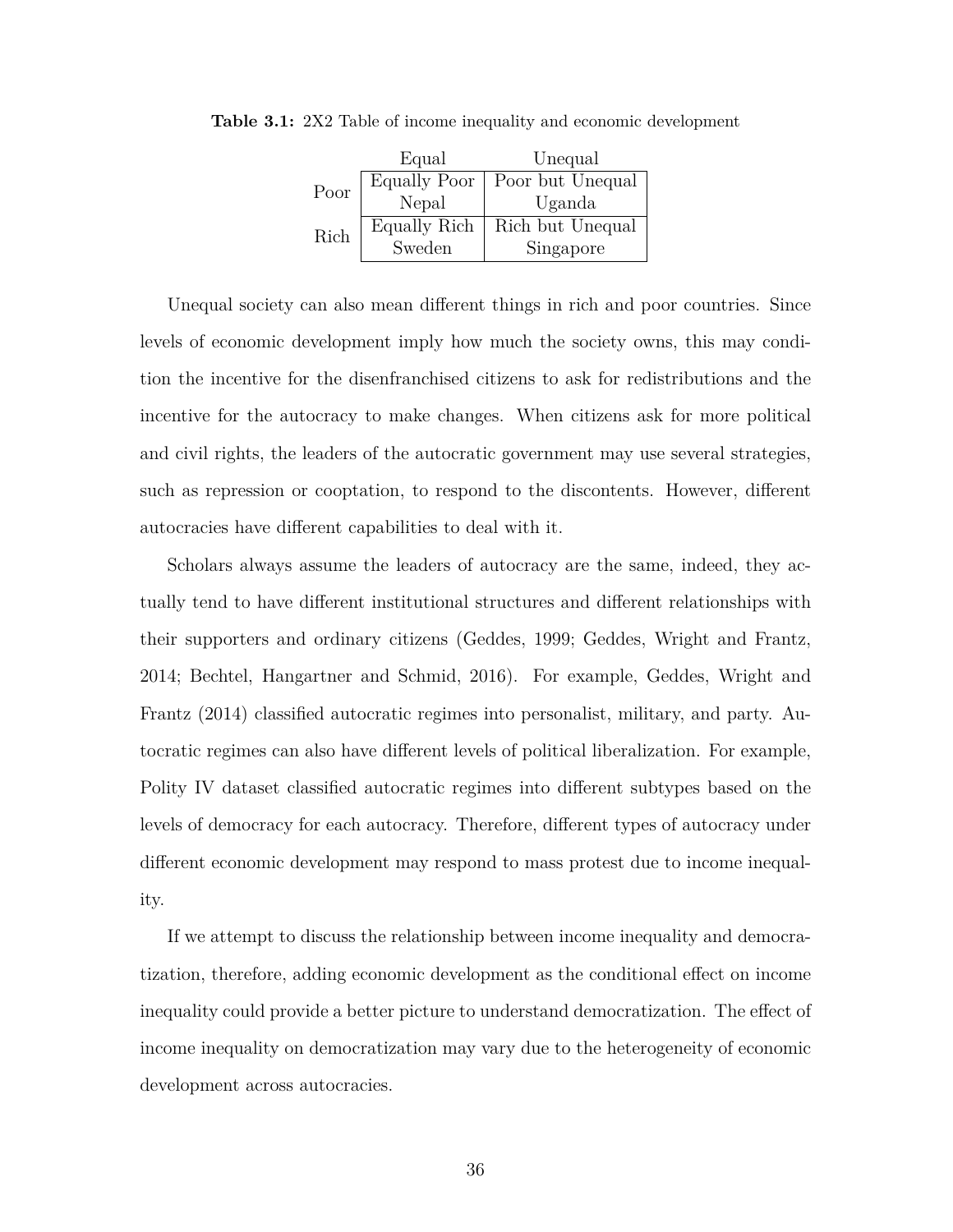#### 3.1.1 Bringing economic development back

Based on Figure 3.1, in Figure 3.2, I add GDP per capita as the measure of the economy. This dataset comes from the Penn World Table, I plot countries that had experienced democratization from 1960 to 2010 based on levels of the economy and income inequality in the year of the transition. According to Figure 3.2, it does not show a clear pattern of the relationship between income inequality and democratization, nor a linear relationship between GDP per capita and democratization. It shows that some "poor" and "unequal" countries, such as Malawi and Burundi, transitioned to democracy; while some "middle income" and "unequal" countries, such as South Africa and Brazil, also democratized. To be more specific, Figure 3.2 also shows that, during the year of transitioning to democracy, country's income inequality can range from low income inequality (Gini coefficient*<*25) to high income inequality (Gini coefficient*>*50), and most of the countries' income inequality were in the range of Gini at 35 to 50 during the year of transition.



**Figure 3.2:** Levels of income inequality and economic development

Meanwhile, Figure 3.3 shows that, in 2010, many autocracies did not become a democracy even though they have reached some certain levels of income inequality and economy development. Meanwhile, there were some relatively rich countries that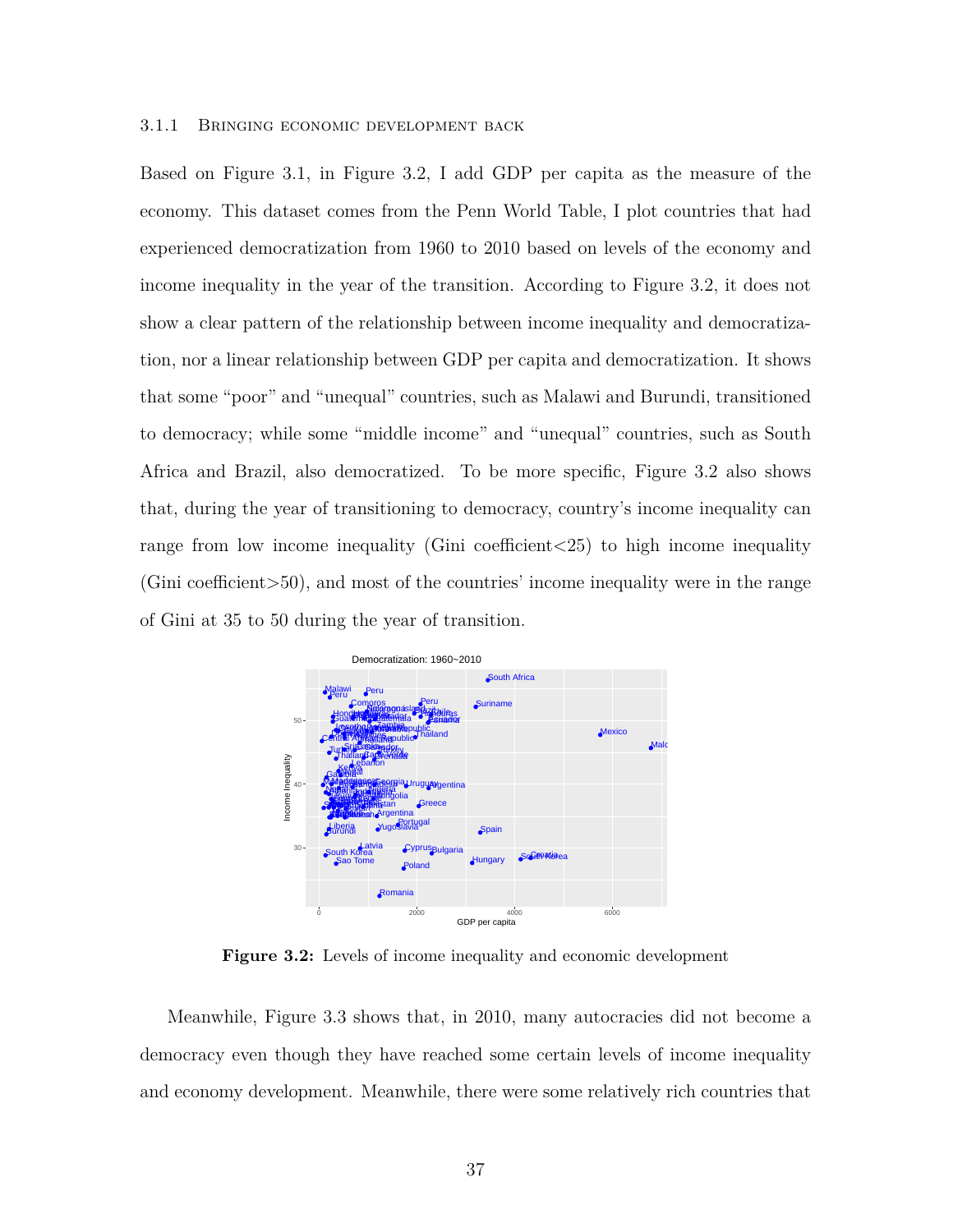still remained under autocratic rule. If both redistributive theory and modernization theory are correct, we should see some patterns from this figure.



**Figure 3.3:** Levels of income inequality and economic development for autocracies in 2010

The democratic transition cases show that neither redistribution theory nor modernization theory can independently explain democratization. In order to get a better picture to understand democratization, it is important if we can discuss the conditional effect of economic development on the effect of income inequality on democratization. I argue that income inequality and the economy are the foundations of citizens' willingness to participate in anti-government activities and also government's response to those activities. Again, a similar level of income inequality can be different meaning at different levels of economic development.

Houle (2016)'s research on democratization was the first research that discussed the effect of income inequality on democratization that is actually conditional on the level of economic development. He finds that income inequality is associated with democratization only at intermediate levels of economic development; and income inequality harms democratization in rich autocracies. Houle (2016) uses state capacity to explain the relationship between income inequality and democratization. But state capacity is highly correlated with levels of economic development, that means Houle did not explain well why economic development can condition the effect of income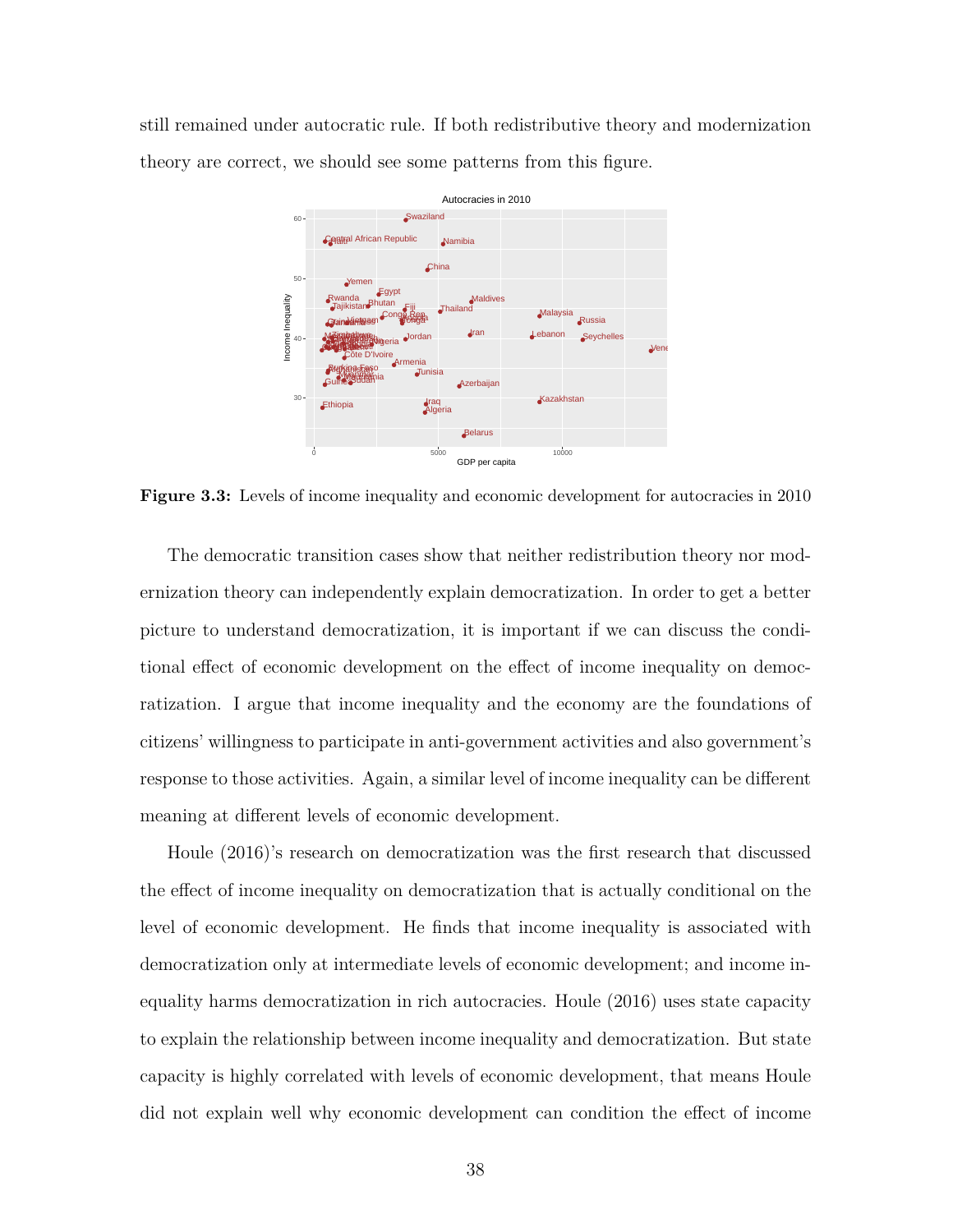inequality on democratization. That is, Houle only discussed how conditional effect affect government's ability to respond mass protests, but did not discuss how this conditional effect help citizens to coordinate mass protests.

### 3.2 Second Issue: The Meaning of Democracy and Democratization

The second issue involves theoretical and empirical perspective that may lead to inconclusive findings in literature. On the theoretical perspective, many studies used dichotomous measure of democracy to test the relationship between income inequality/economic development on democratization (Houle, 2016), which implies that democratization is an immediate regime change as most studies because everything remained unchanged before transition. A binary coding of democratization may make it difficult to observe the effect of income inequality and economic development. To be more specific, it is difficult to observe the effect of income inequality and the economy on democratic transition before the country becomes a democracy. The binary codings for the democratization variable in the dataset remain zero before country's democratic transition. This may largely ignore that democratization is dynamic movement, which could last years and may be an on going process until a non-democracy transitioned to a democracy. If scholars connect the relationship between income inequality and a binary coding of democratization, it may lose a lot of information about the effect of income inequality before country transitioned to a democracy. That is, the year of transitioning to a full democracy is only the final result of this long process.<sup>1</sup>

As mentioned, democratization is a dynamic process. Immediate democratic transition is rare, such as Panama in 1989, and it is rare for the effect of income inequality and economic development to flip an authoritarian regime to a democracy in a short

<sup>1</sup>Please note that not every study on democratization uses binary coding of democracy to do empirical testing. For example, Freeman and Quinn (2012) uses PolityIV index.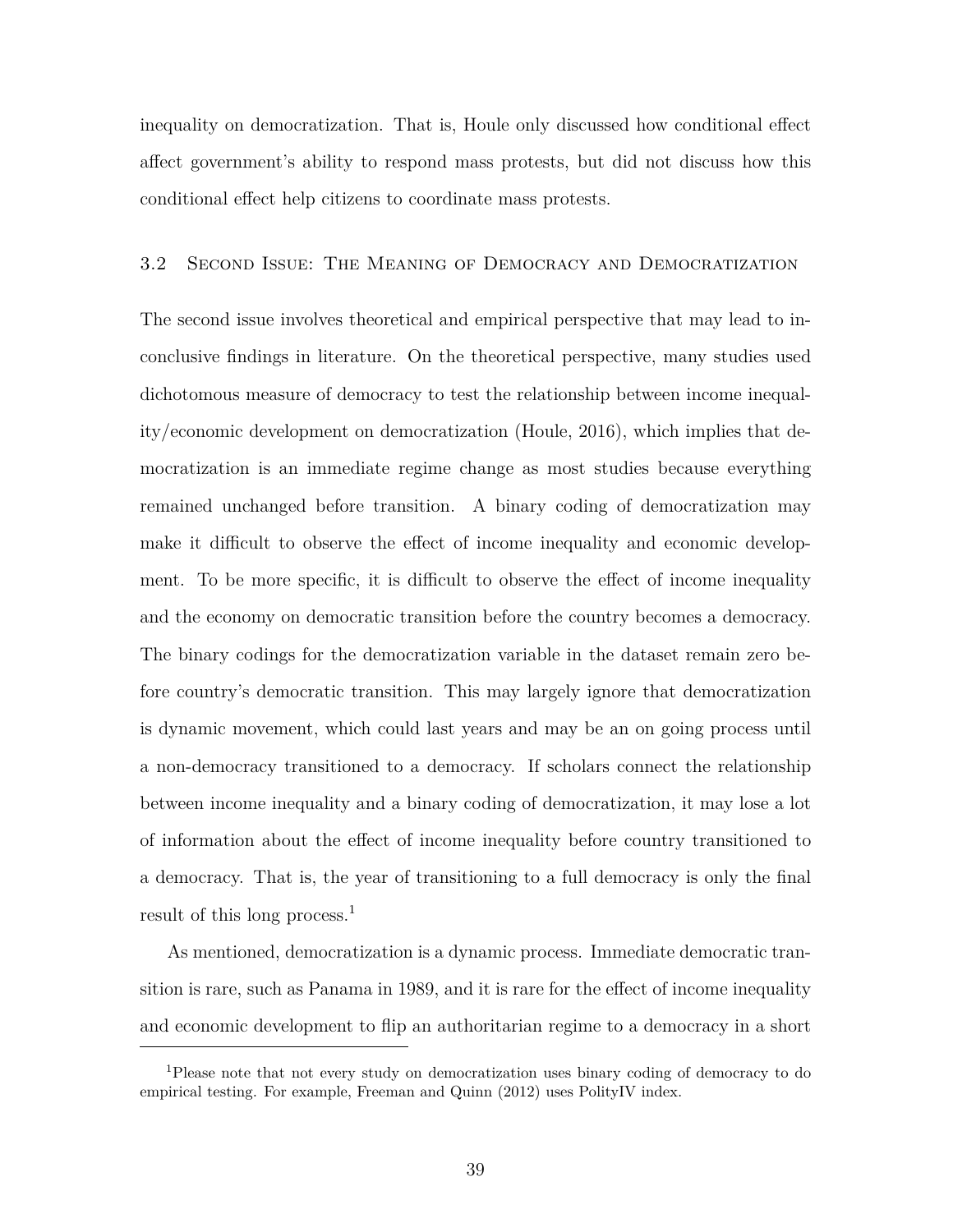period. The effect income inequality and economic development on democratization may "accumulate" slowly. In this dissertation, I propose that income inequality and economic development are the fundamentals of democratic transition, but they do not directly lead to democratic transition, instead, this jointly effect lead the disenfranchised citizens to move the first step toward asking for more political powers, i.e. political liberalization. Political liberalization is critical to democratization after income inequality and economic development trigger the increase of political liberalization. The role of political liberalization before democratization has been largely ignored by scholars of third wave of democratization.

In today's world, many autocracies possess institutions that use the name of democratic principles. For example, Singapore and Malaysia both have multi-party elections for the parliaments, and all eligible citizens can cast their votes without much interference. Even though a lot of autocracies run their governments in the name of democracy, but they usually violate at least one or more democratic principles, which actually represents the idea of non-democracy. In Singapore, the government sets up rules to obstruct opposition parties ability to compete with the incumbent party, which largely impacts opposition parties' chances of winning a parliament seat. Meanwhile, it also decreases citizens' willingness to vote for opposition parties. That is, even though the government of Singapore allows oppositions to run elections and also allows all eligible voters to vote, we still cannot classify Singapore as a full democracy.<sup>2</sup> Thus, many of the datasets categorized Singapore as partial democracy, partly free country, or non-democracy, such as Freedom House, Polity IV.

The use of partial democracy or partly free country may be misleading. This type of country is essentially not democracy, based on the polyarchy principles (Dahl, 1973). We see many of studies use binary coding of democracy (e.g., Haggard and

<sup>&</sup>lt;sup>2</sup>Besides violating the electoral principles, civil liberties are also harmed by the autocratic rule (Levitsky and Way, 2010).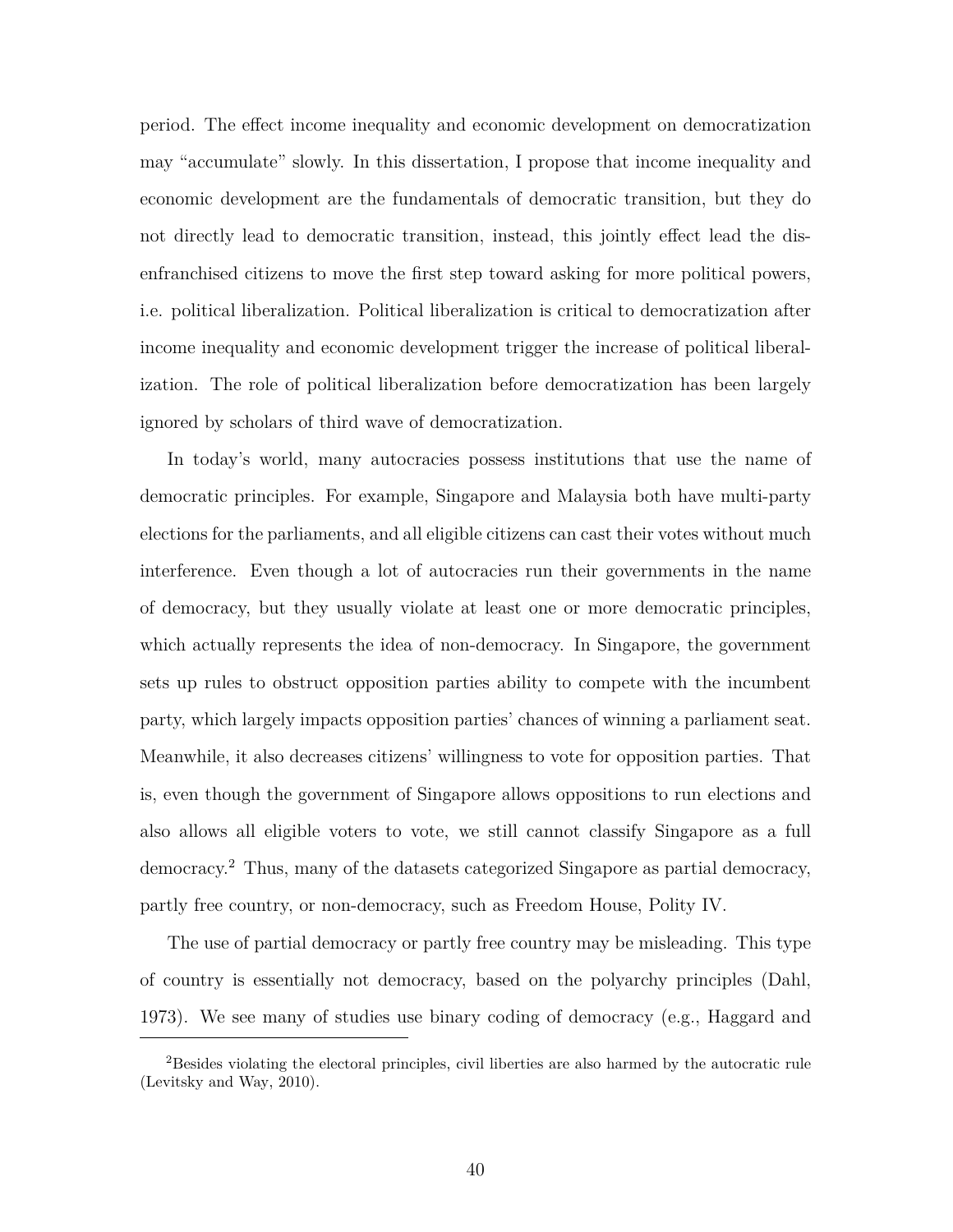Kaufman, 2012, 2016*b*; Houle, 2009, 2016). By using this binary measurement to capture the concept of democratization is reasonable at the first glance, because democratization, by definition, is a regime that transitions from a non-democracy to a democracy. This measurement indicates that a new democracy completed "all the essential processes and elements" of democratization, such as high levels of political participation and high levels of political contestation. This means that some of the countries achieved high levels of political liberalization before their achieved democratic transition.

Before a country transitions to a democracy, a binary indicator is coded the country as zero because there was no democratic transition (Cheibub, Gandhi and Vreeland, 2010). Even though the dataset coded a "no transition" as a zero sincerely reflects the condition of democratization for individual country, but a binary indicator of democratization ignores that many political development may occur in autocracies before the transition. Haggard, Webb et al. (1994) and Huntington (1991) discuss that many transitions started from some forms of oligarchic government to democratic government by increasing suffrage and competitions. This also shows that before transitioning to a democracy, autocratic government may increase levels of political liberalization and this could eventually help the country to move to the final step to a democracy.

Meanwhile, different types of autocracy, based on the "levels of democracy," may generate different outcomes of democratization. For example, Epstein et al. (2006) find that transition from "partial democracy" to full democracy is highly associated with economic development, but economic development has less effects on transitions from full autocracy to full democracy. This study shows the importance of political liberalization before transition.

As mentioned previously, many autocracies could introduce some democratic institutions into the government, such as elections or semi-legislative branches, "feature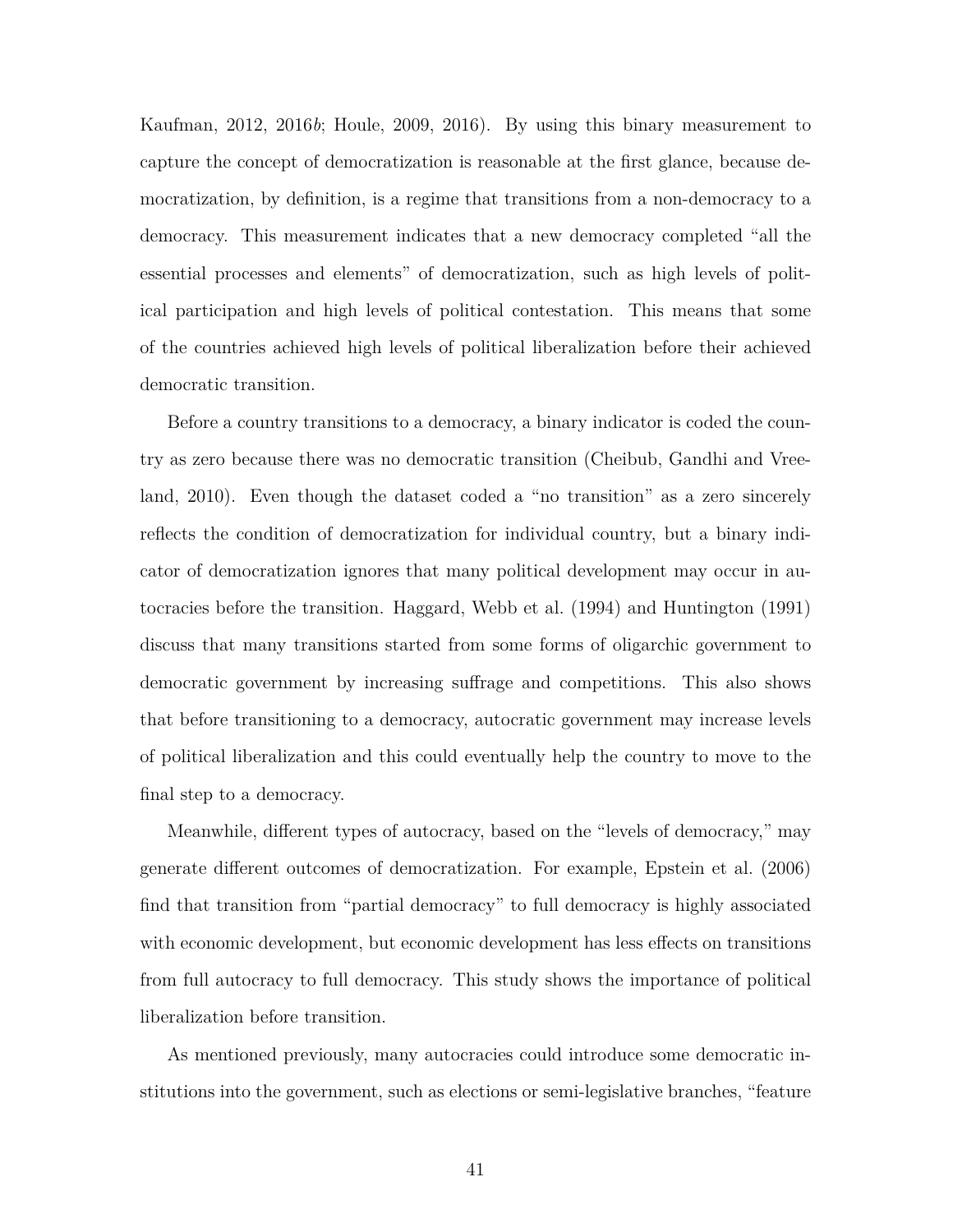arenas of contestation in which opposition forces can challenge, and even oust, authoritarian incumbents" (Levitsky and Way, 2010). That is, even autocracies could allow some certain levels of civil liberties or elections, due to variety of motivations. The autocracy sometimes offers incremental democratic rules as the promises to the citizens that they can ensure to provide more public goods and good policies in the future (North and Weingast, 1989; Weingast, 1997). Empowering the citizens could stabilize autocratic rule, but this incremental power sharing may be critical to the final transition to democracy, that is, without having some levels of "competition" and "inclusiveness" in hand, transition to a democracy becomes a difficult task.

#### 3.2.1 political liberalization and democratization

Democratic transition in Taiwan is a prime example to demonstrate this slow incremental process. Before the transition, citizens in Taiwan had already gained voting rights, but the competition between the autocratic government and others was still very limited. Even though Taiwan citizens could vote under KMT's autocratic rule, the fairness was largely eroded by the KMT government. This included vote buying and different forms of electoral fraud, which ensured that KMT candidates would win. Meanwhile, the KMT government also banned the formation of new political parties until 1986 (Cheng, 1989; Cheng, Haggard and Kang, 1998). After the Martial Law was lifted in 1987, it opened up not just political rights, such as forming new parties, but also civil liberties, such as freedom of speech and freedom of press. However, Taiwan did not achieve to democracy immediately in 1987, most scholars consider the year 1996 as the year of transition.<sup>3</sup>

Taiwan slowly increased levels political liberalization since late 1960 because there were both "national" and local elections. During the period between lifting the Mar-

<sup>3</sup>Taiwan had the first popular elected president in 1996. Others consider 2000 was the year of transition because the KMT government stepped down in that year.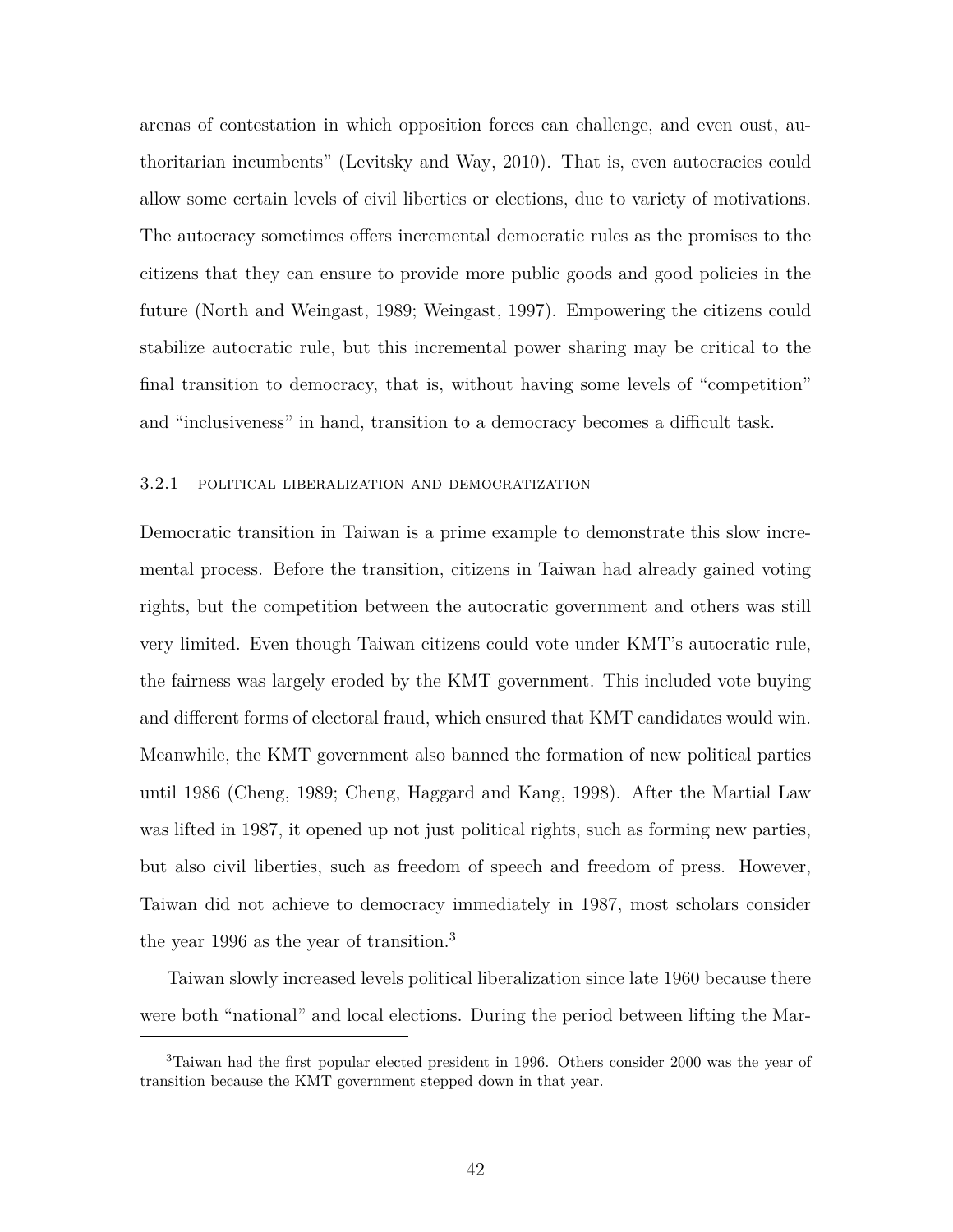

**Figure 3.4:** Electoral component and participatory component for Taiwan and South Korea before democratization, source: V-dem dataset

tial Law in 1987 and the first presidential election in 1996, Taiwan actually had increased more levels of electoral component and participatory component of democracy in each year (see Figure 3.4). Not only Taiwan, many countries also experienced such similar process of democratization after 1960. Figure 3.4 also plots levels of electoral component and participatory component of democracy before South Korea's democratic transition in 1987, it was true that South Korea also increased its levels of political liberalization.

In sum, a binary indicator of democratization does not capture the dynamic of the process of democratic transition, even though it captures the concept of a democracy. It assumes that nothing has happened before transitioning to a democracy regardless that countries were actually increased the levels of liberalization. It makes the effect of income inequality on democratization hard to observe.

### 3.3 Why Political Liberalization is important to democratization

We may be able to observe a relationship between income inequality and the transition to democracy, but the effect of income inequality is associated with political liberalization in the first place. If a country can garner some certain levels of liberalization in the first place, it may make the country more easy to become a democracy.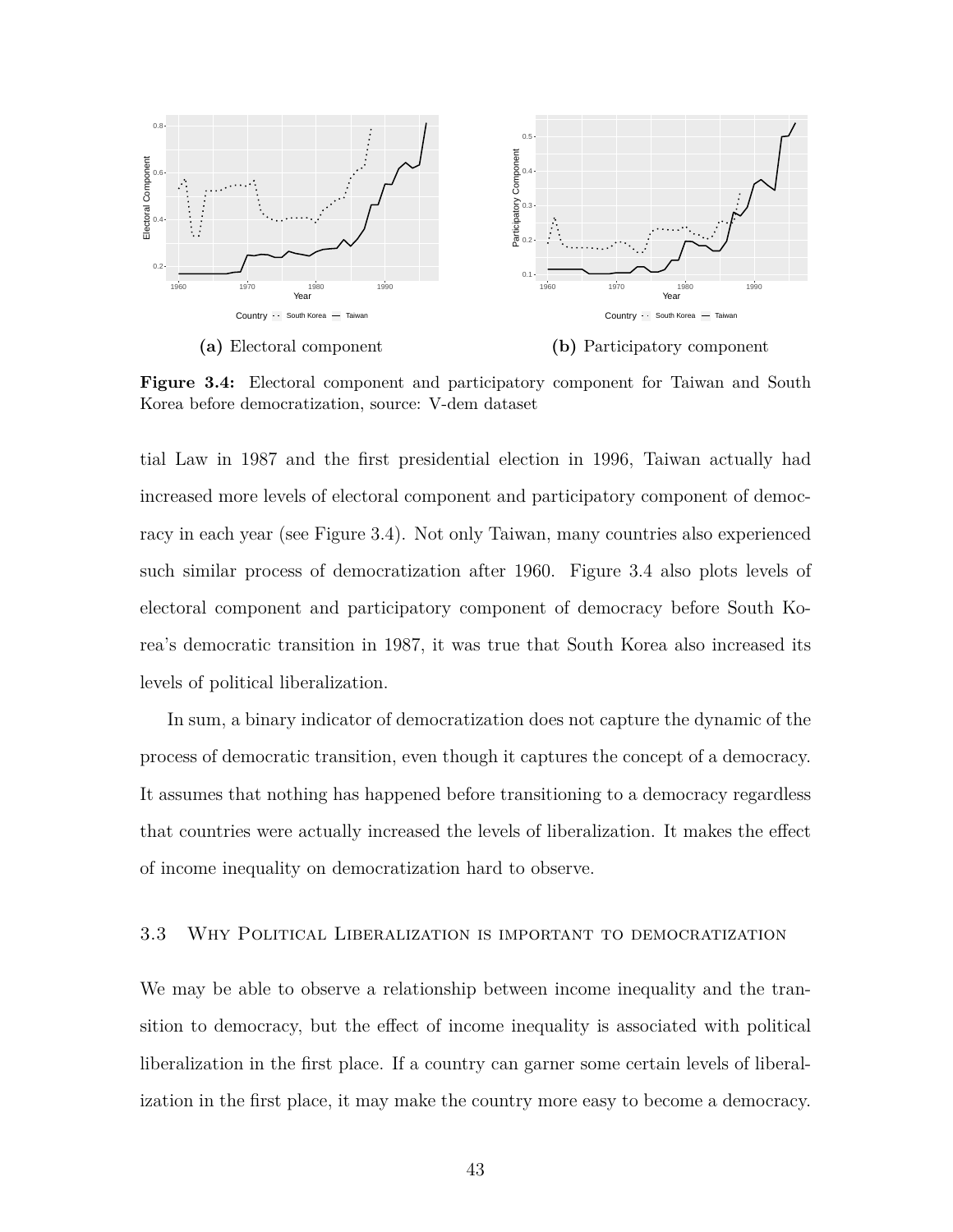Autocracies may choose to open up part of political inclusiveness and competitiveness slowly, such as expanding voting rights or allowing opposition parties. Income inequality could be a trigger for citizens to ask for more political powers.<sup>4</sup> For example, as mentioned in Figure 3.3, most scholars mark 1996 as the year of Taiwan's transition to democracy because of the first popular vote presidential election was held in that year. Using this binary classification to discuss the effect of income inequality assumes that the effect of income inequality was uncorrelated to Taiwan's transition years before 1996. But Taiwan actually started to launch political reforms in 1987 and started to expand political rights and civil liberties. From 1987 to 1996, Taiwanese gained the "semi-democratic" experiences and learned from it. With having this prior "semi-democratic" experience, it will help citizens to develop anti-authoritarian attitude and potentially can weaken the autocratic government. That is, first, autocracies may be more likely to be undermined by high liberalization. Second, high liberalization motivates citizens to ask for more political powers. Thus, I propose that the effect of income inequality is associated with the increase (or decrease) the level of liberalization, but it is conditional on economic development, which will correlate with democratization.

Haggard and Kaufman (2016*b*)'s research implies that a new democratic transition may not experience some types of political liberalization before moving toward a full democracy. In their studies, Haggard and Kaufman scrutinize the causal mechanisms underpinning distributive conflict models of democratization across all cases of democratic transition between 1980 and 2008. They find that only around half of transitions and a third of reversions can be characterized as being driven in some way by distributive conflict. The remaining cases of transition are those led by elites. It is worth to note that, when evaluating each case of democratization, they only eval-

<sup>4</sup>There are some examples that countries did not experience the increase of political liberalization before transitioning to democracy. Such as post-colonial countries, Japan in 1950s and Panama in 1989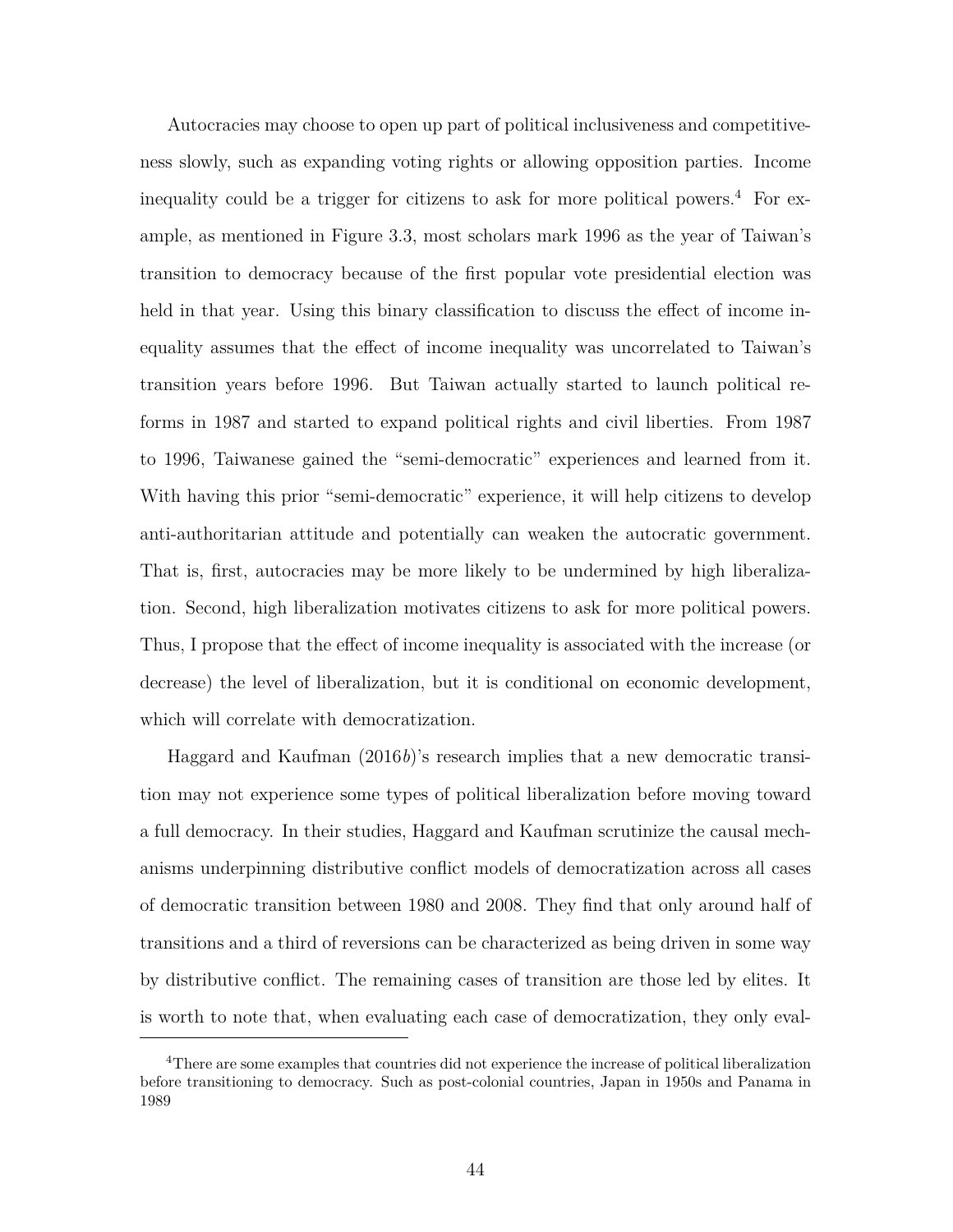uate if there was a redistributive conflict during the year of transition, and then they make conclusions based this limited observation. There are some possibilities that distributive conflicts may happen before the year of transition, and those distributive conflict may result in the increase of political liberalization.

In most cases, the process to democratization were led by the public due to income inequality or economic development (Miller, 2012; Treisman, 2015). By slowly asking for more political powers from the government, eventually an autocracy will become more likely to transition to a democracy once citizens decide to have democracy. Epstein et al. (2006) has done similar approach to study the relationship between development and democratization. By using trichotomous measure of democracy, their result shows that development is associated with democratization from partial democracy to full democracy. Acemoglu and Robinson (2005) also mention that autocracy sometimes releases political powers to the poor in order to appease poor people's discontents due to rising income inequality. This implies that non-democratic countries are not all the same and can be categorized into different types (Geddes, 1999, 2003; Geddes, Wright and Frantz, 2014). Meanwhile, the levels of liberalization can vary across different countries, which could range from no political liberalization to high levels of political liberalization. At this point, income inequality may be a good predictor of weakening the authoritarian regimes due to the increase of political liberalization, which were largely ignored by previous empirical studies.

### 3.4 Conclusion

In this chapter, I lay out two significant issues that may bring the inconclusive findings of the relationship between income inequality and democratization. First, economic development should play an important mediating role on the effect of income inequality on democratization. Second, democratization should be treated as a slow progressing movement when discussing effects of income inequality and economic de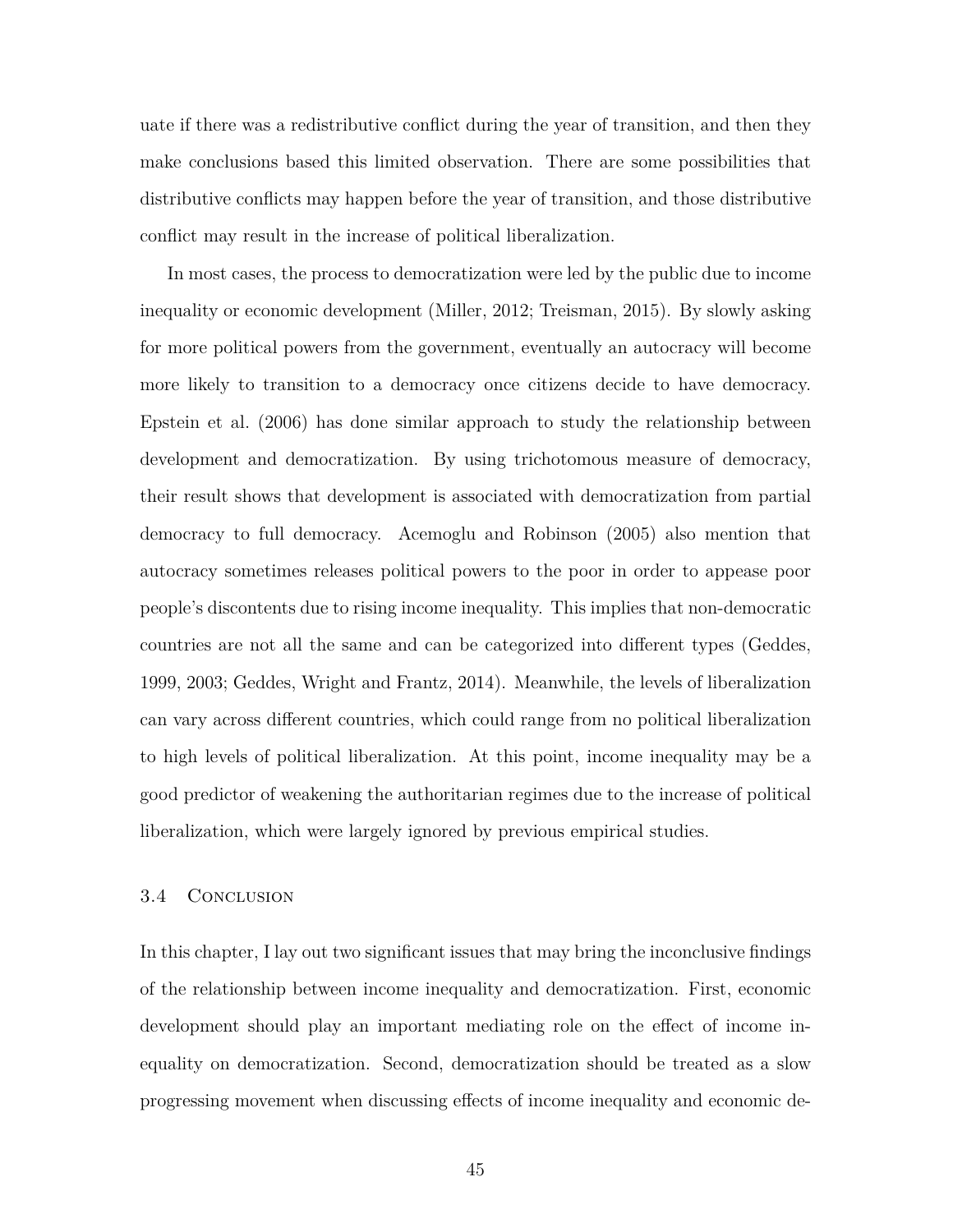velopment on democratization. Therefore, I propose that the jointly effect of income inequality and economic development does not directly lead to immediate democratic transition, instead, it is associated with political liberalization. In the end, high levels of political liberalization contributes to democratization.

In the next chapter, I will discuss how to connect income inequality and democratization by introducing economic development and political liberalization. First, I will discuss how income inequality and economic development promote the increase of political liberalization. Second, I will discuss how different types of political liberalization contribute to the last step toward democratization.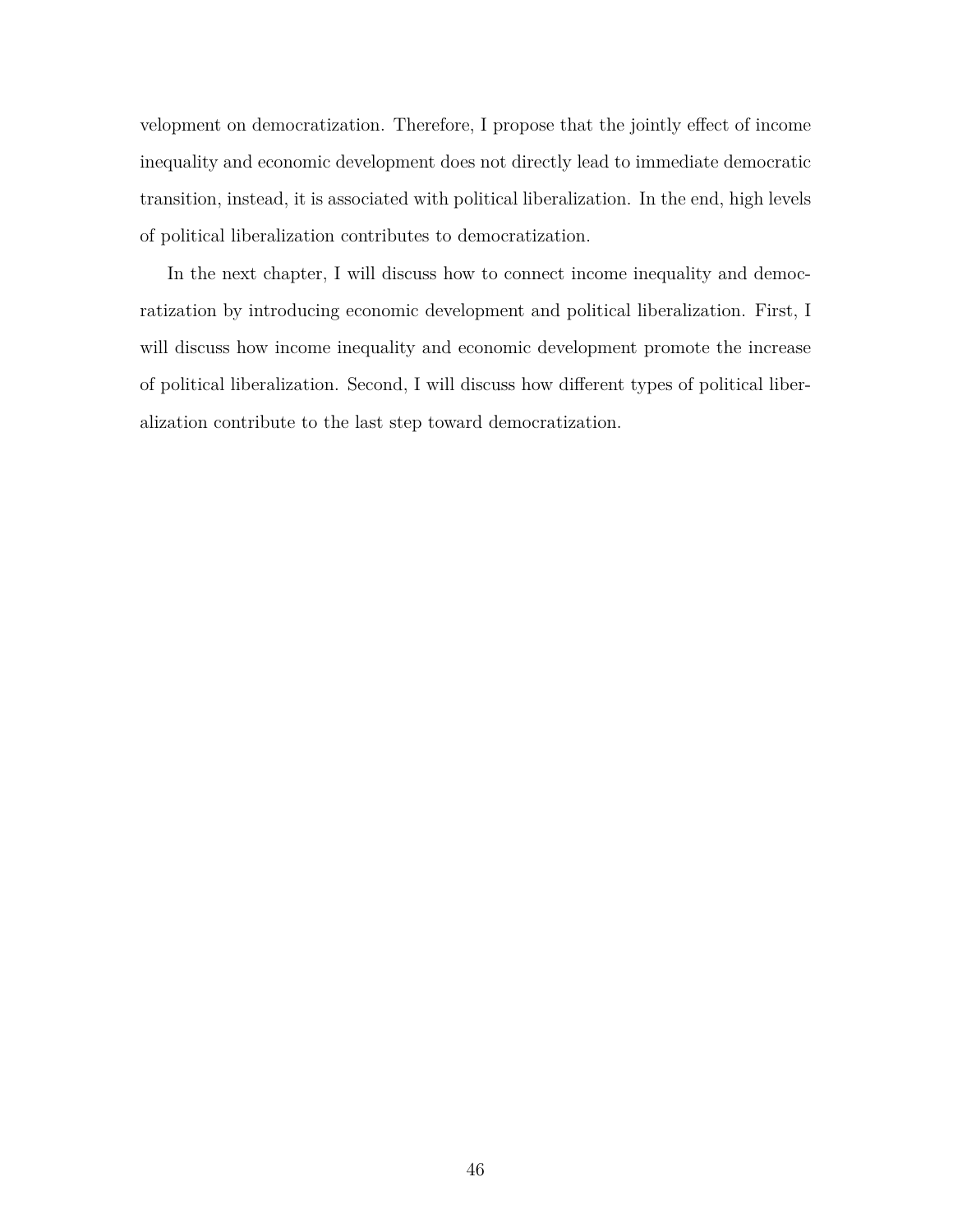### CHAPTER<sub>4</sub>

### POLITICAL LIBERALIZATION MATTERS

In the last chapter, I argue that democratization is a slow progressing movement, which may increase levels of political liberalization gradually. Also, the effect of income inequality on this slow progressing movement is conditional on levels of economic development. In this chapter, I offer a two-stage process of democratization. This model focuses on the mechanisms between income inequality and political liberalizations under the conditional effect of economic development in the first stage, and the effect of political liberalization on democratization in the second stage.

### 4.1 Democratization is not (always) an urgent demand

Based on a minimalist dichotomous measure of democracy, both the executive and the legislature must be popularly elected and there must be more than one party competing in the elections (Cheibub, Gandhi and Vreeland, 2010). Besides, civil liberty must be extended to a higher level in democracy. Asking for immediate democratization may post an immediate threat to the autocratic government. This is because the leaders of the autocracy government could potentially be removed by the new democratic government and could potentially facing a series of trials after democratization. Since the goal for an autocracy is to stay in power as long as they can (Svolik, 2012), therefore, asking for "immediate democratization" will bring punishments to the oppositions.<sup>1</sup>

<sup>&</sup>lt;sup>1</sup>Most of the autocratic political parties stepped down after democratization due to free and fair elections (Huntington, 1991).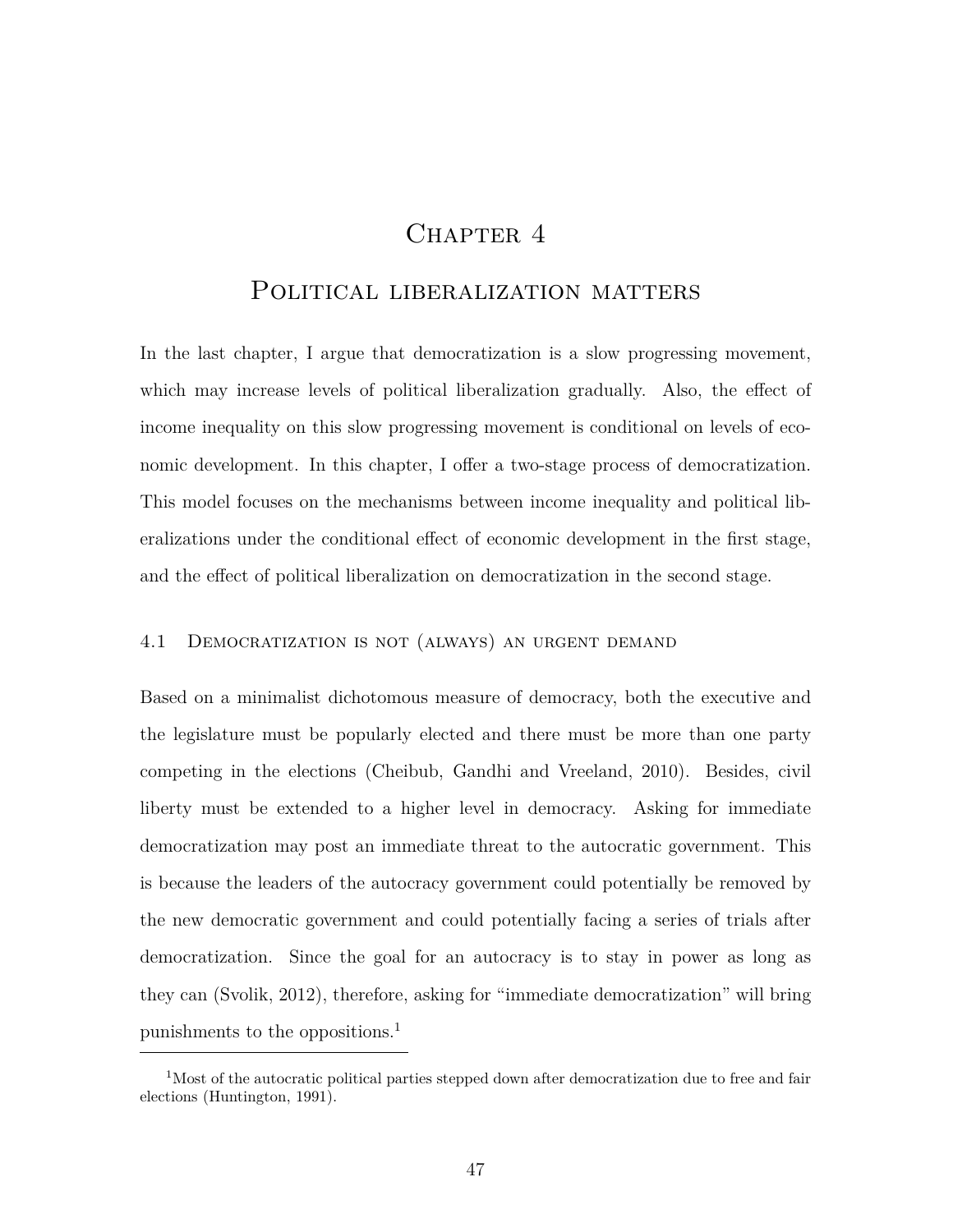For citizens, their demands may be more redistributive policies or property rights protection, that asking for more political powers may be helpful. These demands do not require immediate democratization to be achieved. The autocratic government could implement a temporal or long term policy in order to appeal oppositions and alleviate the discontented citizens. For example, according to Miller (2015), electoral authoritarian regimes can provide good social policies and health policies. Moreover, electoral authoritarian regimes can include oppositions into their decision making process, which means a higher level of political liberalization (Levitsky and Way, 2010). Under this circumstance, when an autocracy responds by providing good policies to citizens or incorporating oppositions into the decision making processes, then some citizens may feel that the need for more democracy decreases because citizens demands had been met. <sup>2</sup> But these actions may contribute to higher levels of political liberalizations.

Citizens' primary goal is to urge the government to implement their policy preferences, removing the current autocratic government from office is not the priority. They may be able to do it by having some small scales of democracy in hand, which may be acceptable by the government. What will happen if citizens ask for immediate democracy or large scale of political reform? It is more likely that autocracy will choose to crack down on democratization movements because they pose a threat of removal to the autocratic government. The May 18 Gwangju Democratization Movement in South Korea in1980 is the prime example that the autocracy brutally

<sup>&</sup>lt;sup>2</sup>Besides giving away some political and civil rights, for autocratic governments, it is rational if they could provide policies to maintain their dominance. Scholars have the consensus that economic development and income inequality can stabilize autocratic regime. For Kennedy (2010), in more developed countries, low growth is harmful to the government, which implies that development can foster autocratic rule, on the other hand. Miller (2012) argues that development decrease the likelihood of violent leader remover, which cause democratization becomes less likely. Moreover, Houle (2016) finds that income inequality and economic development strengthen state capacity and also makes democratization becomes less likely. The above discussion implies that democratization is actually a rare event, given the fact that citizens always reluctant to ask for more liberalization because the autocracy always has more capability to dissolve citizens' democratization movement.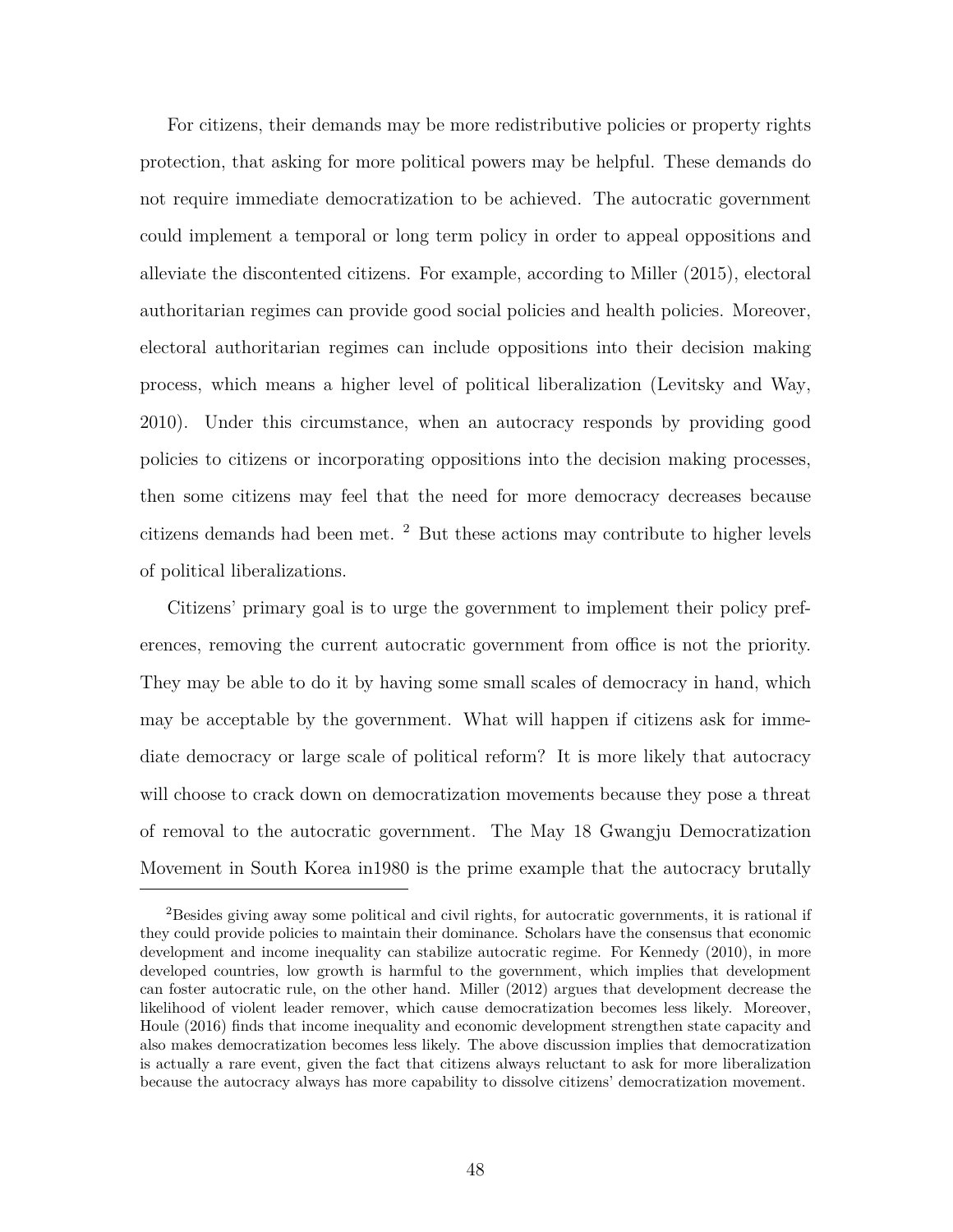suppressed the movement when citizens asked for immediate democratic reform. The 1989 Tiananmen Square protests is another example that the protests were forcibly suppressed when asking for more civil liberties, such as freedom of speech, freedom of press, etc. The Romania Revolution in December 1989 was one of the exceptions of having immediate democratization. Even though the government tried to crackdown this movement, but Romania still held their first free and fair, multi-party election in 1990.

Democratic transition is costly and not easy to be achieved. But political liberalization is less costly and may be more efficient to achieve policy goals than democratization. Because citizens are less motivated to change the whole political regime in a short period, it helps me to build the two-stage model of democratization. A two-stage democratization helps us understand the mechanism to connect income inequality, economic development, political liberalization and democratization.

### 4.2 The two-stage model of democratization

How does the two-stage model of democratization evolve? Instead of transitioning to a democracy immediately, citizens "only" ask for more political rights and civil liberties at the first stage. Later, citizens ask for democratization with the help from high levels of political liberalization. There are some circumstances that will make an autocracy more willing to becomes more democratic. I argue that income inequality, economic development, and the interaction between the two may attribute to higher political liberalization. In the end, the key element is political liberalization. That is, liberalization gives citizens the capacity to fight against the government.

### 4.2.1 The first stage

Since democratization is a slow progressing movement, that means income inequality and economic development do not always translate into immediate democratization.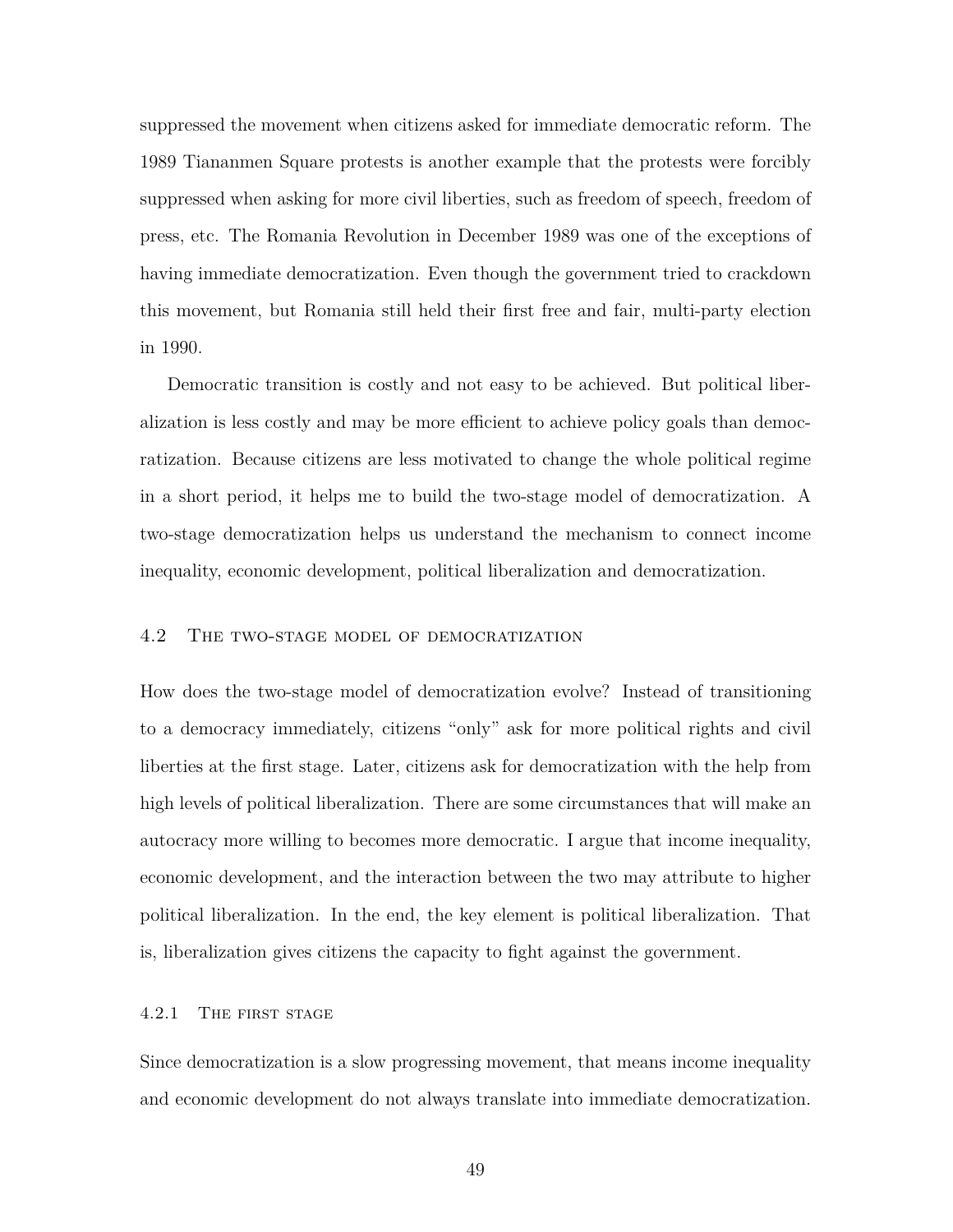In fact, the effect of both economic indicators may translate into political liberalization at the beginning of the conflict between citizens and government. In the end, there is a higher chance to become a democracy in autocratic regimes with high political liberalization.

In the first stage, both inequality and development are associated with greater political liberalization. For citizens living in a society with increased income inequality, the initial goal is to gain more political rights for more redistributive policies. On the other hand, citizens living in emerging economies, the initial goal is also to ask for more political rights in order to protect their property rights, which was earned from economic development. But the autocratic government will not consent for these demands immediately, instead, they have two options: to give away some political powers and civil liberties or simply to reject this demand. Hence, the interactions between citizens and the government do not necessary lead to a democracy immediately, instead, it will either remain unchanged or increase liberalization incrementally.

After citizens achieved their primary goals, they may choose to slow down the action of asking for more political liberalization. They may also ask for more political liberalization as the autocracy already consented to give it away initially. Hence, slowing down may be an optimal choice for citizens. There is no further incentive to protest again as long as the demands have been fulfilled (or at least partially). On the other hand, citizens acknowledge that a rising income inequality and economic development may also strengthen government's capacity to repress (Houle, 2016). If citizens ask for more political liberalization after initial increase of liberalization, the autocratic government will perceive a threat and uncertainty from it. Therefore, constantly asking for more political liberalization will increase the risk of facing series of punishment from the government.

For the autocratic government in the first stage, they acknowledge that changes of income inequality and economic development may shift citizens' preferences to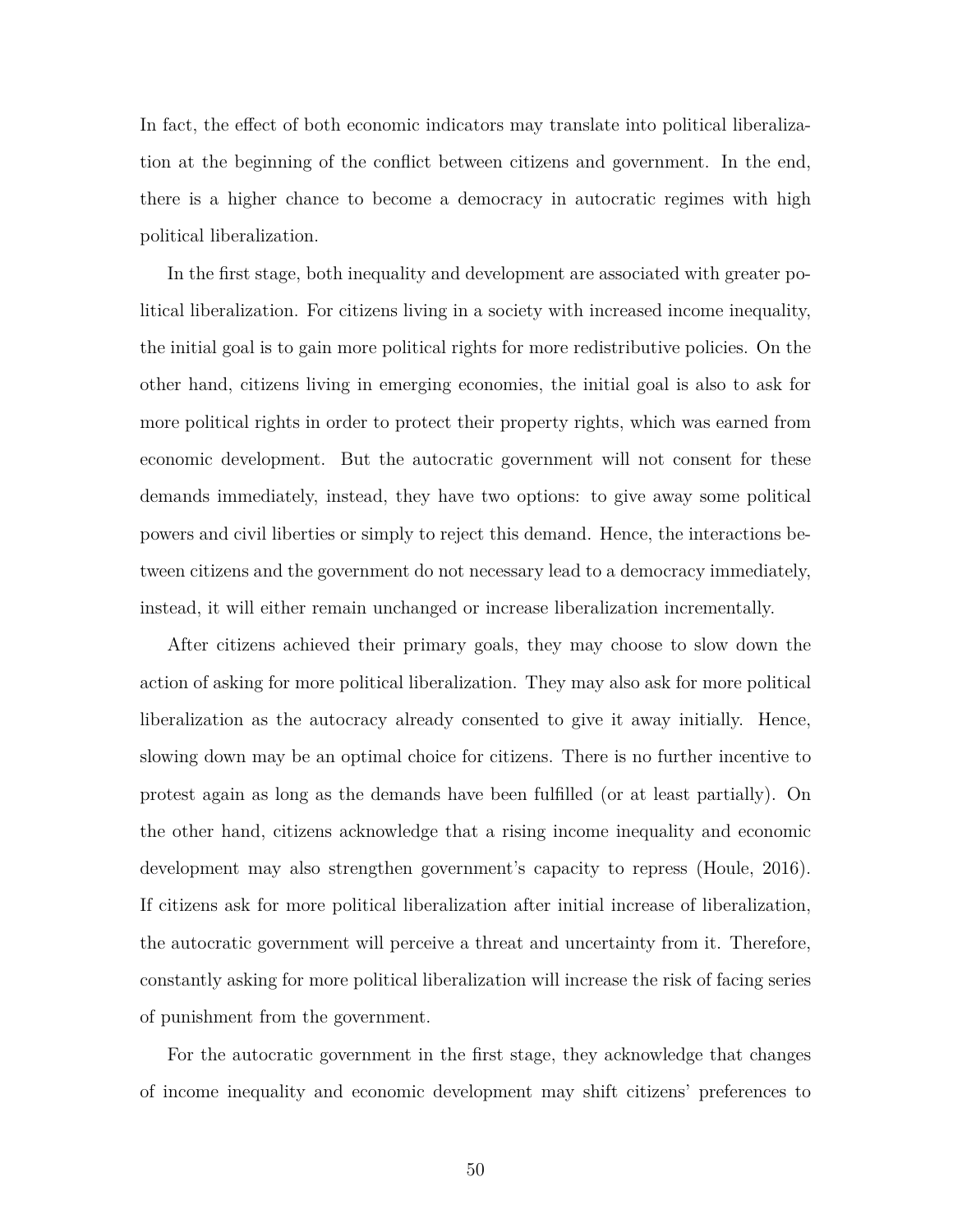more democratic rules. But in the long run, autocracy will realize that they may also become stronger due to income inequality and economic development, that is, these effects may increase the stability of current government and simultaneously weaken citizens' ability to fight and to organize. For example, Londregan and Poole (1990) point out that higher economic development reduces the likelihood of coups. Goldstone et al. (2010) and Miller (2012) find that political instability, such as civil wars and violent removal of leader, decreases in countries with economic development. Moreover, Houle (2016) suggests that high income inequality actually increases state capacity, which weakens oppositions at the same time.

This dissertation assumes that citizens acknowledge that government has become stronger due to development and inequality, thus asking for immediate democratization from the government becomes a dangerous move. For citizens, they will confront more collective action problems. For autocratic regimes with multiple means, they will choose to repress because of their increasing coercive capacity. This is the reason why a two-stage model may provide another explanation.

### 4.2.2 The Second stage: Why Political liberalizations

An immediate democratization is rare since it is not citizens' first choice. This phenomenon may be attributed to the rise of competitive authoritarian regimes (Levitsky and Way, 2010). This dissertation has no intention to discuss the causes of competitive authoritarian regimes, but I would like to examine when and why democratization occur by using a political economy approach. Even though income inequality and economic development may change citizens' preferences in favor of democracy (Dahl, 1973; Huntington, 1991; Acemoglu and Robinson, 2005), this does not necessary lead to a democracy immediately. The key element for democratic transition is political liberalization, without having the capacity to organize anti-government movements, it becomes less likely to have the chance to transition to democracy.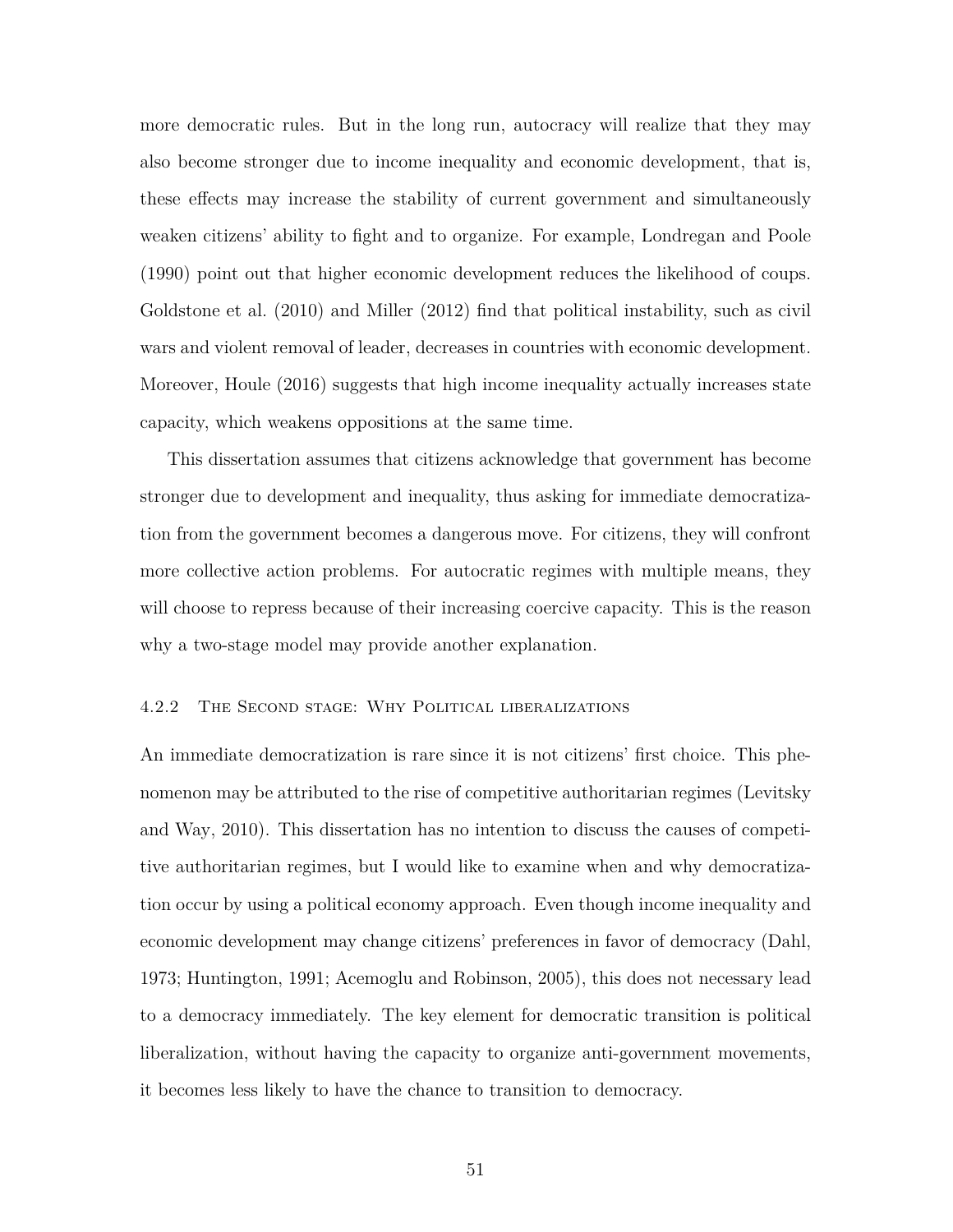Why does political liberalization matter in the second stage process of democratization? First and foremost, citizens also become stronger and have the capacity to organize because they have more political rights and civil liberties. Democratization sometimes springs from prolonged and sustained conflicts between ruler and the ruled. As many of the rational choice theorists suggest, social movement requires people to participate, but the willingness of participation is critically affected by the resource they possess. In order to achieve the goal, groups must reduce the likelihood of having free riding problems (Olson, 1971). Resolving collective action problems becomes easier as citizens gaining more political powers, such as running for elections, and civil rights protections, and more freedom to organize civil society groups.

Studies show that authoritarianism is the product of political socialization. Going through this path of political socialization, citizens live in a setting of authoritarian rule for a certain time may develop more authoritarian personality (Altemeyer, 1988; Altemeyer and Altemeyer, 1996). This type of personality is inherently the foundation of support for the autocratic rule. Moreover, studies show a positive relationship between economic inequality and the support for authoritarianism. Societies with higher levels of economic inequality are more hierarchical and are more likely to support autocratic rule (Solt, 2008, 2012). Under this circumstance, a long term authoritarian regime with high economic inequality has less chance to become democracy. Why do citizens eventually change their preference from maintaining autocratic rule to democracy?

### 4.3 Who will become more liberalized and democratized?

There are two types of autocracies that have higher chances to become more political liberalized due to income inequality and economic development. Oppositions have more incentives to organize and to ask the government for more political reforms, that is, the preferences will change from a less democratic "autocratic government"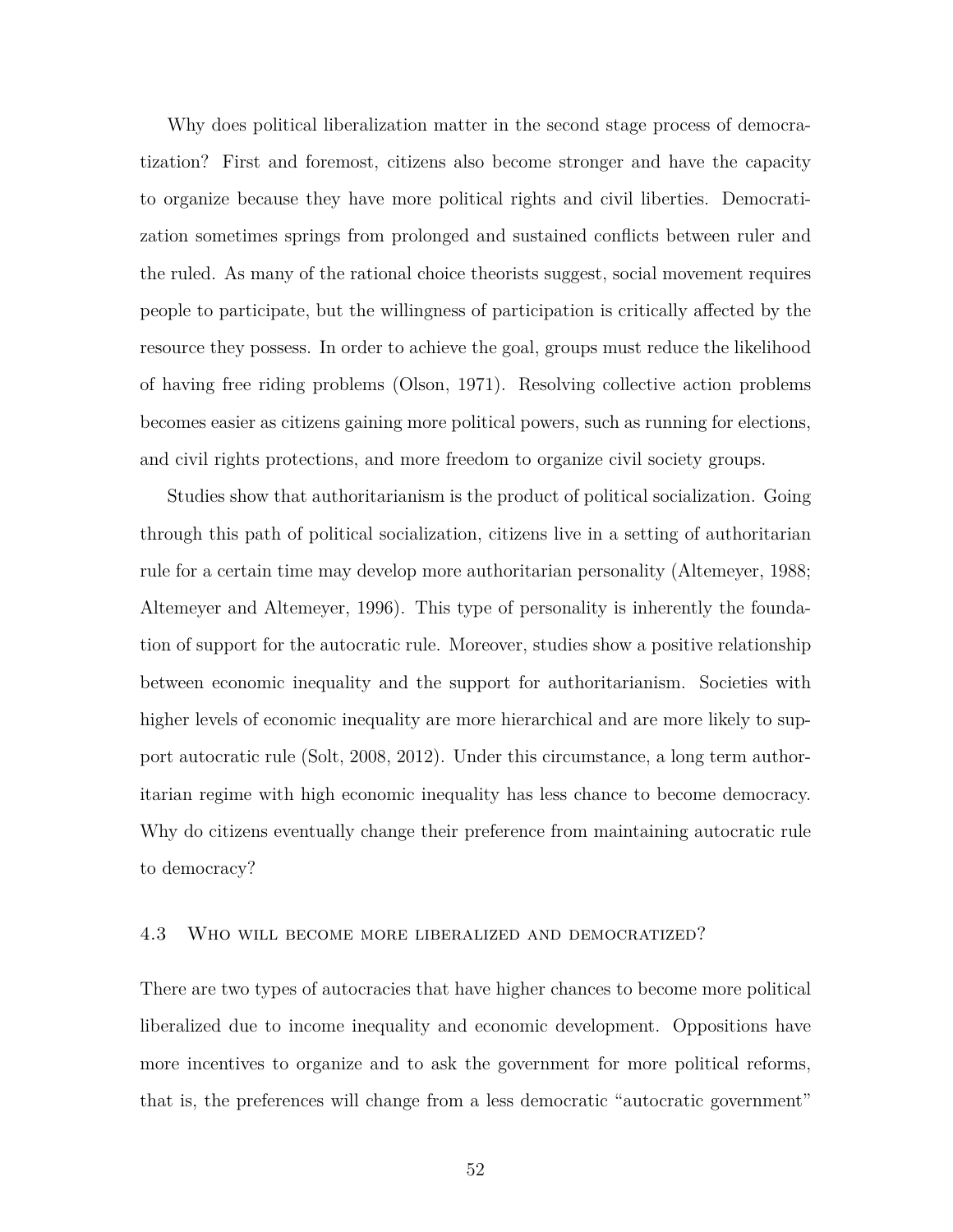to a more democratic "autocratic government." One the other hand, the autocratic government also has more incentives to give up power to citizens.

The first type is in rich countries. Even though economic development does not necessary lead to democratization, but it will associate with higher liberalization due to the demand for property right protection from citizens. The second type is countries with increased income inequality. Citizens are looking for more redistributive policies by having more political powers in hand. To them, political power is a means to achieve redistributive policies, it is not that necessary to gain full democracy immediately. However, in countries with high development and high inequality, the likelihood of liberalization thus decreased. In this type of country, citizens have difficulty organizing and the government has the capacity to suppress or co-opt the oppositions.

#### 4.3.1 In Rich Autocratic Regimes

In rich countries, income inequality has negative effect on political liberalization. For poor citizens, their main demand is income redistribution from rich citizens. But rich citizens, who are political elites, are much stronger than poor citizens in this type of country that citizens' demands may be suppressed. According to Solt (2012), high income inequality is associated with more support for the authoritarianism among the poor. Poor citizens personality may tend to be more obedient to the authority because they need rich people to provide the access to jobs. For the rich, they are more likely to exercise their authority, such as deference and threat, because the poor simply rely on rich people. Solt (2012) concludes that "such experiences with authority in the economic sphere should be expected to affect people's attitudes toward authority more generally (704)."

Moreover, in rich and unequal autocracies, both income inequality and economic development may strength the government, which may make democratization be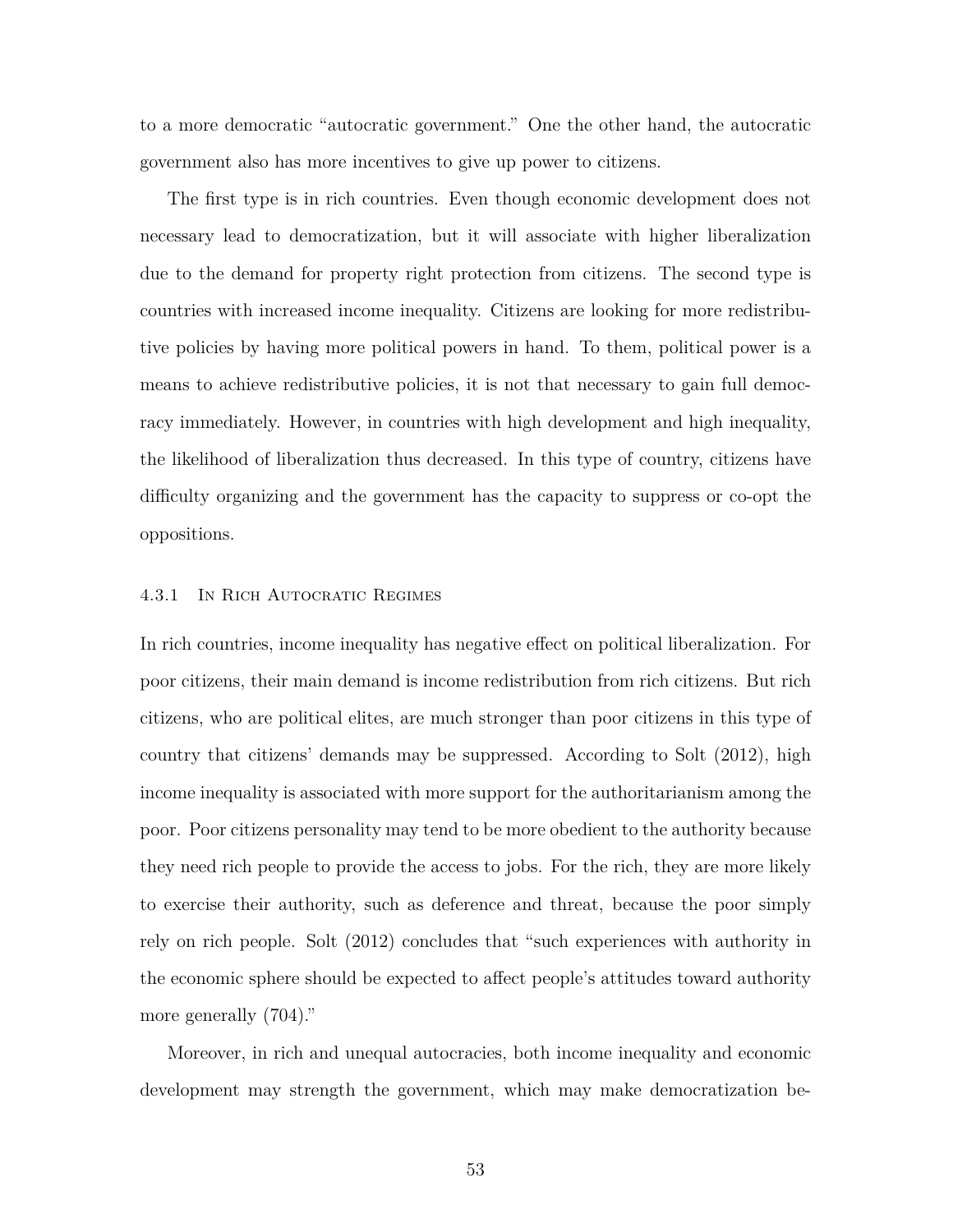comes less likely. Several scholars have discussed how development strengthens state capacity, where they made democratization less likely by developing patronage networks and it is co-opting the opposition (Besley and Persson, 2014; Buhaug, 2006; Hendrix, 2010). Higher income inequality is also harmful to democratization (Acemoglu and Robinson, 2005; Boix, 2003). The combination effect of inequality and development makes it even harder to achieve (Houle, 2016). In this type of country, the government refuse to provide political liberalization and the citizens have less incentive to ask for it because of their weakness. Moreover, due to lower levels of political liberalization, citizens have less capacity to organize and it is difficult for citizens to develop a pro-democracy attitude. Hence, democratization is difficult to become a reality in rich and unequal autocracies.<sup>3</sup>

In a relatively equal country, Boix (2003) predicts a high chance of democratic transition. Meanwhile, democratization becomes more likely because it is not easy to develop authoritarian attitude among citizens, that is, ordinary citizens do not have to rely on the rich to get more economic resources (Miller, 2012). Therefore, rich autocracies with low income inequality is associated with high political liberalization.

Citizens in this type of country are equally rich, which gives them the capacity to fulfill two demands: 1) they are looking for property right protection since the autocracy is not credible in doing it. Citizens also acknowledge that democratic institutions may better sustain property right protection. As long as the government can keep their promises in protecting property rights, there is no reason for the citizens to revolt. However, the promises under authoritarian regime are not always credible (Acemoglu and Robinson, 2005). In order to further protecting property

<sup>3</sup>Ansell and Samuels (2013, 2010, 2014) have different view on inequality on democratization, they argue that high inequality in the industrial sector is associated with the emergence of a large middle class, which, in turn, demands democracy in order to protect its property against expropriation from the government. On the other hand, inequality in the rural sector is associated with land owner elites that may hurt democratization. Hence, they suggest that inequality in the industrial sector promotes democracy, while inequality in the rural sector harms democracy.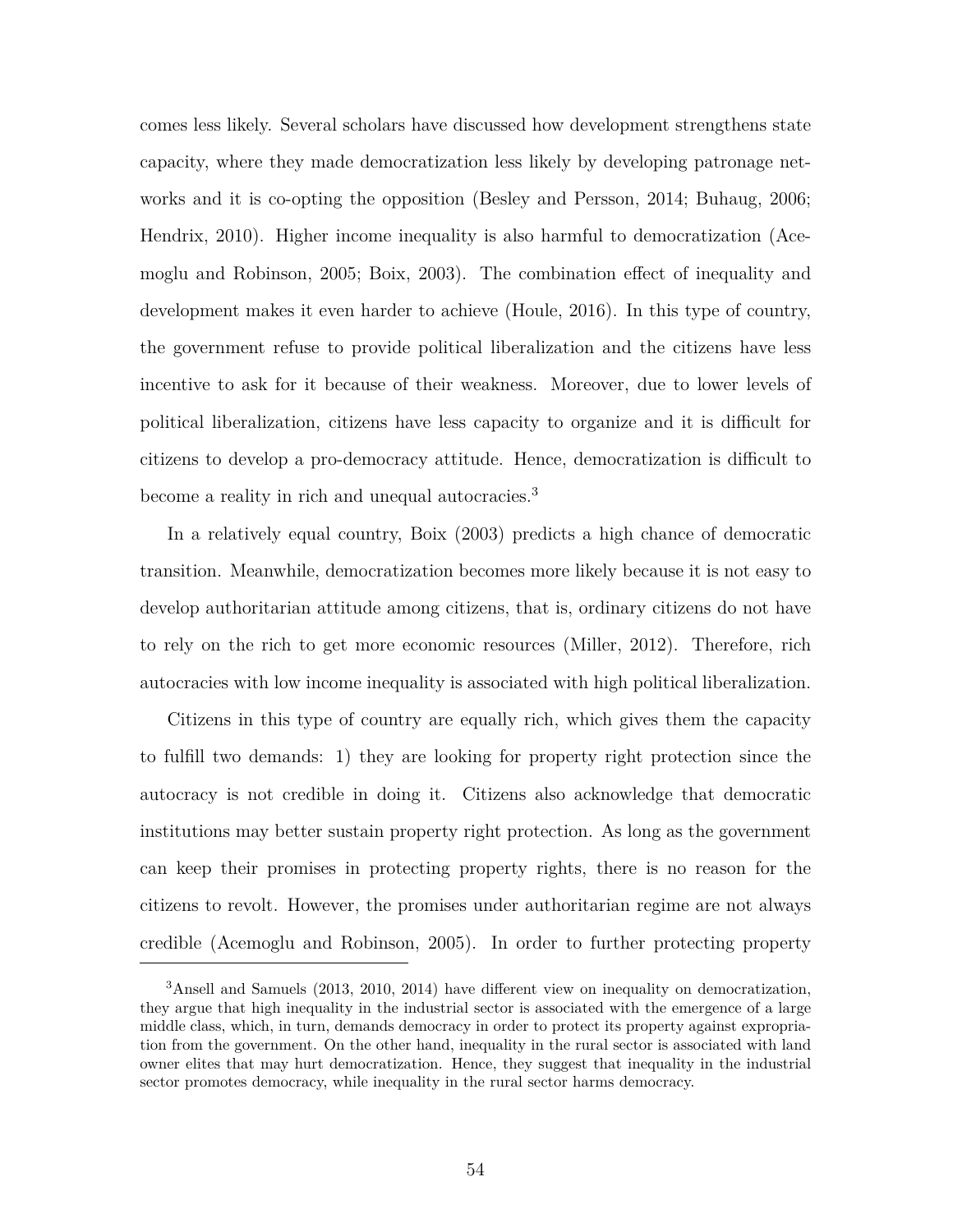right, asking for more political liberalization is the best strategy for citizen in rich and equal autocracies. 2) Property rights protection may exist in autocratic regimes. So citizens in some countries may look for dealing with other political or social issues, such as ethnic divisions or regional conflicts. These demands are non-economic since this demand has been fulfilled.

According to the economic voting theory, voters in democracies punish the incumbent party for a bad economic performance (Achen, 1992; Hansford and Gomez, 2015; Lewis-Beck and Stegmaier, 2000). On the other hand, voters' opinions about the "future" state of the economy also affected their vote choice (Michelitch et al., 2012; Nadeau and Lewis-Beck, 2001; Weschle, 2014). This kind of reward-punishment mechanism may potentially remove the incumbent from office in democratic countries. This economic voting theory may apply to citizens in rich and equal autocracy, they become more sensitive and are more aware about the state of economy given they live in a relatively rich country. However, citizens in rich and equal authoritarian regimes do not have the rule or mechanism to remove the autocracy from office when the economy is bad.

# *H1: In rich autocracies, high income inequality is negatively associated with political liberalization*

# *H2: In rich autocracies, low income inequality is positively associated with political liberalization*

#### 4.3.2 In poor autocracies

In poor autocracies, high income inequality is associated with political liberalization. Citizens in poor and unequal country may change their preference from autocratic rule to a more democratic rule when they continue to experience inequality and low development. The rich do not have enough resource to develop a hierarchical social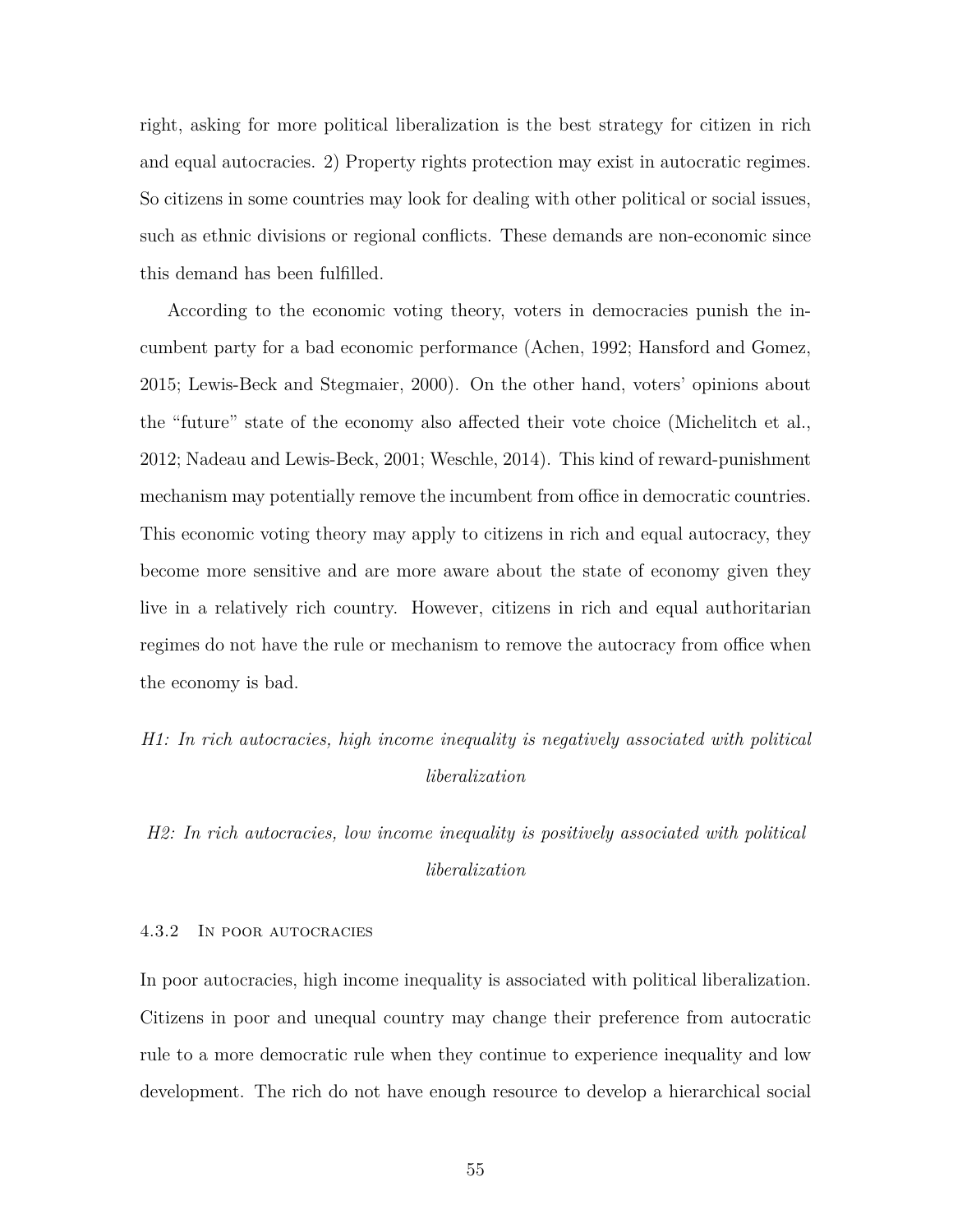structure. Unlike in rich autocracies, the poor in poor countries cannot expect the rich to provide various resources to help them to fulfill everyday needs when income inequality is high. But the rich is still possessing most resources in this poor country. Therefore, citizens in poor countries may ask for income redistribution and economic development by having more political rights.

Lastly, low income inequality does not promote political liberalization in poor autocracies. The resource is scarce and may have been distributed fairly to citizens. There is no more resources to be redistributed from the rich. In this type of country, there is no relationship between income inequality, economic development, and political liberalization.

# *H3: In poor autocracies, high income inequality is positively associated with political liberalization*

# 4.4 High Political Liberalization is Associated with **DEMOCRATIZATION**

Many studies have discussed some possible conditions where the opposition is stronger than the government. For example, violent leader removal signals that the government is weak even when the economy is in a good shape (Miller, 2012). Freeman and Quinn (2012) also find that financial openness in a non-democratic country is associated with government weakness. Chang and Wu (2016) find that in unequal autocracies, signing preferential trade agreements (PTAs) has a positive effect on regime survival. Above all, some conditions help democratization and some conditions help autocracy survival. Level of political liberalization is an important condition that had seldom been discussed, which helps us to understand how and when the poor can organize and eventually can reach to become a full democracy.

Political liberalization may help citizens to develop pro-democracy attitude in authoritarian regimes. Citizens in this country generally develop authoritarian atti-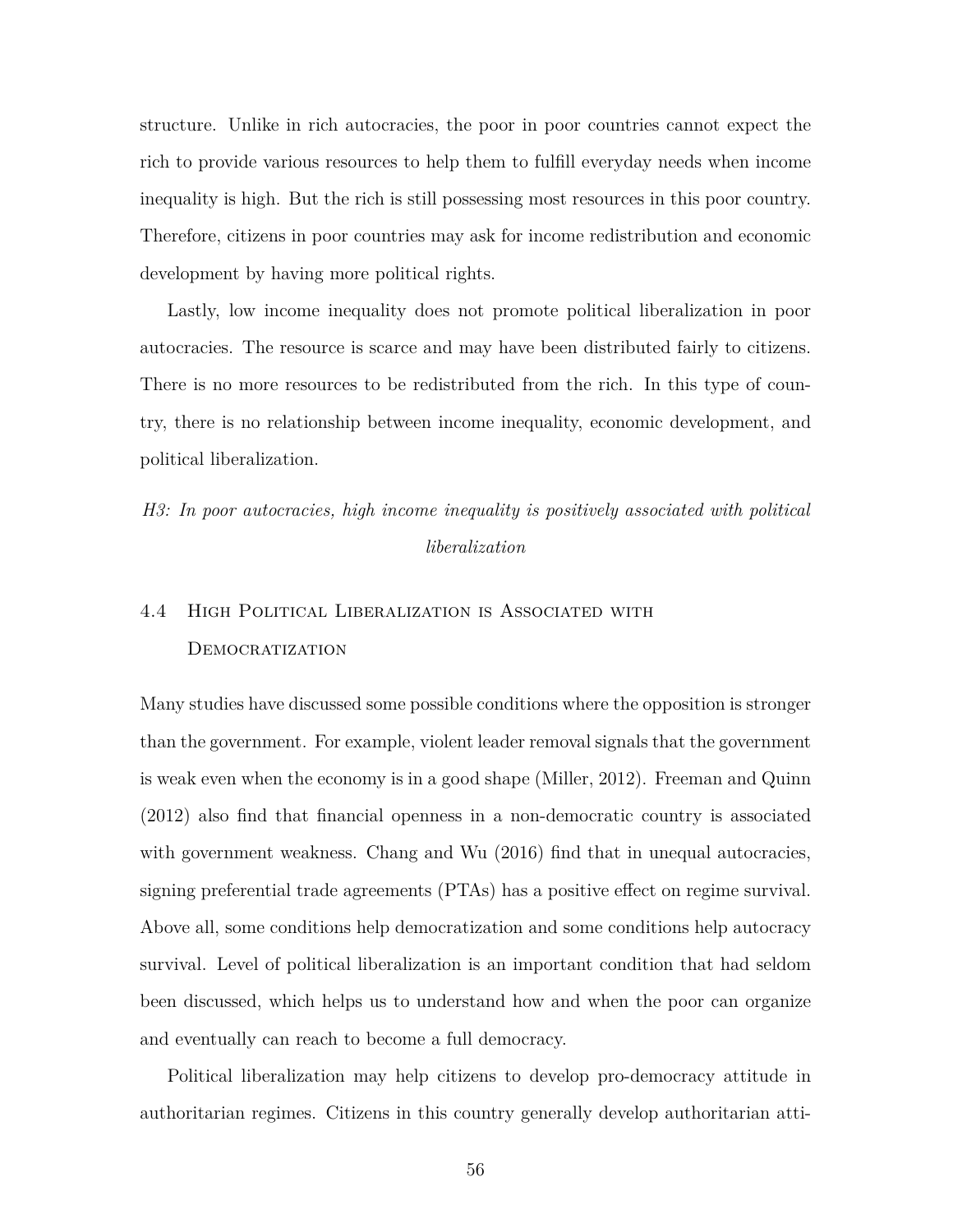tude through political socialization, such as education. But they may also develop pro-democracy attitude as they learn from semi-democratic institutions if they possess some levels of political liberalization. This semi-democratic experience weakens popular perceptions of the regime's strength because liberalization means citizens have the strength to limit executive power. Second, political liberalization serves as a coordination signal for regime opponents. Political liberalization is a composition of levels of free of association, freedom of speech, share of population with suffrage, and more (Lindberg et al., 2014), which means the capability of opposing the government. As long as there is a regime weakness with stronger opposition, the likelihood of democratization increased.

The period that follows political liberalization is at high risk for democratization given the authoritarian regime's associated weakness. As mentioned before, democratization is a slow process, which involves a constant interaction between the rich and the poor. Through this constant interaction, the opposition may gain more political liberalization.

### *H4: High levels of political liberalization are associated with democratization*

There are many aspects to measure political liberalization. The widely used measurement was constructed by Dahl (1973), who proposes the idea of polyarchy to evaluate political regimes based on levels of participation and levels of contestation. This electoral index means that a regime where leaders are selected through contested elections held periodically before a broad electorate (Skaaning, Gerring and Bartusevičius, 2015). Many non-democratic regimes feature with some levels of contestation and participation, but these democratic principles are always violated by the government (Levitsky and Way, 2010). If these democratic principles are less violated by the government, then citizens are more likely to remove the autocracy from government through elections.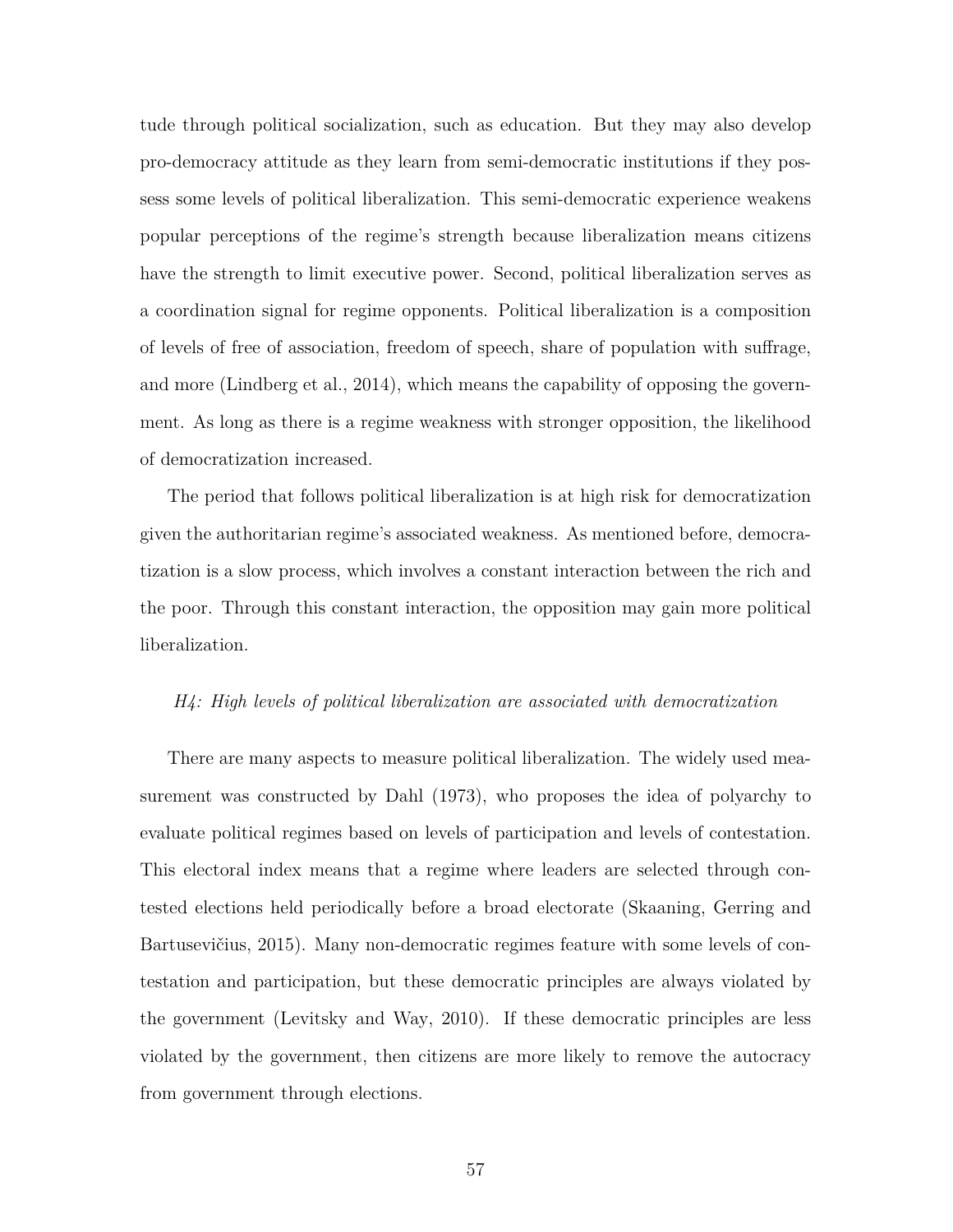It is rational for autocracy to manipulate the elections, since it could stabilize their tenures in government. Following this logic, we should expect that democratization becomes less likely if elections in autocratic regime are always being manipulated (Gandhi and Przeworski, 2007; Svolik, 2012). In other words, authoritarian regimes that hold elections tend to last longer than those that do not. However, if a "competitive authoritarian" regimes holds some degree of political uncertainty and potential instability, then elections appear to increase the likelihood of a stable transition to democracy (Lindberg, 2009). Also, as Donno (2013) suggests, democratization becomes more likely when the autocratic government is facing pressures from domestic actors and international actors, such as opposition's coordination and international pressures. Bernhard, B. Edgell and Lindberg (2019) also suggest that "institutionalized election" entails substantial risk to competitive authoritarian regimes, that the first three elections increase the probability of democratization. That is, when weaknesses appeared in authoritarian regimes with elections, there is a chance that elections could destabilize the autocratic government. Since democratization is citizens' learning process, through multiple elections, citizens could accumulate democratic experiences eventually contributing to democratization. Therefore, the relationship between electoral component and democratization suggests that:

# *H4.*1*: Autocracies with high levels of electoral component are more likely to become democracy.*

We should notice that a high level of election in authoritarian regimes might be the product of the conflict between oppositions and the government. Therefore, having a certain level of electoral democracy in hand is not enough for oppositions to "organize" groups. The alternative way is to look for other measurement that contains civl liberties indices. Lindberg et al. (2014) provided other democracy indices to help us understand the levels of political liberalization because democracy is a multi-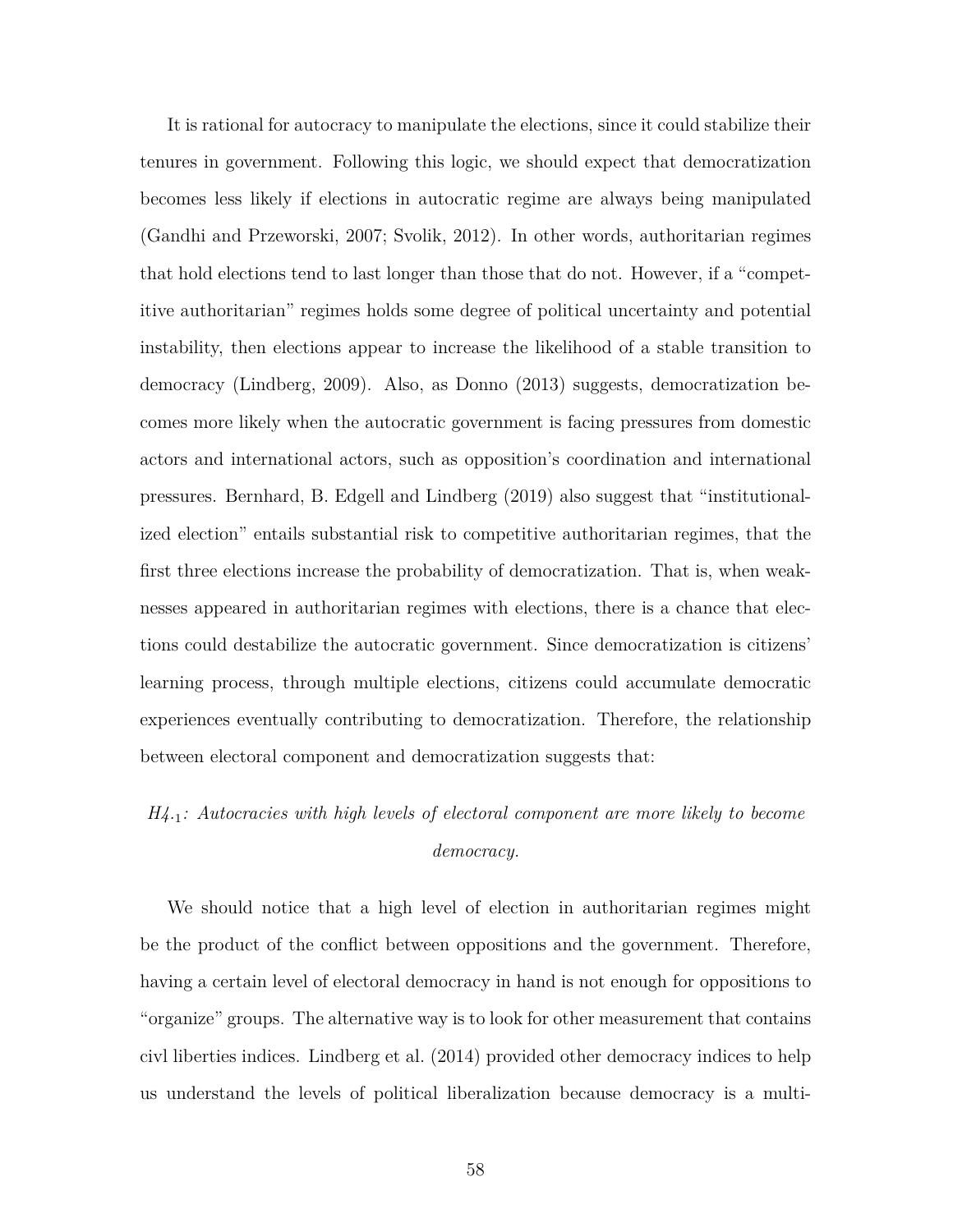dimensional concept, such as electoral component, liberal component, participatory component (Lindberg et al., 2014). Liberal component and participatory component signal citizens' ability to organize and participate in non-electoral events. To be more specific, the liberal component of democracy can be achieved through protected civil liberties, strong rule of law, and effective checks and balances "that limited the use of executive power" (Lindberg et al., 2014). On the other hand, a participatory component of democracy emphasizes "local elections and other non-electoral forms of political participation" such as civil society organizations and mechanisms of direct democracy (Lindberg et al., 2014).

# *H4.*2*: Autocracies with high levels of liberal component are more likely to become democracy.*

# *H4.*3*: Autocracies with high levels of participatory component are more likely to become democracy.*

We should also notice that liberal component and participatory component of democracy are highly correlated with electoral component of democracy. High levels of electoral component of democracy help citizens to become part of the decision making process, such as member of the parliament. This gives citizens the chances to increase other types of component of democracy through legislation. In general, both liberal and participatory component of democracy come after electoral component of democracy.

These components of democracy are important to the transition to democracy as democracy requires cumulative experience of multiple elections and civil liberty practices. As I mentioned, citizens will need these components to help them to facilitate successful collective actions, both electoral and non-electoral, to remove the autocratic government from office.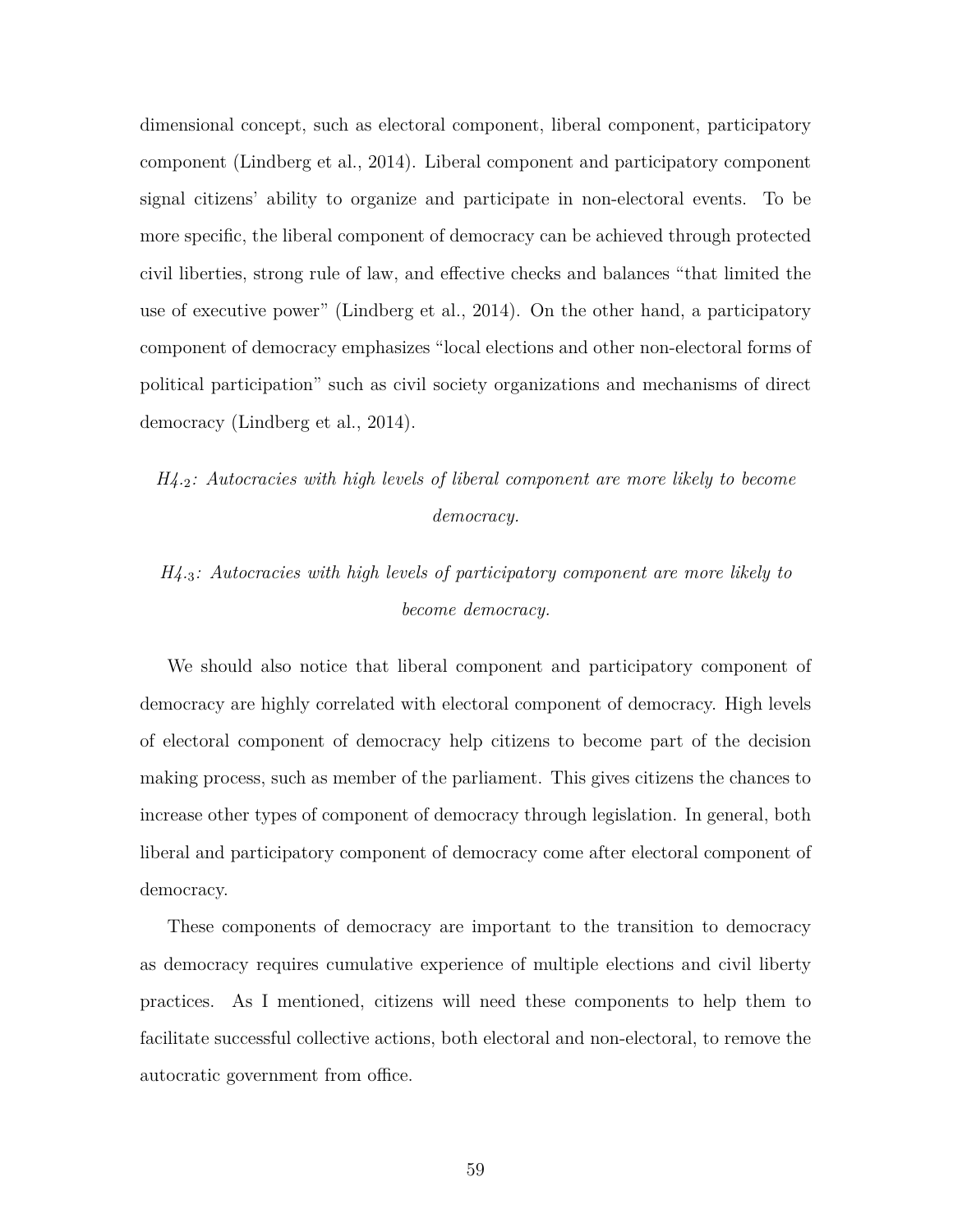# CHAPTER 5

# Research Design

This chapter discusses the strategy and the method of testing my hypotheses. For the first stage of democratization, I will test the relationship between income inequality and different types of political liberalization, which is also conditional on economic development. For the second stage, I will test how political liberalization, such as electoral component, liberal component, and participatory component of democracy, are associated with democratization.

## 5.1 Data and Empirical Strategies

In order to test my hypotheses, I rely on different sources of datasets to create a dataset that contains income inequality index, economic development index, and political liberalization indices, along with other control variables, such as GDP growth in per capita, post-Soviet Union country, Oil Exporting country, Islamic Culture, and democratic neighbors. The structure of my dataset is country-year, which includes information on more that 4,000 country-year observations involving as many as 125 countries over 50 years.

# 5.2 Dependent Variable (1): Democracy and Dictatorship

To test the effect of income inequality and economic development on democratization, I need to identify what countries should be included in my analyses. First of all, I need to identify those countries that were not democracies in the time period between 1960 and 2010. Second, I will also need to identify those countries that had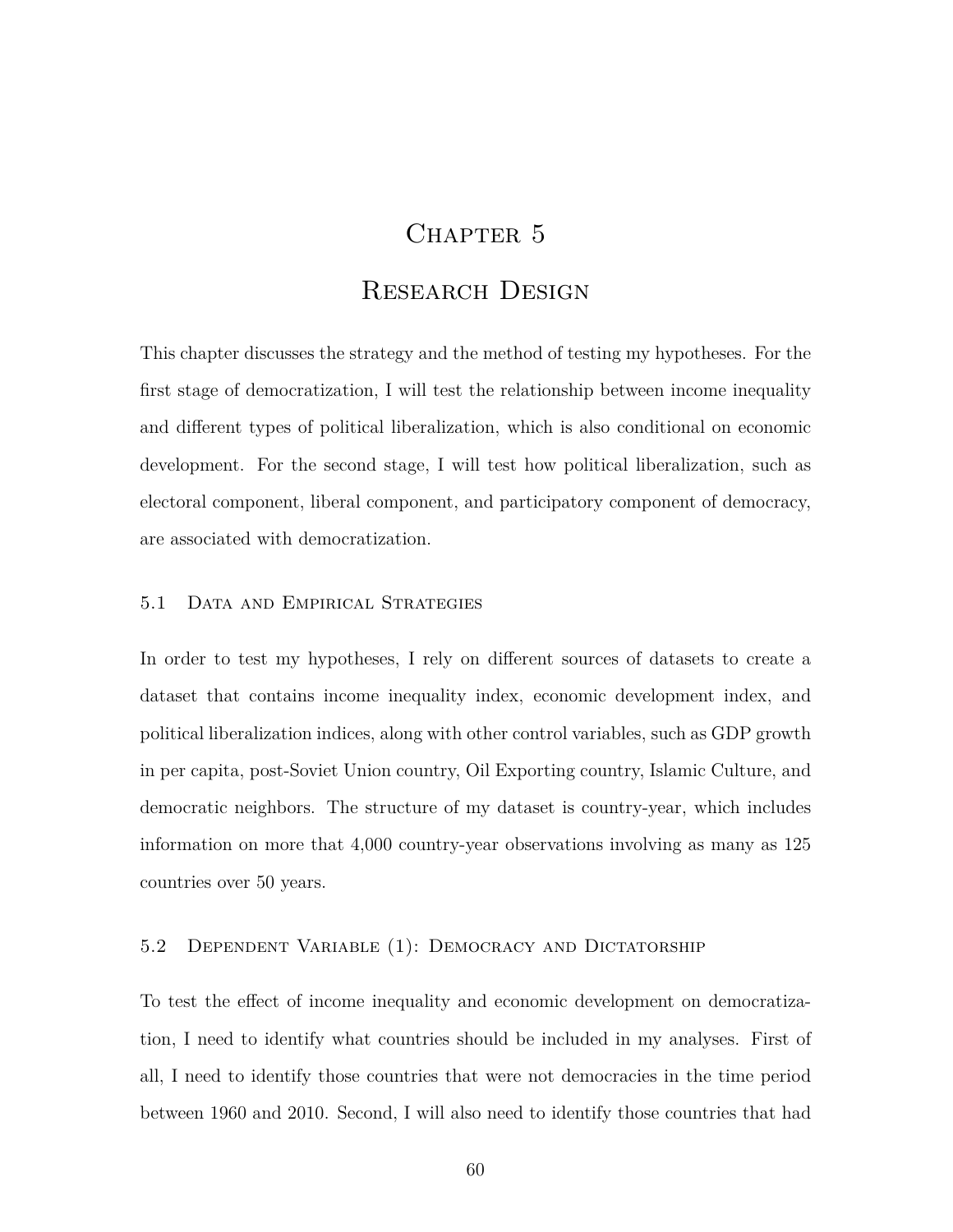experienced democratic transition during this period. Therefore, the first step is to use an appropriate measurement to define democratic countries.

According to Przeworski (1991*b*)'s research, a democratic regime must have the government offices filled by contested elections. To be more specific, both the chief executive office, such as the president or prime ministers, and the legislative body, such as Congress and Parliament, must be filled by "contested" elections. More importantly, the elections should be implemented based on free and fair principles, which means that opposition candidates have the same chance of winning as the incumbent. In addition, all eligible citizens should have equal access to voting.

Przeworski (1991*b*) continued to point out that this minimalist measurement should contain at least three additional features in order to help us to identify democracies and non-democracies. The first feature is that we have to make sure the outcome of the election should not be known before it takes place. Second, the winner of the candidate or political party should actually take the office. Lastly, elections that meet these two features should occur regularly. Therefore, most scholars classified democracy and autocracy based on this minimalist dichotomous measure of political regime (e.g. Alvarez et al., 1996; Przeworski et al., 2000).

Later, this classification was extended by Cheibub, Gandhi and Vreeland (2010). They point out some shortcomings of this minimalist measurement. They argued that we need more rules to assess whether the offices were filled by contested elections. So, in order to classify democracy and autocracy, we need to follow these four rules: First, the chief executive must be chosen by popular election; Second, the legislative branch must be popularly elected; Third, there must be more than one political party competing in the elections. Fourth, an alternation in power under electoral rules identical to the ones that brought the incumbent to office must have taken place. These four rules provide a scrutiny standards to classify democracy to prevent wrong false classifications (Cheibub, Gandhi and Vreeland, 2010).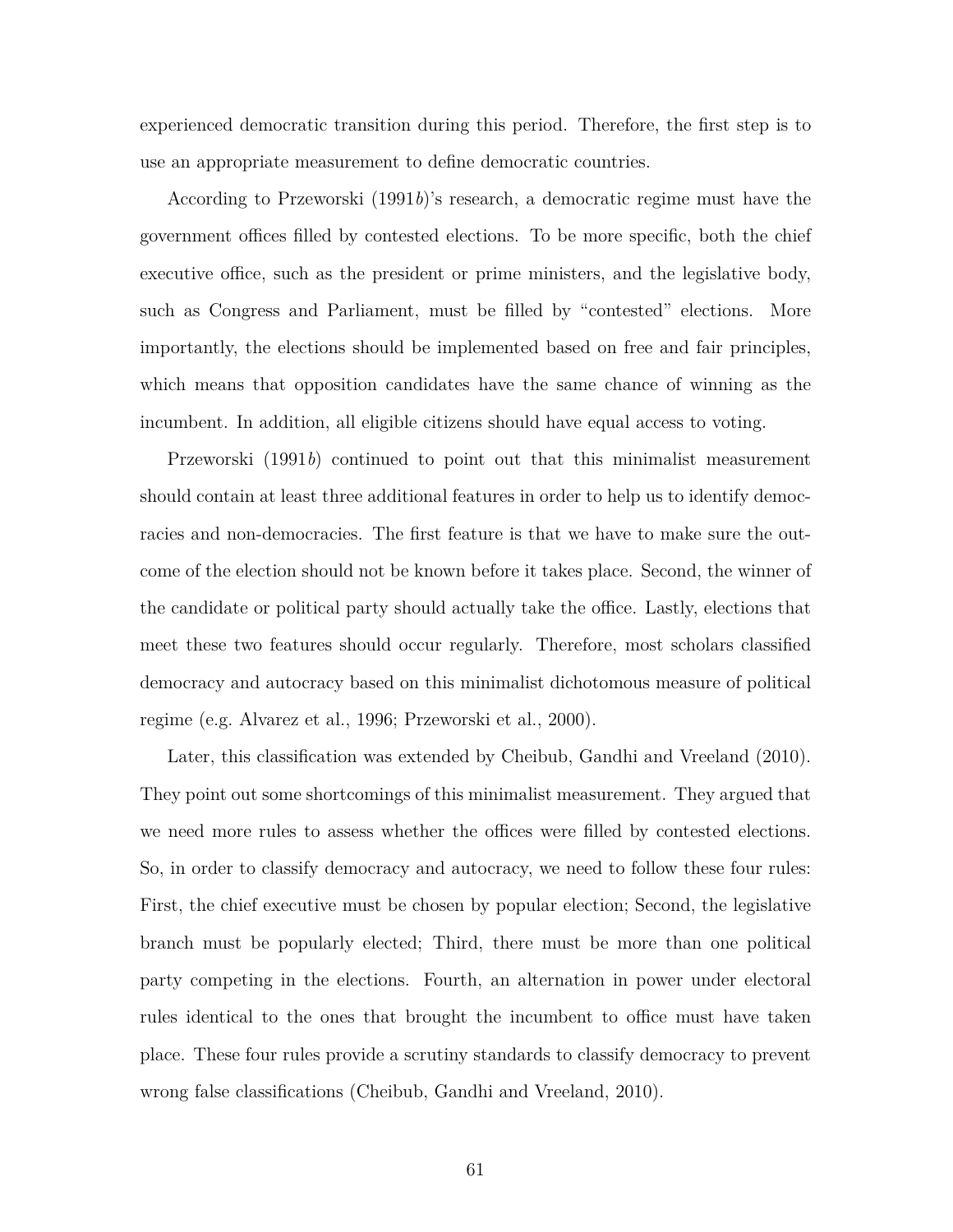At the same time, Polity IV and Freedom House also provide their own measures of democracy. But Cheibub, Gandhi and Vreeland (2010) argued that their Democracy and Dictatorship dataset is different from Polity IV and the Freedom House because they conceptualized democracy differently. The purpose of this dissertation is to discuss democratization, the Democracy and Dictatorship dataset is more straightforward to identify democratic countries than Polity IV and Freedom House. Other than Polity IV and Freedom House, some scholars used trichotomous or polychotomous measures to classify different types of regime, such as Epstein et al. (2006). In Epstein et al. (2006)'s research, they classified regimes into three categories: full autocracy, partial democracy, and full democracy. But Cheibub, Gandhi and Vreeland (2010) argued that "the middle categories actually add little information since their distributions are bimodal". Essentially, the middle category contains the name of democracy, such as semi-democracy, it is still not a democracy. Therefore, measures of democracy should not be interchangeable (Cheibub, Gandhi and Vreeland, 2010).

Based on Democracy and Dictatorship dataset, I have 125 autocratic countries in my analyses. All of these countries were either non-democratic or have the experience of transition to democracy from 1960 and 2010. Some of the countries in my analyses were established after 1960 and some of them became democracy in early 1980s. Therefore, the total number of the observations is 4110. Table A.1 in the Appendix lists all 125 countries in my analyses and it is classified based on regions.<sup>1</sup>

In my analyses, there are 112 democratic transitions. Some countries in my analyses had difficulty maintaining their democratic rules, which they experienced multiple democratic transitions. For example, Thailand had experienced a coup four times in 1976, 1977, 1991, and 2006. Those coups did not last too long, as Thailand re-gained democratic rules after the end of these coups. However, the most recent coup hap-

<sup>&</sup>lt;sup>1</sup>Countries, such as Latvia, Lithuania, are not included in my sample is because these countries became democracy in the year of their independence.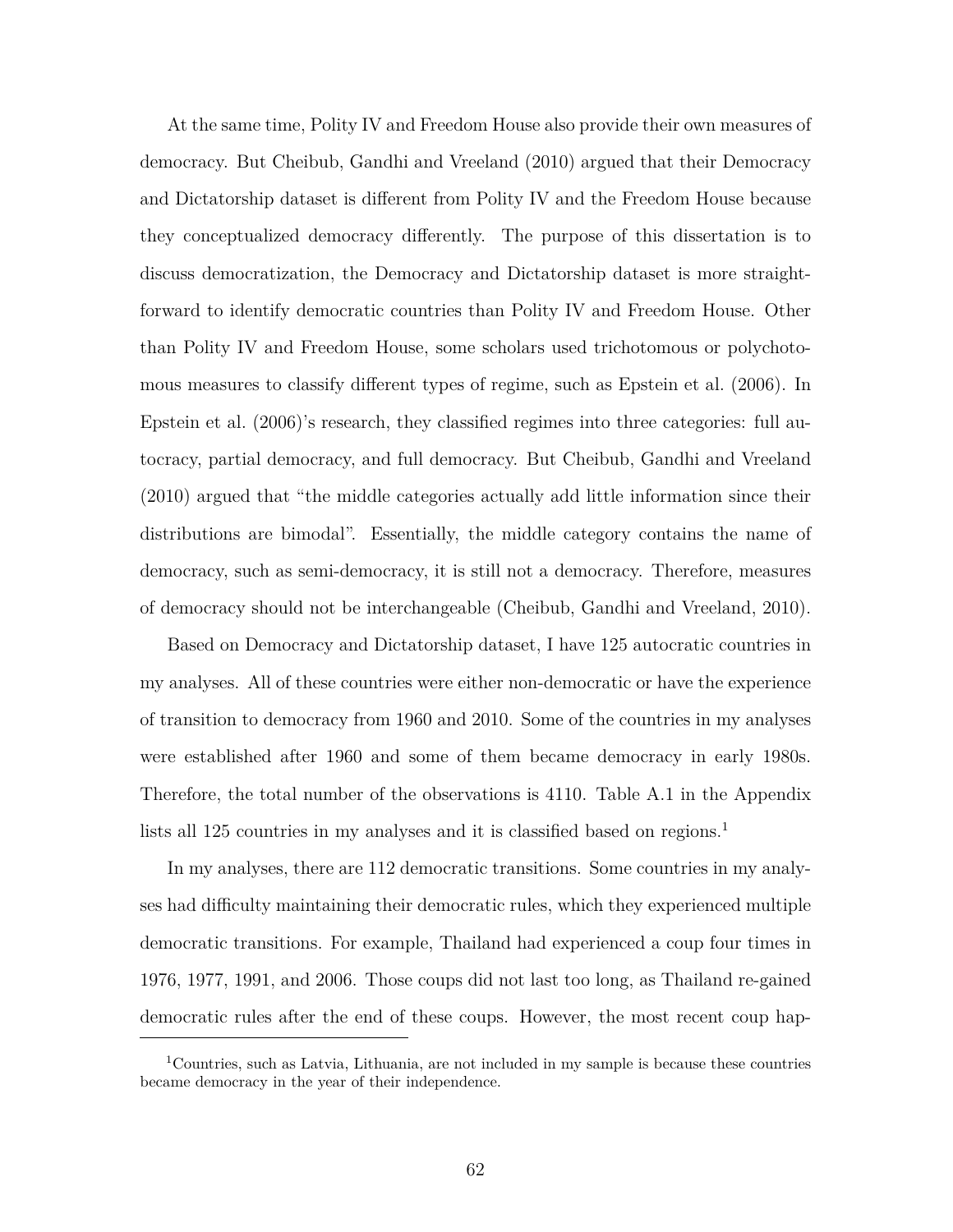pened in 2014. General Prayut Chan-o-cha, Commander of the Royal Thai Army (RTA), launched a coup against the Yingluck cabinet. Later, the military found a military junta, called National Council for Peace and Order (NCPO) to govern Thailand. Even though Thailand held a general election in 2019, but Prayut's party is still the largest party in the House of Representative. South Korea also experienced two democratic transitions. The May 16 military coup in South Korea in 1961 destroyed the democratic rule that was established in 1948. Park Chung-hee, the leader of the army, became the president of South Korea until his assassination in 1979. In June 1987, the June Democracy Movement brought mass protests and forced the government to hold free and fair elections, which led to the establishment of the Sixth Republic. After the election, South Korea became a democracy. Table A.2 in the Appendix lays out all democratic transitions in my dataset, I also include the number of democratic transitions for each country. Therefore, based on Democracy and Dictatorship dataset, I will test the relationship between income inequality, economic development, democratization among these 125 countries across 1960 to 2010.

# 5.3 Dependent Variable (2) and Explanatory Variable: Political Liberalization

Coppedge et al. (2016) stated that democracy is more than simply elections. This idea has already reached many scholars, that many of them proposed different models of democracy in order to expand electoral definitions of democracy. For example, some important components, such as liberal constitutionalism, popular participation, socioeconomic equality, and deliberation, became widely discussed (e.g Coppedge et al., 2011, 2016; Cunningham, 2002).

Since democracy has multi-dimensions, Lindberg et al. (2014) and Coppedge et al. (2016) offer key principles of measurement to define democracy, such as electoral component, liberal component, and participatory component of democracy. For the elec-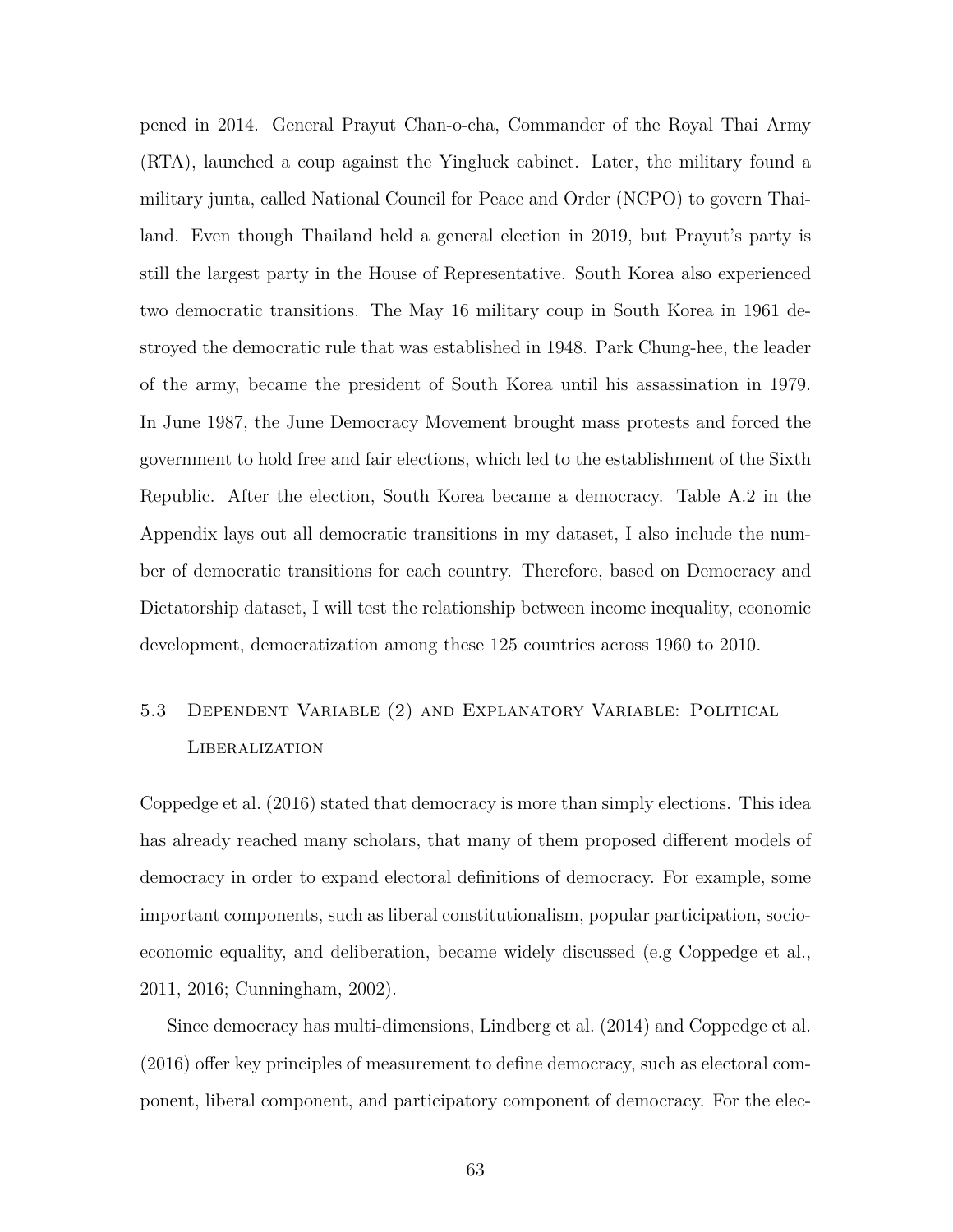toral component, it extends Robert Dahl's (1967) concept of polyarchy that includes the following concepts: (1) elected officials; (2) free, fair and frequent elections; (3) freedom of expression; (4) associational autonomy; and (5) universal suffrage. The liberal component of democracy gauges how the civil liberties are protected, such as rule of law, checks and balance, that limit the use of executive power. The participatory component examines how much citizen can participate in all political processes. It especially focuses on non-electoral forms of political participation, such as civil society organizations.

Even though the initial purpose for the above scholars was to offer a new measure to discuss about democracy, some of the principles and components they proposed can also be seen in non-democratic countries. For non-democratic countries, even though they do not meet the criteria of the minimalist democracy, many of them can possess some certain levels of the democratic component that Coppedge et al. (2016) proposed. For example, in 1969 Taiwan, the KMT government announced the first "supplementary" legislative election to fill in vacant seats in the Legislative Yuan. The KMT government continued to hold supplementary elections every three years until the lifting of the Martial Law in 1987. This example shows that even under autocratic rule, Taiwan still held some certain levels of electoral component of democracy.

But not every autocratic regime is the same, Myanmar held a general election in 1990. This election was the first multi-party election since 1960. Before the election, the government of Myanmar had been ruled by a military dictatorship for 30 years.<sup>2</sup> Compared to Taiwan under autocratic regime, the level of electoral component of democracy in Myanmar was lower than the level of electoral component of democracy in Taiwan. Figure 5.1 lays out values of electoral component of democracy for Taiwan

<sup>2</sup>The election was won convincingly by Aung San Suu Kyi's National League for Democracy (NLD). However, the military government refused to recognize the results.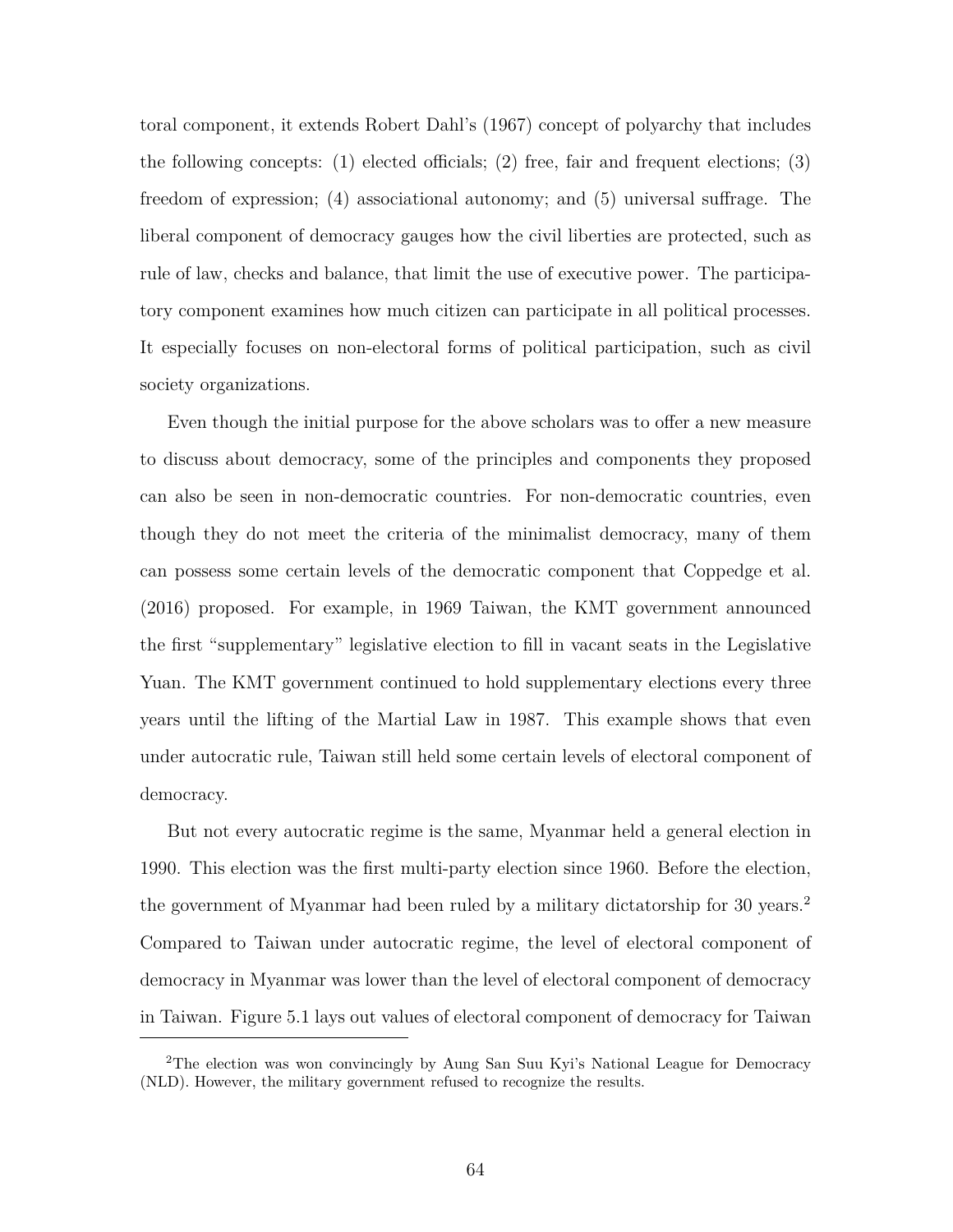and Myanmar from 1960 to 1996 and South Africa from 1960 to 1994. All three countries were not democracy during this period, but all of them possessed some levels of electoral component of democracy and they all varied differently.



**Figure 5.1:** Components of Democracy for Myanmar, South Africa and Taiwan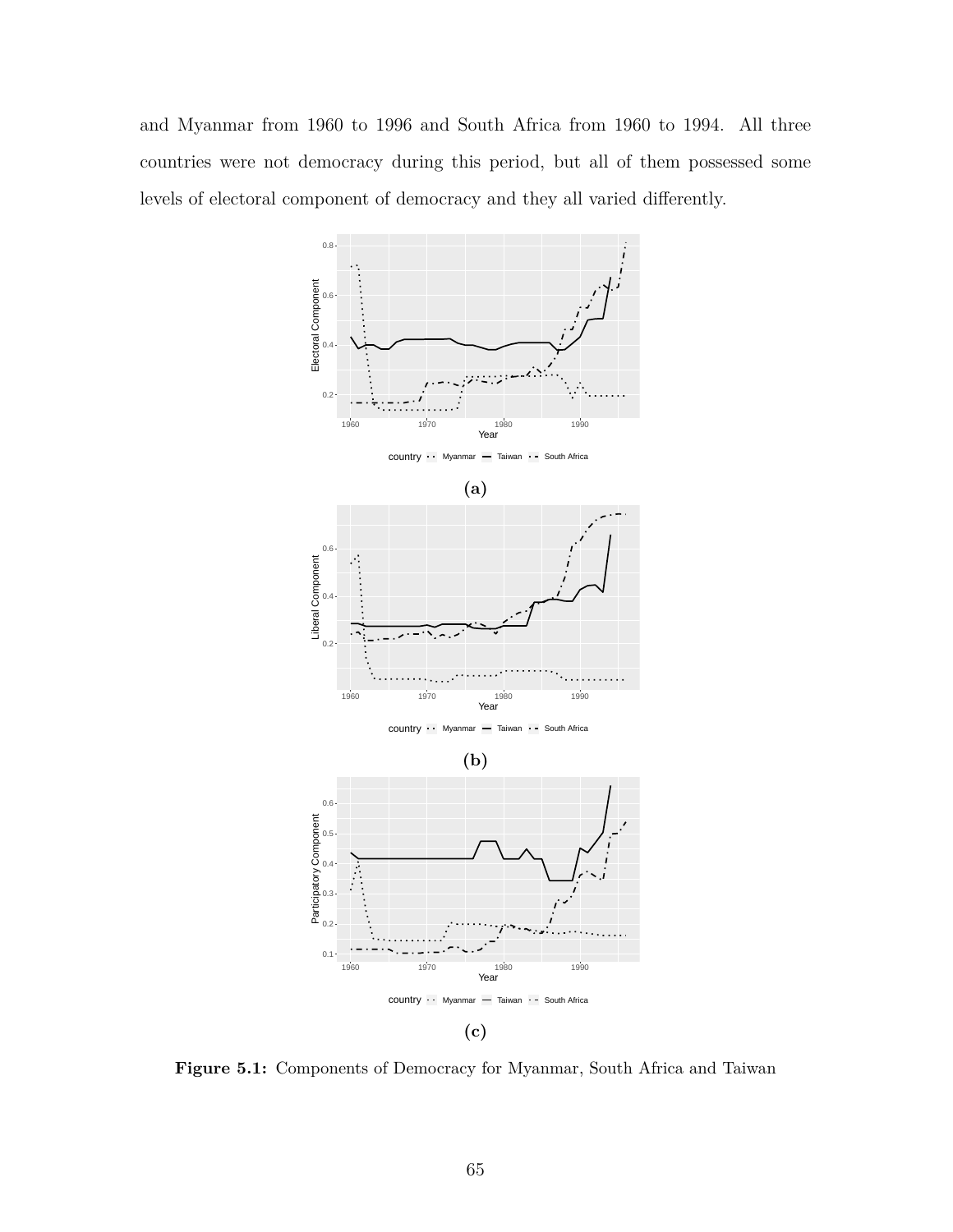This logic can also be applied to the liberal and participatory components of democracy. For liberal component of democracy, Taiwan and South Africa remained at similar levels before 1985, while Myanmar remained at relatively low levels. During the same time period, only Taiwan remained at relatively high levels of participatory component of democracy. Many of the civil organizations were allowed to form under KMT government. In South Africa, the level of participatory component started to increase around 1987. This was due to more and more nonviolent and violent actions to resist against apartheid (Abel, 2015).

According to the examples I mentioned above, different autocratic regimes have different levels of political liberalization or democracy. The Variety of Democracy (V-Dem) project provides different indices to measure different aspects of democracy (or political liberalization) (Coppedge et al., 2019). I will rely on electoral component, liberal component, and participatory component of democracy as the dependent variables in the first stage of my theory. In the second stage, these three components are the main explanatory variables to explain democratization.

## 5.4 Explanatory Variable: Income Inequality

In order to test the association between income inequality and democratization, I rely on the Standardized World Income Inequality Database (SWIID) to get the information about income inequality for each country in my dataset. This SWIID dataset is constructed by Solt (2016). Solt relied on data from the Luxembourg Income Survey, the United Nations University's World Institute for Development Economics Research, and many other national and international sources to construct this SWIID dataset.<sup>3</sup> Even though both Luxembourg Income Survey and the U.N. dataset provide relatively comprehensive information on income inequality for each country, the biggest problem is that both of them have too many missing values. So,

<sup>3</sup>For more information, please visit SWIID website: https://fsolt.org/swiid/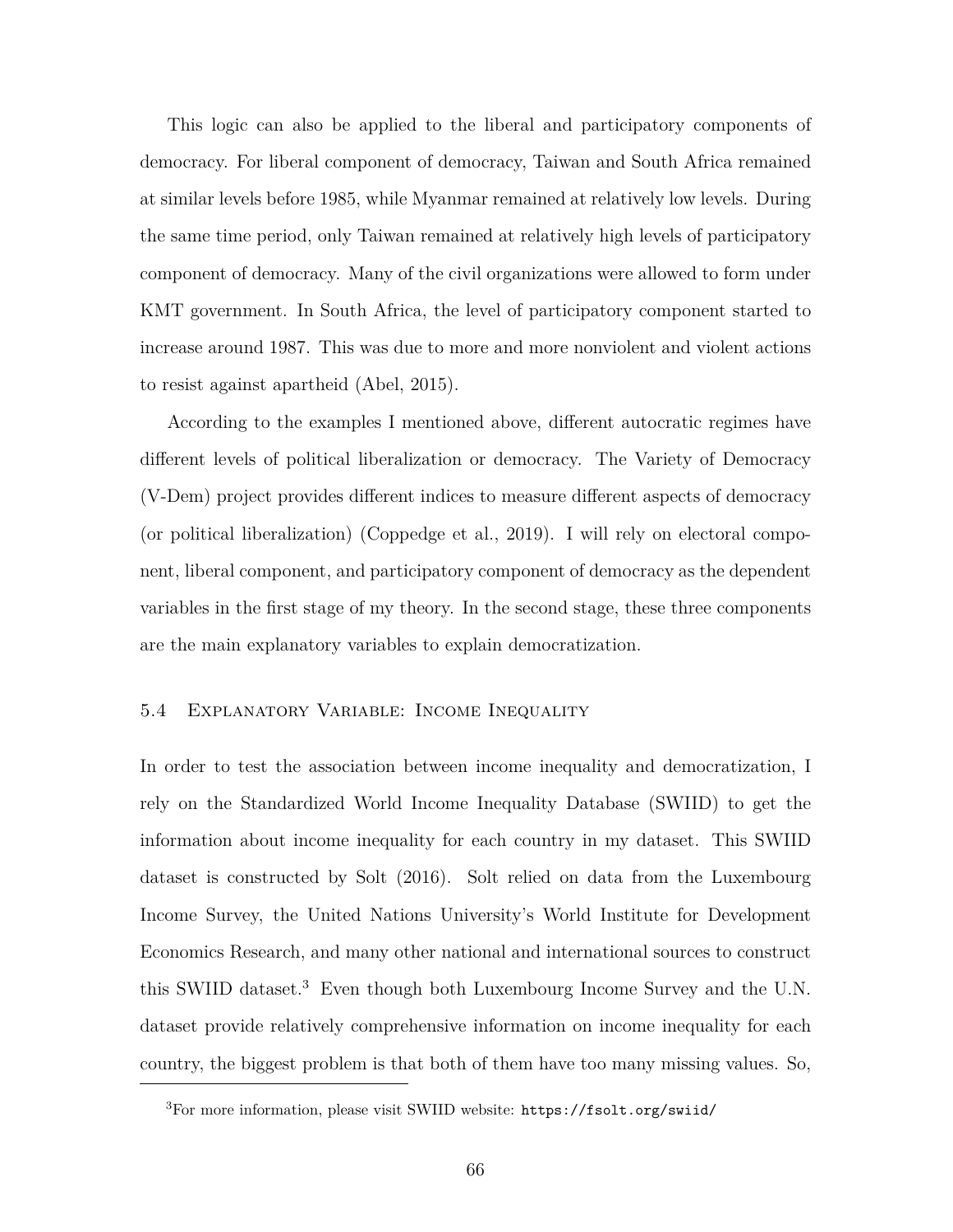Solt (2009) stated that the SWIID maximizes the comparability of inequality data for the largest possible sample of countries and years.

The SWIID dataset uses Gini coefficient to measure income inequality. The Gini index describes the "distribution of income across size-adjusted households after government taxes and transfers are taken into account (Solt, 2015)." Theoretically, the Gini index ranges from zero to one-hundred. A Gini index of zero means the net income received by each household in the society is equally distributed. A Gini index of one-hundred means that all income in the society goes to a single household. In reality, there is no such society in the modern world that has Gini coefficient of zero or one-hundred. In my sample, the lowest Gini coefficient is 21.73 in Romania in 1990; the highest Gini coefficient, about 61.05, were observed in Swaziland in 1994. Based on the SWIID dataset, Figure 5.2 provides the Gini index for each country, both democratization and autocracy, in 2010 in my dataset. The Gini index can rage from as low as 20 to as high as 60.



**Figure 5.2:** Gini Coefficient for Each Country, source: SWIID dataset

A problem still arises when we find that some of the Gini coefficients are still missing from the SWIID dataset. For example, the Gini index for Albania from 1960 to 1995 are still unavailable in the SWIID dataset. In my dataset, the total number of missing values for the Gini index is 2,404, which exceeds fifty percent of my sample.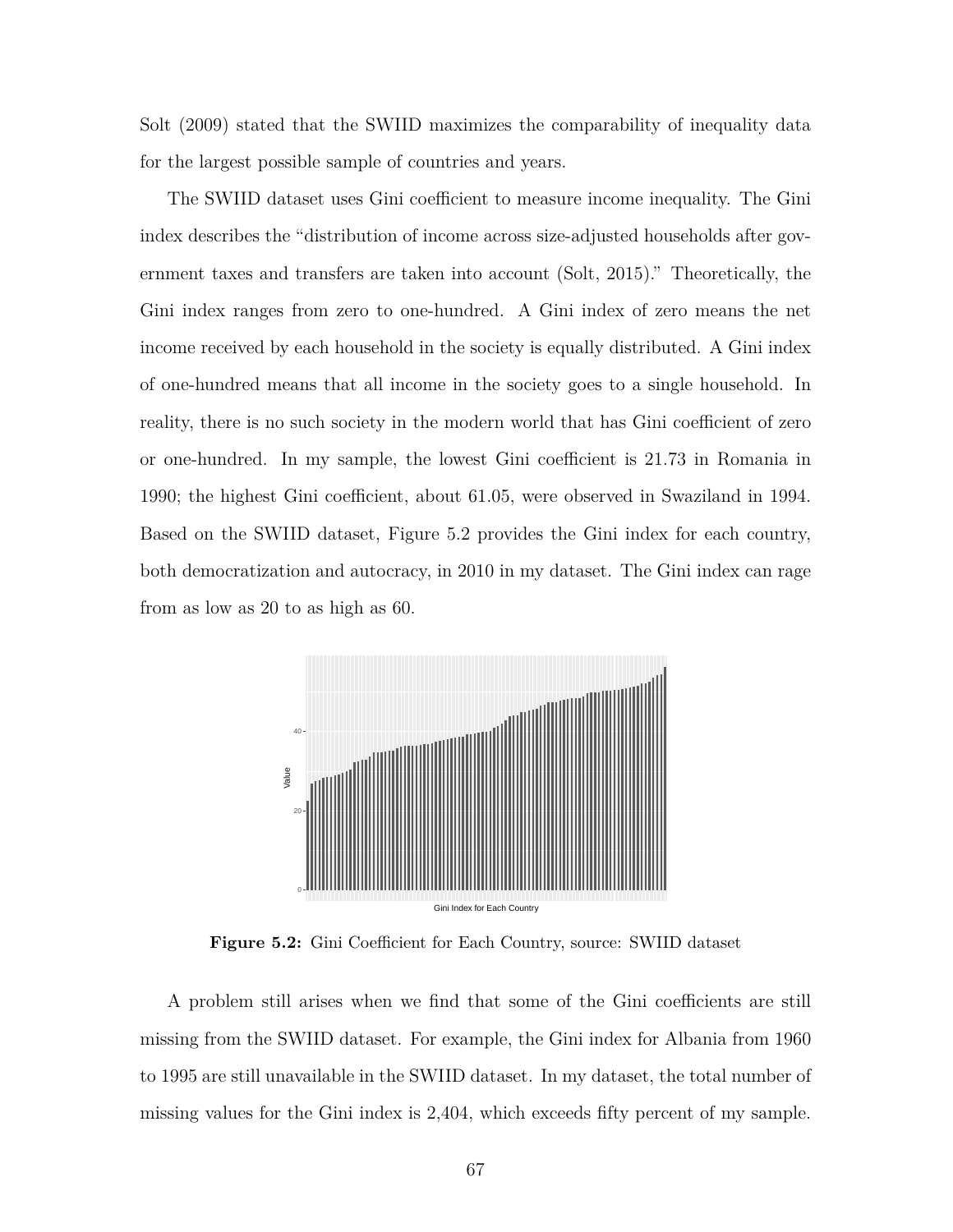This means that when I conduct my statistical analyses, my models will drop at least half of my observations, which will significantly jeopardize my theory and my findings. More importantly, the Gini indices for thirty-eight countries in the year of democratic transition are also unavailable. That is, missing values can produce biased estimates and will lead to invalid conclusions if we do not take actions.

Missing value is a common challenge to research. Both observational dataset and individual dataset are encountering the problem of missing value, which may lead to selection bias and could potentially invalidate the entire research. In order to reduce this uncertainty, Honaker and King (2010) developed an approach to analyzing data with missing value, which is useful for most "time-series cross-section" datasets. By using multiple imputation, we will greatly increase the information of our observations and we will be able to generate more robust and unbiased findings.

In R, I use the Amelia II package to perform multiple imputation to impute those missing values. For the Gini coefficient, it has a theoretical boundary, which ranges from zero to one-hundred. However, based on other information provided, the Amelia II package could generate values that either exceeds one-hundred or lower than zero. In order to satisfy this theoretical boundary, I specified the range from zero to onehundred to refrain Amelia II from generating unsatisfied values. In Figure 5.2, we can clearly see that multiple imputation imputed those missing values in the original dataset, it also has the range between zero to one-hundred.

Some scholars prefer to use different indices to measure income inequality. For example, Houle (2016) used capital share of the value added in the manufacturing sector to measure economic inequality. Houle (2016) stated that "capital shares give the proportion of the value created within specific firms that accrues to the owners of these specific firms, as opposed to the laborers (513)." However, this index does not capture how the wealth actually distributed in the society, instead, it only captures how the value been distributed within a certain industry. Other scholars, like Ansell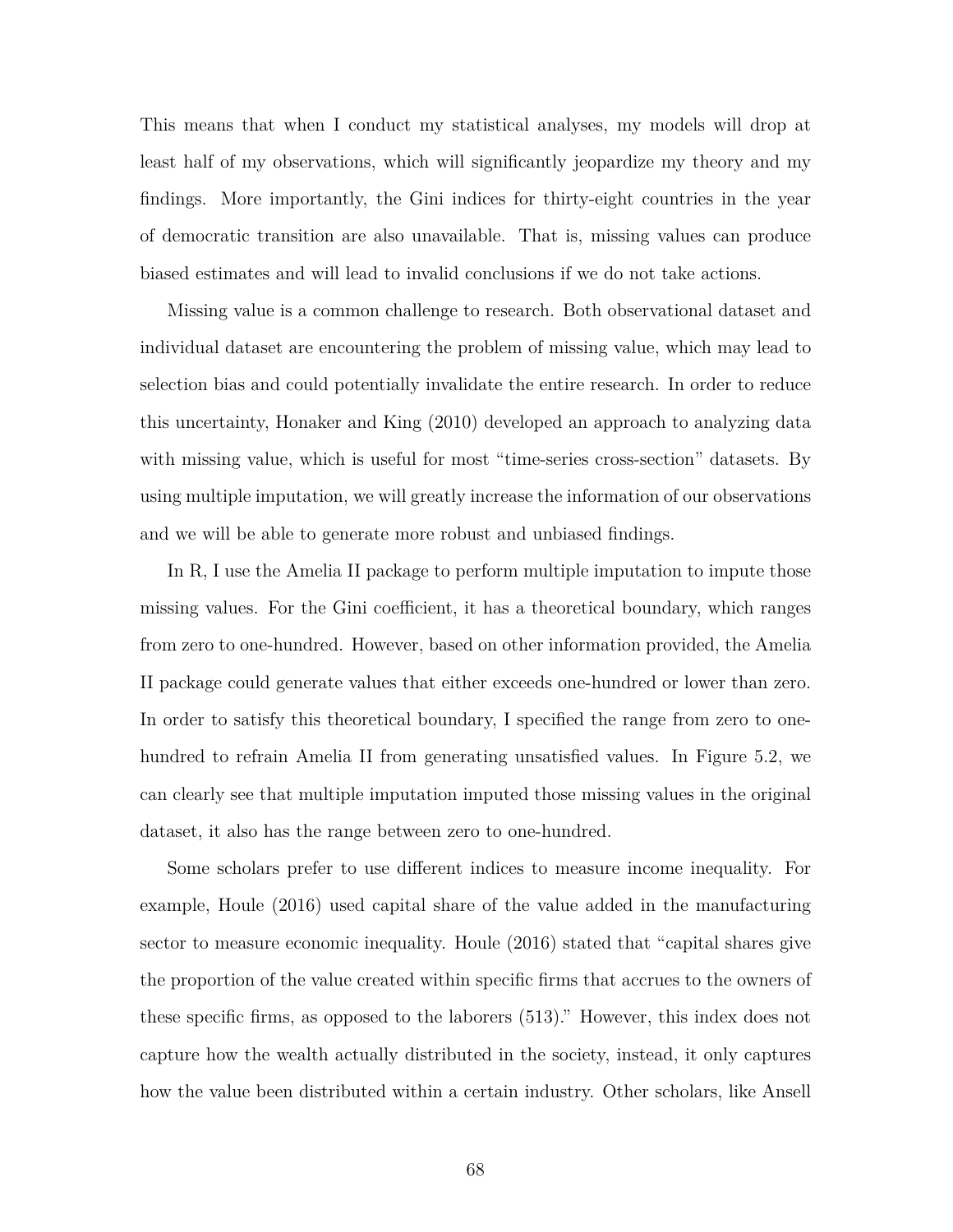

**Figure 5.3:** Imputation for Gini coefficient of Income Inequality

and Samuels (2014), proposed that land inequality has the effect on democratization, instead of the distribution of the wealth. Even though there are some disagreement with the meaning and the measurement of income inequality, I will still stick with using the Gini index as the measure of income inequality because my theory focuses on economic development's conditional effect on the association between income inequality and political liberalization.

### 5.5 Explanatory Variable: Economic Development

As my theory lays out, I will bring back economic development to the discussion on the relationship between income inequality and democratization. Even though economic development has an association with democratization, it does not directly lead to democratization. But this unambiguous association should play an important role on the relationship between income inequality and democratization.

In this dissertation, I develop a proxy for economic development by using GDP per capita. This GDP per capita information comes from Penn World Tables dataset, which provides GDP per capita information between 1950 and 2015 (Feenstra and Timmer, 2014). GDP is the total market value of all final goods and services produced in a country, and GDP per capita is calculated by dividing GDP by a country's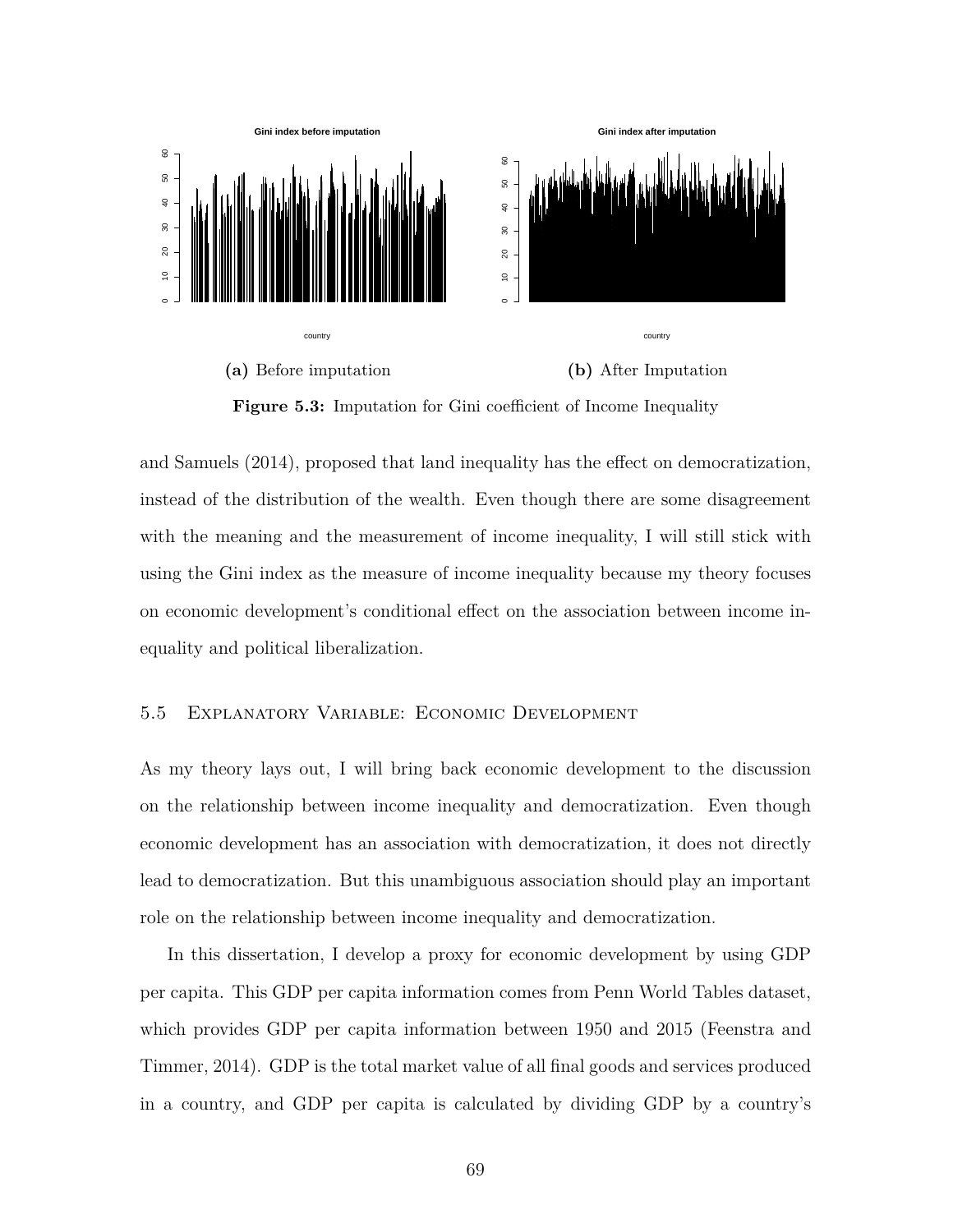population. In my sample, the lowest GDP per capita is \$30 in Rwanda in 1962; the highest GDP per capita is \$45,933, it was observed in Singapore in 2010. Compared to SWIID dataset, the PWT dataset provides more comprehensive information of GDP per capita for each country. There are still 188 missing values in my sample, therefore, I also use multiple imputation to make sure my sample will not lose these information when running my statistical models. In my statistical models, I will add GDP per capita as an independent variable. I will also create an interaction term, which is the combination of Gini index and GDP per capita, to estimate how economic development conditions the effect of income inequality on political liberalization. The GDP per capita is also lagged by one year in the main results.

### 5.6 Control variables

#### 5.6.1 GDP per capita growth

Beyond my main explanatory variables, I also include several control variables that may have correlations with political liberalization and democratization. This will provide a more clear picture about the effect of income inequality and the conditional effect of economic development. The first variable of interest is the growth of GDP per capita. This variable provides information about the changes of GDP per capita in percentage for each country in the certain year. The growth rate can be either positive or negative.

#### 5.6.2 Former Communist Countries

The second control variable is a binary coding of whether the country is a former communist country. There are three types of country can be counted . The first type is the post-Soviet states, they are the 15 republics that gained independence from the Soviet Union following its breakup in 1991. The second type of the country is the former members of the Warsaw Pact. They are the member countries of the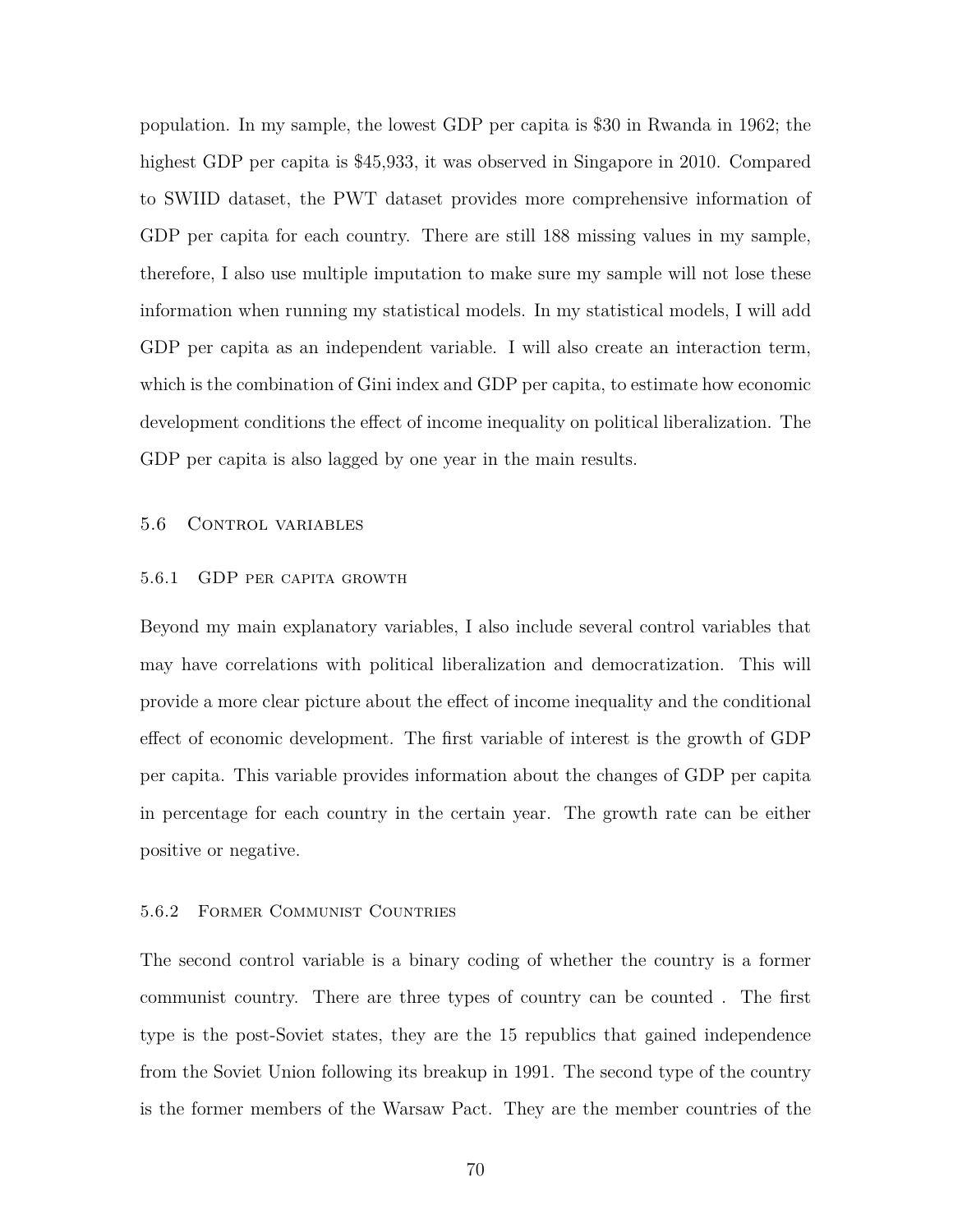| Post Soviet<br>Union | Russia, Ukraine, Belarus, Uzbekistan, Kazakhstan, Georgia |  |  |
|----------------------|-----------------------------------------------------------|--|--|
|                      | Azerbaijan, Moldova, Kyrgyzstan                           |  |  |
|                      | Tajikistan, Armenia, Turkmenistan                         |  |  |
| Former Member        | Albania, Bulgaria, Czech, Slovakia, Hungary,              |  |  |
| of Warsaw Pact       | Poland, Romania                                           |  |  |
| Others               | China, Mongolia, Vietnam, Cuba, North Korea               |  |  |

**Table 5.1:** List of the Former Communist Countries

Warsaw Pact in order to provide mutual defense. All member countries had a similar ideological stance with the Soviet-Union. The last category is neither post-Soviet states nor former member of the Warsaw Pact. These countries were Marxist-Leninist states, some of them were allied with the U.S.S.R., but did not belong to the Warsaw Pact. Table 5.1 lays out all three types of former Soviet alliance countries.

## 5.6.3 Islamic Culture

In previous studies, scholars have expressed concern about the negative effect of the Islam culture on democratization (e.g Karatnycky, 2002), especially for countries with large Muslim population (Fish, 2002). I will add another control variable that has a binary coding of Islamic country. For this variable, 1 refers Islamic country, and o refers to others. To be more specific, Islamic country includes Islamic state and countries who endorsed Islam as their state religion. An Islamic state is a form of government based on Islamic law, which is normally written into the constitution.

## 5.6.4 OPEC member and oil reliance

Oil rents can be translated into popular support for authoritarianism, therefore, reliance on oil and other mineral exports, reduces the likelihood of democracy (Barro, 1999; Ross, 2001; Fish, 2002). I add a control variable that is related to oil exporting. This variable is whether the country is the member of The Organization of the Petroleum Exporting Countries.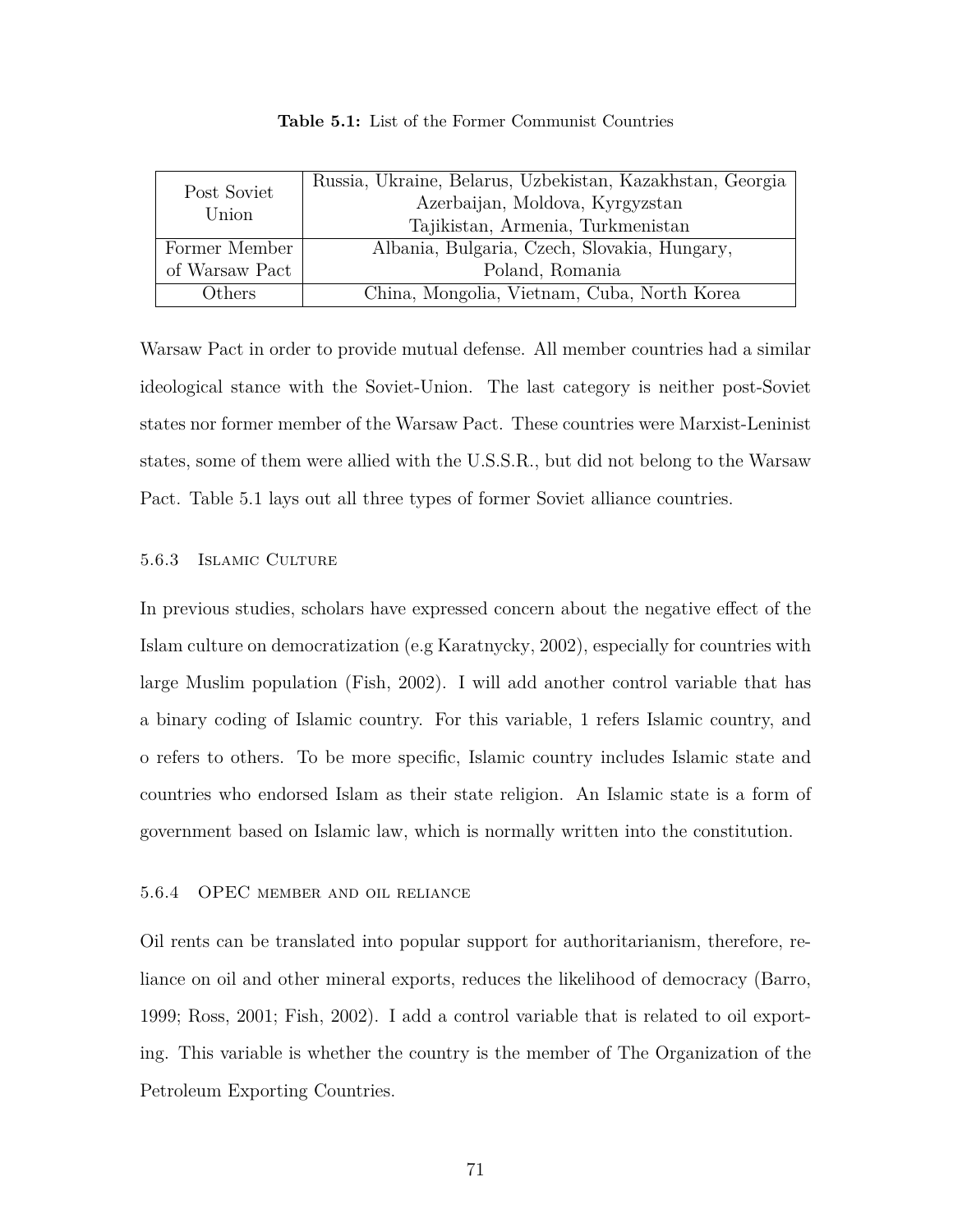### 5.6.5 Democratic neighbors

According Huntington (1991), snowballing is one of the main causes of democratization, that a success of democracy in one country may cause other countries to democratize. The last control variable is to see how many democratic neighbors the country has. We may expect to see a spatial dependence effect that more democratic neighbor may bring about some effects on the autocratic regime.

# 5.7 Summary of Research Design

There are multiple choices of different measures for the variables I am using in this research. So this chapter carefully justifies the reasons why choosing these measures. The next chapter will provide empirical evidence for the first stage and the second stage of the movement to democratization. It will also discuss statistical models for testing my hypotheses.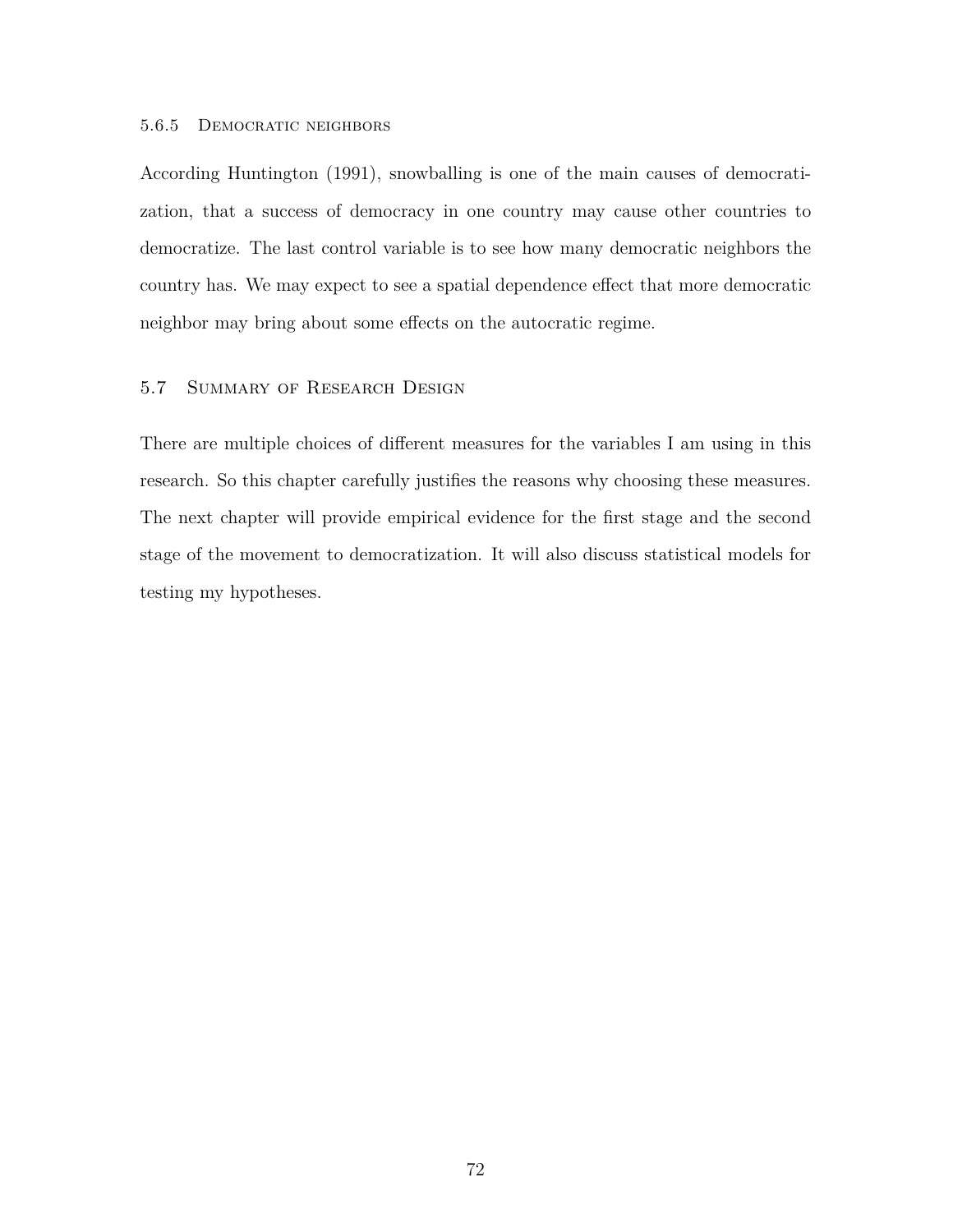# CHAPTER 6

# THE FIRST STAGE: THE INCREASE OF POLITICAL Liberalizations

This chapter discusses the empirical results of the first stage of the two-stage process of democratization model. The first stage of my theoretical model hypothesizes that democratization does not occur in a short period, instead, an autocratic regime moves slowly from low political liberalization to high liberalization before becoming a democracy. I will present several statistical models to illustrate how income inequality and economic development are associated with different types of political liberalization.

# 6.1 Is there a Direct connection between Income Inequality, Economic development and Democratization?

Before moving to discuss the effect of income inequality and the effect of economic development on political liberalization, I look into some models to observe if there is a direct relationship between these economic variables and democratization.

Table 6.1 lays out models to test the relationship between two explanatory variables and democratization. The dependent variable in all models are the dichotomous measure of democratization. For model 3, GDP per capita is positive but not significant. The Gini index is also positive and is significant. Also, the interaction between GDP per capita and the Gini index is not significant. The results in Table 6.1 show unclear relationship between economic indicators and democratization, be-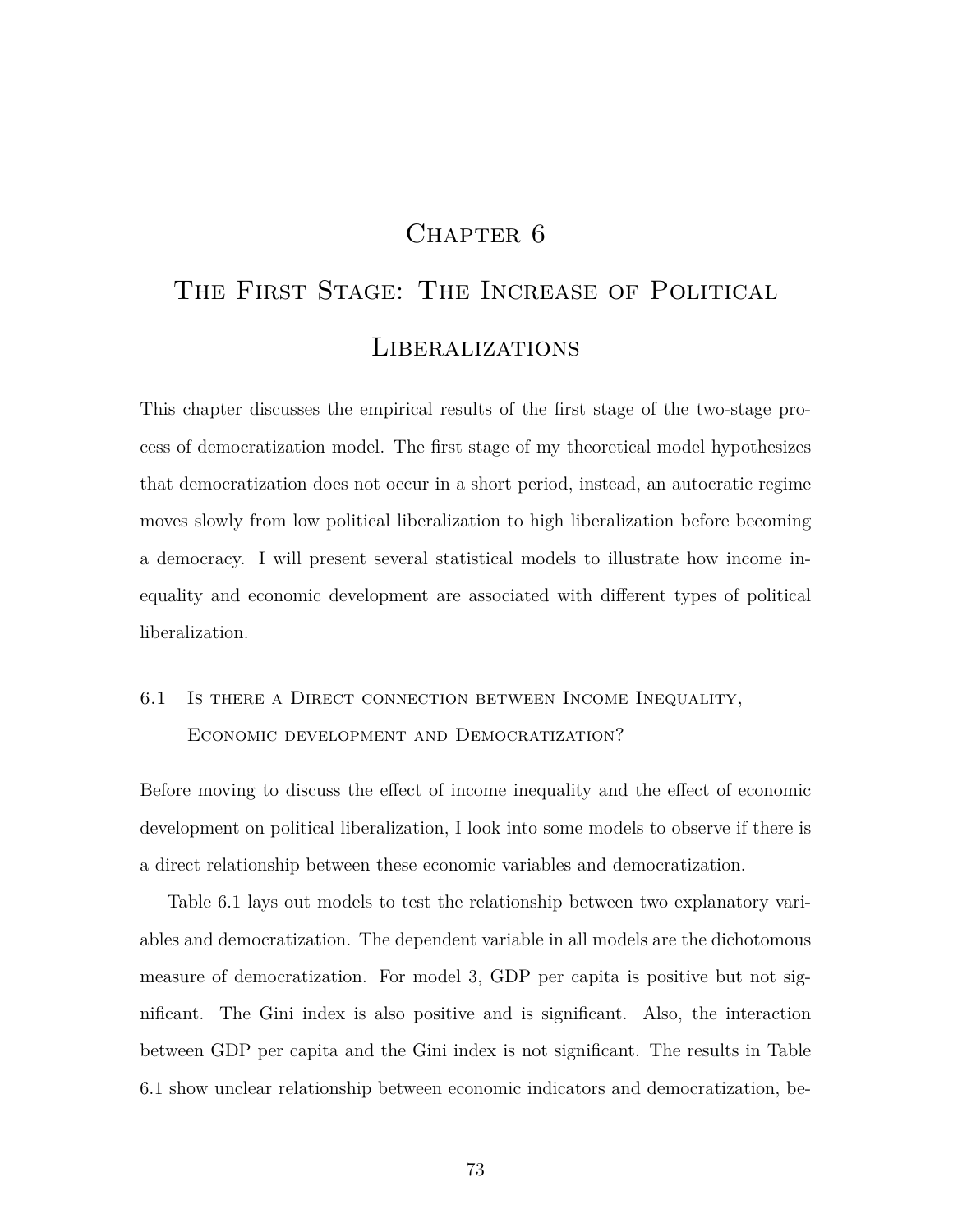|                                                     | Dependent variable:<br>Democratization: $0/1$ |                                |                                |
|-----------------------------------------------------|-----------------------------------------------|--------------------------------|--------------------------------|
|                                                     |                                               |                                |                                |
|                                                     | (1)                                           | (2)                            | (3)                            |
| GDP per capita <sub>-1</sub>                        | 0.019<br>(0.045)                              |                                | 0.257<br>(0.280)               |
| Gini index <sub>-1</sub>                            |                                               | 2.024<br>(1.481)               | 2.843*<br>(1.727)              |
| $GDP_{-1}$ * $Gini_{-1}$                            |                                               |                                | $-0.597$<br>(0.708)            |
| Constant                                            | $-3.743***$<br>(0.165)                        | $-4.604***$<br>(0.632)         | $-4.902***$<br>(0.732)         |
| Observations<br>Log Likelihood<br>Akaike Inf. Crit. | 3,742<br>$-473.423$<br>952.847                | 3,930<br>$-476.828$<br>959.656 | 3,742<br>$-472.080$<br>954.160 |
| Note:                                               | *p<0.1; **p<0.05; ***p<0.01                   |                                |                                |

**Table 6.1:** Preliminary Results of Models of Democratization

cause it provides insufficient information to explain it. This gives me the opportunity to think about how we can connect the relationship between income inequality, economic development, and democratization. As I proposed in this dissertation, both income inequality and economic development may be associated with democratization, but they affect each other indirectly. The following sections discuss the effect of income inequality and economic development on political liberalization.

## 6.2 Model Specification For the First Stage

In order to test my hypotheses, I compile a dataset of autocratic regimes and countries that experienced democratic transition between 1960 and 2010. The final dataset contains 122 countries and the total number of observation is 4,223. This dataset has repeated observations on the same countries, therefore, "time-series cross-section"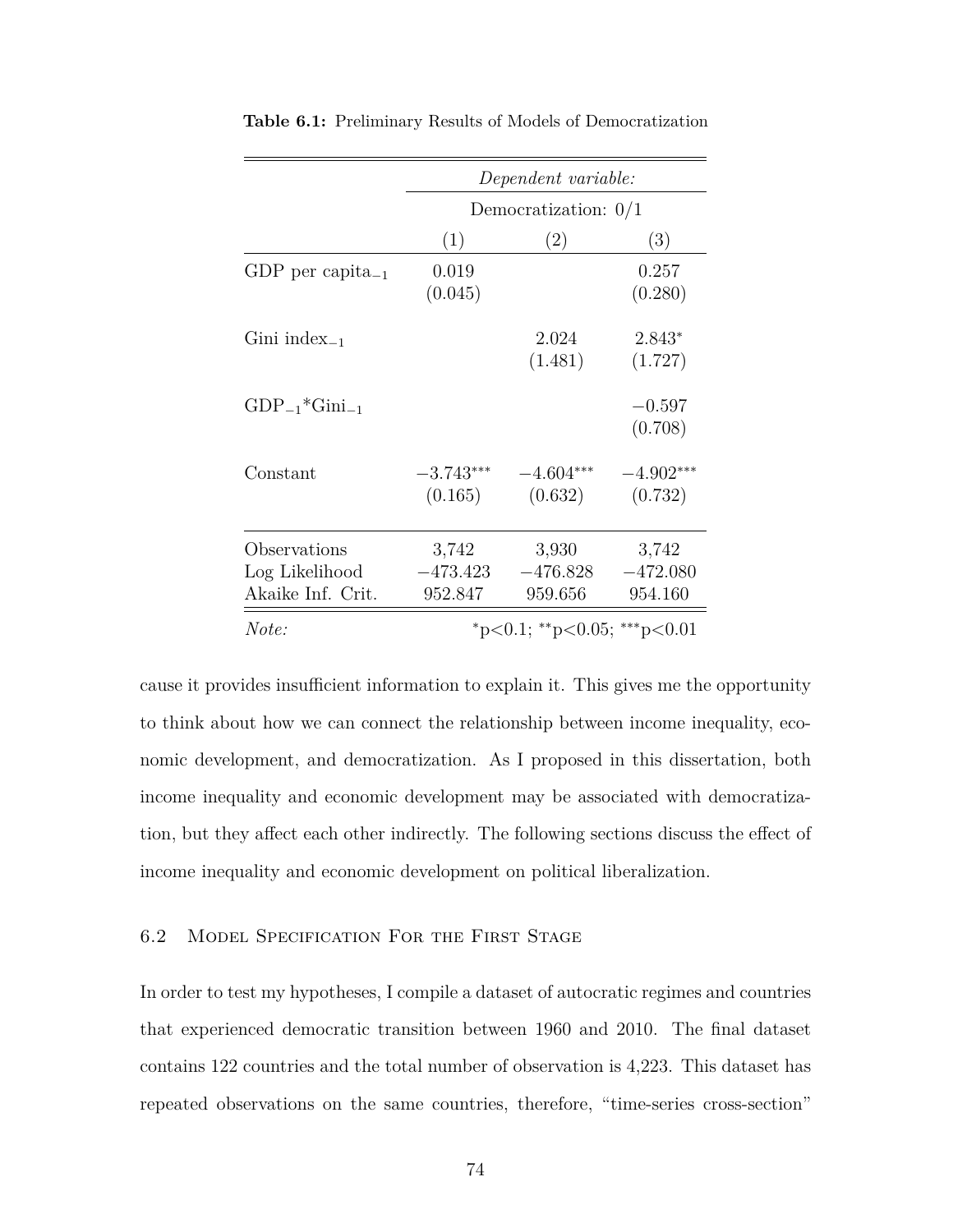(TSCS) models are useful for testing my hypotheses because the variation in the dependent variables comes from both the dynamic and cross-sectional factors (Beck, 2001). For my models, I use a mixed effect models to estimate the effect of my explanatory variables.

### 6.3 The increase of the Electoral component

I present my findings for the electoral component mode in Table 6.2. The electoral component of democracy, as theorized by Lindberg et al. (2014), is a "thin" concept that focuses on "the core value of making rulers responsive to citizens through competition for the approval of a broad electorate during periodic elections." Model 1 is the result without the interaction between the Gini index and GDP per capita. For GDP per capita, holding all else constant, it is positive and statistically significant. This means that the increase of GDP per capita is correlated with the increase of the electoral component of democracy. The Gini index is also positive but it is not significant. Model 2 in the same table, I include an interaction between the Gini index and GDP per capita. The result shows that this interaction is positive and statistically significant at  $p < 0.05$ , suggesting that rich and unequal countries are less likely to develop higher levels of electoral component of democracy. The Gini index becomes significant, meaning that when GDP per capita is zero, high income inequality is positively associated with electoral component of democracy.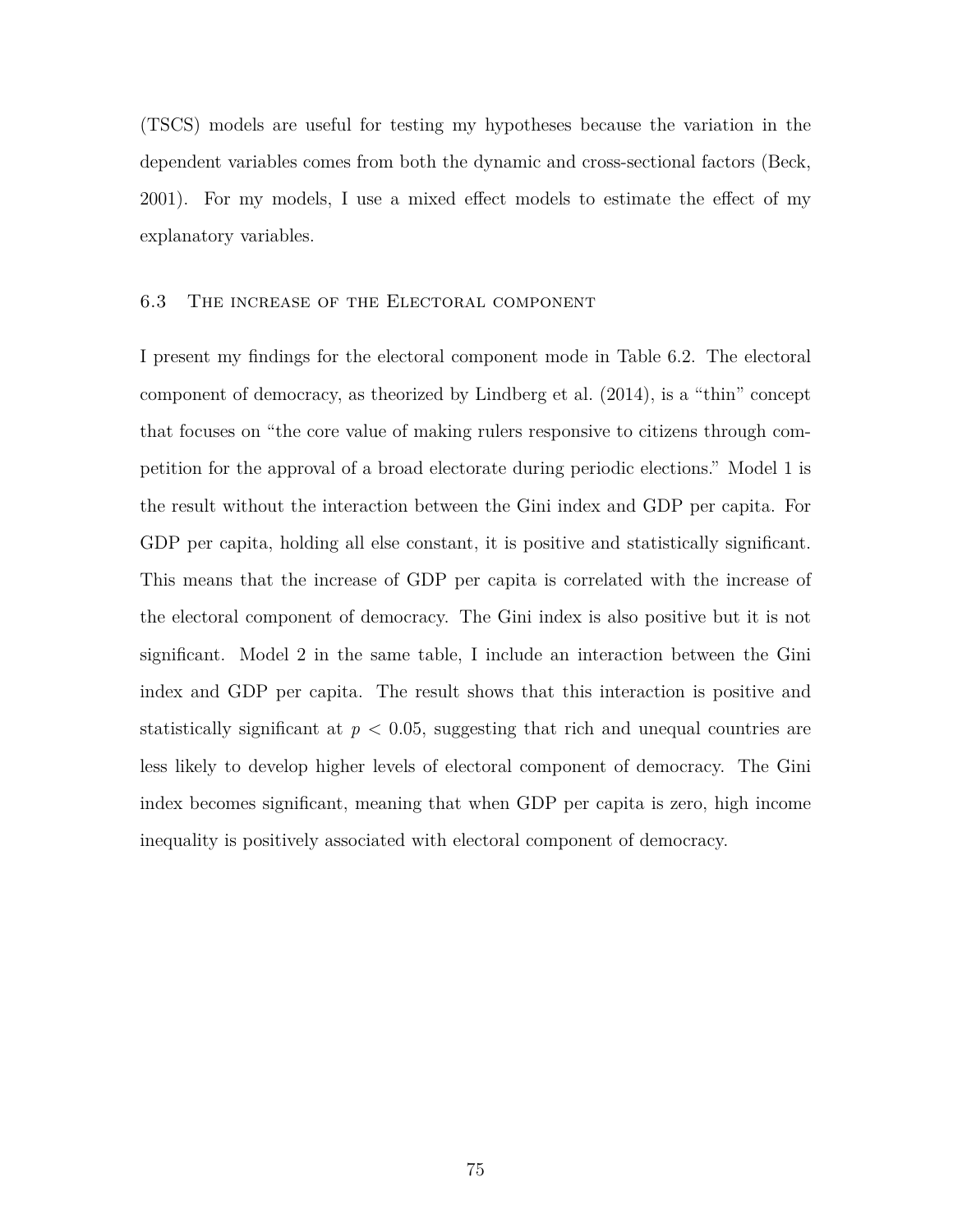|                                                                                                                          | Dependent variable:                  |                                                                  |                                                                               |                                                                                                                                                  |
|--------------------------------------------------------------------------------------------------------------------------|--------------------------------------|------------------------------------------------------------------|-------------------------------------------------------------------------------|--------------------------------------------------------------------------------------------------------------------------------------------------|
|                                                                                                                          | Electoral Component of Democracy     |                                                                  |                                                                               |                                                                                                                                                  |
|                                                                                                                          | (1)                                  | (2)                                                              | (3)                                                                           | (4)                                                                                                                                              |
| GDP per capita <sub>-1</sub><br>Gini index $_{-1}$<br>$GDP_{-1}$ *Gini $_{-1}$                                           | $0.014***$ $(0.001)$<br>0.029(0.038) | $0.028***$ $(0.006)$<br>$0.068*$ $(0.042)$<br>$-0.036**$ (0.016) | $0.028***$ $(0.006)$<br>0.064(0.042)<br>$-0.036**$ (0.016)                    | $0.026***$ (0.006)<br>0.025(0.042)<br>$-0.033**$ (0.015)                                                                                         |
| Economic growth<br>Former Communist<br>Islamic culture<br><b>OPEC</b><br>Regional democracy<br>Military coup<br>Constant | $0.401***$ $(0.020)$                 | $0.385***$ $(0.022)$                                             | $-0.048(0.038)$<br>$-0.081**$ (0.038)<br>0.040(0.043)<br>$0.404***$ $(0.024)$ | $0.068***$ $(0.026)$<br>$-0.055(0.039)$<br>$-0.076*(0.041)$<br>0.059(0.043)<br>$0.113***$ (0.009)<br>$-0.020***$ (0.006)<br>$0.386***$ $(0.025)$ |
| Observations<br>Akaike Inf. Crit.                                                                                        | 3,892<br>$-4,428.359$                | 3,892<br>$-4,424.996$                                            | 3,892<br>$-4,411.053$                                                         | 3,637<br>$-4,272.094$                                                                                                                            |

**Table 6.2:** Estimates of electoral component of democracy

*Note:*

<sup>∗</sup>p*<sup>&</sup>lt;*0.1; ∗∗p*<sup>&</sup>lt;*0.05; ∗∗∗p*<*0.01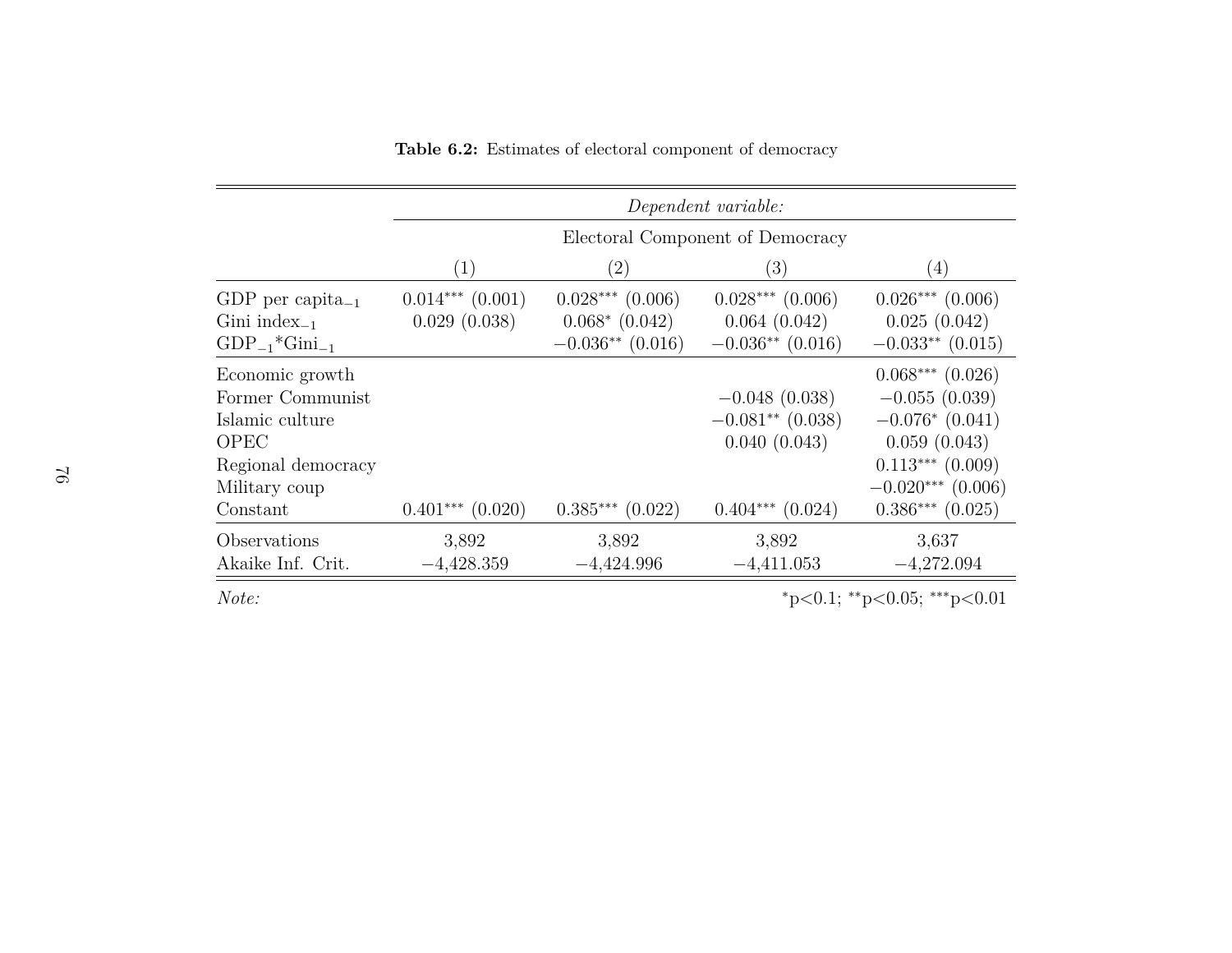Model 3 and model 4 in Table 6.2 both include more control variables. After adding control variables, the results of the interaction between the Gini index and GDP per capita remain the same in both models. For those control variables, economic growth is positive but not statistically significant. For countries that were formally allied with the Soviet Union have an effect on the electoral component of democracy. Islamic state is negative and statistically significant, meaning that countries that endorsed Islam as their state religion are less likely to develop the electoral component of democracy. This finding is consistent with previous studies, such as Fish (2002) and Karatnycky (2002). Members of the OPEC are not associated with electoral component of democracy.

If a country has democratic neighbors, it is positively associated with more electoral component of democracy. As Huntington (1991) suggests, democracy has a spillover/snowballing effect, which might influence democracy's non-democratic neighbors. However, the dependent variable for Table 6.2 is one of the measure of political liberalization, not democracy. Lastly, if a country experienced a military coup, the effect on electoral component is negative and statistically significant. This type of country may be more fragile.



**Figure 6.1:** Conditional Effect of Economic Development on the association between Income Inequality and Electoral Component of Democracy, (with 90% CI)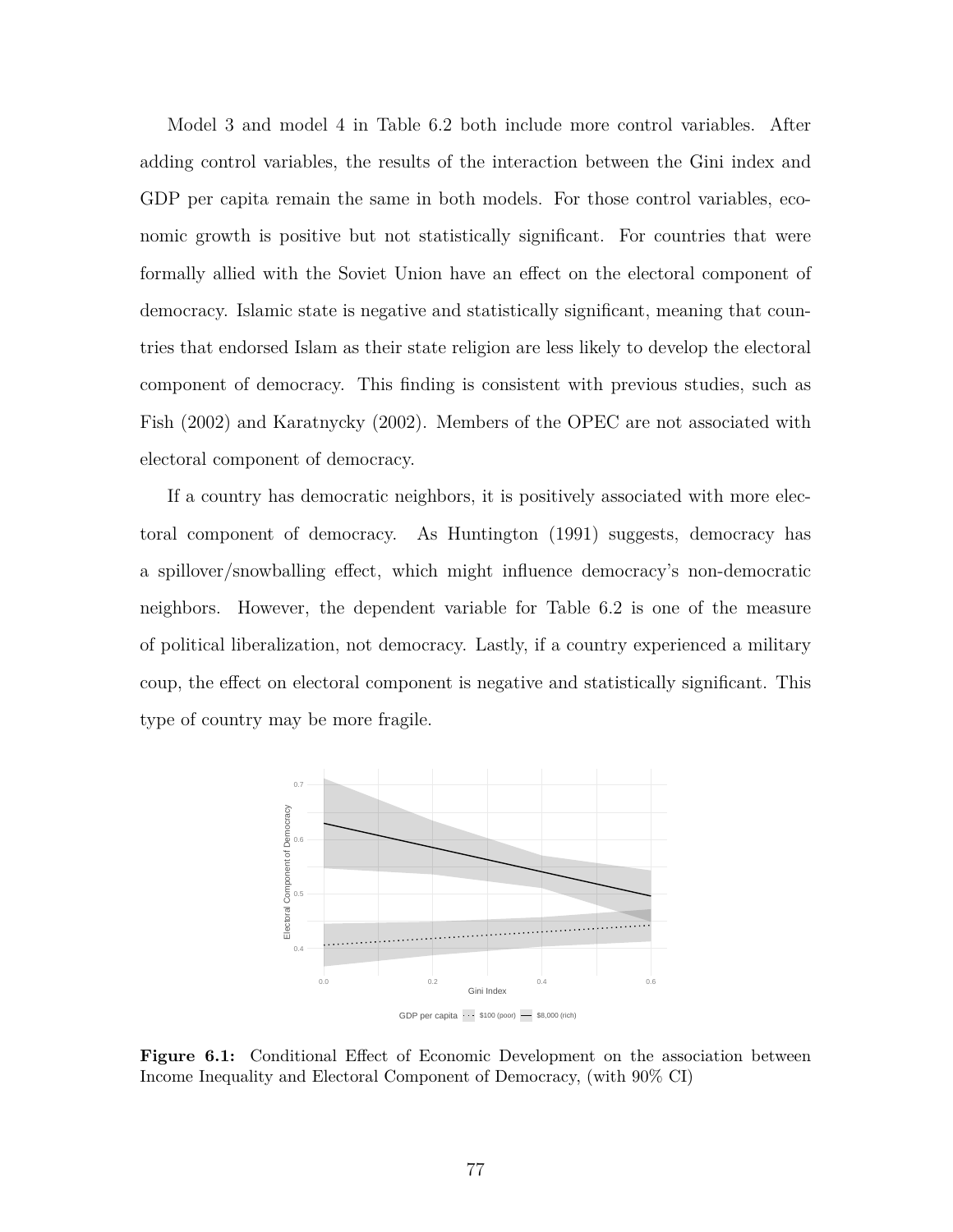Figure 6.1 illustrates the predicted values of electoral component of democracy using model 3 in Table 6.2. The solid line in Figure 6.2 depicts the expected values of the electoral component of democracy for rich autocratic regimes. First, a rich and low income inequality country has higher levels of electoral component. Citizens in a *rich and equal autocratic regime* benefit from a good economy. We may expect to see citizens reward the autocratic government due to good economy, therefore, the demand for more political liberalizations may not be necessary. But citizens in this type of country may look for more property protection since the autocratic government may not credible in protecting citizens' property. They may also look for other social issues because they are strong enough to do it. Therefore, participating in the decision making process is important for the citizens who benefited from good economy.

Elections, even though may not be highly free and fair, are less costly than other means, such as protests, to achieve their goals. For the autocratic government, gradually releasing small degrees of electoral rights may temporarily fulfill the demand from citizens who look for property right protection. Choosing repression is not rational, as citizens in this type of country are relatively strong due to economic growth.

Second, in *a rich and highly unequal autocratic regime*, the expected levels of the electoral component of democracy is lower than in a rich and equal autocratic regime. Even though this type of country is rich, the wealth is not distributed fairly, meaning that ordinary citizens are too weak to organize the opposition for more access to the decision making process. Their priority is certainly income redistribution, but when facing a strong autocratic government who possess most resources, asking for economic interests from the government is the "substitute" demand. For the autocratic government, since it is rich and strong, simply distributing a little from their benefits to the fellow citizens may be helpful in eliminating discontents. Therefore, this type of autocracy is associated with lower levels of electoral component of democracy.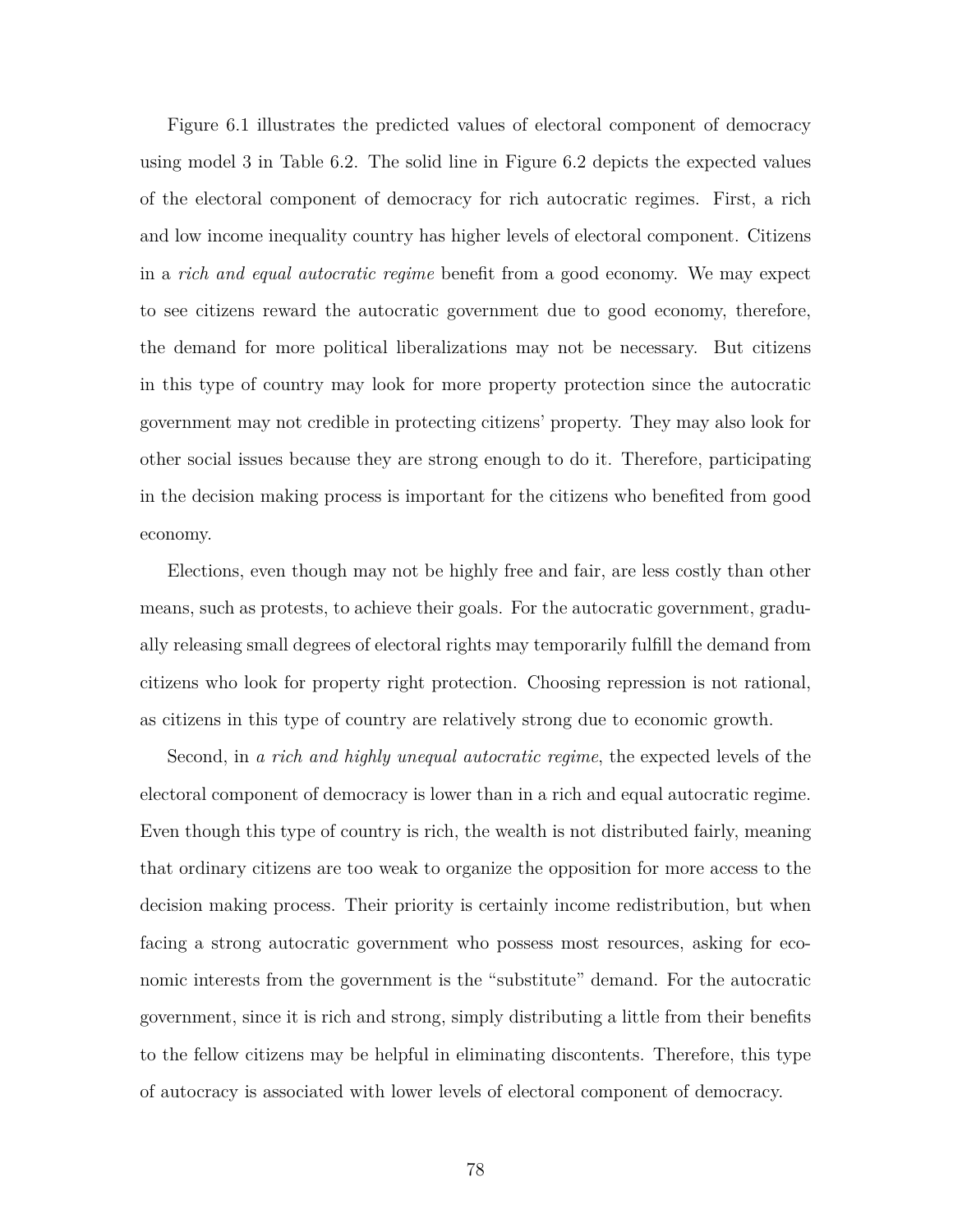In the same figure, the dashed line depicts the expected values of the electoral component of democracy for poor autocratic regimes. The expected values of the electoral component of democracy in unequal autocratic regimes are higher than in equal autocratic regimes. But the level of the electoral component of democracy in *poor and unequal autocratic regimes* does not increase significantly. This implies that citizens have less incentive to ask for political reforms in poor autocracies, but highly unequal autocratic regimes still have higher chances to increase political liberalization. Poor citizens are too poor and they are not satisfied with the limited resources, which have been distributed unfairly. Poor citizens ask for more political powers in order to not just redistribute the limited resources, but may also focus on economic development, since the autocratic government failed to do the both.

### 6.4 Liberal Component of Democracy

In Table 6.3, I report models of the liberal component of democracy. Model 2 is the result with the interaction between the Gini index and GDP per capita. For GDP per capita, holding all else constant, it is positive and statistically significant. Since this model includes the interaction term, this means that the increase of GDP per capita is correlated with the increase of the liberal component of democracy when the *Gini index* is zero. On the other hand, the Gini index in the model is also positive and statistically significant at  $p < 0.01$ , suggesting that the increase of the Gini index is correlated with the increase of the liberal component of democracy when the *GDP per capita* is zero. For the interaction term of the Gini index and GDP per capita, it is negative and statistically significant at  $p < 0.05$ . This result suggests that a rich and unequal country has a negative effect on the liberal component of democracy, which may be harmful for democratization in the future.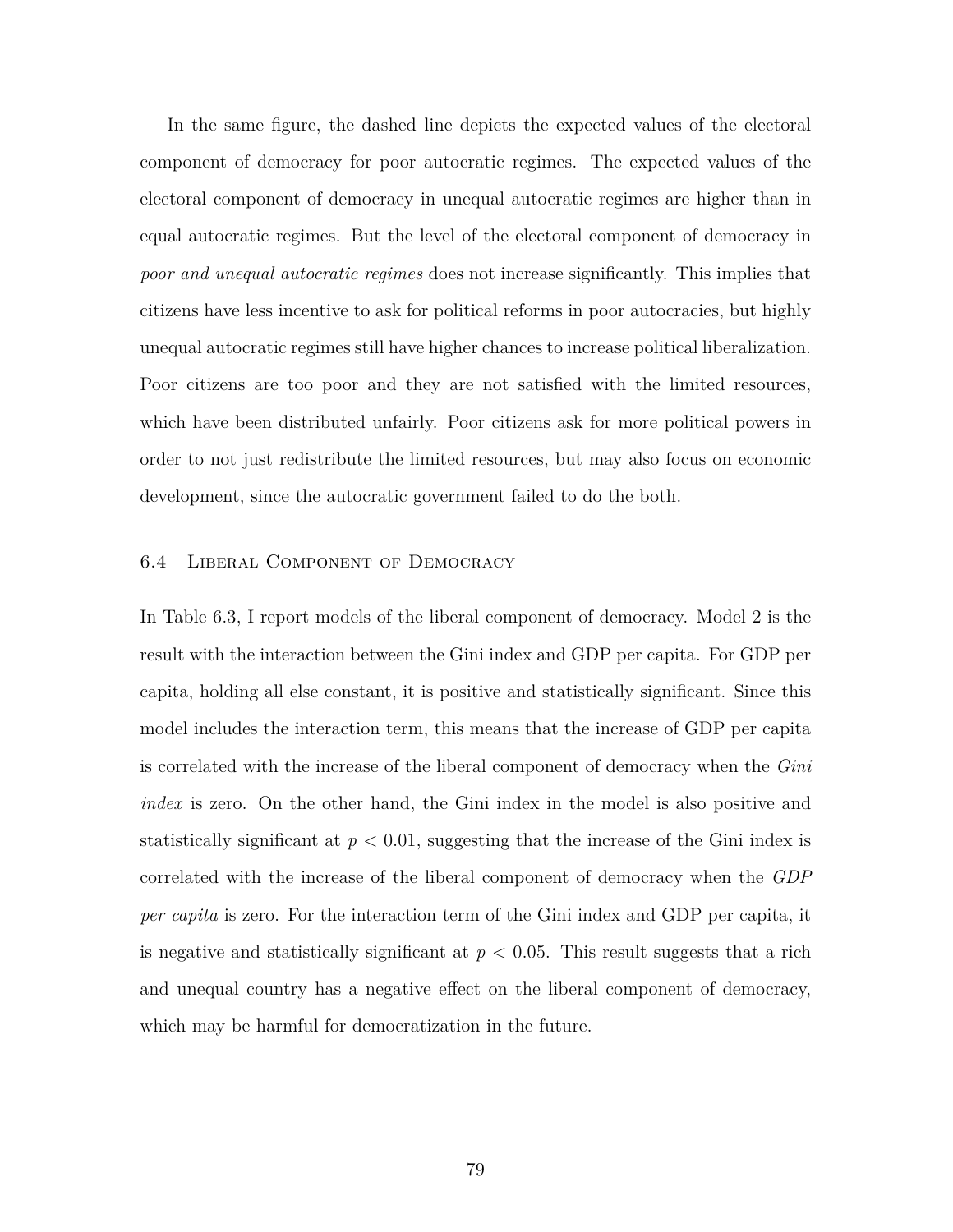|                                                                                                                                                               | Dependent variable:                          |                                                                     |                                                                                                           |                                                                                                                                                                   |
|---------------------------------------------------------------------------------------------------------------------------------------------------------------|----------------------------------------------|---------------------------------------------------------------------|-----------------------------------------------------------------------------------------------------------|-------------------------------------------------------------------------------------------------------------------------------------------------------------------|
|                                                                                                                                                               | Liberal component of democracy               |                                                                     |                                                                                                           |                                                                                                                                                                   |
|                                                                                                                                                               | $\left( 1\right)$                            | $\left( 2\right)$                                                   | (3)                                                                                                       | $\left(4\right)$                                                                                                                                                  |
| GDP per capita <sub>-1</sub><br>Gini index $_{-1}$<br>$GDP_{-1}$ *Gini $_{-1}$                                                                                | 0.001(0.001)<br>$0.073***$ $(0.023)$         | $0.012***$ $(0.004)$<br>$0.101***$ $(0.026)$<br>$-0.027***$ (0.010) | $0.012***$ $(0.004)$<br>$0.097***$ $(0.026)$<br>$-0.027***$ (0.010)                                       | $0.013***$ $(0.004)$<br>$0.088***$ (0.027)<br>$-0.032***$ (0.010)                                                                                                 |
| Electoral Democracy <sub>-1</sub><br>Economic growth<br>Former Communist<br>Islamic culture<br><b>OPEC</b><br>Regional democracy<br>Military coup<br>Constant | $0.637***$ $(0.010)$<br>$0.040***$ $(0.015)$ | $0.636***$ $(0.010)$<br>$0.028*(0.016)$                             | $0.636***$ $(0.010)$<br>$-0.091***$ (0.031)<br>$-0.005(0.031)$<br>$-0.035(0.031)$<br>$0.047***$ $(0.018)$ | $0.647***$ $(0.011)$<br>0.018(0.016)<br>$-0.088***$ (0.029)<br>0.016(0.032)<br>$-0.039(0.030)$<br>$0.012**$ (0.006)<br>$-0.021***$ (0.004)<br>$0.039**$ $(0.018)$ |
| Observations                                                                                                                                                  | 3,858                                        | 3,858                                                               | 3,858                                                                                                     | 3,604                                                                                                                                                             |
| Log Likelihood<br>Akaike Inf. Crit.<br>Bayesian Inf. Crit.                                                                                                    | 4,032.951<br>$-8,053.902$<br>$-8,016.354$    | 4,032.831<br>$-8,051.663$<br>$-8,007.858$                           | 4,029.893<br>$-8,039.787$<br>$-7,977.208$                                                                 | 3,779.496<br>$-7,532.993$<br>$-7,452.526$                                                                                                                         |

**Table 6.3:** Estimates of liberal component of democracy

*Note:*

<sup>∗</sup>p*<sup>&</sup>lt;*0.1; ∗∗p*<sup>&</sup>lt;*0.05; ∗∗∗p*<*0.01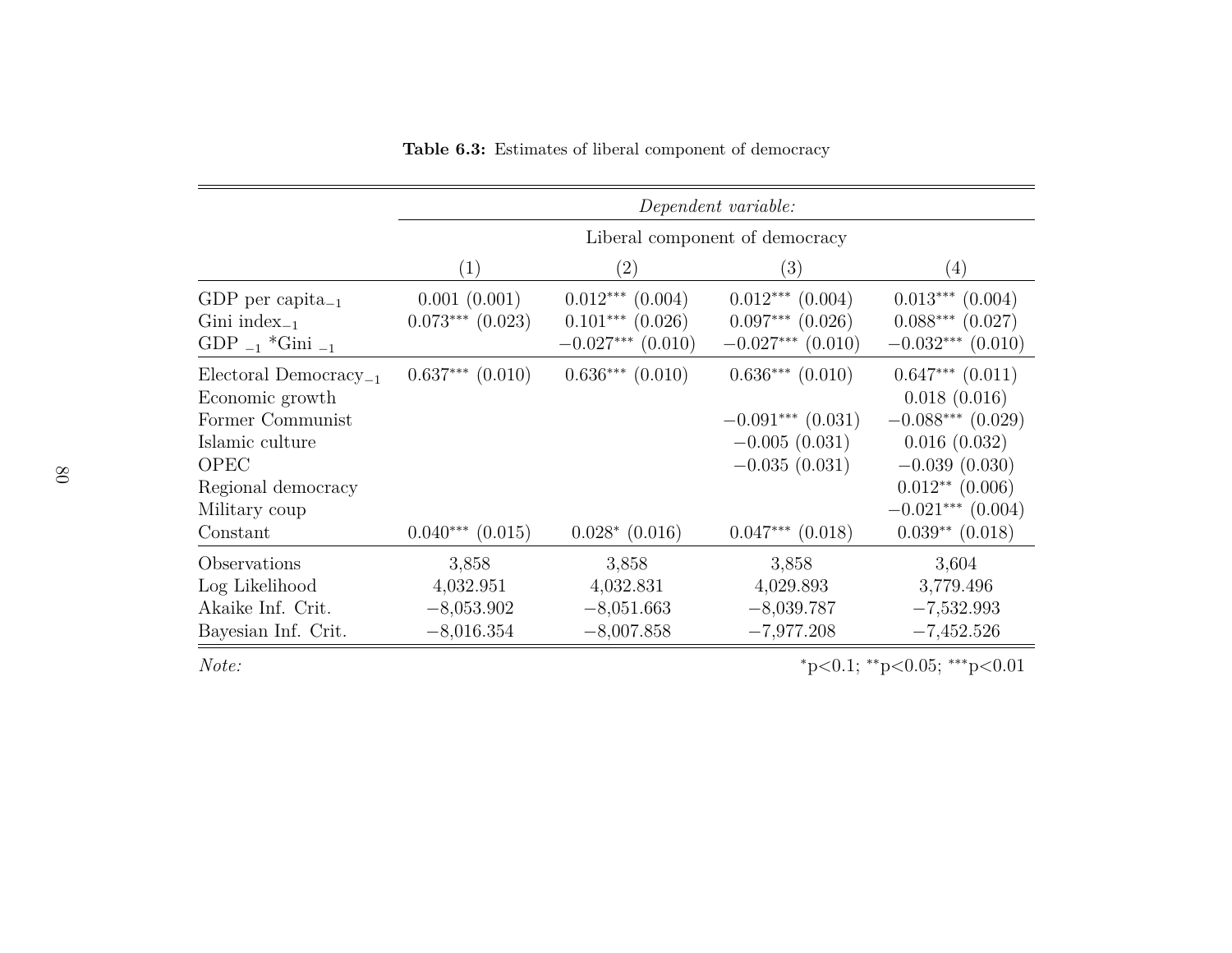In Figure 6.2, I depict the expected values for the liberal component of democracy for poor (\$100, the dashed line) and rich (\$8,000, the solid line) countries. First, when income inequality is low in rich autocratic regimes, the expected liberal component of democracy is higher than in rich autocratic regimes with high income inequality. For citizens in *rich and equal autocratic regimes*, as I mentioned previously, the reason they ask for more civil liberties and a strong rule of law may be because they are looking for better property right protection. By having a higher level of civil liberties and a stronger rule of law, it implies that their properties can be better protected. For citizens in *rich and unequal autocratic regimes*, civil liberties and rule of law are not their primary goals, they mainly are looking for economic opportunities from the rich, such as job opportunities or housing policies. Since, there is not much demand from citizens, the autocratic government of this type of country has less incentive to make changes on civil liberties and rule of law.



GDP per capita  $\cdots$  \$100 (poor)  $\longrightarrow$  \$8,000 (rich)

**Figure 6.2:** Conditional effect of economic development on the association between income inequality and liberal component of democracy

The dashed line in Figure 6.2 depicts the expected values for the liberal component of democracy for poor autocratic regimes. When income inequality is low in poor autocratic regimes, citizens have less motivation to ask for more political reforms. Poor citizens realize that there is not much they can get from the rich, since everyone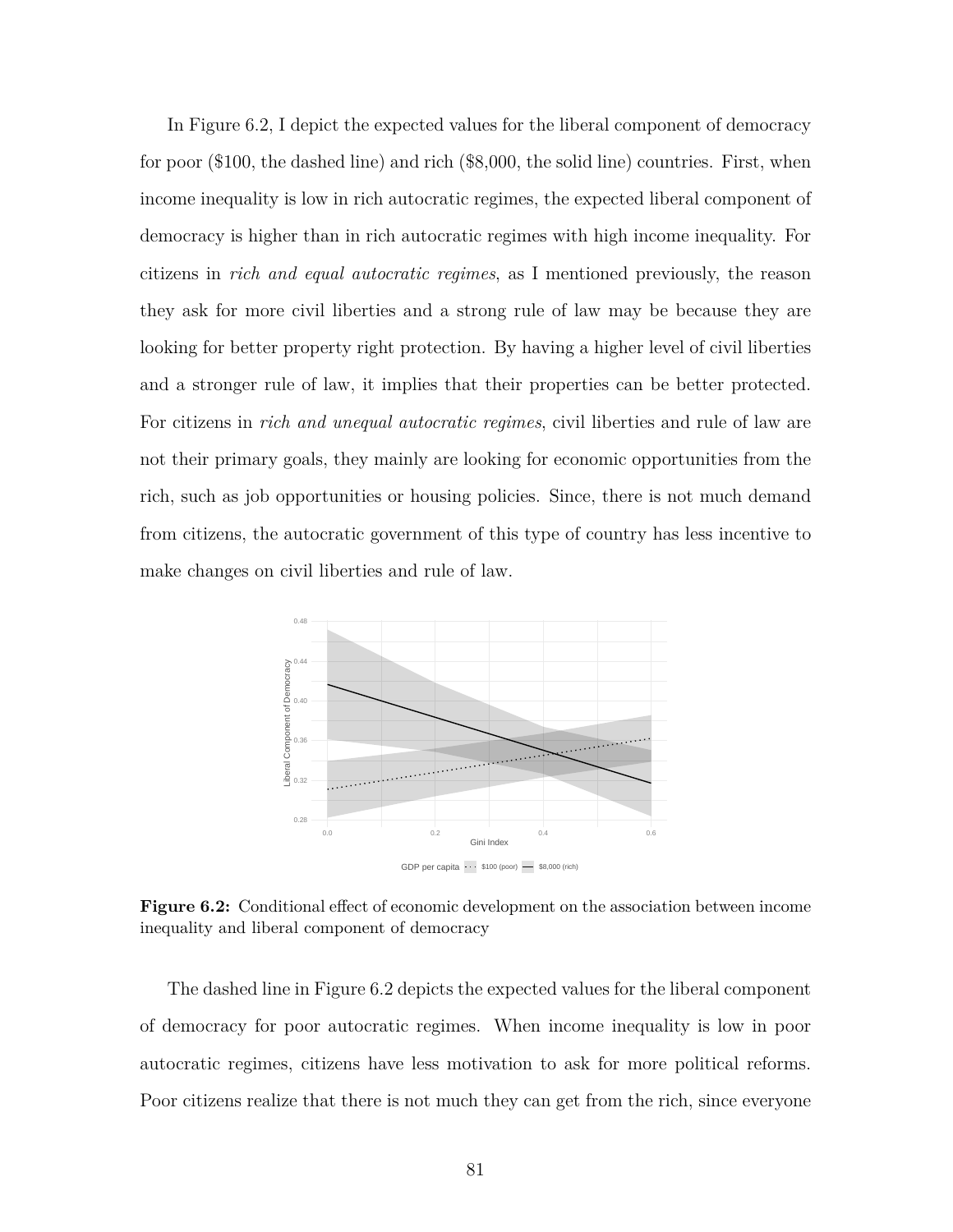is almost equally poor. However, when income inequality is high in poor autocratic regimes, the level of the liberal component of democracy is higher. Why do poor citizens ask for more civil liberties and a stronger rule of law? First, these new rights may help poor citizens ask for more income redistribution from the rich as the limited resources are in rich's hands. Second, as citizens pressure the autocratic government to focus on economic development and to reduce income inequality, higher levels of the liberal component of democracy may also help them to keep away autocratic government's punishments.

However, where does the liberal component of democracy comes from? Does the autocratic government always grant it when citizens ask for it? As Lindberg et al. (2014) propose, the liberal component of democracy is "achieved through constitutionally protected civil liberties, strong rule of law, and effective checks and balances that limit the use of executive power," which implies that it may have to be passed and signed into laws. These rights may be given from the autocratic government, but elections may be helpful when citizens are looking for these rights. Elections provide opportunities for citizens to be part of the decision making process, that increases the chances to make civil liberties into law.

Therefore, I include the electoral component of democracy in all my models as one of the explanatory variables. After controlling all other variables, the electoral component of democracy in all models in Table 6.3, is positive and statistically significant at *p* < 0.01. This means that electoral component of democracy and liberal component of democracy are highly correlated (see Figure 6.3), which suggests that elections in autocratic regimes may promote higher levels of civil liberties and a stronger rule of law. Even though the statistical result does not tell us the causal relations between the two, in theory, civil liberty protections may come after having the rights to participate in elections. Therefore, if citizens can be represented in the government, it may help citizens to gain more civil liberty protections through legislations.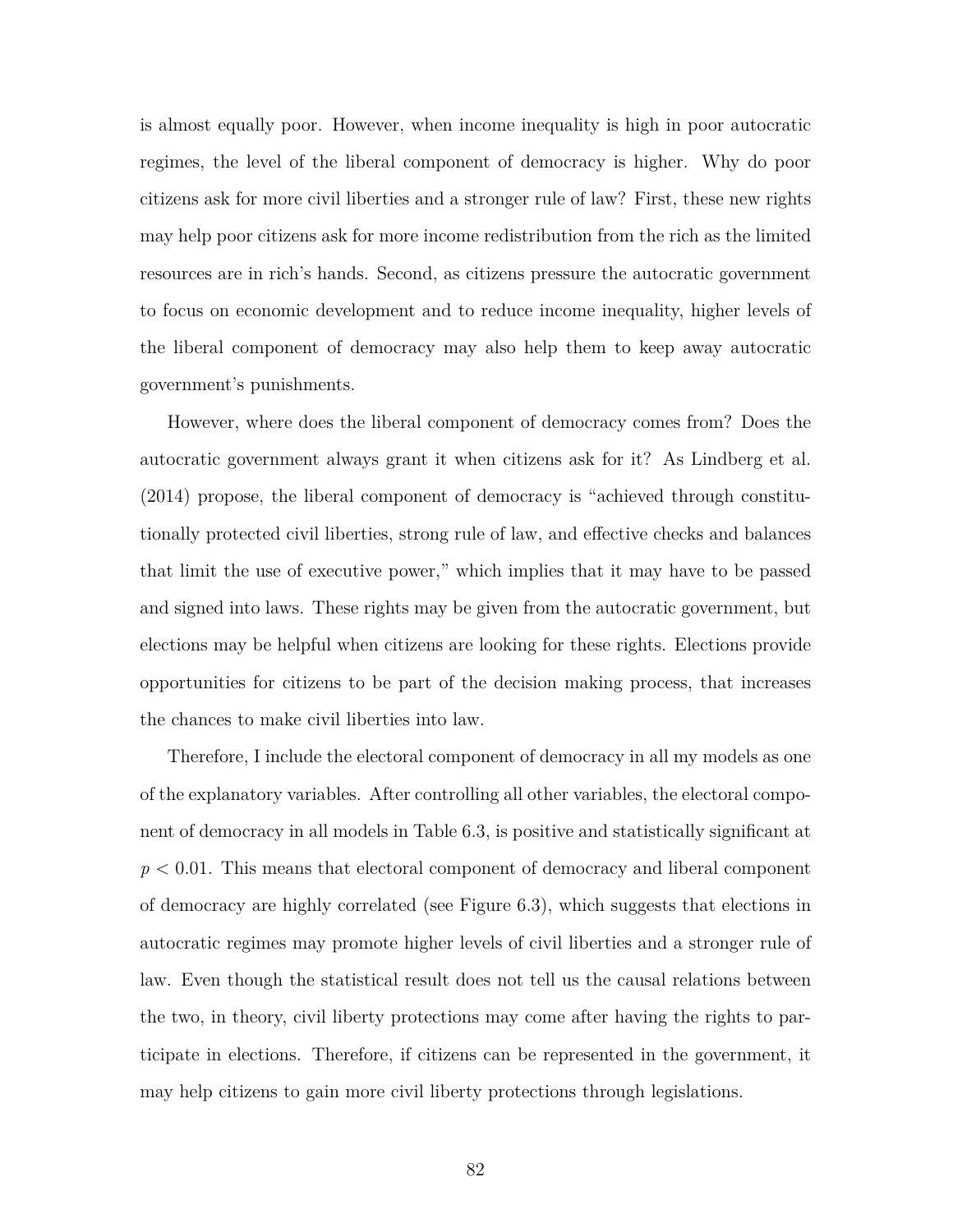

**Figure 6.3:** The association between electoral component of democracy and liberal component of democracy

For other control variables in model 3 in Table 6.3, the result is consistent with the model of electoral component of democracy in Table 6.2. Regional democracy is still positively associated with the liberal component of democracy, while military coup is still harmful on this component of democracy.

## 6.5 Participation: Non-electoral activities

The last component of democracy that may increase due to income inequality and economic development is the participatory component of democracy. The participatory component of democracy is the values of active participations for all citizens in non-political forms of political participation, this includes civil society organizations (Lindberg et al., 2014). Citizens have the motivations to ask for higher levels participation to help them to achieve their primary goals. I present the findings for the participatory component of democracy models in Table 6.4.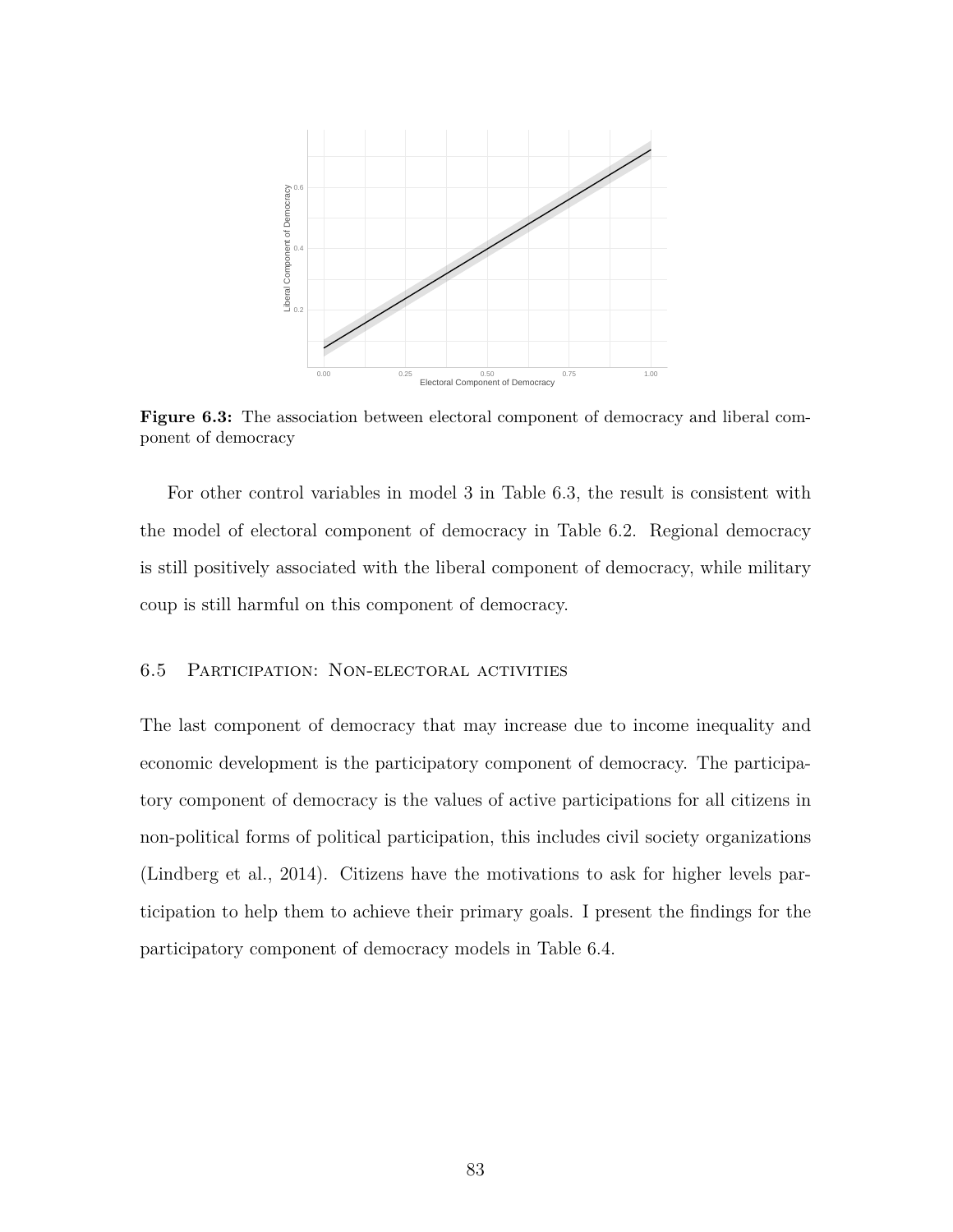|                                                                                                                                                               | Dependent variable:                          |                                                                 |                                                                                                            |                                                                                                                                                                      |
|---------------------------------------------------------------------------------------------------------------------------------------------------------------|----------------------------------------------|-----------------------------------------------------------------|------------------------------------------------------------------------------------------------------------|----------------------------------------------------------------------------------------------------------------------------------------------------------------------|
|                                                                                                                                                               | Participatory Component of Democracy         |                                                                 |                                                                                                            |                                                                                                                                                                      |
|                                                                                                                                                               | (1)                                          | $\left( 2\right)$                                               | (3)                                                                                                        | $\left( 4\right)$                                                                                                                                                    |
| GDP per capita $_{-1}$<br>Gini Index $_{-1}$<br>$GDP_{-1}$ *Gini $_{-1}$                                                                                      | $0.003***$ $(0.001)$<br>0.030(0.020)         | $0.011***$ $(0.003)$<br>$0.050**$ (0.022)<br>$-0.018**$ (0.008) | $0.011***$ (0.003)<br>$0.047**$ $(0.022)$<br>$-0.018**$ (0.008)                                            | $0.010***$ (0.003)<br>0.037(0.023)<br>$-0.018**$ (0.008)                                                                                                             |
| Electoral Democracy <sub>-1</sub><br>Economic Growth<br>Former Communist<br>Islamic culture<br><b>OPEC</b><br>Regional democracy<br>Military coup<br>Constant | $0.463***$ $(0.009)$<br>$0.077***$ $(0.013)$ | $0.462***$ $(0.009)$<br>$0.069***$ $(0.014)$                    | $0.462***$ $(0.009)$<br>$-0.076***$ (0.027)<br>$-0.027(0.027)$<br>$-0.0003(0.027)$<br>$0.086***$ $(0.015)$ | $0.455***$ $(0.009)$<br>0.011(0.014)<br>$-0.076***$ (0.027)<br>$-0.020(0.029)$<br>0.003(0.026)<br>$0.028***$ $(0.005)$<br>$-0.007**$ (0.003)<br>$0.083***$ $(0.016)$ |
| Observations                                                                                                                                                  | 3,890                                        | 3,890                                                           | 3,890                                                                                                      | 3,636                                                                                                                                                                |
| Log Likelihood<br>Akaike Inf. Crit.<br>Bayesian Inf. Crit.                                                                                                    | 4,682.931<br>$-9,353.861$<br>$-9,316.264$    | 4,681.521<br>$-9,349.043$<br>$-9,305.179$                       | 4,677.511<br>$-9,335.023$<br>$-9,272.361$                                                                  | 4,395.238<br>$-8,764.475$<br>$-8,683.893$                                                                                                                            |

**Table 6.4:** Estimates of participatory component of democracy

*Note:*

<sup>∗</sup>p*<sup>&</sup>lt;*0.1; ∗∗p*<sup>&</sup>lt;*0.05; ∗∗∗p*<*0.01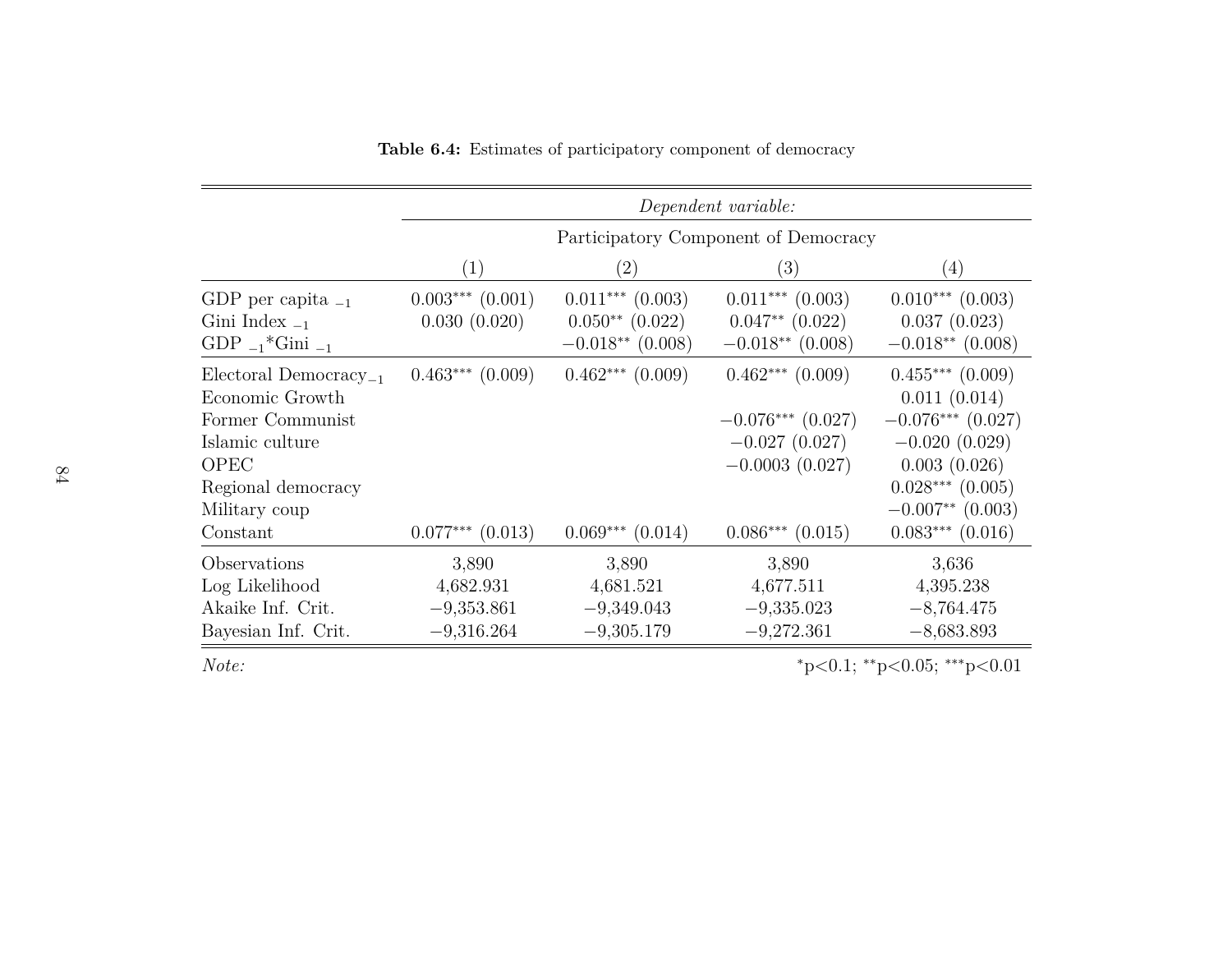Model 2 is the result with the interaction between the Gini index and GDP per capita. For GDP per capita, holding all else constant, it is positive and statistically significant. Since this model includes the interaction term, this means that the increase of GDP per capita is correlated with the increase of the participatory component of democracy when the *Gini index* is zero. On the other hand, the Gini index in model 2 is also positive and statistically significant at  $p < 0.01$ , suggesting that the increase of the Gini index is correlated with the increase of the participatory component of democracy when the *GDP per capita* is zero. For the interaction term of the Gini index and GDP per capita, it is negative and statistically significant at *p* < 0.01. This result suggests that a rich and unequal country has a negative effect on the participatory component of democracy, which may be harmful for democratization in the future.

I also depict the expected values for the participatory component of democracy as shown in Figure 6.4. For citizens in rich and equal autocratic regimes, their primary goal is property right protection. A strong civil society may help them to solve the collective action problem when reaching out to the autocratic government for making a credible promise in protecting their properties. On the other hand, again, the incentive for citizens to ask for more participation decreases in rich and unequal autocratic regimes. This is because poor citizens are facing a strong government. Besides more income redistribution, poor citizens' primary goal may also include more job opportunities, which may heavily rely on the rich's authoritative distributions. Therefore, the level of the participatory component of democracy remains low because the demand is scarce.

In poor autocratic regimes, citizens have no incentives to ask for more participation when income inequality is low. They acknowledge that there is not much resource in the society. Since the society is relatively equal, citizens will not be able to gain more resource from the rich. For poor and unequal autocratic regimes, the expected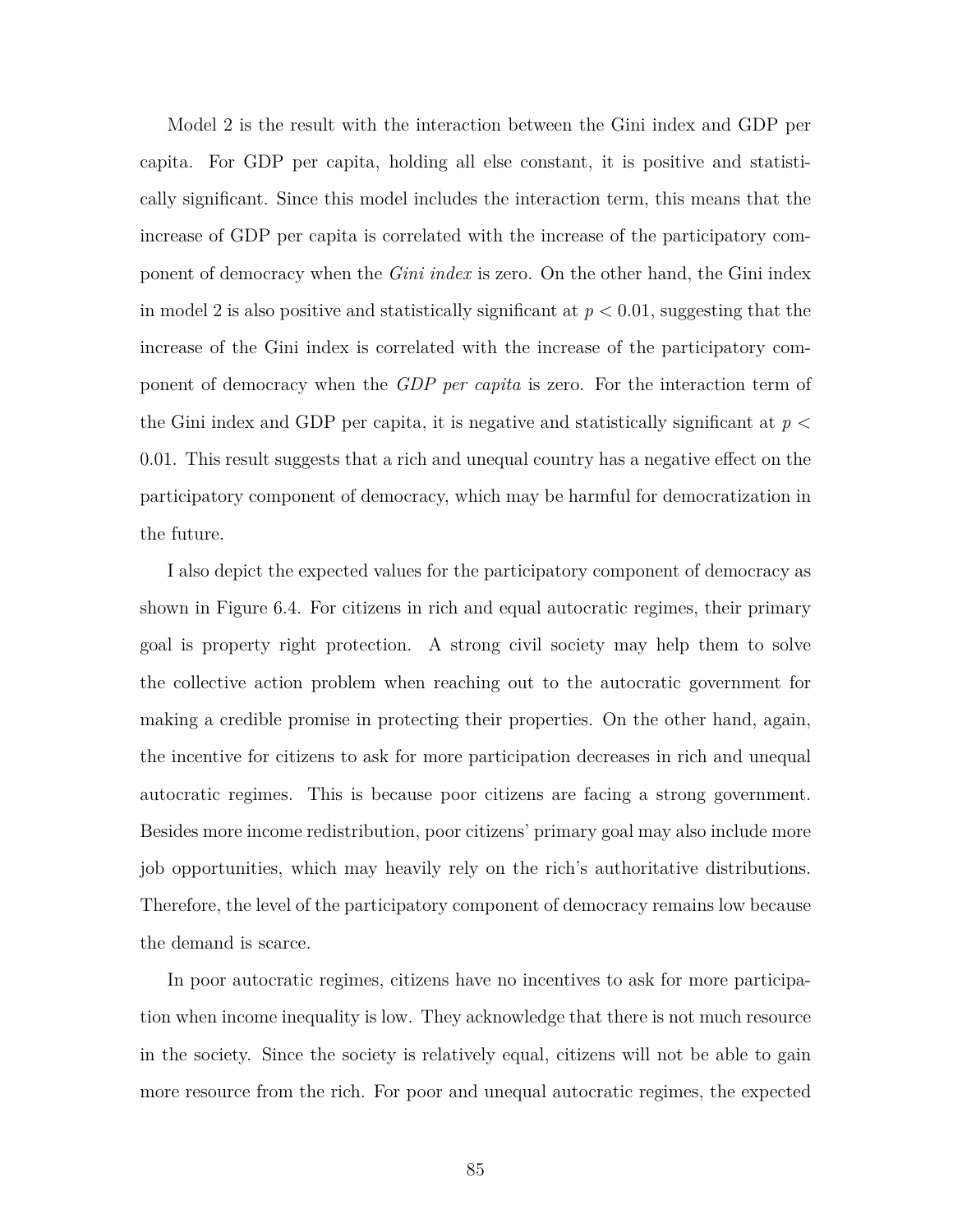

**Figure 6.4:** Conditional Effect of Economic Development on the association between Income Inequality and the Participatory Component

levels of participatory component of democracy is higher than poor and equal autocratic regimes. A stronger civil society helps poor citizens to ask for redistribution from the rich because the rich possess the limited resource the society has.

Figure 6.5 also shows a strong correlation between the electoral component of democracy and the participatory component of democracy. As I mentioned previously, the electoral component democracy may help a country to develop other components of democracy. Even though the evidence does not show a clear causal relationship, other types of components of democracy are difficult to be developed without the help of electoral component of democracy. The right of organizing and maintaining civil society should be written into law, which can be achieved through legislations by elections.

### 6.6 Summary of the first stage

In the first stage of the process of democratization, I find that both income inequality and economic development are associated with the electoral component, liberal component, and participatory component of democracy. However, the interaction between income inequality and economic development is negatively associated with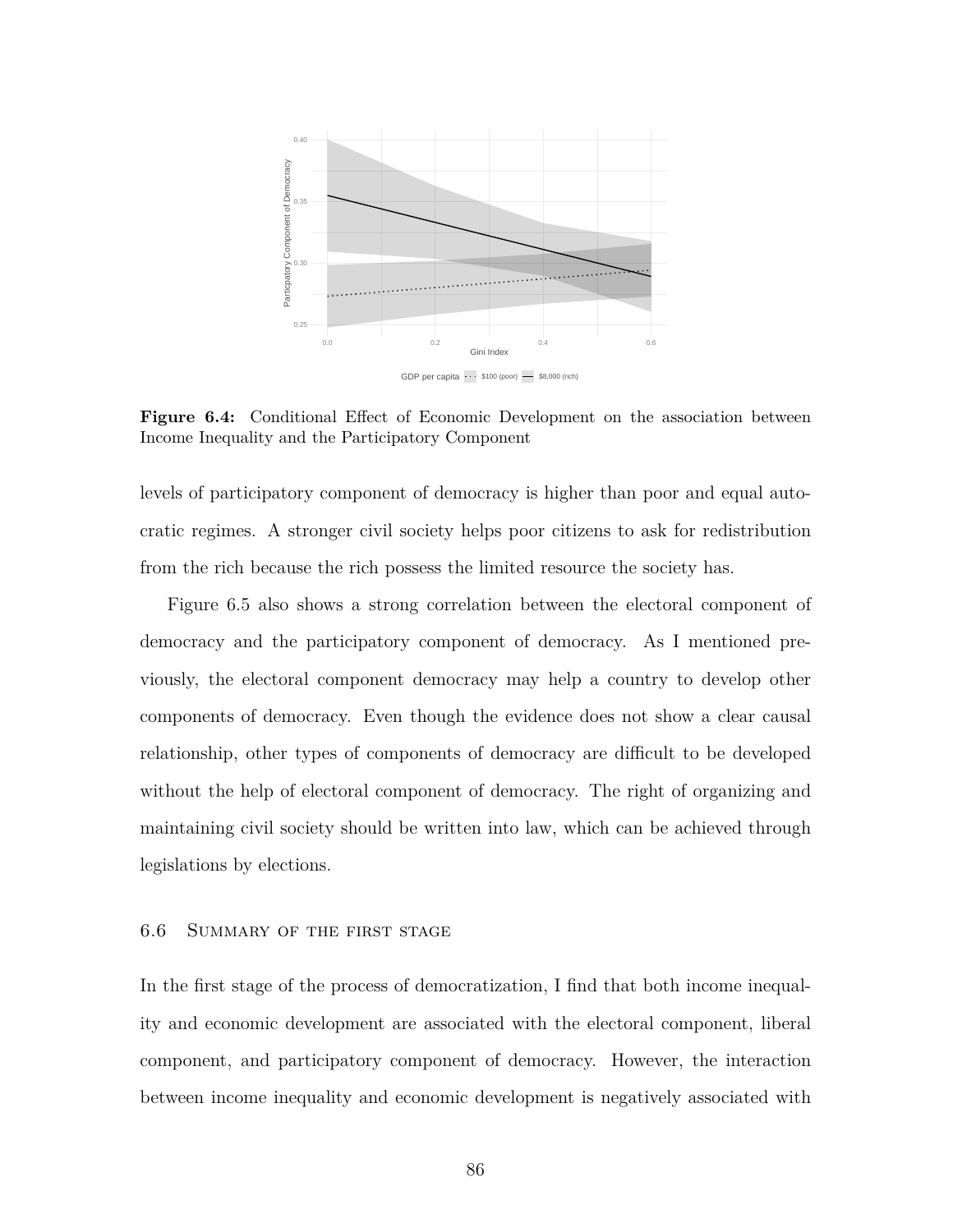

**Figure 6.5:** The association between the electoral component of democracy and the participatory Component

political liberalization. This suggests that an unequal and rich autocratic regime is less likely to grant political liberalization to their fellow citizens. For citizens in equal and rich autocratic regimes, the reason why they ask for more political liberalization is because they are looking for more property right protections. Political liberalization can increase in poor and unequal autocratic regimes. Poor citizens are looking for redistribution and more economic opportunities if they can be part of the decision making process.

Moreover, the electoral component of democracy may be helpful for the increase of the liberal and participatory components of democracy. Elections may assist the poor and the oppositions to become part of the decision making process, such as members of the parliament. Being part of the decision making process, other types of political liberalization are more likely to be promoted and protected.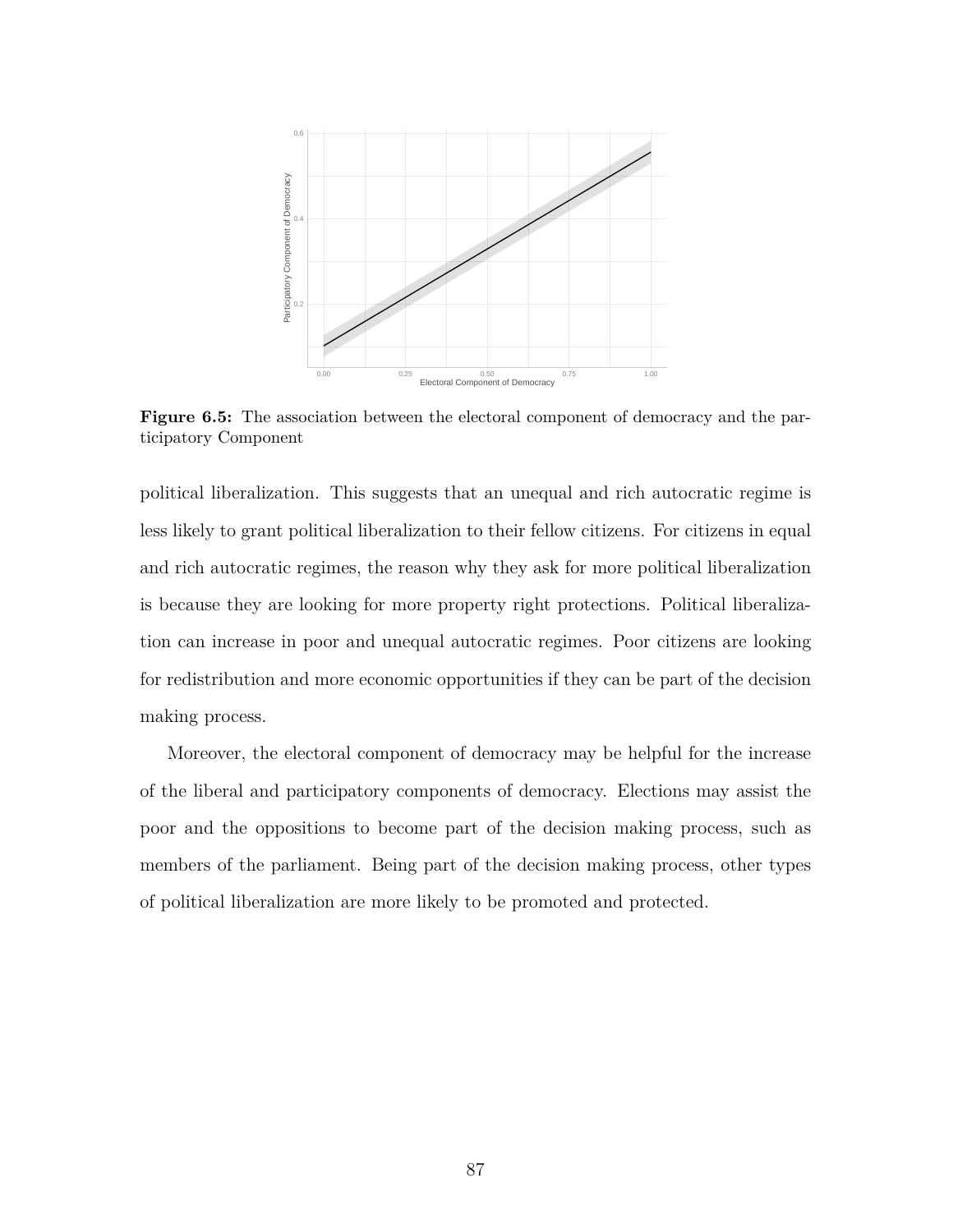# CHAPTER 7

# THE SECOND STAGE: POLITICAL LIBERALIZATION AND DEMOCRATIZATION

The previous chapter discusses the relationship between income inequality, economic development, and political liberalization. In this section, I will discuss how to connect political liberalization and democratization in the second stage process of democratization. In the second stage, citizens had learned from their semi-democratic institutions, such as election, rule of law, and civil society. This slow and progressing learning process helps citizens to develop less pro-authoritarian attitudes and a less hierarchical society, which may eventually help democratization.

## 7.1 Model specification

The dependent variable is a binary coding of democratization: zero means no democratization for country X in year Y, and one means democratization for country X in year Y. For example, democratization variable is one for Taiwan in 1996. When the dependent variable is a binary, most studies employ maximum likelihood estimation (MLE), such as logistic regression, to estimate the models (Long and Freese,  $2006$ ).<sup>1</sup> For my dataset, the observations consist of country years, and cluster by country. I

<sup>&</sup>lt;sup>1</sup>While many studies choose to use MLE regression when the dependent variable is binary. I have decided to use linear probability model (LPM), which employs the ordinary least squares (OLS) regression. Recently, many studies have pointed out the weakness of using logit of probit model when an outcome variable is binary (e.g Gibson, 2019; Hellevik, 2009). Breen, Karlson and Holm (2018) point out that it is difficult to interpret the results when using non-linear probability models. Instead, an OLS regression allows researchers to interpret our the results straightforwardly, in particular the one of the interaction term.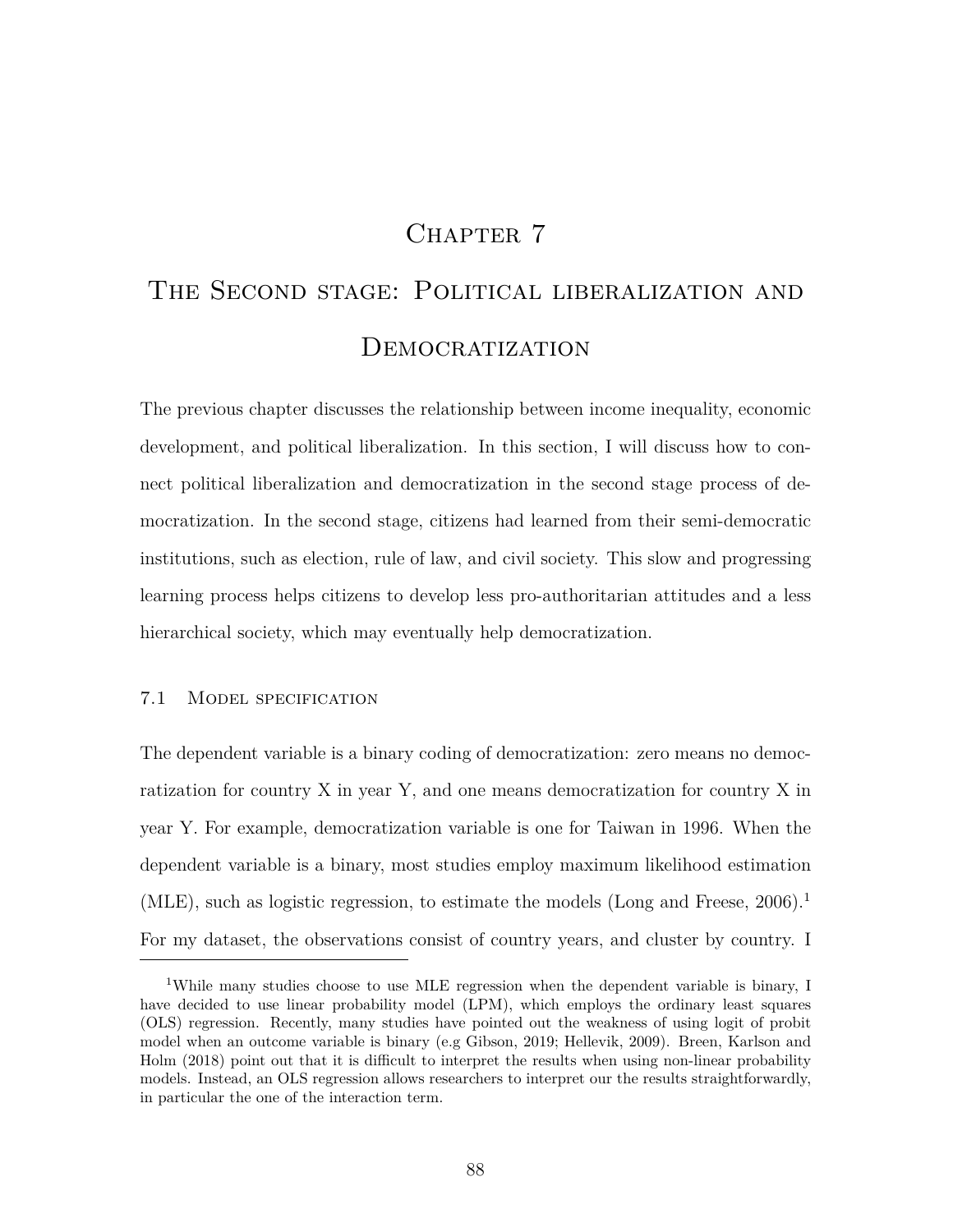therefore use a multilevel model with both fixed and random effects. Mixed effect or hierarchical linear models (HLM) take account of the correlations between the error terms and allow us to estimate both the effects at two different levels. For my models, the first level is the level of country-year variables, and the second level is the variables that vary across countries.

# 7.2 Empirical results

In Table 7.1, I present three different models of democratization. Since the electoral component of democracy is highly correlated with the liberal and the participatory components of democracy (see Chapter 6), I only include one of the components of democracy as the main explanatory variable for each model.

Model 1 in Table 7.1 presents the effect of the electoral component of democracy on democratization. This variable is lagged for one year in order to examine if the previous year of the level of electoral democracy has effect on the likelihood of democracy in the next year. As expected, the electoral component of democracy is associated with democratic transition. We see a positive correlation between the electoral component of democracy and democratization. As I mentioned, democratization is a learning process for citizens to realize the benefits of having democratic institutions. This learning process may also decrease citizens' respect for the authority and may make the society less hierarchical. As long as citizens can have some accesses to the decision making process, such as becoming the member of the parliament, they do not have to always to rely on the autocratic government to provide public goods. Eventually, elections may be one of the means to remove the autocratic government.

The second model presents the relationship between the liberal component of democracy and democratization. The result is positive and statistically significant at  $p < 0.01$ , which suggests that autocratic regimes with higher liberal component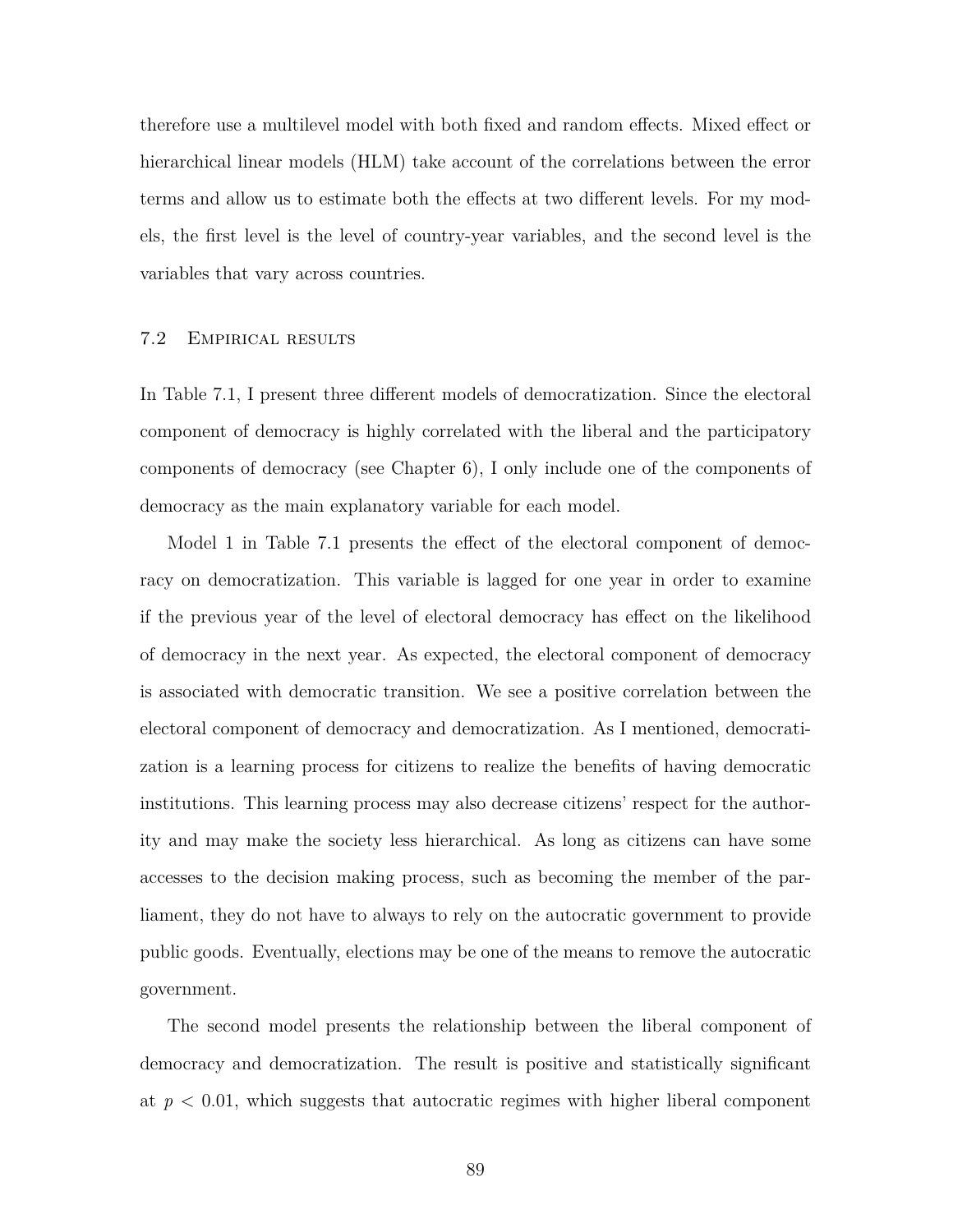of democracy, such as civil liberties and rule of law, have higher chances to become democracies, as Figure 7.1 (b) depicts. The liberal component of democracy focuses on civil liberties and the constraints on the autocratic government. The constraints on the executives may decrease autocratic government's ability to violate civil liberties and may weaken the exercises of the executive power. Under this circumstance, citizens realize that government's power has been constrained, which may increase the incentives to ask for democratization as citizens know democratic institutions can protect their civil liberties and rights.

|                        | Dependent variable:    |                      |                                         |  |
|------------------------|------------------------|----------------------|-----------------------------------------|--|
|                        | Democratization: $0/1$ |                      |                                         |  |
|                        | (1)                    | (2)                  | (3)                                     |  |
|                        | Electoral              | Liberal              | Participatory                           |  |
| Liberalization         |                        |                      |                                         |  |
| Electoral $_{-1}$      | $2.453***$ (0.663)     |                      |                                         |  |
| Liberal $_{-1}$        |                        | $2.728***$ $(0.692)$ |                                         |  |
| Participatory $_{-1}$  |                        |                      | $4.929***$ $(0.877)$                    |  |
| Economy                |                        |                      |                                         |  |
| GDP per capita $_{-1}$ | 0.348(0.303)           | 0.365(0.324)         | 0.388(0.284)                            |  |
| Gini index $_{-1}$     | 1.241(1.935)           | 1.596(1.952)         | 0.326(1.945)                            |  |
| $GDP_{-1}$ $Gini_{-1}$ | $-0.883(0.784)$        | $-0.941(0.839)$      | $-0.952(0.749)$                         |  |
| Economic Growth        | 0.624(1.400)           | 0.775(1.412)         | 0.798(1.443)                            |  |
| Former Communist       | $-0.681(0.458)$        | $-0.610(0.475)$      | $-0.496(0.448)$                         |  |
| Islamic Culture        | $-1.073**$ (0.488)     | $-1.132**$ (0.493)   | $-1.172**$ (0.484)                      |  |
| <b>OPEC</b>            | $-0.972(0.700)$        | $-0.786(0.714)$      | $-1.287$ * (0.698)                      |  |
| Regional Dem.          | $0.779***$ $(0.261)$   | $0.888***$ $(0.264)$ | $0.645**$ $(0.258)$                     |  |
| Military coup          | 0.178(0.218)           | 0.203(0.218)         | 0.214(0.213)                            |  |
| Constant               | $-5.373***$ (0.894)    | $-5.473***$ (0.898)  | $-5.385***$ (0.878)                     |  |
| Observations           | 3,468                  | 3,454                | 3,487                                   |  |
| Log Likelihood         | $-403.662$             | $-406.096$           | $-396.917$                              |  |
| Akaike Inf. Crit.      | 831.324                | 836.193              | 817.835                                 |  |
| Bayesian Inf. Crit.    | 905.140                | 909.960              | 891.716                                 |  |
| Note:                  |                        |                      | $*_{p<0.1;}$ $*_{p<0.05;}$ $*_{p<0.01}$ |  |

**Table 7.1:** Models of Political liberalization and Democratization (I)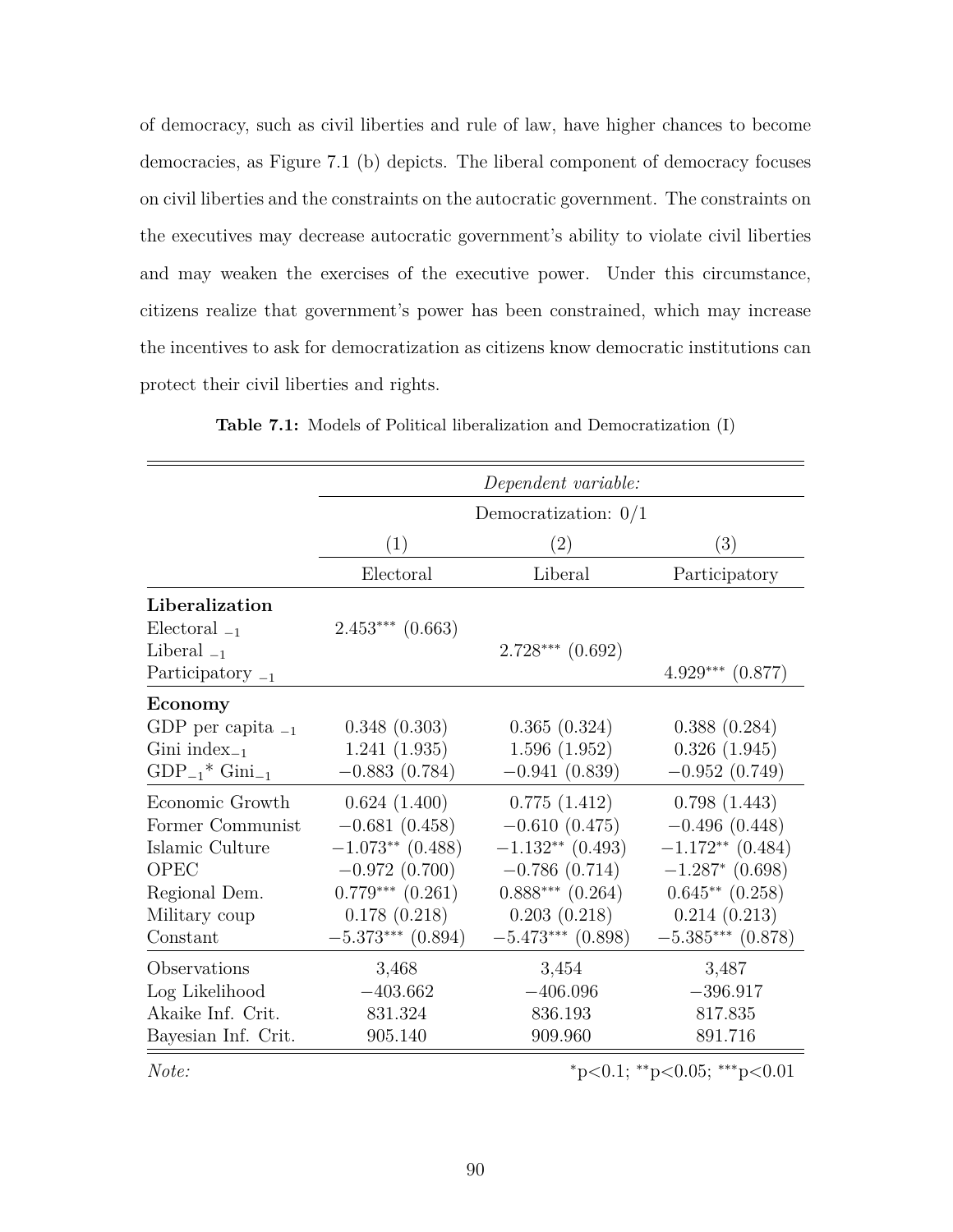

**(c)** Participatory Component

**Figure 7.1:** Political liberalization on Democratization (with  $90\%$  CI)

The third model is the result of the relationship between participatory component of democracy and democratization. This model shows that participation democracy is positive and statistically significant at *p* < 0.01, meaning that the active participation, both electoral and non-electoral, is associated with democratization. Specifically, the electoral element for this variable not only includes local and regional elections, but also includes the non-electoral element. The non-electoral element of participation refers to the engagement in civil society organizations (Coppedge et al., 2016). This type of political liberalization describes citizens ability in organizing their civil society organizations, which helps them to pursue their collective interests and ideals. Hence, this implies that solving collective action problems becomes possible in autocratic regimes if citizens have been granted the rights to organize civil society organizations. Therefore, the likelihood of democratization thus increased.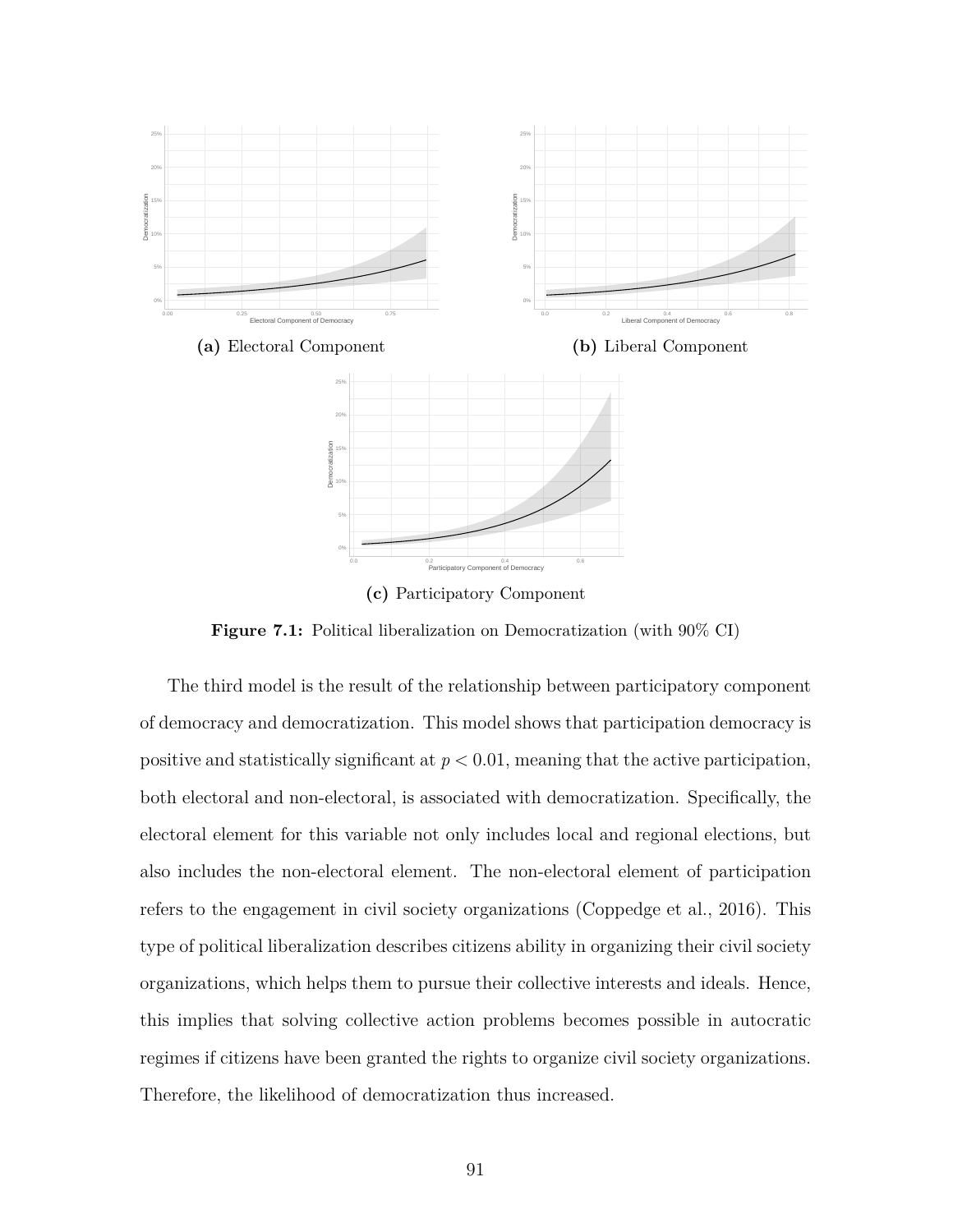|                                       | Dependent variable:  |                      |  |
|---------------------------------------|----------------------|----------------------|--|
|                                       | Democratization      |                      |  |
|                                       | (1)                  | $\left( 2\right)$    |  |
| Political liberalization              |                      |                      |  |
| $Electoral component_{-1}$            | 0.054(0.935)         | $-0.227(1.007)$      |  |
| Liberal component <sub>-1</sub>       | 0.883(0.927)         | 0.962(1.002)         |  |
| Participatory component <sub>-1</sub> | $5.225***$ $(1.020)$ | $4.527***$ $(1.043)$ |  |
| GDP per capita <sub>-1</sub>          |                      | 0.382(0.295)         |  |
| Gini index $_{-1}$                    |                      | 0.252(1.986)         |  |
| $GDP_{-1}$ * $Gini_{-1}$              |                      | $-0.950(0.776)$      |  |
| Economic Growth                       |                      | 0.651(1.456)         |  |
| Former Communist                      |                      | $-0.457(0.461)$      |  |
| Islamic Culture                       |                      | $-1.176**$ (0.494)   |  |
| <b>OPEC</b>                           |                      | $-1.167(0.711)$      |  |
| Regional Democracy                    |                      | $0.680**$ $(0.268)$  |  |
| Military coup                         |                      | 0.210(0.216)         |  |
| Constant                              | $-5.745***$ (0.373)  | $-5.512***$ (0.920)  |  |
| Observations                          | 3,877                | 3,435                |  |
| Log Likelihood                        | $-443.287$           | $-391.774$           |  |
| Akaike Inf. Crit.                     | 896.573              | 811.548              |  |
| Bayesian Inf. Crit.                   | 927.887              | 897.533              |  |
| $\mathbf{r}$                          |                      |                      |  |

**Table 7.2:** Models Political liberalization and Democratization (II)

*Note:* <sup>∗</sup>p*<*0.1; ∗∗p*<*0.05; ∗∗∗p*<*0.01

All three models show that all types of political liberalization are associated with democratization. However, when I add all three types of political liberalization into the same model (see Table 7.2), only the participatory component of democracy is associated with democratization. As depicted by Figure 7.2. Both the electoral component and the liberal component of democracy are not significant. A possible explanation is that organizing social groups or social movement and the participation in these activities may be more decisive in pushing the autocratic government to step down. Election, civil liberties, and rule of law are certainly very important, but participation may put more pressure on the autocratic government, such as protest in the streets. This may push the autocratic government to accept the result of the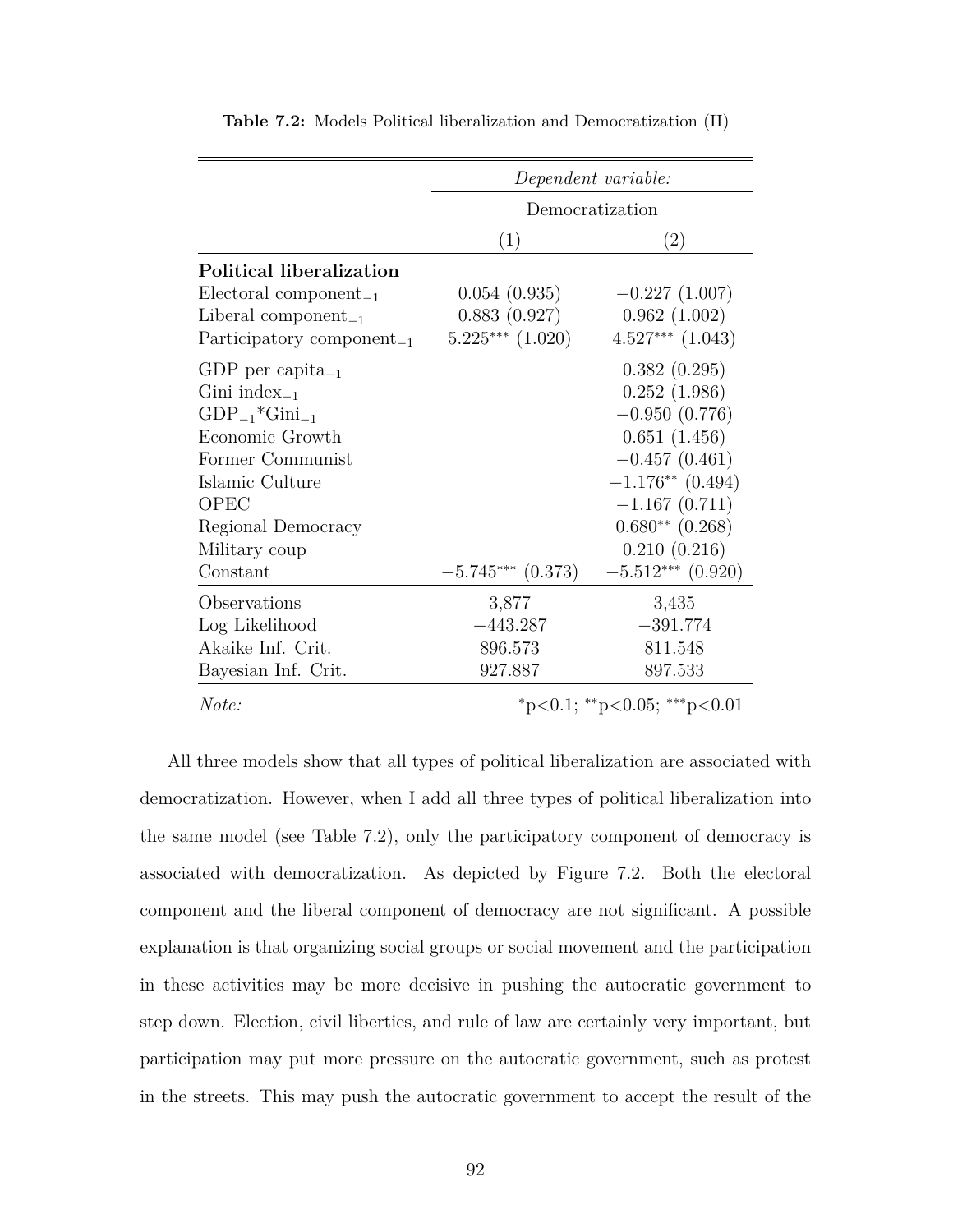

**Figure 7.2:** The Effect of the Participatory Component of Democracy on Democratization from Table 7.2

election and step down, or simply just leave the office before holding the election. However, it does not mean democratization can happen without having the electoral and liberal components of democracy. As mentioned, elections give the oppositions the opportunity to be part of the decision making process, which may provide the chances for the legislations on civil liberties, rule of law, and participation.

### 7.2.1 Two cases: Singapore and Malaysia

Singapore and Malaysia are both considered as non-democratic or semi-democratic or partly free countries even we use different dataset. Both countries are holding regular national election periodically with universal suffrage and party competition. In 2019, Malaysia had it first government turnover in Malaysia's modern history, the opposition Pakatan Harapan (PH) coalition defeated the incumbent Barisan National (BN) coalition in May general elections in 2019. It brought an end to more than six decades of rule by the United Malays National Organization (UMNO) and its allies. In meantime, the Singaporean government has been dominated by the ruling People's Action Party (PAP) and the family of current prime minister Lee Hsien Loong since 1959. In the 2015 general election, The PAP still won over 90% of the seat in the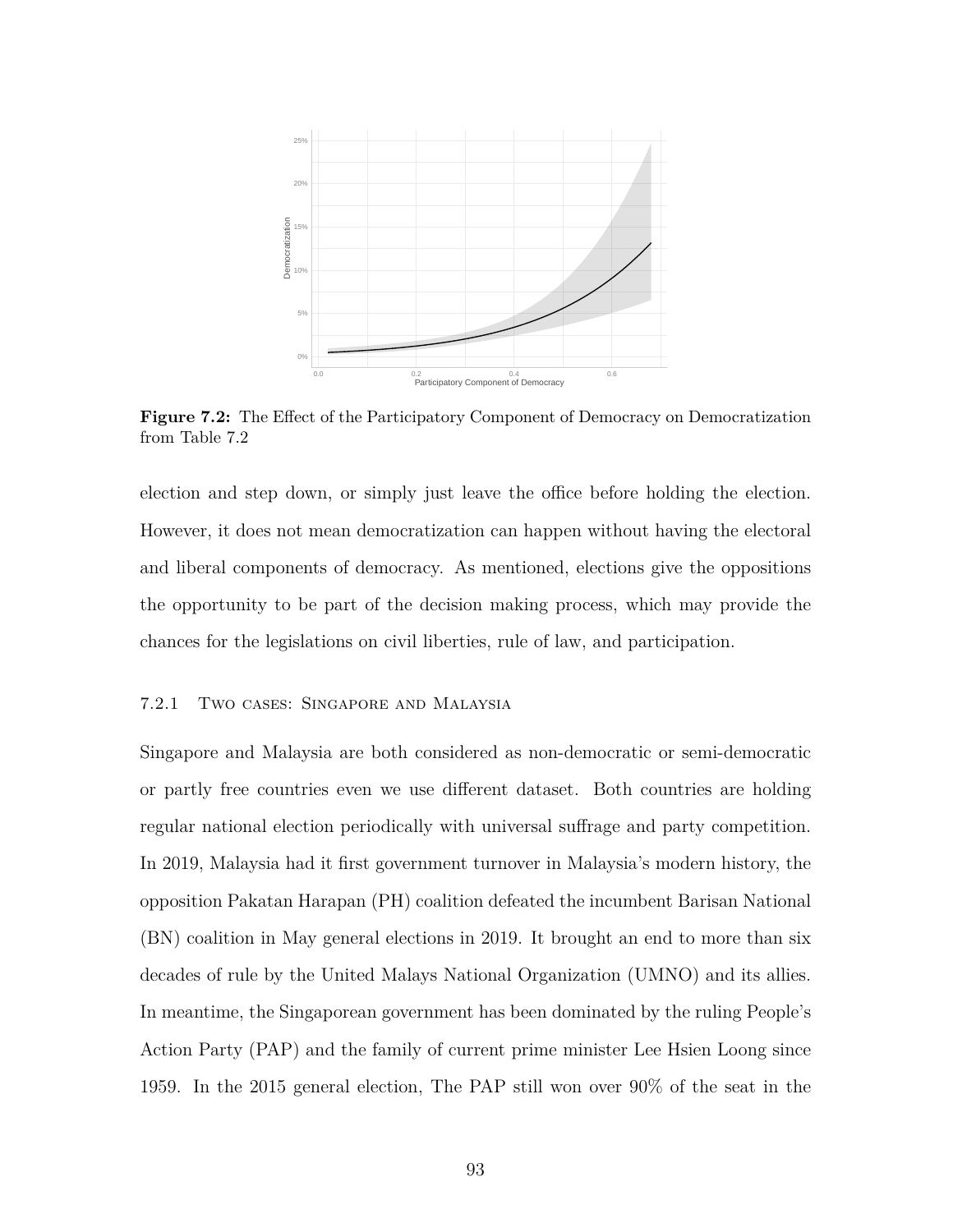

**(b)** Participatory Component

**Figure 7.3:** Electoral Component and Participatory Component of democracy in Singapore and Malaysia (2000-2019, source: V-Dem dataset)

parliament. As Figure 7.3(a) shows, there is not much difference of the electoral component of democracy between Singapore and Malaysia after 2016. If both countries hold similar levels of the electoral component of democracy, why did Malaysia experience government turnover while Singapore still remain an authoritarian one party rule? We may argue that the loss of UMNO may be attributed to the corruption of the Najib administration. But I if same happens in Singapore, citizens may not be able to remove the PAP administration from office even they have elections.

As my theory suggests, the participatory component of democracy provides citizens the ability to solve the collective action problem. Compared to Singapore, Malaysia is relatively poor and unequal (GDP per capita was \$3,800 and the Gini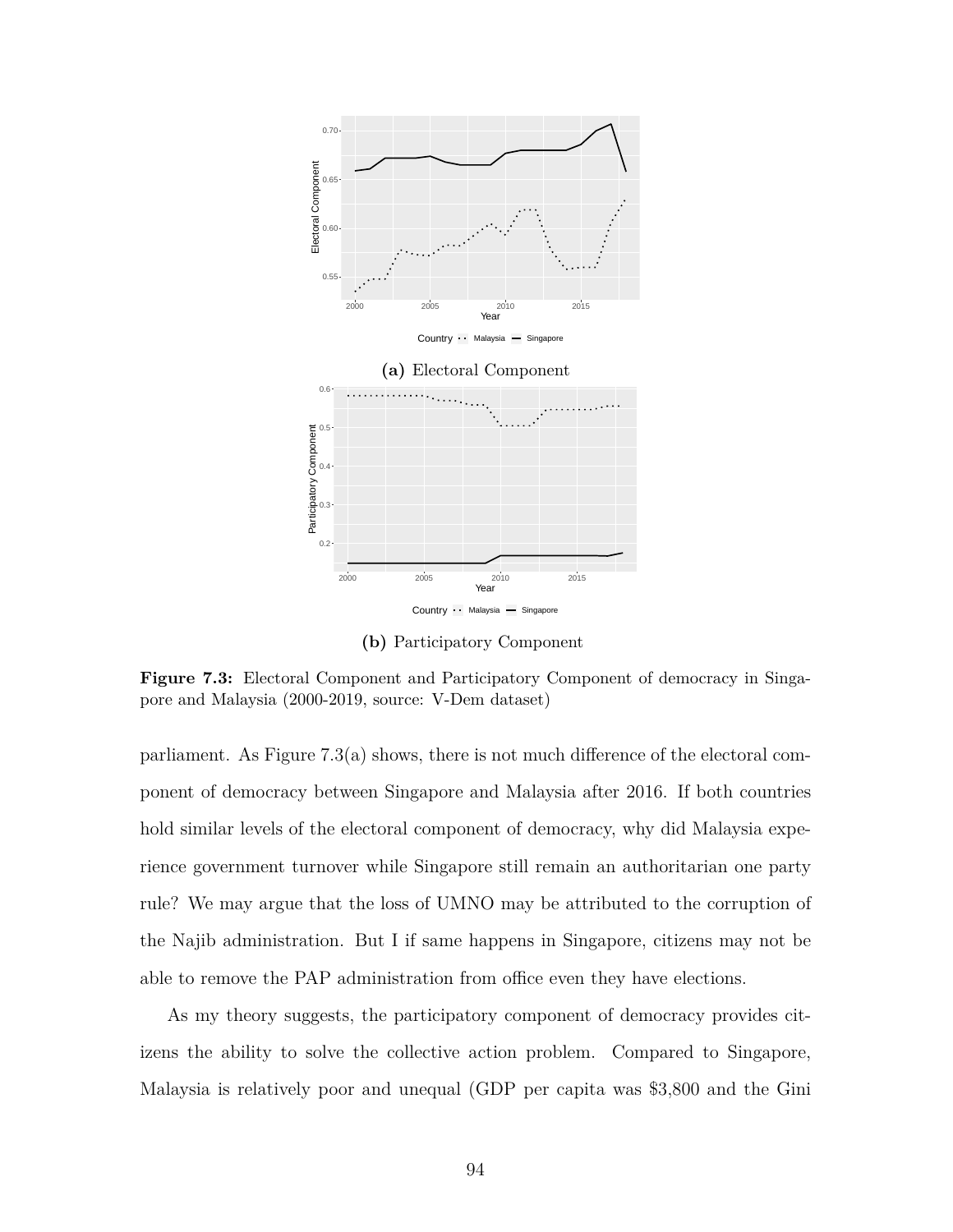index was 46 in 2000), which may be associated with higher political liberalization, including the participatory component of democracy. Figure 7.3(b) illustrates that the levels of participatory component of democracy in Singapore and Malaysia between 2000 and 2019. The differences between two countries is approximately 0.45 across this time period. This difference in the levels of participatory component of democracy may provide a good explanation.

High levels of participation imply that citizens have the capacity to form civil society organizations and to organize events and activities more freely, which may help them to coordinate their members more efficiently. Malaysia's Prime Minister Najib Razak was accused of corruption in 2015, which was critical to the 2018 general elections. The high levels of participation may help the oppositions in Malaysia to coordinate their supporters to vote against the incumbent party. Malaysia's 2018 general election may not be the best example because Malaysia is still not considered as a democracy. But the turnover sends a message to demonstrate that high participation may have higher chances to remove the incumbent in autocracies. If the same political scandal happens in Singapore, since the levels of participation is low, it may be harder for the oppositions to coordinate or mobilize their supporters to vote against the PAP.

This may help us to understand why participatory component of democracy predicts higher probability of democratization than electoral component of democracy in Figure 7.1. The results extends the research by Lindberg (2009) that election may not be the only driving force for democratization, participation is also play an important role.

## 7.3 Robustness check

According to Cheibub, Gandhi and Vreeland (2010)'s minimalist coding of democratization, the coding rules include the following four guidelines: First, the chief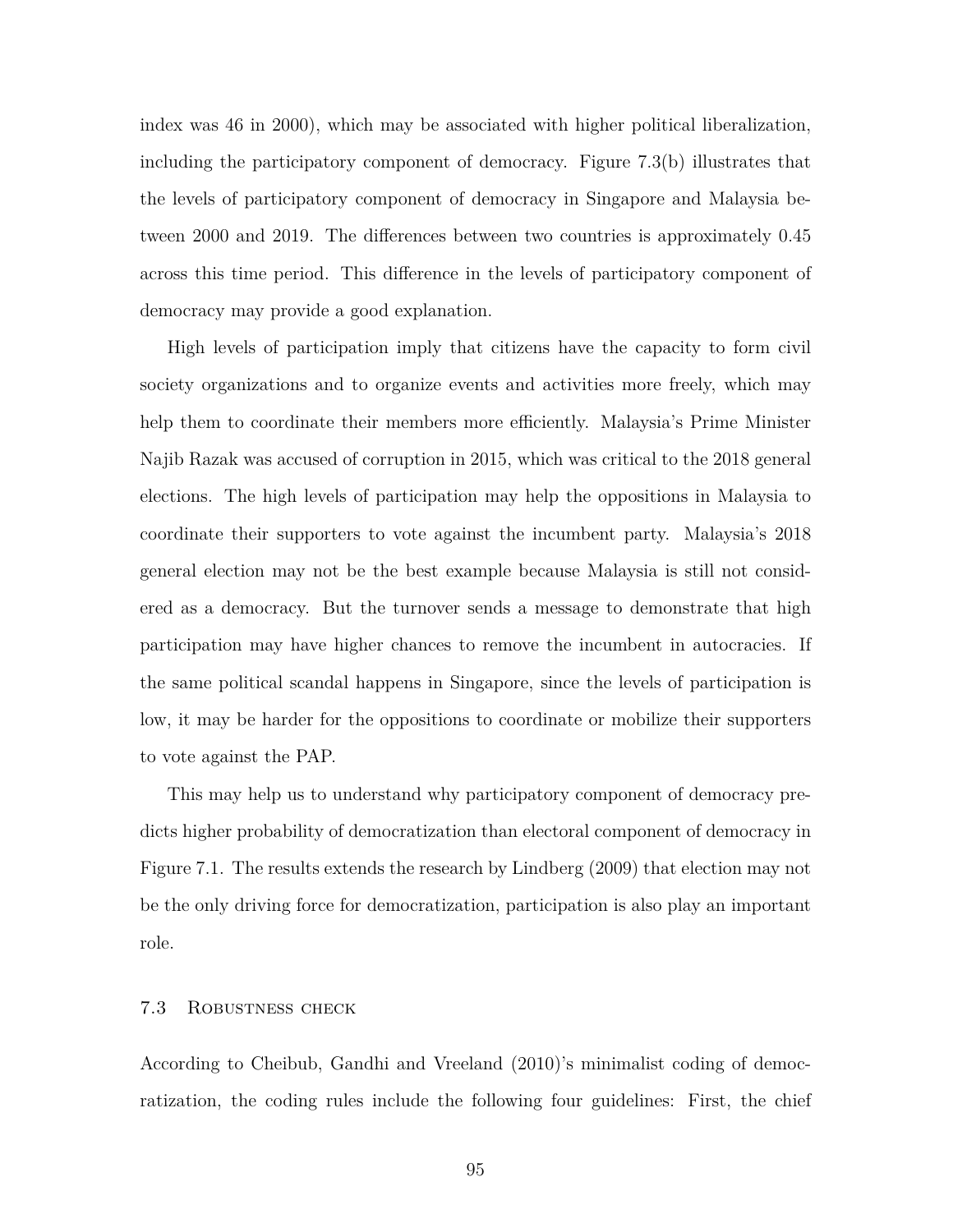executive must be chosen by popular election; Second, the legislative branch must be popularly elected; Third, there must be more than one political party competing in the elections. Fourth, an alternation in power under electoral rules identical to the ones that brought the incumbent to office must have taken place. According to these four coding guidelines, democratization can be defined as having free and fair election that elects a new head of the executive. This means that the level of electoral component of democracy is also very high during the year of democratic transition. Since the level of the electoral component of democracy during the year of democratization is highly correlated with democratization, this is the reason why I avoid using it as the predictor in the previous models. In my democratization models, I lagged the components of democracy for one year as a predictor to avoid bias.

In my theory, I am not assuming that high electoral component can always remove the autocratic incumbent from office *through elections*. The electoral component means more opportunities for citizens to learn the advantages of having democracy. That is, the electoral component may not only play an important role in elections, but may also help citizens to be more engaged in both political and non-political processes. A high electoral component is certainly correlated with democratization (the coding), but this electoral component may not always remain at the same level prior to democratization, it may continue to increase/decrease in some circumstance.

There is no true cut-point of the level of electoral component for democratization. But higher may always be better, it is the fertilizer for democratization to grow. In order to get a more robustness result to understand the effect electoral component of democracy on democratization, I also lag this variable for three years and for five years. The results in Table 7.3 show that electoral component<sup>−</sup><sup>1</sup> and electoral component<sup>−</sup><sup>3</sup> are significant, but electoral component<sup>−</sup><sup>5</sup> is not significant. Figure 7.3 (c) also shows that the probability of democratization for electoral component<sup>−</sup><sup>5</sup> remains low regardless the changes of electoral component of democracy. As we move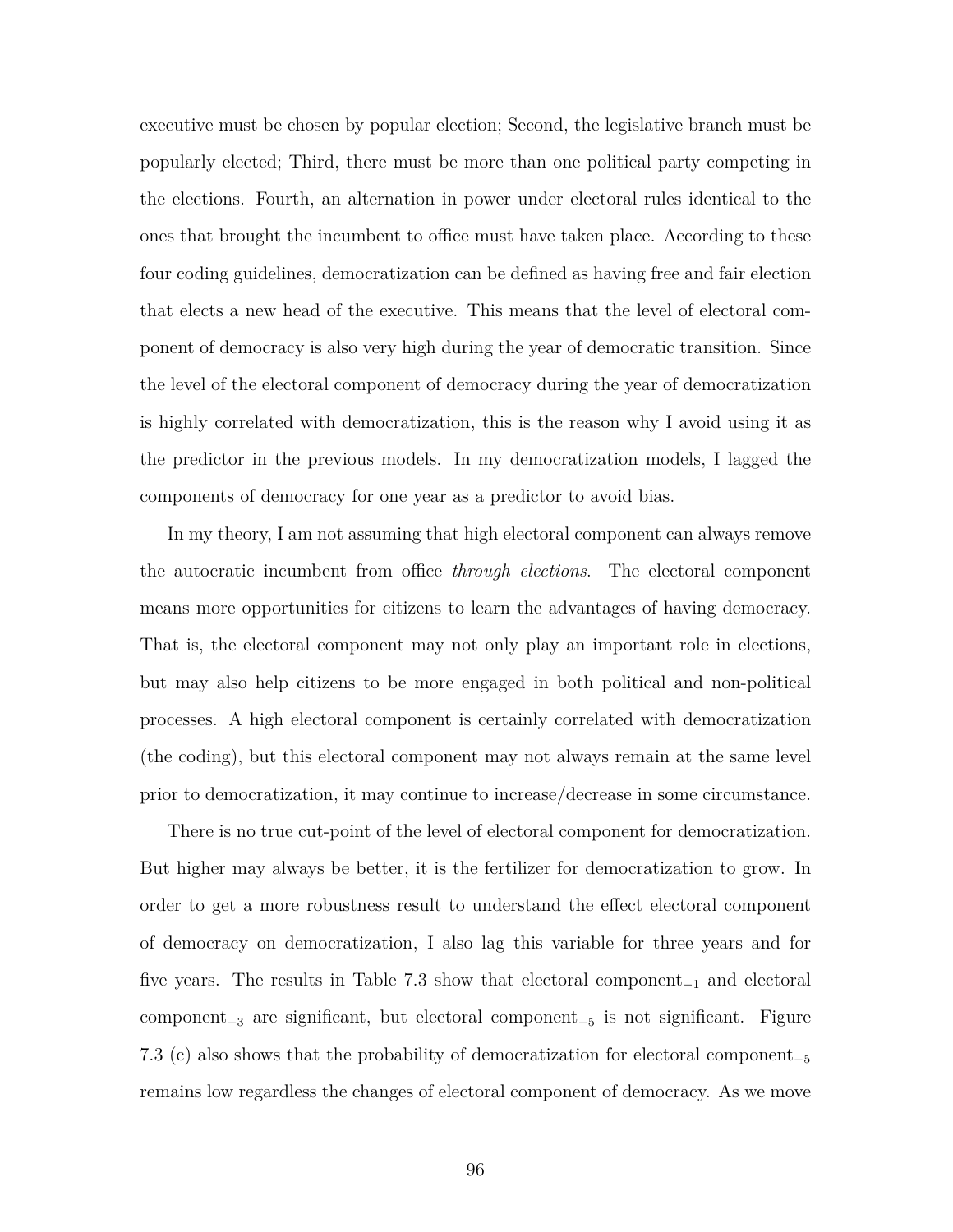|                                |                      | Dependent variable:  |                                                       |
|--------------------------------|----------------------|----------------------|-------------------------------------------------------|
|                                |                      | Democratization      |                                                       |
|                                | (1)                  | (2)                  | (3)                                                   |
|                                | $Lagger_{-1}$        | $Lagger_{-3}$        | $Lagger_{-5}$                                         |
| Liberalization                 |                      |                      |                                                       |
| Electoral $_{-1}$              | $2.453***$ (0.663)   |                      |                                                       |
| Electoral $_{-3}$              |                      | $1.382**$ (0.657)    |                                                       |
| Electoral $_{-5}$              |                      |                      | 0.827(0.671)                                          |
| GDP per capita <sub>-1</sub>   | 0.348(0.303)         | 0.345(0.301)         | 0.358(0.300)                                          |
| Gini index $_{-1}$             | 1.241(1.935)         | 1.329(1.943)         | 1.158(1.954)                                          |
| $GDP_{-1}$ *Gini <sub>-1</sub> | $-0.883(0.784)$      | $-0.861(0.777)$      | $-0.899(0.776)$                                       |
| Economic Growth                | 0.624(1.400)         | 0.553(1.417)         | 0.534(1.427)                                          |
| Former Communist               | $-0.681(0.458)$      | $-0.744*(0.443)$     | $-0.844*(0.446)$                                      |
| Islamic Culture                | $-1.073**$ (0.488)   | $-1.072**$ (0.468)   | $-1.114**$ (0.468)                                    |
| <b>OPEC</b>                    | $-0.972(0.700)$      | $-0.898(0.671)$      | $-0.881(0.666)$                                       |
| Regional Dem.                  | $0.779***$ $(0.261)$ | $0.873***$ $(0.257)$ | $0.941***$ $(0.259)$                                  |
| Military coup                  | 0.178(0.218)         | 0.150(0.231)         | 0.194(0.231)                                          |
| Constant                       | $-5.373***$ (0.894)  | $-4.871***$ (0.888)  | $-4.501***$ (0.883)                                   |
| Observations                   | 3,468                | 3,270                | 3,069                                                 |
| Log Likelihood                 | $-403.662$           | $-394.003$           | $-385.624$                                            |
| Akaike Inf. Crit.              | 831.324              | 812.006              | 795.247                                               |
| Bayesian Inf. Crit.            | 905.140              | 885.116              | 867.596                                               |
| $\mathbf{M}$                   |                      |                      | * $\geq 0$ 1 ** $\geq 0$ $\cap$ *** $\geq 0$ $\cap$ 1 |

**Table 7.3:** Lagged Electoral Component of Democracy on Democratization

*Note:* <sup>∗</sup>p*<*0.1; ∗∗p*<*0.05; ∗∗∗p*<*0.01

from electoral component<sup>−</sup><sup>5</sup> to electoral component<sup>−</sup><sup>3</sup> (Figure 7.3 (b)) and electoral component<sub>-1</sub> (Figure 7.3 (a)), the probability of democratization increases when the level electoral component increases.

A possible explanation is that citizens were still learning from electoral component of democracy/semi-democratic institutions five years prior to democratization. Citizens have not yet developed pro-democracy attitudes and become less respectful toward the authority. As they continue to practice and accrue their knowledges and experiences about democratic institutions for a more longer period, the likelihood of democratization increases. This result also suggests that the electoral component of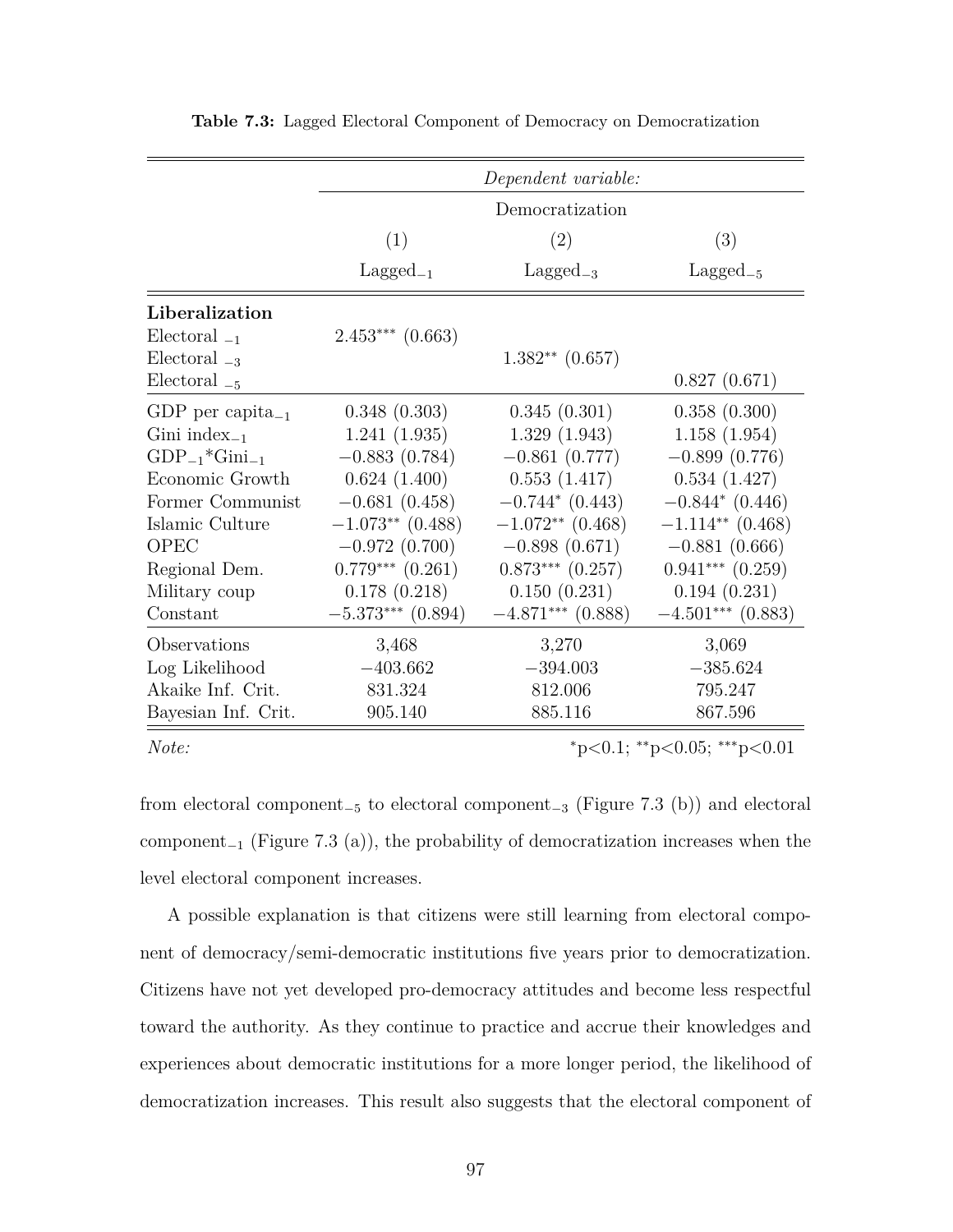

15% 10% Democratization **Democratization** 5% 0% 0.00 0.25 0.50 0.75 Electoral Component of Democracy

**(a)** Electoral Component lagged for one year

**(b)** Electoral Component lagged for three years



**Figure 7.4:** Effects of Electoral Component on Democratization (1960-2010, with 90% CI)

democracy is not only the correlation with the binary coding of democratization. It may have a causal relationship with democratization, that citizens are leaning from practicing with semi-democratic institutions. I also present similar models for the liberal component and participatory component of democracy in Table B.1 and Table B.2 in the Appendix. The results for the liberal component are similar with models of the electoral component of democracy, suggesting that citizens are also learning from it, which may become the force to help democratization. But the participatory component<sup>−</sup><sup>5</sup> is still significant, suggesting that participation may be more important than other components of democracy.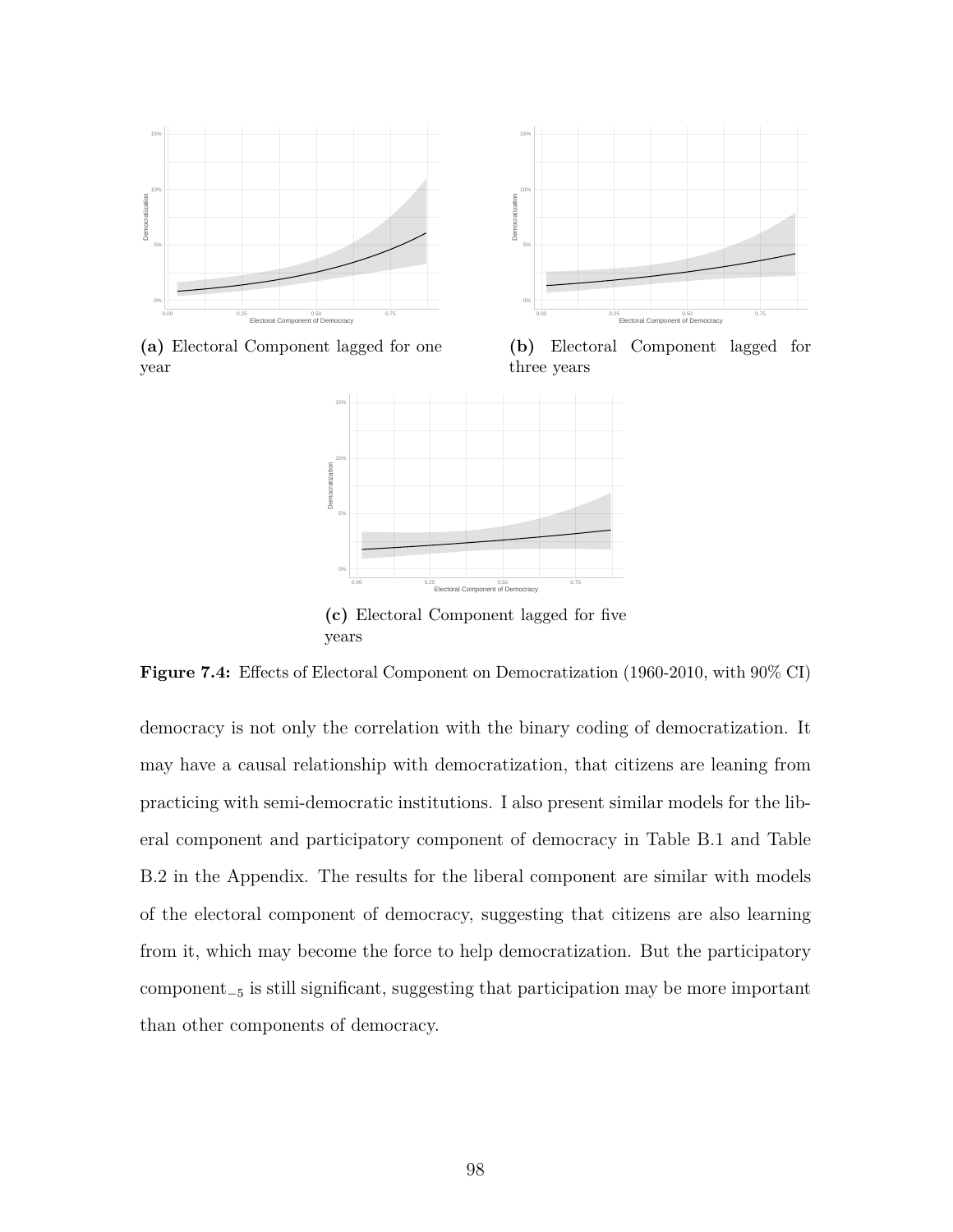### 7.4 Summary

This chapter presents the relationship between different types of political liberalization and the binary coding of democratization. The results confirm the hypotheses that political liberalization is associated with democratization, and the electoral component, liberal component, and participatory components of democracy may contribute to higher likelihood of democratization.

Previous studies only focus on the effect of elections on democratization in autocratic regimes, some suggest negative and some suggest positive relationship with democratization (e.g. Lindberg, 2009). The findings in this chapter expands previous studies that elections in autocratic regimes may not be the only factor that promotes or harms democratization. Liberal component and participatory component of democracy may also increase with the help of electoral component of democracy. These two types of political liberalization may play important roles in helping citizens to learn about the benefits of democratic institutions. They may also mediate the effect of the electoral component on democratization.

This chapter also shows the evidence that citizens may learn from the use of democratic institutions and civil liberties before they look for democratization. Democratization is a long progressing movement, which involves the gradual increase of political liberalization. This movement gives citizens the opportunities to think about the alternative choice of political institutions.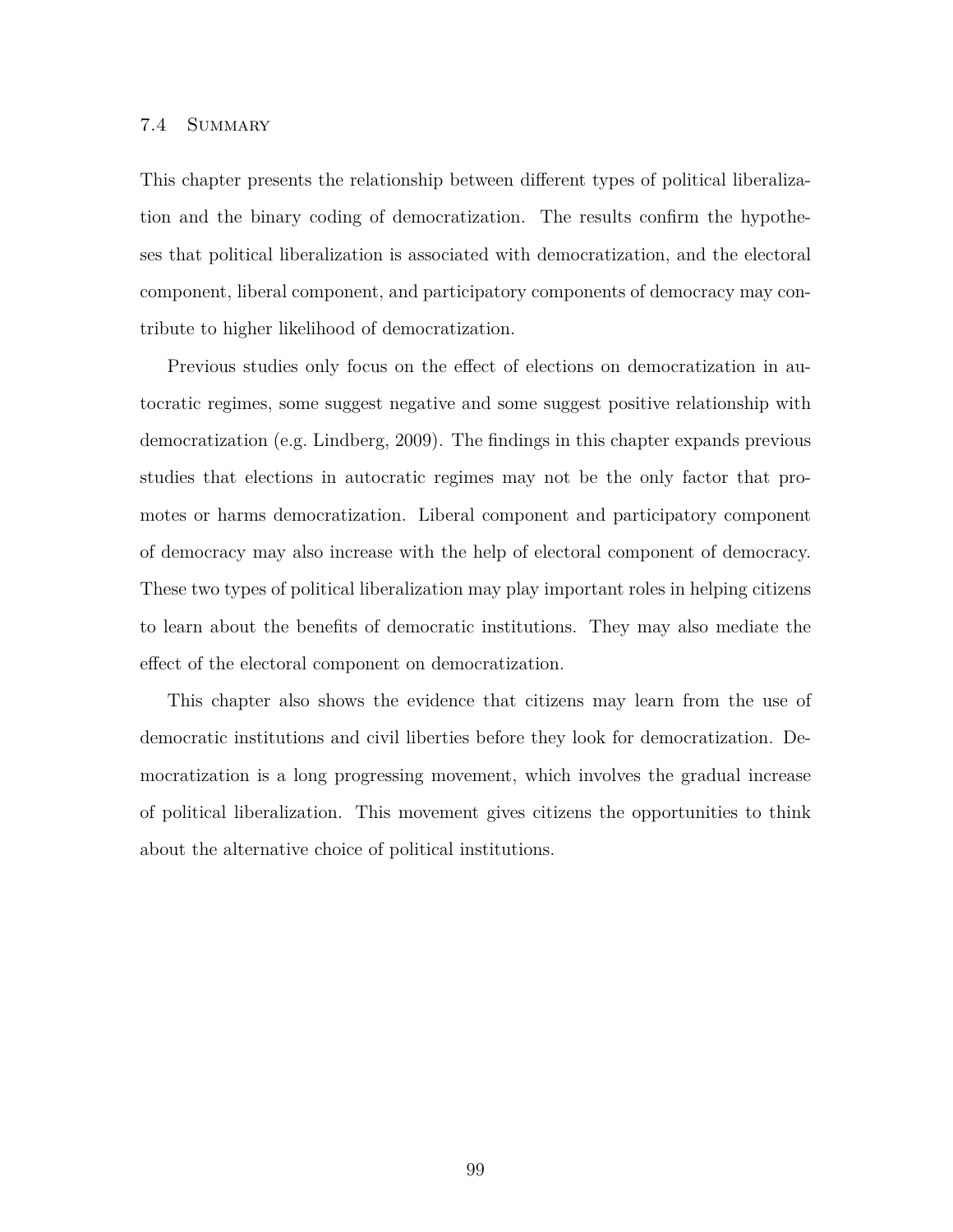## CHAPTER 8

### Conclusion

### 8.1 Main findings of this dissertation

This dissertation demonstrates an important conditional relationship linking income inequality, economic development, political liberalization, and democratization. First of all, income inequality and economic development do not directly lead to democratization, both are associated with political liberalization. Second, I discuss the conditional effect of economic development on income inequality, where rich and equal, poor and unequal autocratic regimes are associated with higher political liberalization. Third, to be more specific, these two types of countries are associated with higher levels of electoral component, liberal component, and participatory component of democracy, which are important to democratization.

Therefore, this dissertation can conclude that democratization is a long process that citizens are learning from practicing with democratic institutions. It involves gradual changes of political liberalization due to income inequality and economic development.

This dissertation speaks to studies in comparative political institutions, political economy, and democratization. My prediction provides an alternative path to think about democratization, which is based on modernization theory and redistributive conflict theory. Modernization theory predicts rich countries may democratize, but my model and the empirical evidence shows that an equal society in a rich country is more likely to do so, while democratization becomes less likely for an unequal society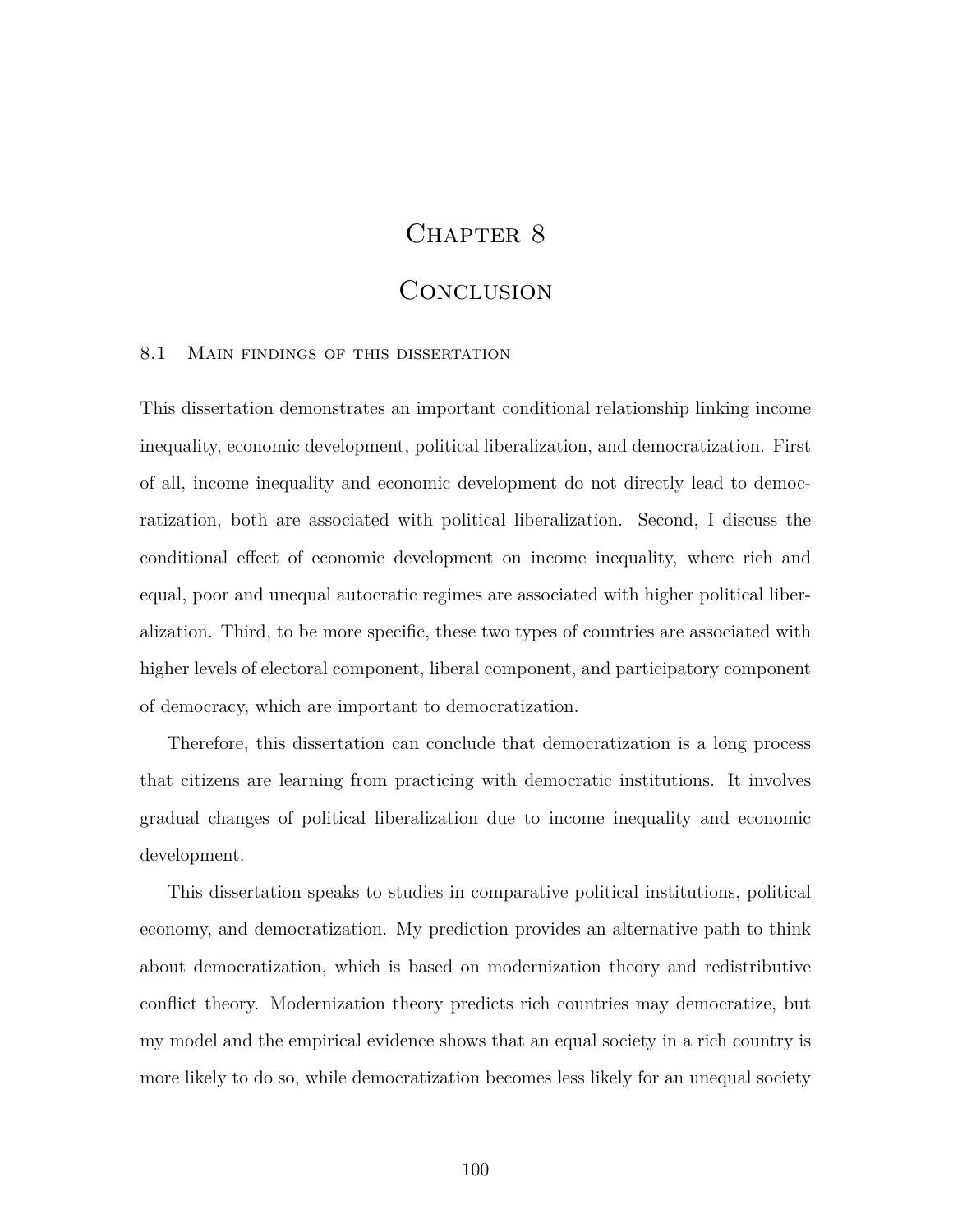in a rich country. Redistributive conflict theory emphasizes the effect of income inequality on democratization, but I also consider the conditional effect of economic development. My model shows that a highly unequal country may democratize, but only if that country is poor. Citizens in unequal and rich countries, such as Singapore, have less incentive to ask for democracy. This prediction is different from Acemoglu and Robinson (2005), who argued that as an equally rich country, is less likely to democratize. When I use Gini coefficient as a standardize measurement of income inequality, Singapore can be classified as an unequal society.

Miller (2012) suggests that a good economy may build a hierarchical society and therefore may maintain the authoritarian rule. Solt (2012) also finds that economic inequality within countries shapes individuals' feelings toward authority, which are more likely to lead citizens to view hierarchical relations as natural and to hold greater deference toward authority. But my theory suggests that an equal society in rich country may be less hierarchical because citizens may not rely on the government to provide economic opportunities. Also, an unequal society in poor country may not develop a hierarchical society since the government may have less capacity to provide economic opportunities to poor citizens.

### 8.2 LIMITATIONS OF THIS RESEARCH

### 8.2.1 The first move

This dissertation expands political economy approach to democratization by discussing the two-stage process of democratization, which involves the conditional effect of economic development on income inequality on political liberalization in the first stage, and the effect of political liberalizations on democratization in the second stage. But this study provides only a little information to tell the readers when a country start to increase levels of political liberalization in the first stage of democratization, and when country then become a democracy.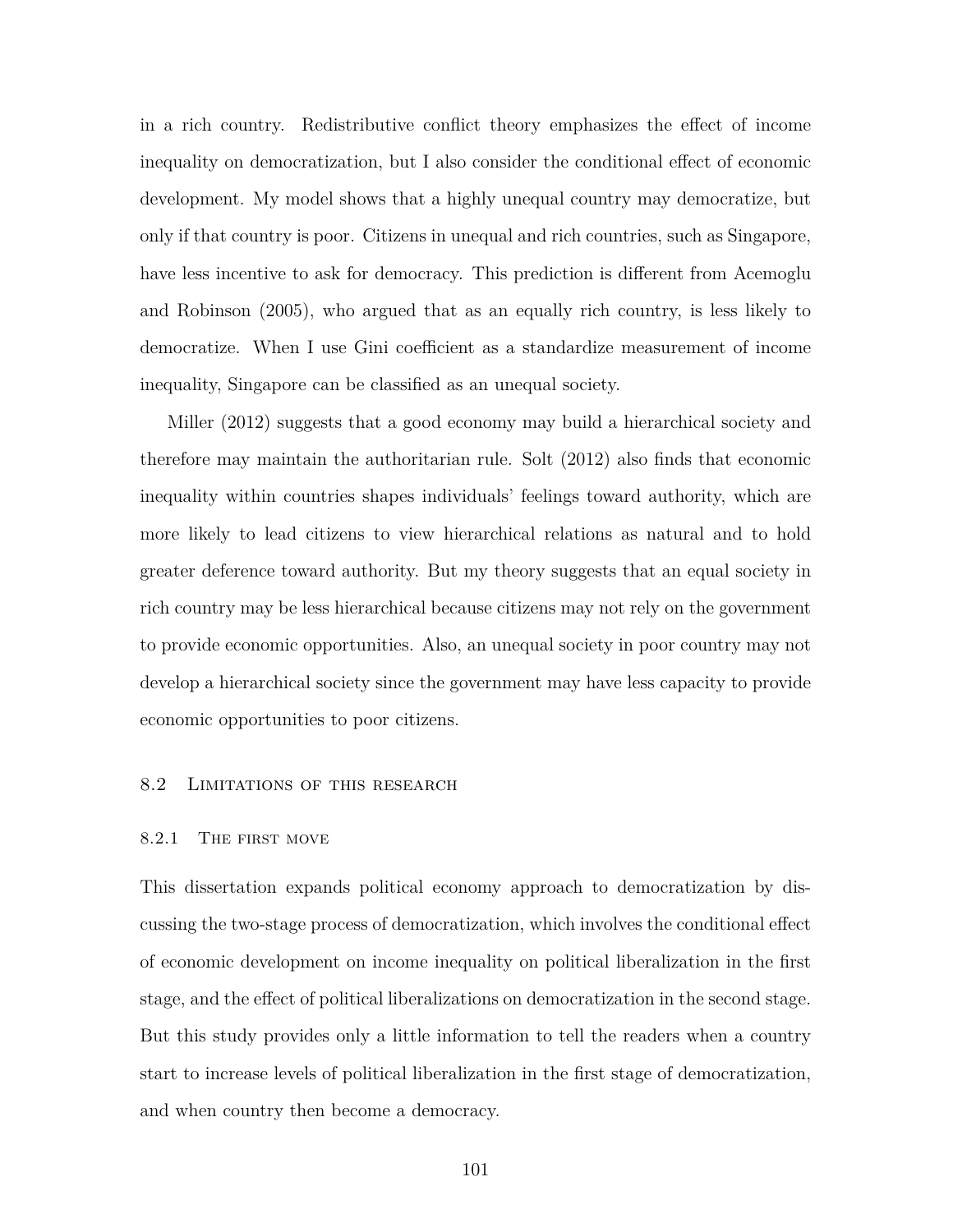Many of the democratization theories identify the turning point of moving from autocracy to democracy. For example, in Acemoglu and Robinson (2005)'s foundational work, income inequality makes democratization more threatening to the elites, but how elites react to income inequality depends on the seriousness of the threat of revolution and the cost of repression. For the threat of revolution, income inequality may increase the threat of revolution. For the cost of repression, they claim that economic crisis decreases revolution's cost to the poor and increases the cost of repression to the rich. Therefore, democratization is likely to occur in moments of economic crisis with income inequality. Brückner and Ciccone (2011)'s research also supports the claim that economic crisis generates "windows of opportunity" for democratization in contemporary Sub-Saharan Africa.

Besides Acemoglu and Robinson (2005), Boix (2003) also suggests that capital mobility reduces elites fears of democracy, therefore, countries with high capital mobility increases the likelihood of democratization when income inequality is low. High capital mobility limits the ability to tax assets of either the ruler or the voters. With capital mobility, elites' assets will be relocated in countries that are offering lower taxes. That is, the costs of democracy decreases for elites, and elites are more likely to accept democratization because of the decreasing ability to tax and redistribute wealth from capital.

Both seminal works show the critical turning points in their democratization theories, which gives readers the information when does democratization start to take place. In my theory and empirical findings, I suggest that the interaction of income inequality and economic development is associated with political liberalizations, where rich and equal autocracy and poor and unequal autocracy have higher chances to increase political liberalizations. But when does an autocracy start to initiate or launch political reforms to increase political liberalizations? Was there a shock, either endogenous or exogenous, to trigger the increase of political liberalizations?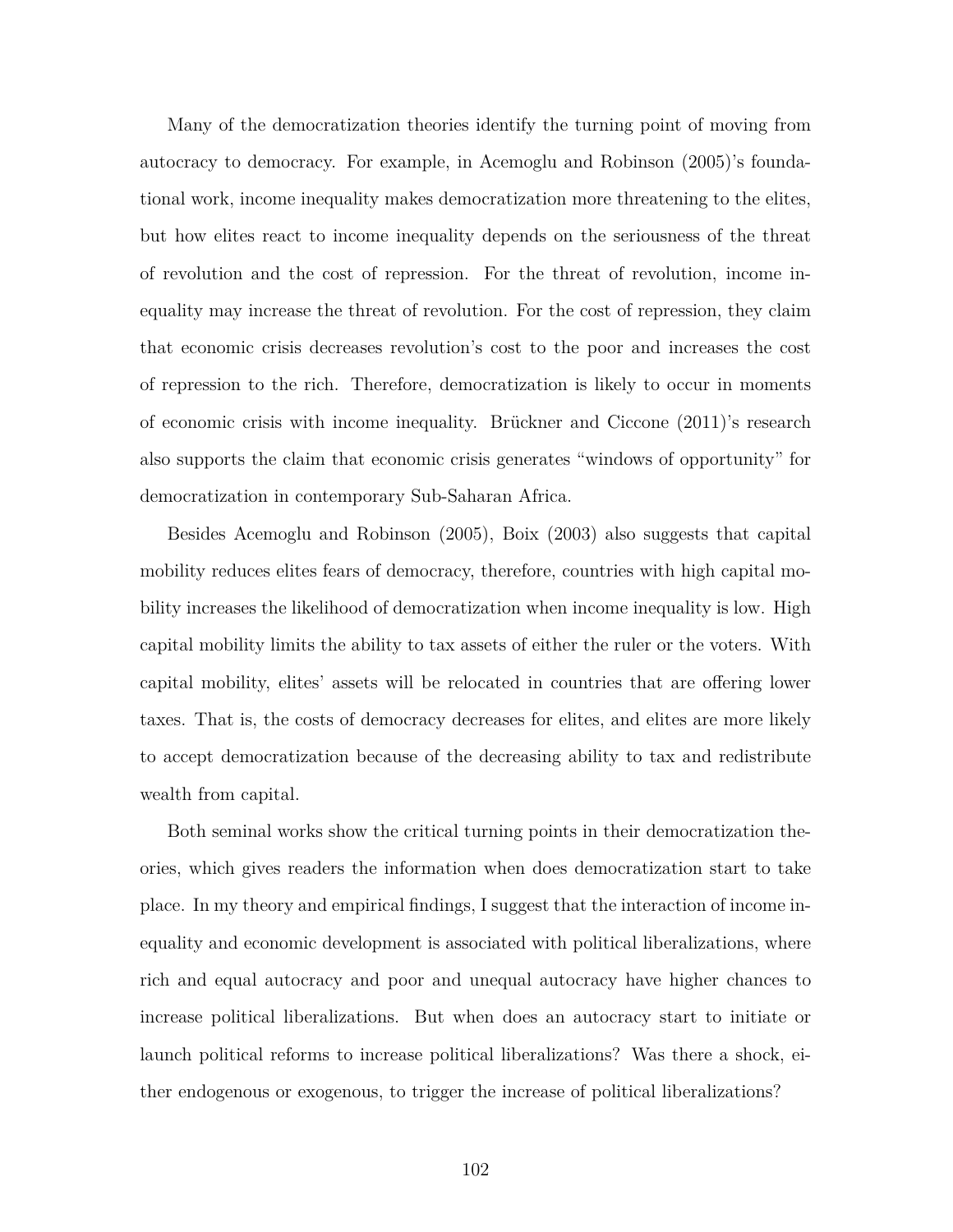In my theory, there is a demand for political liberalization from citizens in rich and equal and poor and unequal countries. For those three types of political liberalizations, I identify the possible time point for the liberal component and the participatory component of democracy to increase. It may be after citizens gained the electoral component of democracy. However, when the electoral component democracy starts to increase is ambiguous. I assume that citizens are "aware" that becoming part of the decision making process may help them to fulfill their demands. The government also is aware that temporarily fulfilling the demands may help them to stay in power longer. Those awarenesses may require a long and constant interactions between citizens and the government. It is not easy to identify the "actual" time point or the "cut point" for an autocracy to accept the fact that they need to launch political reforms. My empirical evidences can only tell the readers that the high political liberalizations are associated with rich and equal country and poor and unequal country.

### 8.2.2 Are citizens really learning from political liberalizations?

This learning experience in the semi-democratic regime is critical in my theory, but how do the readers know citizens in such autocratic regimes are really learning? Huntington (1991) proposes that the snowballing effect may help other countries to learn from other democracies, which makes other countries to believe in the desirability or necessity of democratization.

In my theory, I suggest that citizens are learning the advantages of democracy from living in semi-democratic regimes in the second stage of the process of democratization. This learning experience may help citizens to develop pro-democracy attitude and may make them to realize that they may not need to rely on the authoritarian regime to provide public goods. The empirical evidence shows that the levels of political liberalizations at least three years and five years prior to democratization have less effect on democratization. It "implies" that citizens were not ready yet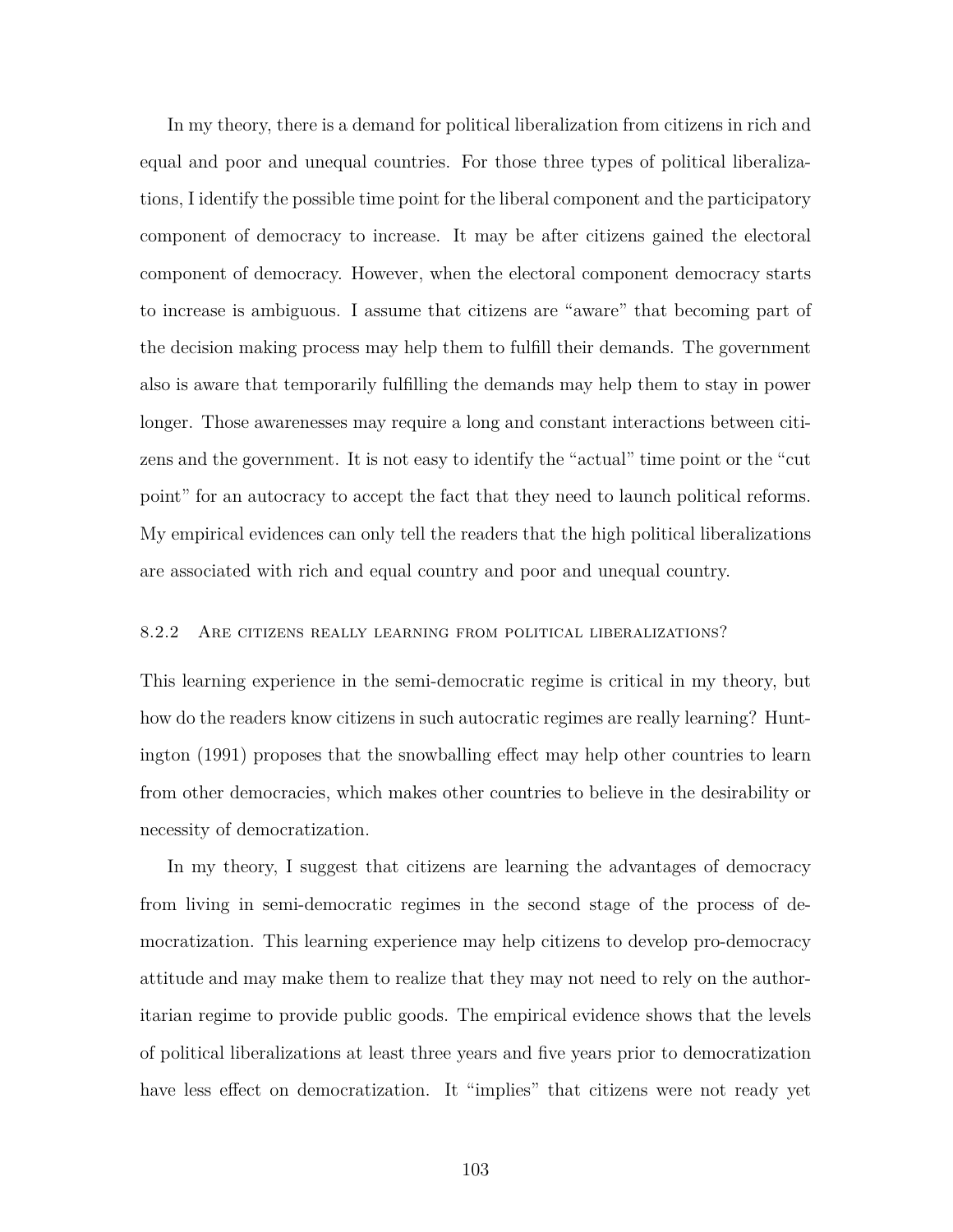because they were still learning. High political liberalizations may be helpful, but citizens need more time to learn from practicing. But how many years citizens need for accumulating enough experiences in order to ask for democratization is still not clear in my theory and empirical findings.

I also thought about using the number of years of the experience to examine if longer experience is associated with democratization. This approach may encounter some problems. First, when is the start year of this learning process is not clear. The values of all three components of democracy come form V-Dem dataset, this project uses a Bayesian Item Response Theory model to generate latent estimates and to correct for potential biases. Since each year contains different information for specific countries, the value changes from year to year varies from very small to vary large. Does small value changes means the start year of the learning process? I will need more theoretical argument to make it more clear.

### 8.3 Political Implications and Future Research

#### 8.3.1 Social unrest and protests in autocratic regimes

The results suggest that citizens in rich and equal autocratic countries and poor and unequal autocratic countries may prefer democracy over autocracy after they learned from political liberalization. The changes of income inequality and economic development are important because both economic indicators do not just influence the demand for democracy, but also pressure the regime to make changes. In autocratic countries, if more and more citizens are aware that income inequality is increasing, they might further engage in protests, conflict or even revolution, which can potentially destabilize the autocratic regime or even can bring democratization.

Therefore, an extension of research from this dissertation might examine the relationship between income inequality and the engagement in protests in autocratic countries. In non-democratic countries, autocratic rule itself makes it difficult for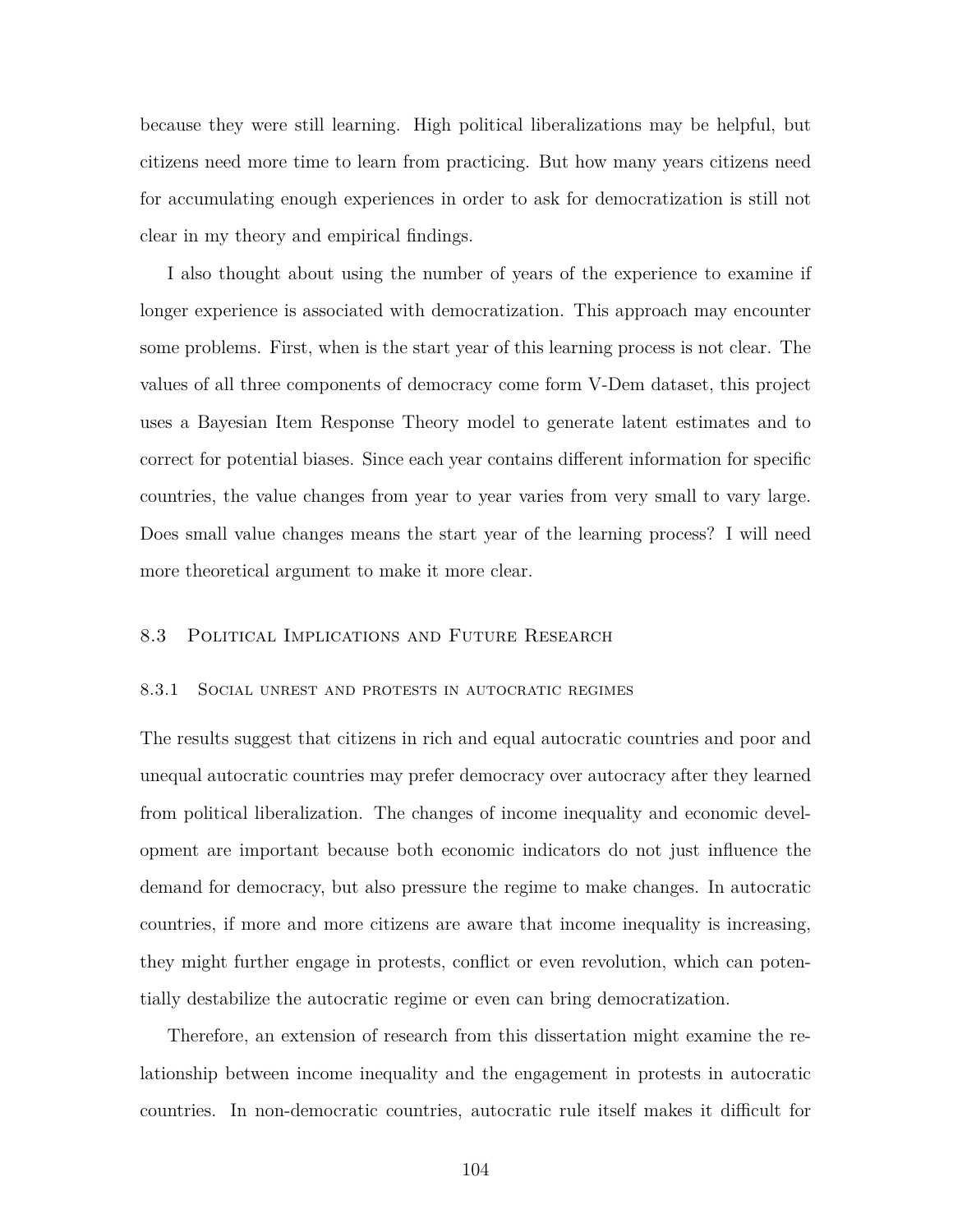citizens to facilitate successful collective actions, and high income inequality continues to erodes citizens' ability to protest (Solt, 2008). Since protest may be rare in non-democracies, we would expect to see fewer protests when income inequality is high. I could argue that this negative association is conditional on the levels of political liberalization. For an autocracy that has a high level of political liberalization, such as electoral authoritarianism, high income inequality is positively associated with protests. That is, facilitating collective action is still likely to occur in electoral authoritarianism, which may lead by opposition party leaders or other civil society organizations. For an autocracy that has a low level of political liberalization, high perceived income inequality is less likely to motivate people to participate in protests, which is what the conventional wisdom suggests.

#### 8.3.2 Income inequality in new democracies

Acemoglu and Robinson (2005) argue that democracy sends a more credible signal of the willingness to redistribute, and that citizens prefer democracy over autocracy when inequality is high. Therefore, we should expect to see lower income inequality in democracies. For policymakers in democratic countries, if income inequality can be the motivation to remove autocratic government and to be replaced by democratic government, then income inequality could also be an important factor in sustaining democratic institutions.

The 2020 Freedom House report shows that Hungary is no longer a democracy (Csaky, 2020). The Gini index for Hungary is still low, but it has increased steadily every year (Solt, 2019). Hence, another extended research is to discuss if a rising income inequality can jeopardize democratic institutions, especially for new democracies. We can also see if citizens show less support for democracy when income inequality increases, since one of the mechanisms for democracy is to lower income inequality.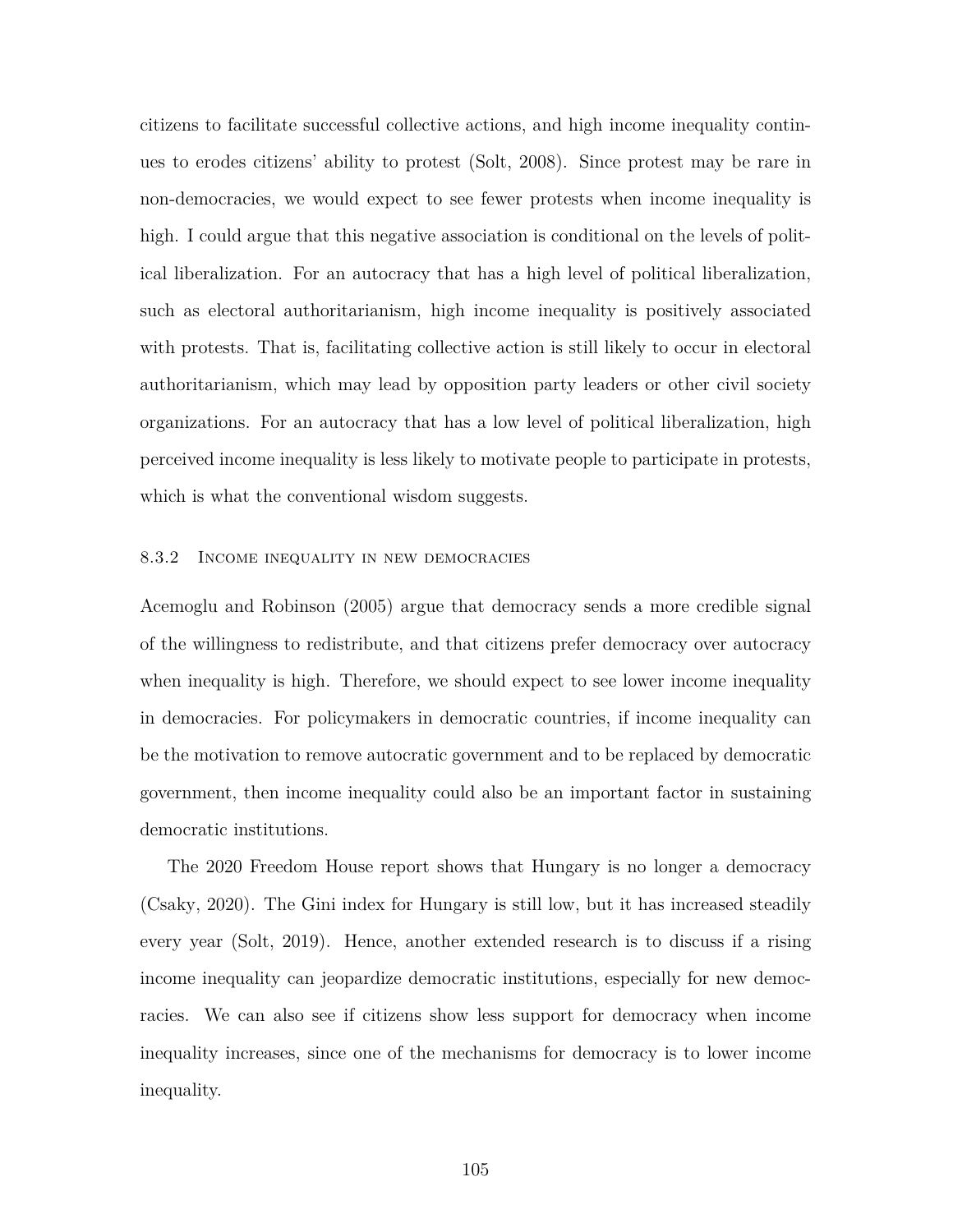### **BIBLIOGRAPHY**

- Abel, Richard. 2015. *Politics by other means: Law in the struggle against apartheid, 1980-1994*. Routledge.
- Acemoglu, Daron and James A Robinson. 2005. *Economic origins of dictatorship and democracy*. Cambridge University Press.
- Acharya, Amitav. 1999. "Southeast Asia's democratic moment." *Asian Survey* 39(3):418–432.
- Achen, Christopher H. 1992. "Social psychology, demographic variables, and linear regression: Breaking the iron triangle in voting research." *Political behavior* 14(3):195–211.
- Ahlquist, John S and Erik Wibbels. 2012. "Riding the Wave: World Trade and Factor-Based Models of Democratization." *American Journal of Political Science* 56(2):447–464.
- Albertus, Michael and Victor Menaldo. 2012. "If youâĂŹre against them youâĂŹre with us: The effect of expropriation on autocratic survival." *Comparative Political Studies* 45(8):973–1003.
- Altemeyer, Bob. 1988. *Enemies of Freedom: Understanding right-wing authoritarianism.* Jossey-Bass.
- Altemeyer, Bob and Robert A Altemeyer. 1996. *The Authoritarian Specter*. Harvard University Press.
- Alvarez, Mike, José Antonio Cheibub, Fernando Limongi and Adam Przeworski. 1996. "Classifying political regimes." *Studies in Comparative International Development*  $31(2):3-36.$
- Anderson, Lisa. 1987. "The state in the middle east and North Africa." *Comparative Politics* 20(1):1–18.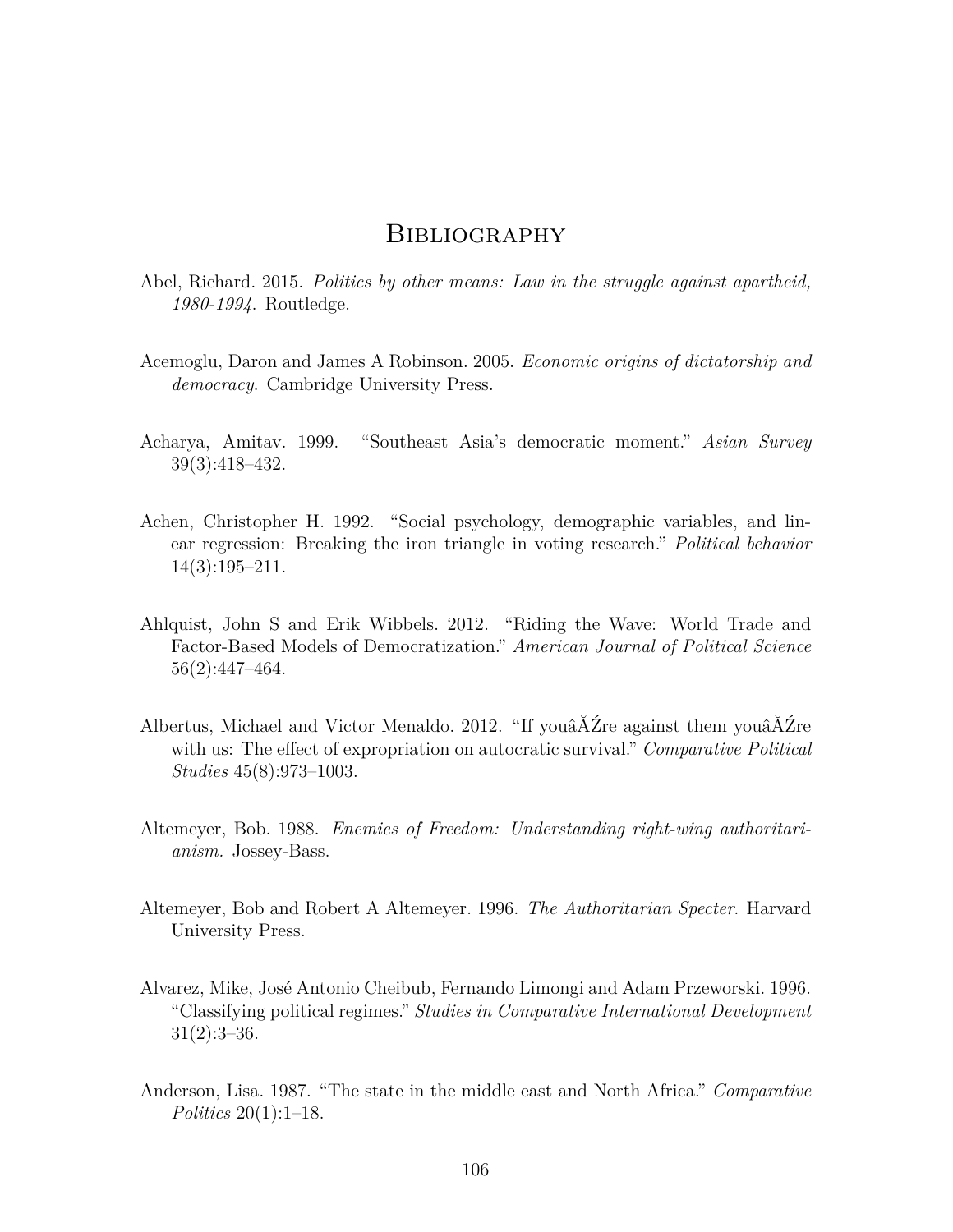- Ansell, Ben and David Samuels. 2010. "Inequality and democratization: A contractarian approach." *Comparative Political Studies* 43(12):1543–1574.
- Ansell, Ben and David Samuels. 2013. "Rethinking inequality and democratization: how inequality divides elites and underpins regime change." *APSA-Comp. Democrat Newslett* 11(3):8–11.
- Ansell, Ben W and David J Samuels. 2014. *Inequality and democratization: an elitecompetition approach*. Cambridge University Press.
- Barro, Robert J. 1999. "Determinants of democracy." *Journal of Political Economy* 107(6):158–183.
- Bechtel, Michael M, Dominik Hangartner and Lukas Schmid. 2016. "Does compulsory voting increase support for leftist policy?" *American Journal of Political Science*  $60(3):752-767.$
- Beck, Nathaniel. 2001. "Time-series–cross-section data: What have we learned in the past few years?" *Annual review of political science* 4(1):271–293.
- Bernhard, Michael, Amanda B. Edgell and Staffan I Lindberg. 2019. "Institutionalising electoral uncertainty and authoritarian regime survival." *European Journal of Political Research* .
- Besley, Timothy and Torsten Persson. 2014. "The causes and consequences of development clusters: state capacity, peace, and income." *Annu. Rev. Econ.* 6(1):927– 949.
- Boix, Carles. 2003. *Democracy and redistribution*. Cambridge University Press.
- Boix, Carles, Michael Miller and Sebastian Rosato. 2013. "A complete data set of political regimes, 1800–2007." *Comparative Political Studies* 46(12):1523–1554.
- Boix, Carles and Susan C Stokes. 2003. "Endogenous democratization." *World politics* 55(04):517–549.
- Bollen, Kenneth A and Robert W Jackman. 1985. "Political democracy and the size distribution of income." *American Sociological Review* pp. 438–457.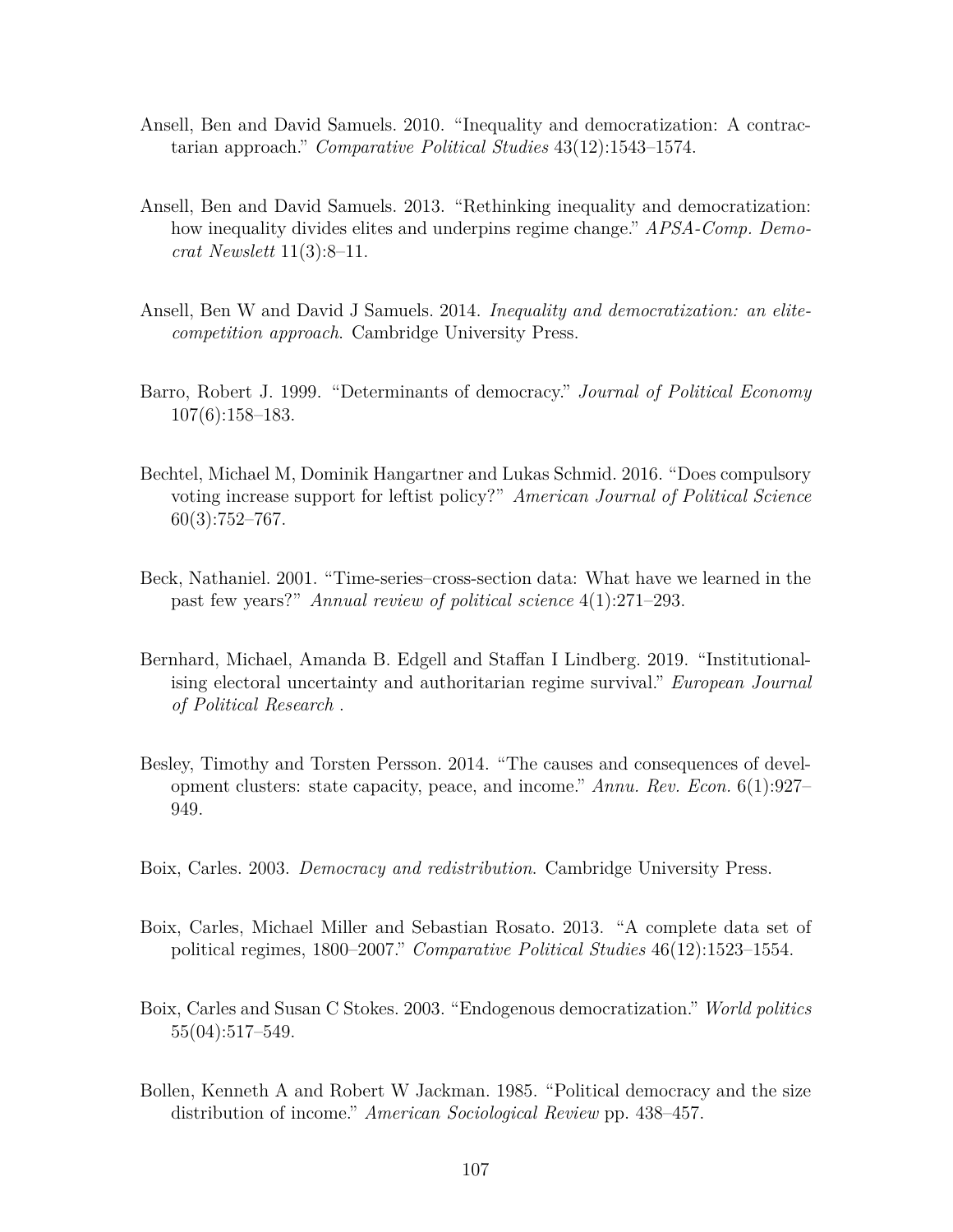- Bratton, Michael and Nicholas Van de Walle. 1997. *Democratic experiments in Africa: Regime transitions in comparative perspective*. Cambridge university press.
- Breen, Richard, Kristian Bernt Karlson and Anders Holm. 2018. "Interpreting and understanding logits, probits, and other nonlinear probability models." *Annual Review of Sociology* 44:39–54.
- Brinks, Daniel and Michael Coppedge. 2006. "Diffusion is no illusion: Neighbor emulation in the third wave of democracy." *Comparative Political Studies* 39(4):463– 489.
- Brückner, Markus and Antonio Ciccone. 2011. "Rain and the democratic window of opportunity." *Econometrica* 79(3):923–947.
- Buhaug, Halvard. 2006. "Relative capability and rebel objective in civil war." *Journal of Peace Research* 43(6):691–708.
- Burkhart, Ross E and Michael S Lewis-Beck. 1994. "Comparative democracy: The economic development thesis." *American Political Science Review* 88(4):903–910.
- Chang, Eric CC and Wen-Chin Wu. 2016. "Preferential Trade Agreements, Income Inequality, and Authoritarian Survival." *Political Research Quarterly* 69(2):281– 294.
- Cheibub, José Antonio, Jennifer Gandhi and James Raymond Vreeland. 2010. "Democracy and dictatorship revisited." *Public choice* 143(1-2):67–101.
- Cheng, Tun-jen. 1989. "Democratizing the quasi-Leninist regime in Taiwan." *World Politics* 41(4):471–499.
- Cheng, Tun-Jen, Stephan Haggard and David Kang. 1998. "Institutions and growth in Korea and Taiwan: the bureaucracy." *The Journal of Development Studies* 34(6):87–111.
- Coppedge, Michael, John Gerring, Carl Henrik Knutsen, Staffan I Lindberg, Jan Teorell, David Altman, Michael Bernhard, M Steven Fish, Adam Glynn, Allen Hicken et al. 2019. "V-dem codebook v9.".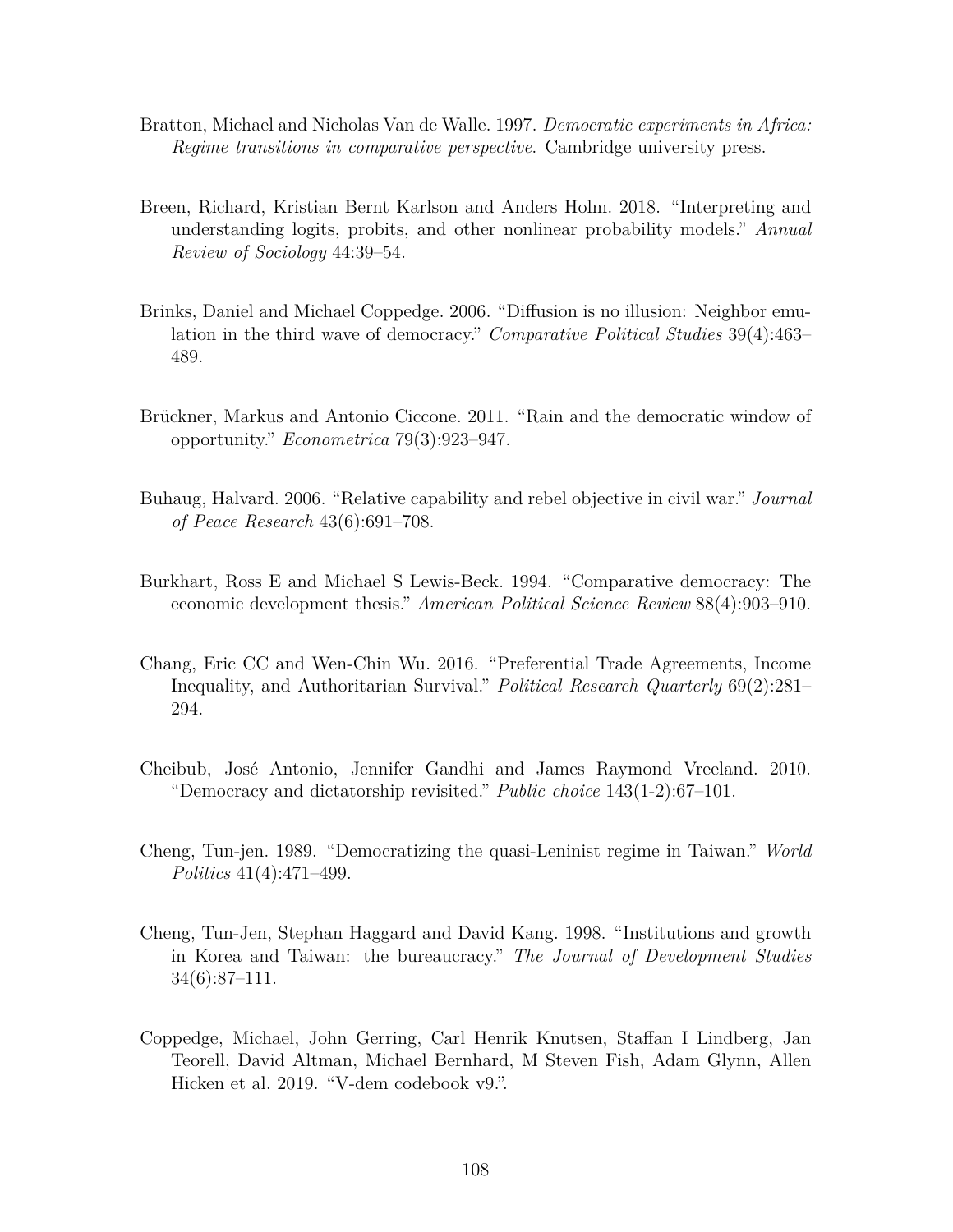- Coppedge, Michael, John Gerring, David Altman, Michael Bernhard, Steven Fish, Allen Hicken, Matthew Kroenig, Staffan I Lindberg, Kelly McMann, Pamela Paxton et al. 2011. "Conceptualizing and measuring democracy: A new approach." *Perspectives on Politics* 9(2):247–267.
- Coppedge, Michael, Staffan Lindberg, Svend-Erik Skaaning and Jan Teorell. 2016. "Measuring high level democratic principles using the V-Dem data." *International Political Science Review* 37(5):580–593.
- Crescenzi, Mark JC and Andrew J Enterline. 1999. "Ripples from the waves? A systemic, time-series analysis of democracy, democratization, and interstate war." *Journal of Peace Research* 36(1):75–94.
- Crystal, Jill. 1995. *Oil and politics in the Gulf: Rulers and merchants in Kuwait and Qatar*. Vol. 24 Cambridge University Press.
- Csaky, Zselyke. 2020. "Dropping the democratic facade in Europe and Eurasia." *Freedom House* . **URL:** *https://freedomhouse.org/report/nations-transit/2020/droppingdemocratic-facade*
- Cunningham, Frank. 2002. *Theories of democracy: A critical introduction*. Psychology Press.
- Dahl, Robert Alan. 1973. *Polyarchy: Participation and opposition*. Yale University Press.
- Diamond, Larry. 1999. *Developing democracy: Toward consolidation*. JHU Press.
- Diamond, Larry. 2012. "China and East Asian Democracy: The Coming Wave." *Journal of Democracy* 23(1):5–13.
- Donno, Daniela. 2013. "Elections and democratization in authoritarian regimes." *American Journal of Political Science* 57(3):703–716.
- Dunning, Thad. 2008. *Crude democracy: Natural resource wealth and political regimes*. Vol. 7 Cambridge University Press Cambridge.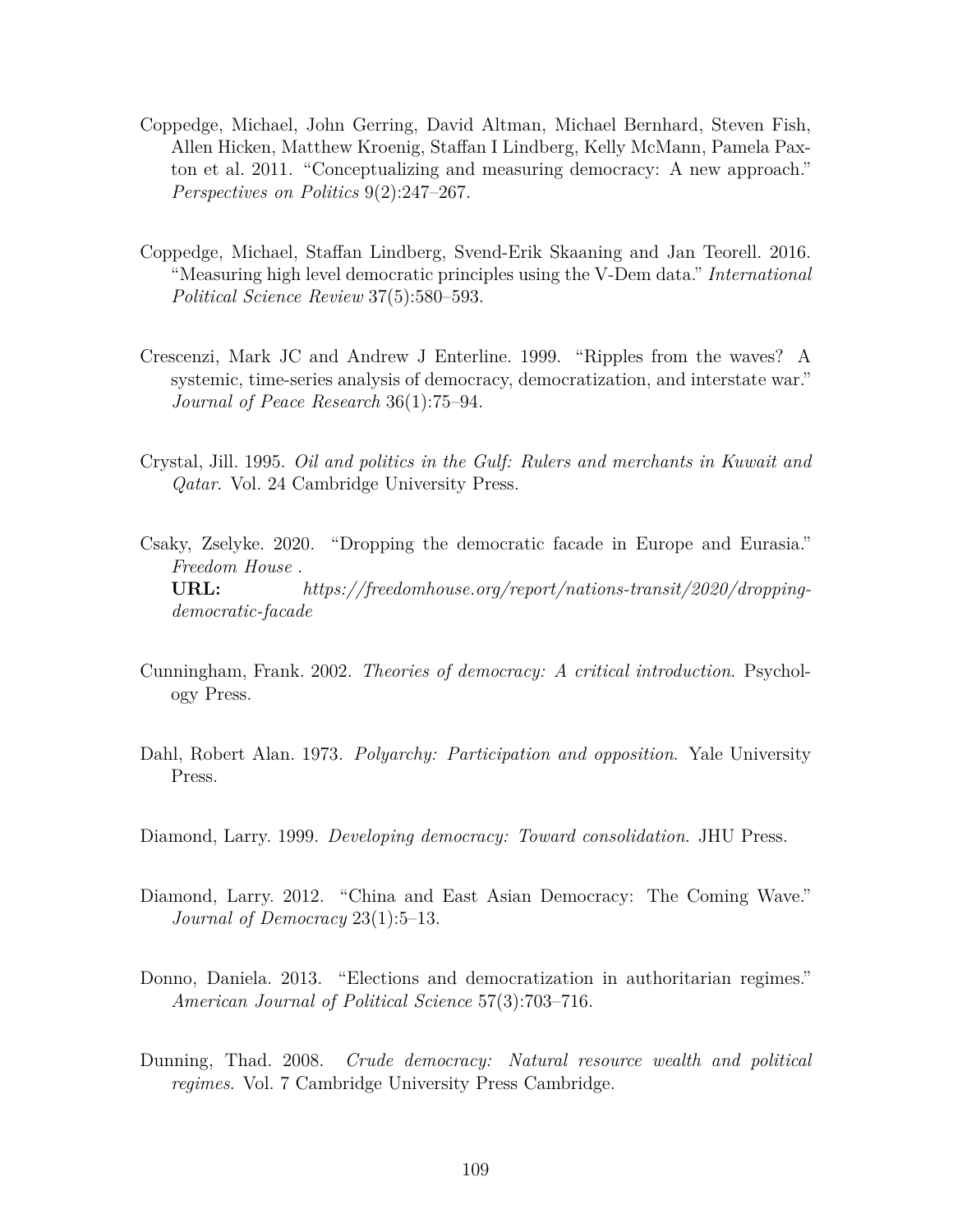- Epstein, David L, Robert Bates, Jack Goldstone, Ida Kristensen and Sharyn O'Halloran. 2006. "Democratic transitions." *American journal of political science* 50(3):551–569.
- Fearon, James D and David D Laitin. 2003. "Ethnicity, insurgency, and civil war." *American political science review* 97(1):75–90.
- Feenstra, Robert C., Robert Inklaar and Marcel P. Timmer. 2014. "The Next Generation of the Penn World Table." *American Economic Review* 105(10):3150–3182.
- Feng, Yi. 1997. "Democracy, political stability and economic growth." *British Journal of Political Science* 27(3):391–418.
- Fiorina, Morris P. 1978. "Economic Retrospective Voting in American National Elections: A micro-analysis." *American Journal of Political Science* pp. 426–443.
- Fish, M Steven. 2002. "Islam and authoritarianism." *World politics* 55(01):4–37.
- FreedomHouse. 2018. *Freedom in the World 2018: The Annual Survey of Political Rights and Civil Liberties*. Rowman & Littlefield Publishers.
- Freeman, John R. and Dennis P. Quinn. 2012. "The Economic Origins of Democracy Reconsidered." *American Political Science Review* 106(1):58–80.
- Gandhi, Jennifer. 2008. *Political institutions under dictatorship*. Cambridge University Press Cambridge.
- Gandhi, Jennifer and Adam Przeworski. 2007. "Authoritarian institutions and the survival of autocrats." *Comparative political studies* 40(11):1279–1301.
- Gasiorowski, Mark J. 1995. "Economic crisis and political regime change: An event history analysis." *American political science review* 89(4):882–897.
- Geddes, Barbara. 1999. "What do We Know about Democratization after Twenty Years?" *Annual review of political science* 2(1):115–144.
- Geddes, Barbara. 2003. *Paradigms and sand castles: Theory building and research design in comparative politics*. University of Michigan Press.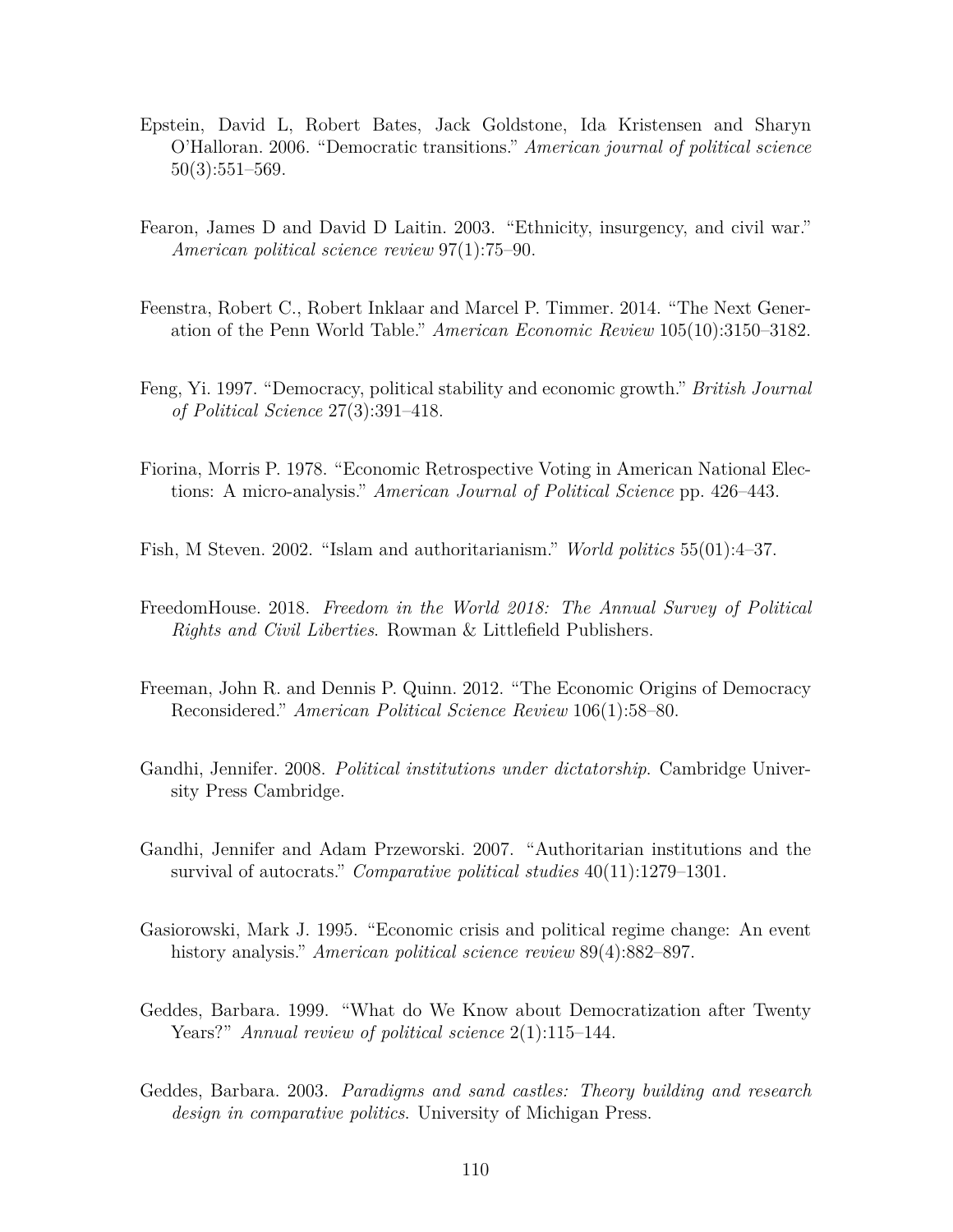- Geddes, Barbara, Joseph Wright and Erica Frantz. 2014. "Autocratic breakdown and regime transitions: A new data set." *Perspectives on Politics* 12(02):313–331.
- Gibson, John. 2019. "Are You Estimating the Right Thing? An Editor Reflects." *Applied Economic Perspectives and Policy* 41(3):329–350.
- Goldstone, Jack A, Robert H Bates, David L Epstein, Ted Robert Gurr, Michael B Lustik, Monty G Marshall, Jay Ulfelder and Mark Woodward. 2010. "A Global Model for Forecasting Political Instability." *American Journal of Political Science* 54(1):190–208.
- Haggard, Stephan and Robert R Kaufman. 2012. "Inequality and regime change: Democratic transitions and the stability of democratic rule." *American Political Science Review* 106(03):495–516.
- Haggard, Stephan and Robert R Kaufman. 2016*a*. "Democratization during the third wave." *Annual Review of Political Science* 19:125–144.
- Haggard, Stephan, Steven Benjamin Webb et al. 1994. *Voting for reform: Democracy, political liberalization, and economic adjustment*. Vol. 94 World Bank Publications.
- Haggard, Stephen and Robert R. Kaufman. 2016*b*. *Dictators and democrats: masses, elites, and regime change*. Princeton University Press.
- Hansford, Thomas G and Brad T Gomez. 2015. "Reevaluating the sociotropic economic voting hypothesis." *Electoral Studies* 39:15–25.
- Hellevik, Ottar. 2009. "Linear versus logistic regression when the dependent variable is a dichotomy." *Quality*  $\mathcal{B}$  *Quantity* 43(1):59–74.
- Hendrix, Cullen S. 2010. "Measuring state capacity: Theoretical and empirical implications for the study of civil conflict." *Journal of peace research* 47(3):273–285.
- Herb, Michael. 2005. "No representation without taxation? Rents, development, and democracy." *Comparative Politics* pp. 297–316.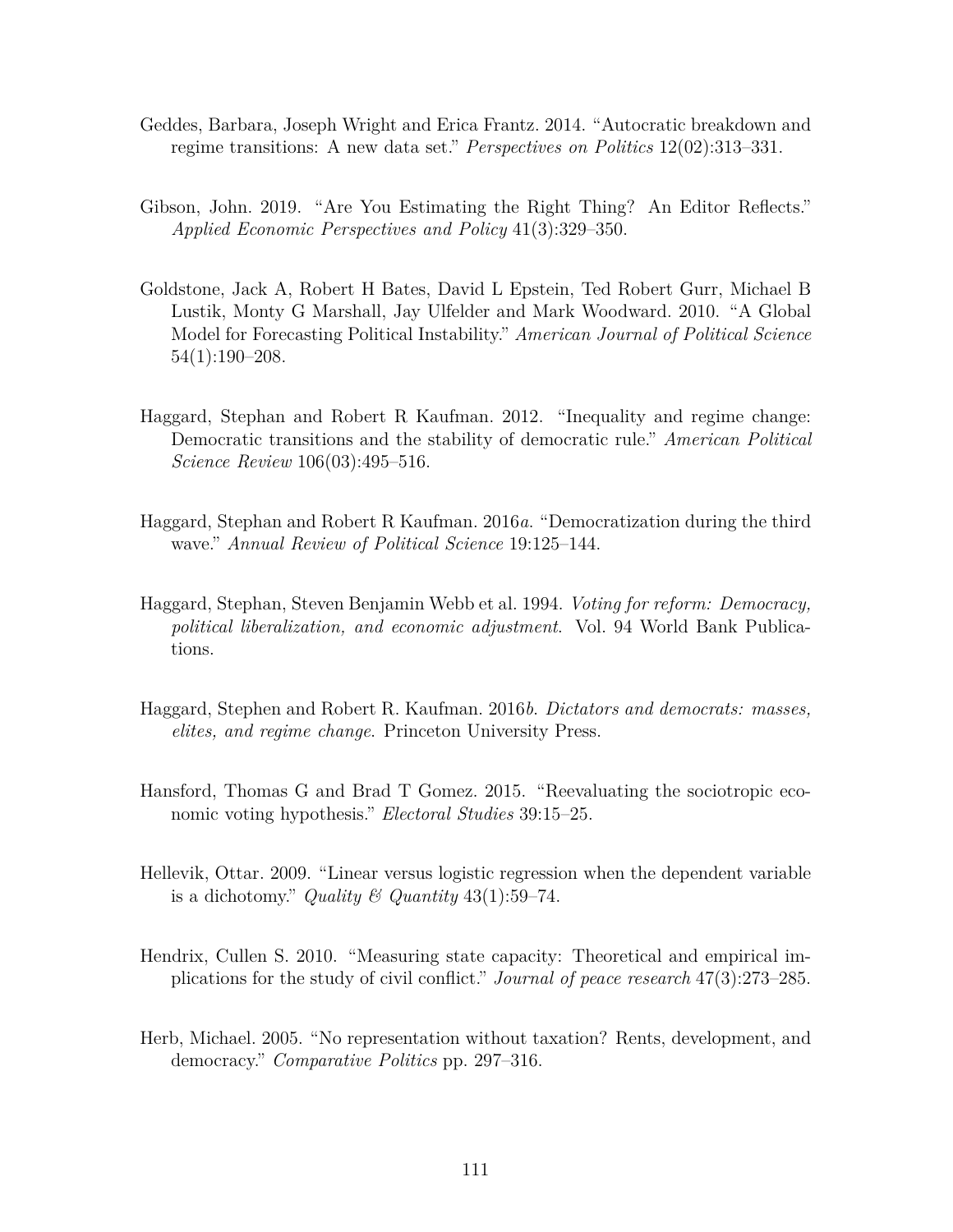- Honaker, James and Gary King. 2010. "What to do about missing values in timeseries cross-section data." *American journal of political science* 54(2):561–581.
- Houle, Christian. 2009. "Inequality and democracy: Why inequality harms consolidation but does not affect democratization." *World politics* 61(04):589–622.
- Houle, Christian. 2016. "Inequality, Economic Development, and Democratization." *Studies in Comparative International Development* 51(4):503–529. **URL:** *http://dx.doi.org/10.1007/s12116-016-9220-z*
- Hsieh, John Fuh-sheng. 2003. "Democratizing China." *Journal of Asian and African Studies* 38(4-5):377–391.
- Huntington, Samuel P. 1991. *The third wave: Democratization in the late twentieth century*. University of Oklahoma press.
- Inglehart, Ronald and Christian Welzel. 2005. *Modernization, cultural change, and democracy: The human development sequence*. Cambridge University Press.
- Karatnycky, Adrian. 2002. "Muslim countries and the democracy gap." *Journal of democracy* 13(1):99–112.
- Kennedy, Ryan. 2010. "The contradiction of modernization: a conditional model of endogenous democratization." *The Journal of Politics* 72(03):785–798.
- Kiewiet, D Roderick. 2000. "Economic retrospective voting and incentives for policymaking." *Electoral Studies* 19(2-3):427–444.
- Knutsen, Carl Henrik, Håvard Mokleiv Nygård and Tore Wig. 2017. "Autocratic elections: Stabilizing tool or force for change?" *World Politics* 69(1):98–143.
- Kurtz, Marcus J and Sarah M Brooks. 2011. "Conditioning the âĂIJresource curseâĂİ: globalization, human capital, and growth in oil-rich nations." *Comparative Political Studies* 44(6):747–770.
- Levitsky, Steven and Lucan A Way. 2010. *Competitive Authoritarianism: Hybrid Regimes After the Cold War*. Cambridge University Press.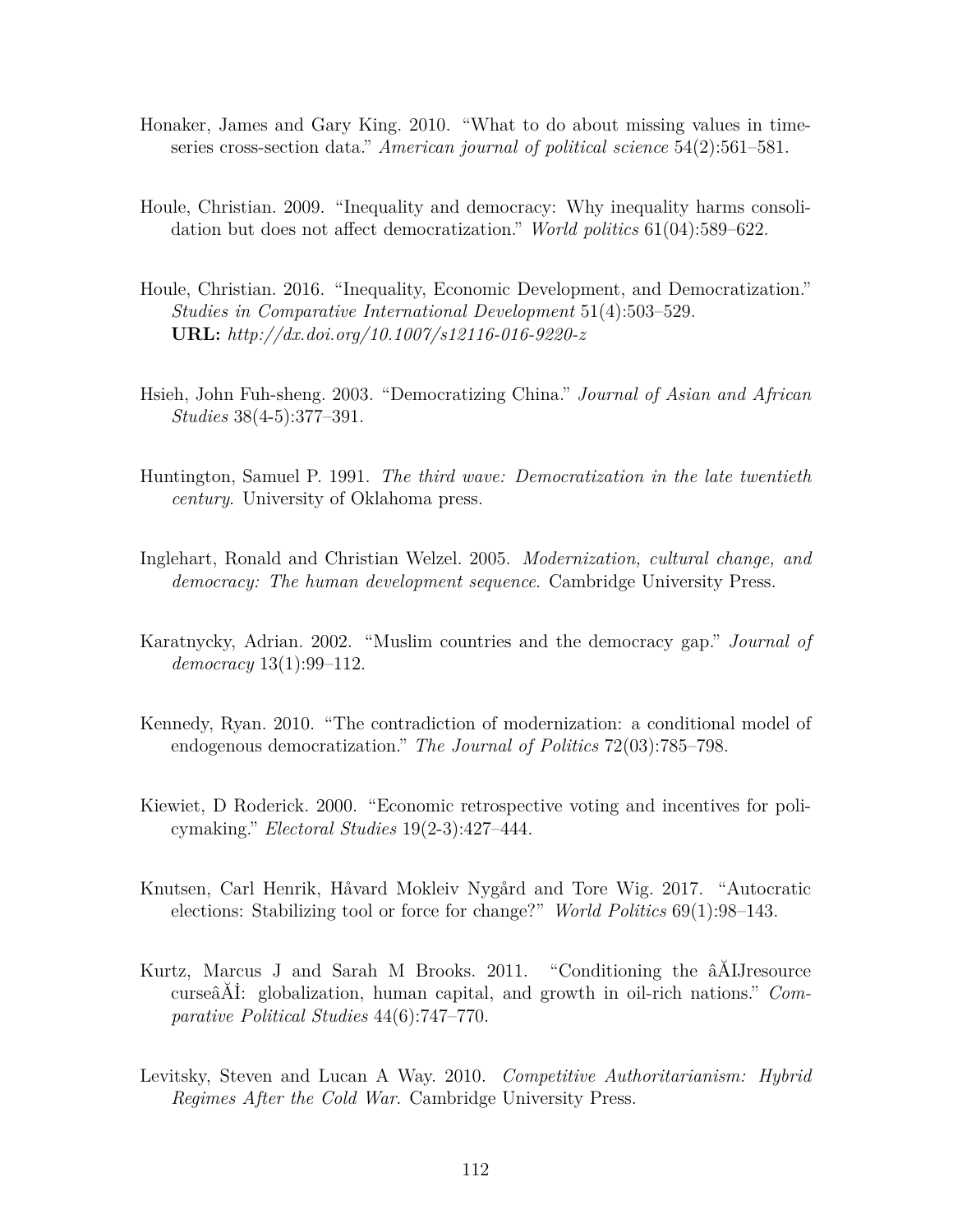- Lewis-Beck, Michael S and Mary Stegmaier. 2000. "Economic determinants of electoral outcomes." *Annual Review of Political Science* 3(1):183–219.
- Lindberg, Staffan I. 2009. *Democratization by elections: a new mode of transition?* Johns Hopkins University Press Baltimore, MD.
- Lindberg, Staffan I, Michael Coppedge, John Gerring and Jan Teorell. 2014. "V-Dem: A new way to measure democracy." *Journal of Democracy* 25(3):159–169.
- Lipset, Seymour Martin. 1959. "Some social requisites of democracy: Economic development and political legitimacy." *American political science review* 53(01):69–105.
- Londregan, John B and Keith T Poole. 1990. "Poverty, the Coup Trap, and the Seizure of Executive Power." *World politics* 42(2):151–183.
- Londregan, John B and Keith T Poole. 1996. "Does high income promote democracy?" *World politics* 49(1):1–30.
- Long, J Scott and Jeremy Freese. 2006. *Regression models for categorical dependent variables using Stata*. Stata press.
- Mattes, Robert and Michael Bratton. 2007. "Learning about democracy in Africa: Awareness, performance, and experience." *American Journal of Political Science* 51(1):192–217.
- McWhinney, Edward. 2007. *Self-determination of peoples and plural-ethnic states in contemporary international law: failed states, nation-building and the alternative, federal option*. Brill.
- Michelitch, Kristin, Marco Morales, Andrew Owen and Joshua A Tucker. 2012. "Looking to the future: Prospective economic voting in 2008 Presidential Elections." *Electoral Studies* 31(4):838–851.
- Miller, Michael K. 2012. "Economic development, violent leader removal, and democratization." *American Journal of Political Science* 56(4):1002–1020.
- Miller, Michael K. 2015. "Electoral Authoritarianism and Human Development." *Comparative Political Studies* 48(12):1526–1562.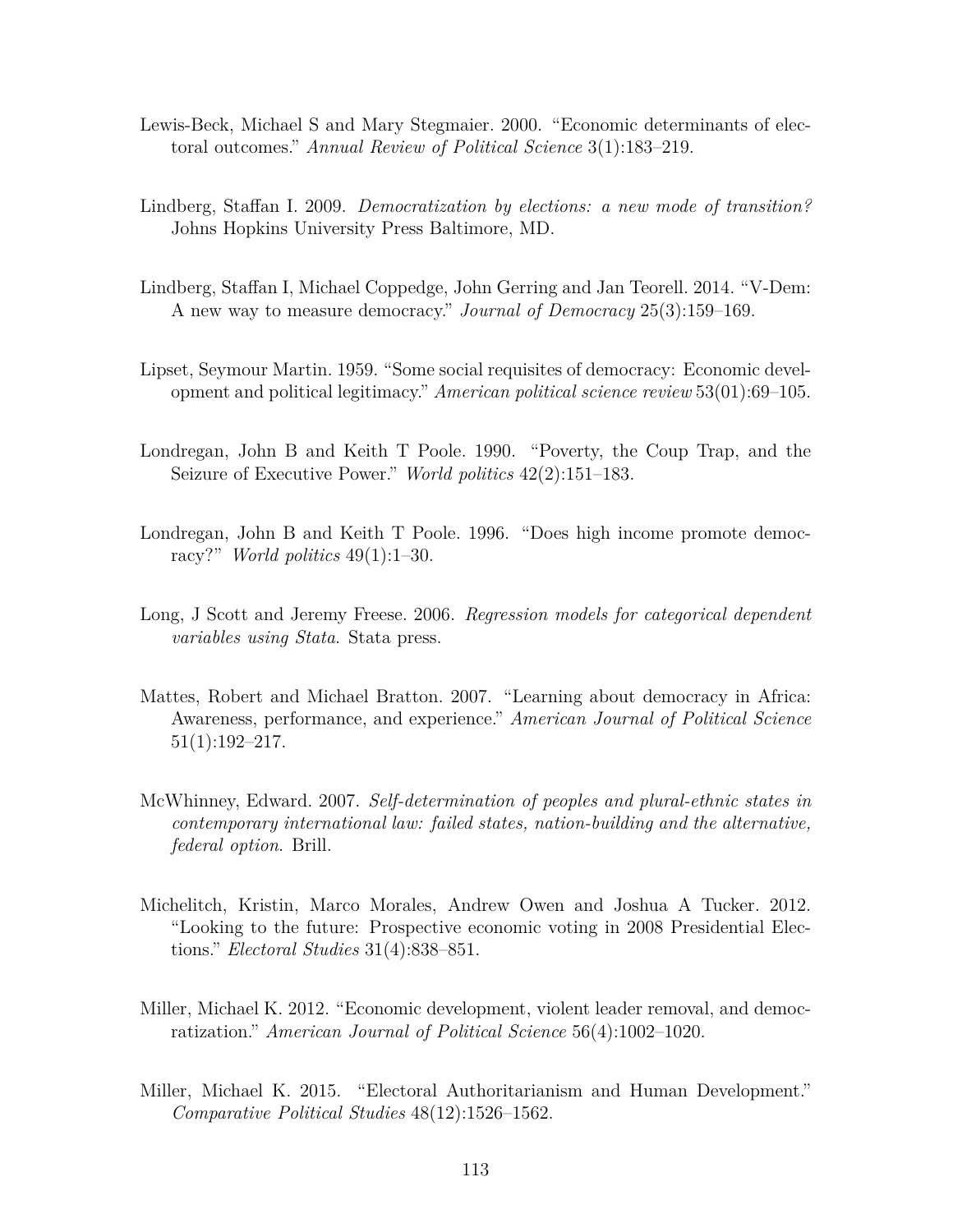- Nadeau, Richard and Michael S Lewis-Beck. 2001. "National economic voting in US presidential elections." *Journal of Politics* 63(1):159–181.
- North, Douglass C. and Barry R. Weingast. 1989. "Constitutions and commitment: the evolution of institutions governing public choice in seventeenth-century England." *The Journal of Economic History* .
- O'Donnell, Guillermo, Philippe C Schmitter and Laurence Whitehead. 1986. *Transitions from authoritarian rule: Comparative perspectives*. Vol. 3 JHU Press.
- Olson, Mancur. 1971. *The Logic of Collective Action: Public Goods and the Theory of Groups*. Harvard University Press.
- Pevehouse, Jon C. 2005. *Democracy from above: Regional organizations and democratization*. Cambridge University Press.
- PolityIV. 2012. "Polity iv project: Political regime characteristics and transitions, 1800-2012." *On-line (http://www. systemicpeace. org/polity/polity4. htm)* .
- Przeworski, Adam. 1991*a*. *Democracy and the market: Political and economic reforms in Eastern Europe and Latin America*. Cambridge University Press.
- Przeworski, Adam. 1991*b*. "The "East" becomes the "South"? The "autumn of the people" and the future of eastern Europe." *PS: Political Science & Politics*  $24(1):20-24.$
- Przeworski, Adam. 2005. "Democracy as an Equilibrium." *Public Choice* 123(3- 4):253–273.
- Przeworski, Adam and Fernando Limongi. 1997. "Modernization: Theories and facts." *World politics* 49(02):155–183.
- Przeworski, Adam, Michael E. Alvarex, José Antonio Cheibub and Fernando Limongi. 2000. *Democracy and development: political institutions and well-being in the world, 1950-1990*. Vol. 3 Cambridge University Press.

Ross, Michael L. 2001. "Does oil hinder democracy?" *World politics* 53(3):325–361.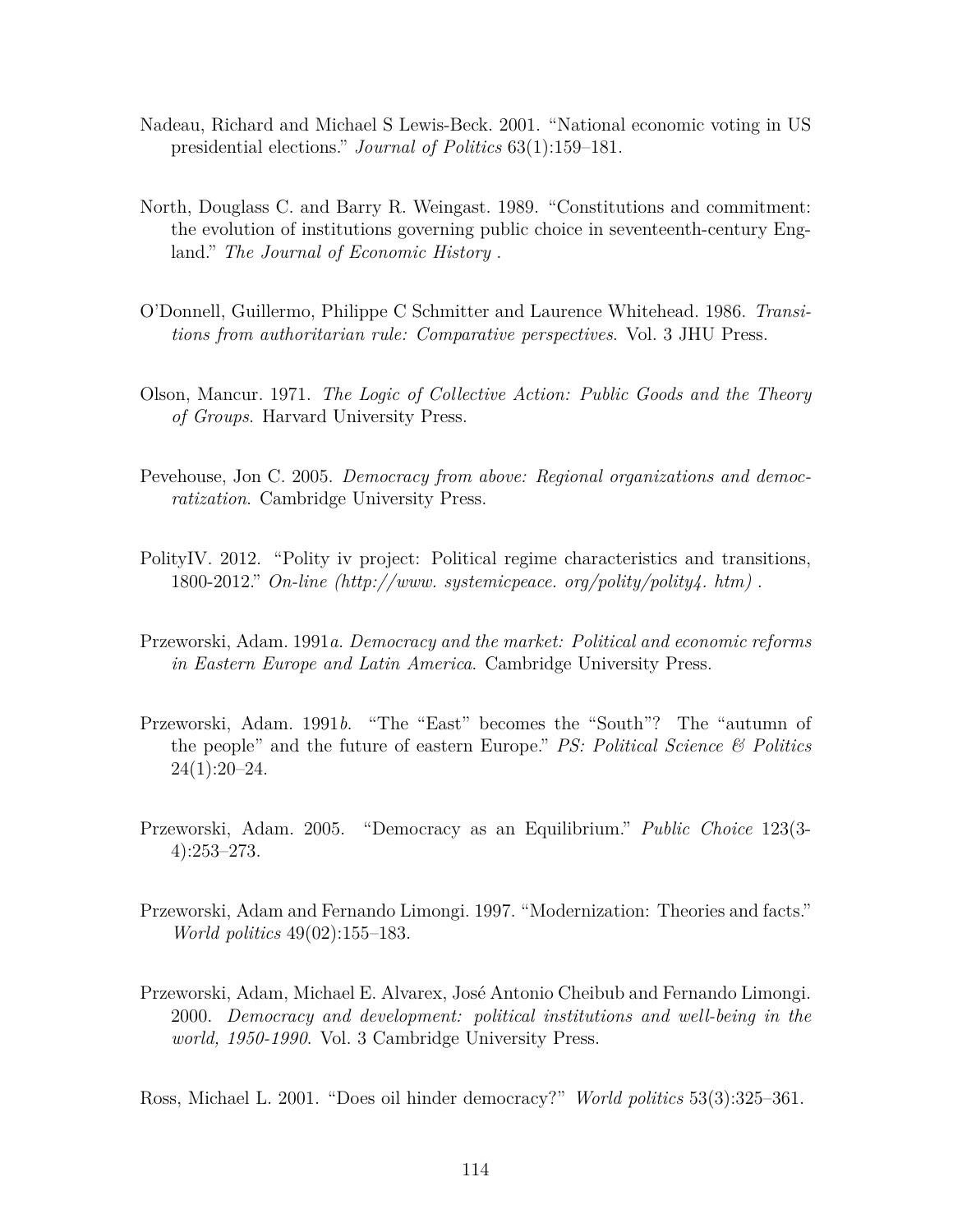- Ross, Michael L. 2008. "Oil, Islam, and women." *American political science review* 102(1):107–123.
- Skaaning, Svend-Erik, John Gerring and Henrikas Bartusevičius. 2015. "A lexical index of electoral democracy." *Comparative Political Studies* 48(12):1491–1525.
- Slater, Dan, Benjamin Smith and Gautam Nair. 2014. "Economic origins of democratic breakdown? The redistributive model and the postcolonial state." *Perspectives on Politics* 12(02):353–374.
- Solt, Frederick. 2008. "Economic inequality and democratic political engagement." *American Journal of Political Science* 52(1):48–60.
- Solt, Frederick. 2012. "The social origins of authoritarianism." *Political Research Quarterly* 65(4):703–713.
- Solt, Frederick. 2015. "Economic inequality and nonviolent protest." *Social Science Quarterly* 96(5):1314–1327.
- Solt, Frederick. 2016. "The Standardized World Income Inequality Database." *Social Science Quarterly* 97. SWIID Version 6.0, July 2017. **URL:** *http://dx.doi.org/10.1111/ssqu.12295*
- Solt, Frederick. 2019. "Measuring Income Inequality Across Countries and Over Time: The Standardized World Income Inequality Database." OSF. https://osf.io/3djtq. SWIID Version 8.0, February 2019.
- Svolik, Milan W. 2012. *The Politics of Authoritarian Rule*. Cambridge University Press.
- Teorell, Jan. 2010. *Determinants of democratization: Explaining regime change in the world, 1972–2006*. Cambridge University Press.
- Teorell, Jan. 2012. *Determinants of democratization: Explaining regime change in the world, 1972–2006*. Cambridge University Press.
- Treisman, Daniel. 2015. "Income, democracy, and leader turnover." *American Journal of Political Science* 59(4):927–942.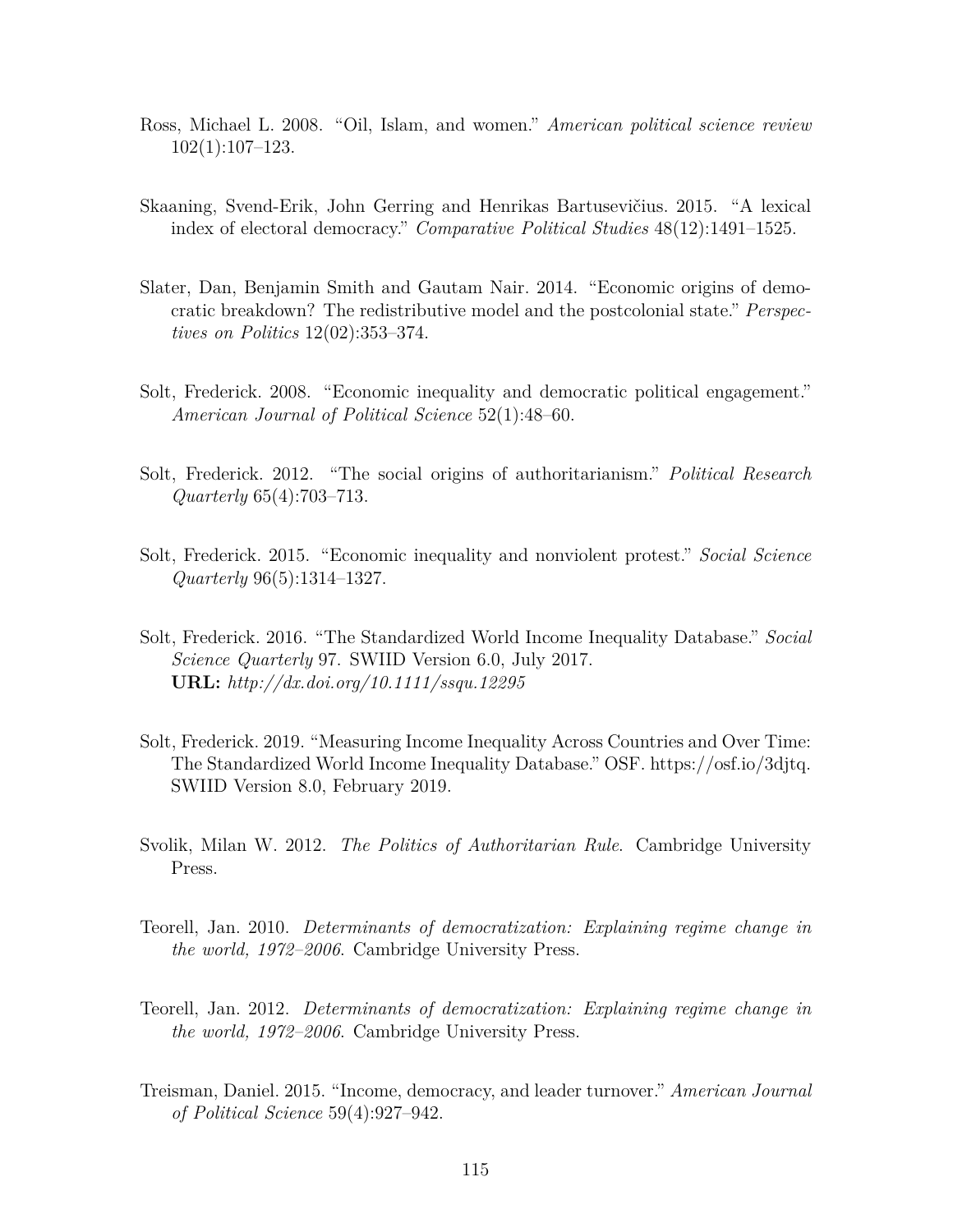- Treisman, Daniel. 2019. "Economic Development and Democracy: Predispositions and Triggers." *Annual Review of Political Science* 23.
- Weingast, Barry R. 1997. "The political foundations of democracy and the rule of the law." *American Political Science Review* .
- Weschle, Simon. 2014. "Two types of economic voting: How economic conditions jointly affect vote choice and turnout." *Electoral Studies* 34:39–53.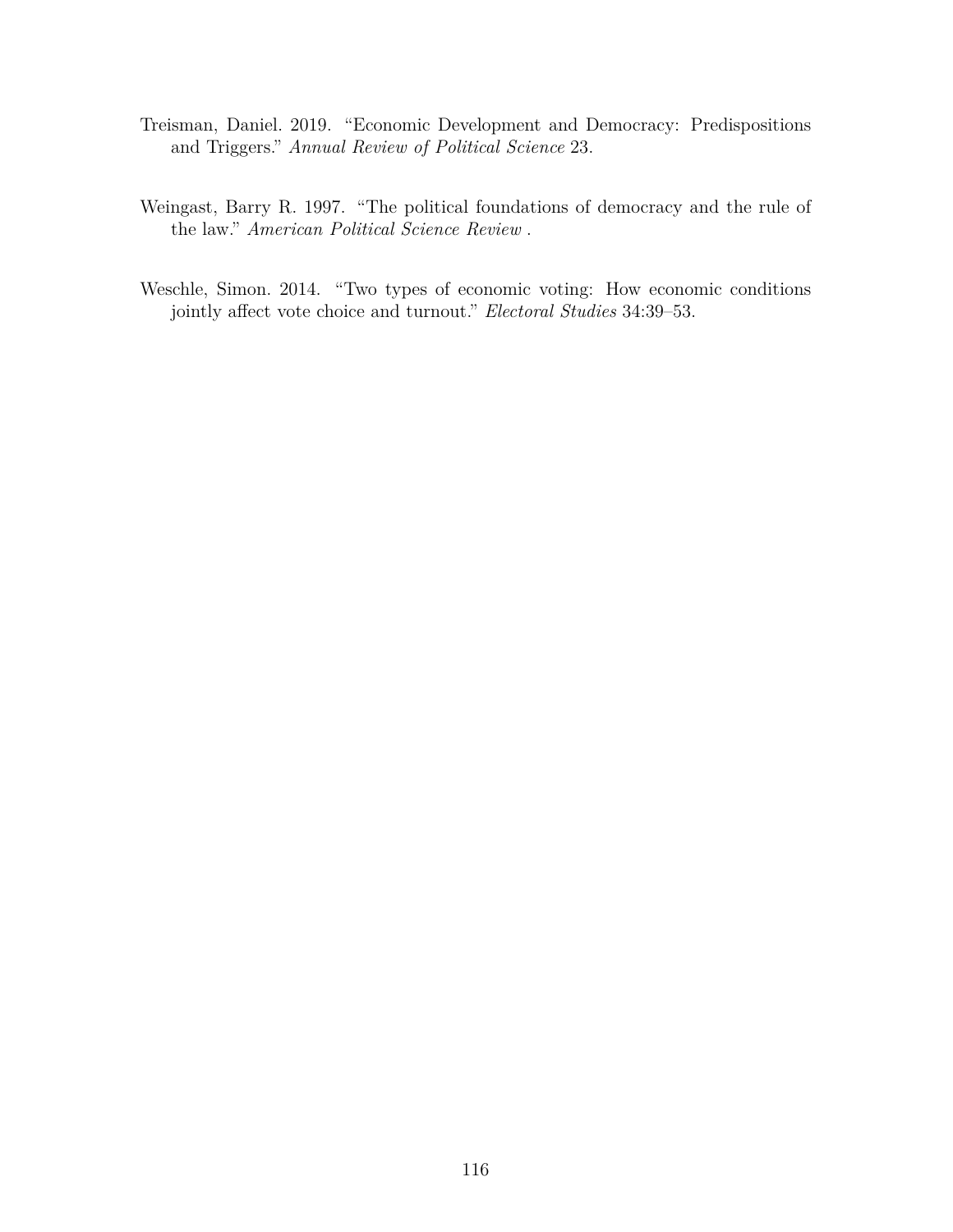# Appendix A

# Appendix for Chapter 5

### **Table A.1:** The List of the 125 Countries

|         | Algeria, Angola, Benin, Burkina Faso, Burundi, Cameroon, Cape Verde                   |
|---------|---------------------------------------------------------------------------------------|
|         | Central African Republic, Chad, Comoros, Democratic Republic of the Congo             |
|         | Republic of the Congo, CÂtte d'Ivoire, Djibouti, Egypt, Equatorial Guinea, Eritrea    |
| African | Ethiopia, Gabon, The Gambia, Ghana, Guinea, Guinea-Bissau, Kenya, Libya               |
|         | Lesotho, Liberia, Madagascar, Malawi, Mali, Mauritania, Morocco, Mozambique           |
|         | Namibia, Niger, Nigeria, Rwanda, Sao Tome, Senegal, Seychelles, Sierra Leone, Somalia |
|         | South Africa, Sudan, Eswatini, Tanzania, Togo, Tunisia, Uganda, Zambia, Zimbabwe      |
|         | Armenia, Azerbaijan, Bahrain, Bangladesh, Bhutan, Brunei, Cambodia, China             |
|         | Georgia, Indonesia, Iran, Jordan, Kazakhstan, N. Korea, S. Korea, Laos, Lebanon       |
| Asia    | Malaysia, Maldives, Mongolia, Myanmar, Nepal, Oman, Pakistan, Philippines             |
|         | Singapore, Sri Lanka, Syria, Taiwan, Tajikistan, Thailand, Turkmenistan               |
|         | Uzbekistan, Vietnam, Yemen, Fiji                                                      |
|         | Albania, Argentina, Belarus, Bulgaria, Croatia, Cyprus, Greece, Hungary               |
| Europe  | Poland Portugal, Romania, Russia, Spain, Turkey                                       |
|         | Antigua, Bolivia, Brazil, Chile, Cuba, Dominican Republic, Ecuador, El Salvador       |
| America | Grenada, Guatemala Guyana, Haiti, Honduras, Mexico, Nicaragua                         |
|         | Panama, Paraguay, Peru, Solomon Islands, Suriname, Uruguay, Venezuela                 |

**Table A.2:** Numbers of Democratic Transition

|            | $\text{Albania}(3), \text{Antigua}(1), \text{Argentina}(3), \text{Armenia}(1), \text{Bangladesh}(3), \text{Benin}(1)$ |
|------------|-----------------------------------------------------------------------------------------------------------------------|
|            | $Bhutan(1), Bolivia(2) Brazil(1), Bulgaria(1), Burundi(2), Cape Verde(1)$                                             |
|            | Central Africa Republic(1), Chile(1), Comoros(2), Republic of Congo(1), Croatia(1)                                    |
|            | $Cyprus(1)$ , Dominican Republic(1), Ecuador(2), El Salvador(1), Fiji(1), Gambia(1)                                   |
|            | $Georgia(1), Ghana(4), Greece(1), Grenada(1), Guatemala(2), Guinea-Biss(3)$                                           |
|            | $Guyana(1)$ , Honduras $(3)$ , Hungary $(1)$ , Indonesia $(1)$ , kazakhstan $(1)$ , Kenya $(1)$                       |
| Democratic | South Korea $(2)$ , Latvia $(1)$ , Lebanon $(1)$ , Lesotho $(1)$ , Liberia $(1)$ , Lithuania $(1)$                    |
| Transition | $Madagascar(1), Malawi(1), Maldives(1), Mali(1), Mauritania(1), Mexico(1)$                                            |
|            | $Mongolia(1)$ , $Mozambique(1)$ , $Myanmar(1)$ , $Nepal(2)$ , $Nicaragua(1)$ , $Niger(2)$                             |
|            | $Nigen(2), Pakistan(2), Panama(1), Paraguay(2), Peru(3), Phillips(1)$                                                 |
|            | $Poland(1), Portugal(1), Romania(1), Sao Tome(1), Sengal(1), Sierra Leone(3)$                                         |
|            | Solomon Is. $(1)$ , South Africa $(1)$ , Spain $(1)$ , Sri Lanka $(1)$ , Sudan $(3)$ , Suriname $(2)$                 |
|            | Taiwan(1), Thailand(4), Turkey(2), Uganda(1), Uruguay(1), Zambia(1)                                                   |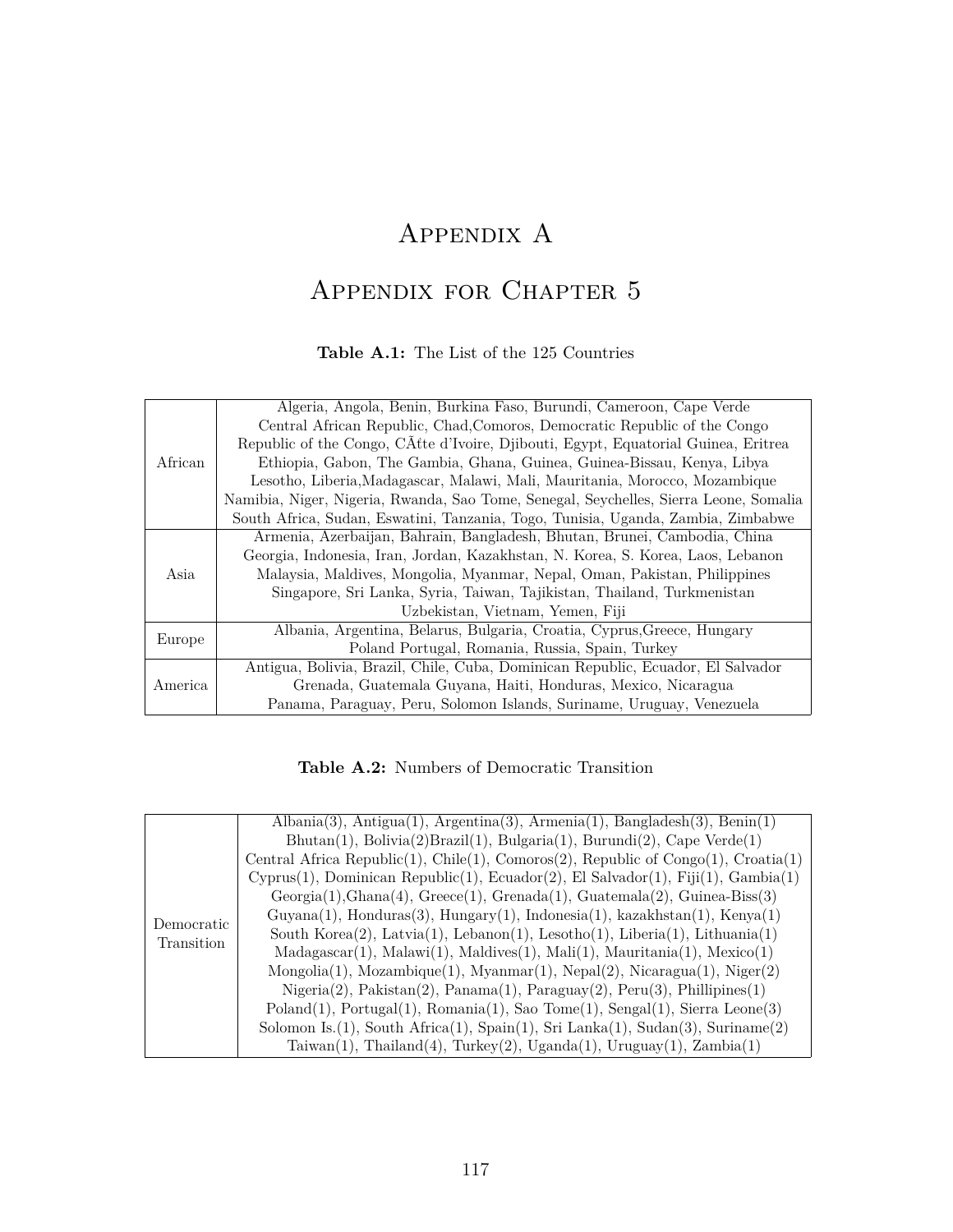# Appendix B

# Appendix for Chapter 7, Part I

# B.1 Tables for Lagged Liberal and Lagged Participatory component of democracy

|                              | Dependent variable:  |                      |                             |
|------------------------------|----------------------|----------------------|-----------------------------|
|                              | Democratization      |                      |                             |
|                              | (1)                  | (2)                  | (3)                         |
| Liberalization               |                      |                      |                             |
| Liberal $_{-1}$              | $2.728***$ $(0.692)$ |                      |                             |
| Liberal $_{-3}$              |                      | 0.975(0.666)         |                             |
| Liberal $_{-5}$              |                      |                      | 0.364(0.681)                |
| GDP per capita <sub>-1</sub> | 0.365(0.324)         | 0.340(0.309)         | 0.376(0.295)                |
| Gini index $_{-1}$           | 1.596(1.952)         | 1.584(1.922)         | 1.470(1.918)                |
| $GDP_{-1}$ *Gini $_{-1}$     | $-0.941(0.839)$      | $-0.841(0.796)$      | $-0.936(0.767)$             |
| Economic Growth              | 0.775(1.412)         | 0.779(1.413)         | 0.716(1.416)                |
| Former Communist             | $-0.610(0.475)$      | $-0.745*(0.443)$     | $-0.861$ $(0.444)$          |
| Islamic Culture              | $-1.132**$ (0.493)   | $-1.070**$ (0.461)   | $-1.090**$ (0.462)          |
| <b>OPEC</b>                  | $-0.786(0.714)$      | $-0.834(0.665)$      | $-0.887(0.665)$             |
| Regional Dem.                | $0.888***$ $(0.264)$ | $0.923***$ $(0.252)$ | $0.962***$ $(0.254)$        |
| Military coup                | 0.203(0.218)         | 0.169(0.229)         | 0.190(0.232)                |
| Constant                     | $-5.473***$ (0.898)  | $-4.735***$ (0.874)  | $-4.408***$ (0.863)         |
| Observations                 | 3,454                | 3,256                | 3,055                       |
| Log Likelihood               | $-406.096$           | $-398.862$           | $-389.970$                  |
| Akaike Inf. Crit.            | 836.193              | 821.725              | 803.939                     |
| Bayesian Inf. Crit.          | 909.960              | 894.784              | 876.234                     |
| Note:                        |                      |                      | *p<0.1; **p<0.05; ***p<0.01 |

**Table B.1:** Lagged Liberal Component of Democracy on Democratization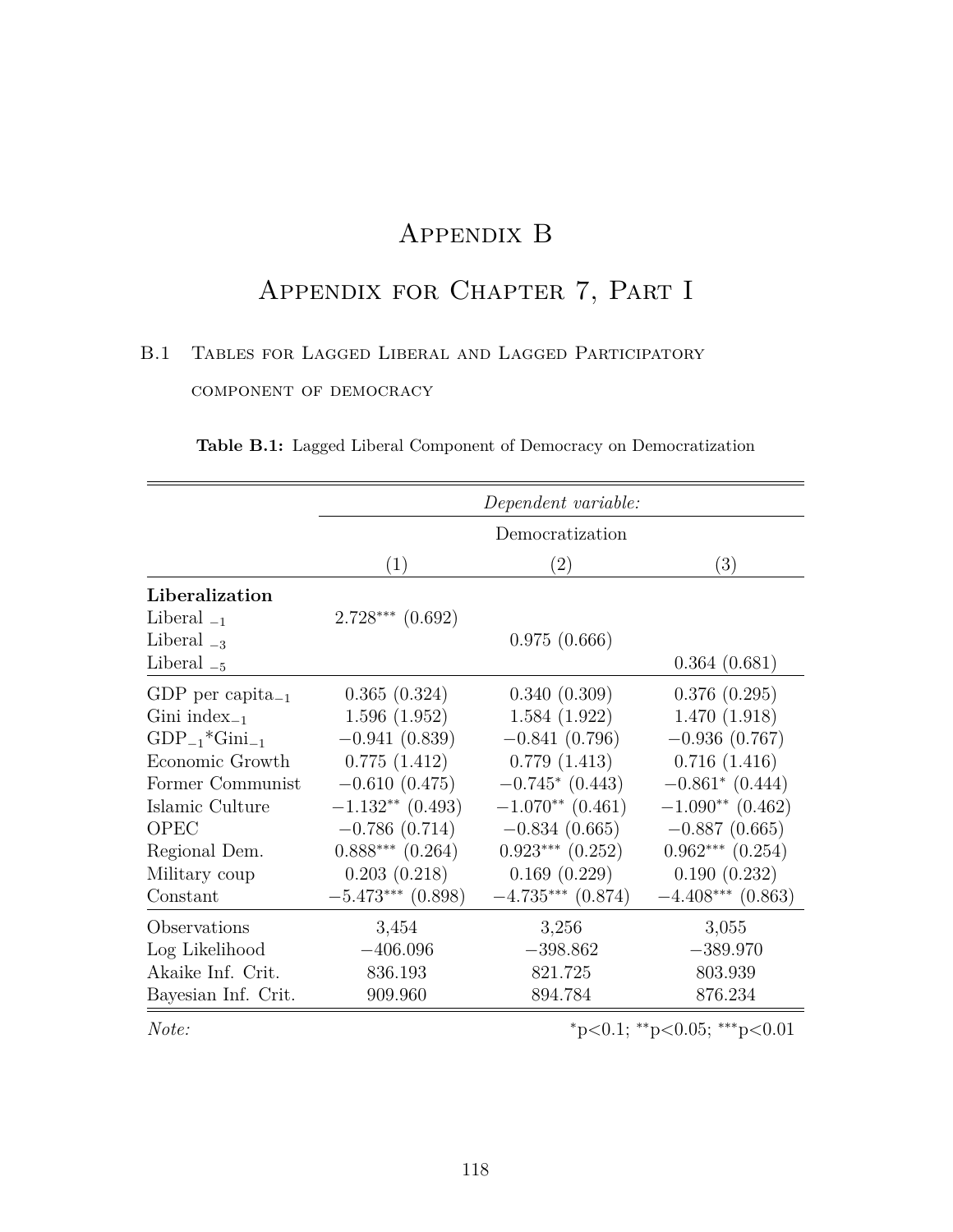|                              | Dependent variable:  |                               |                      |
|------------------------------|----------------------|-------------------------------|----------------------|
|                              | Democratization      |                               |                      |
|                              | (1)                  | (2)                           | (3)                  |
| Participatory $_{-1}$        | $4.929***$ $(0.877)$ |                               |                      |
| Participatory $_{-3}$        |                      | $3.251***$ $(0.841)$          |                      |
| Participatory $_{-5}$        |                      |                               | $2.731***$ $(0.857)$ |
| GDP per capita <sub>-1</sub> | 0.388(0.284)         | 0.402(0.277)                  | 0.360(0.287)         |
| $Gini_{-1}$                  | 0.326(1.945)         | 0.751(1.939)                  | 0.448(1.960)         |
| $GDP_{-1}$ * $Gini_{-1}$     | $-0.952(0.749)$      | $-0.991(0.726)$               | $-0.895(0.749)$      |
| Economic Growth              | 0.798(1.443)         | 0.639(1.434)                  | 0.691(1.432)         |
| Former Communist             | $-0.496(0.448)$      | $-0.643(0.432)$               | $-0.735*(0.434)$     |
| Islamic culture              | $-1.172**$ (0.484)   | $-1.137**$ (0.463)            | $-1.146**$ (0.462)   |
| OPEC                         | $-1.287$ * (0.698)   | $-1.121$ <sup>*</sup> (0.670) | $-1.068(0.667)$      |
| Regional Dem.                | $0.645**$ $(0.258)$  | $0.747***$ $(0.253)$          | $0.827***$ $(0.256)$ |
| Military coup                | 0.214(0.213)         | 0.156(0.228)                  | 0.191(0.229)         |
| Constant                     | $-5.385***$ (0.878)  | $-4.927***$ (0.855)           | $-4.582***$ (0.850)  |
| Observations                 | 3,487                | 3,289                         | 3,088                |
| Log Likelihood               | $-396.917$           | $-392.483$                    | $-385.462$           |
| Akaike Inf. Crit.            | 817.835              | 808.967                       | 794.925              |
| Bayesian Inf. Crit.          | 891.716              | 882.147                       | 867.348              |

**Table B.2:** Lagged Participatory Component of Democracy on Democratization

*Note:* <sup>∗</sup>p*<*0.1; ∗∗p*<*0.05; ∗∗∗p*<*0.01

 $=$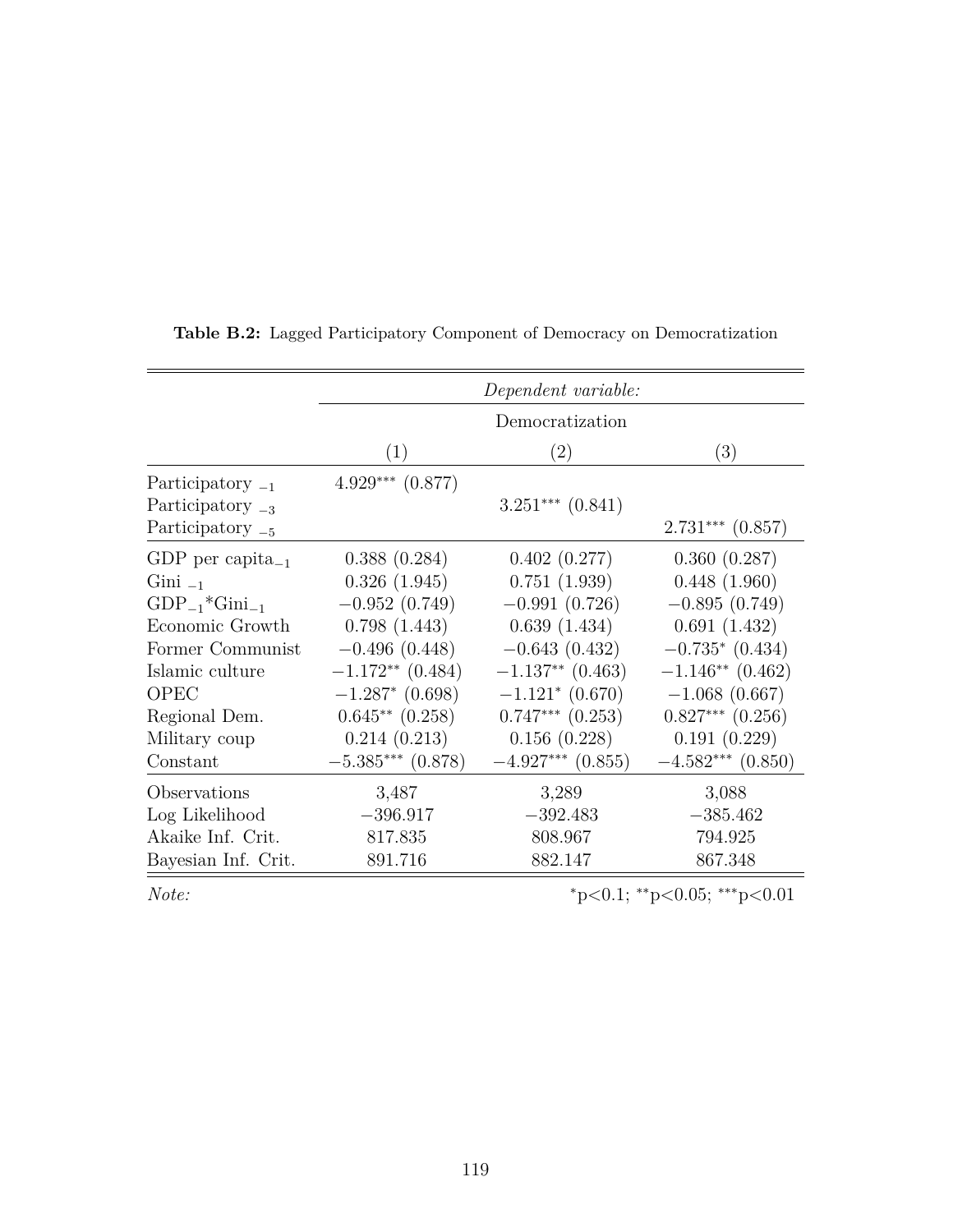## Appendix C

# Appendix for Chapter 7, Part II

### C.1 Polity IV Score as the Dependent Variable

Some scholars, such as Haggard and Kaufman (2016*a*) and Freeman and Quinn (2012), use Polity IV scores as the dependent variable to measure democratization. Therefore, I also use Polity IV to measure it as the robustness check. The result for Model 2 shows that the interaction between GDP per capita and the Gini index is significant and negatively associated with Polity Scores. This result suggests that rich and unequal countries are more likely to have a lower Polity Score, which is similar to the main results of this dissertation.

### C.2 Rare Event Models

In addition to use Polity IV scores as the dependent variable, I also use rare event model to estimate the effect on the interaction when the dependent variable is binary coding of democratization. As mentioned, the number of democratic transition is 108 since 1960, which is 2.6% in the dataset. The results for Model 2 in Table B.2 shows that the interaction between economic development and income inequality is very closed to the significance at p*<*0.1. Also, the direction is negative, which is the same as the previous models.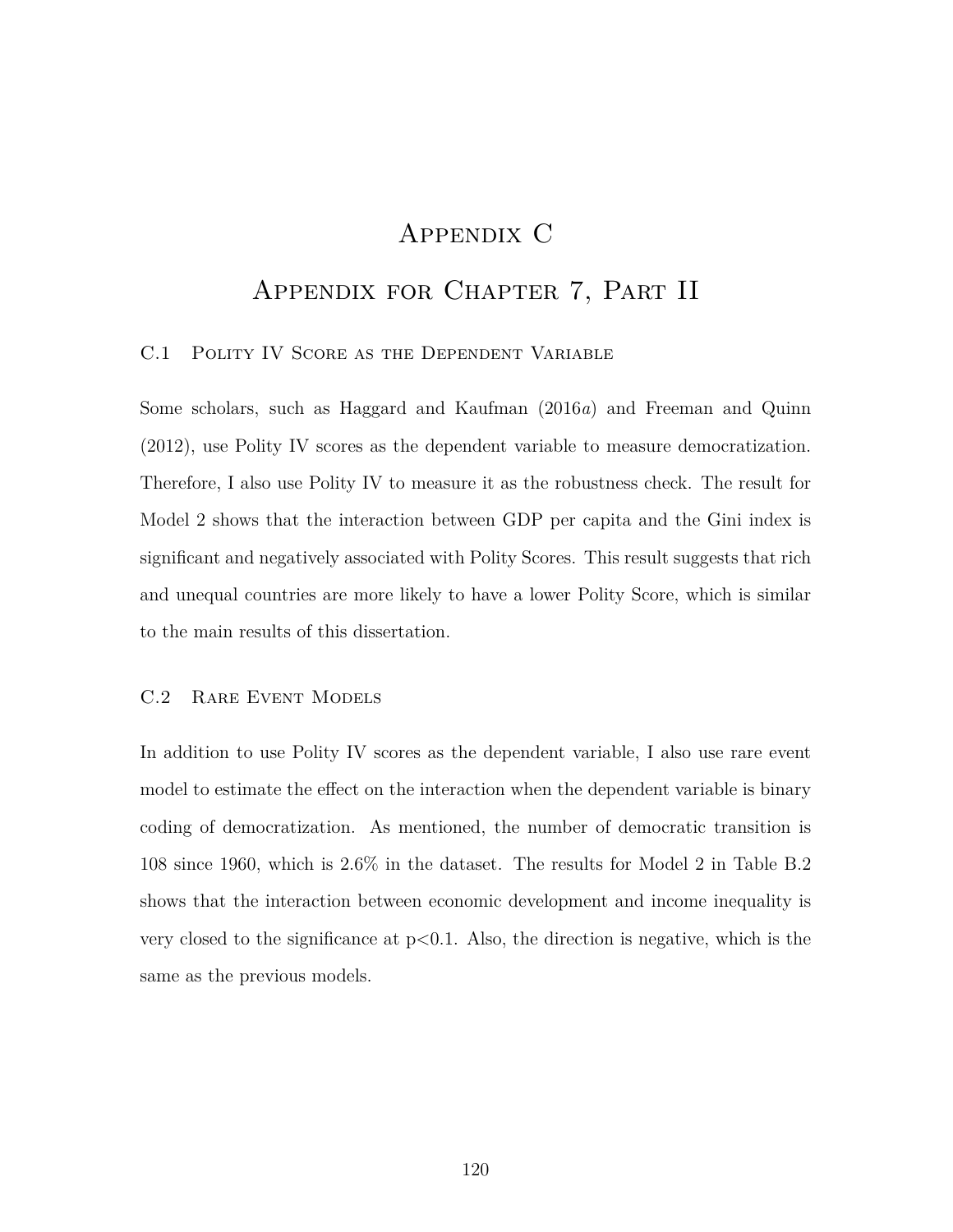|                         | Dependent variable:         |                       |
|-------------------------|-----------------------------|-----------------------|
|                         | Polity <sub>IV</sub> Score  |                       |
|                         | (1)                         | (2)                   |
| Electoral Component     | $13.229***$ $(0.588)$       | $12.911***$ $(0.617)$ |
| Liberal Component       | $5.850***$ $(0.663)$        | $6.317***$ $(0.694)$  |
| Participatory Component | $6.024***$ $(0.718)$        | $6.183***$ $(0.751)$  |
| GDP per capita          | 0.210(0.142)                | 0.220(0.142)          |
| Gini Index              | $2.778***$ $(0.871)$        | $2.375***$ $(0.901)$  |
| $GDP*Gini$              | $-0.563(0.343)$             | $-0.579*(0.344)$      |
| Economic Growth         |                             | $-0.528(0.561)$       |
| Former Soviet           |                             | 0.346(0.642)          |
| Islamic Culture         |                             | $-0.412(0.684)$       |
| <b>OPEC</b> countries   |                             | $-0.037(0.773)$       |
| Democracy Neighbors     |                             | 0.273(0.194)          |
| Military Coup           |                             | 0.125(0.121)          |
| Constant                | $-14.095***$ (0.441)        | $-14.090***$ (0.501)  |
| Observations            | 3,700                       | 3,486                 |
| Log Likelihood          | $-9,026.639$                | $-8,489.296$          |
| Akaike Inf. Crit.       | 18,071.280                  | 17,008.590            |
| Note:                   | *p<0.1; **p<0.05; ***p<0.01 |                       |

**Table C.1:** Polity IV as the Dependent Variable

121